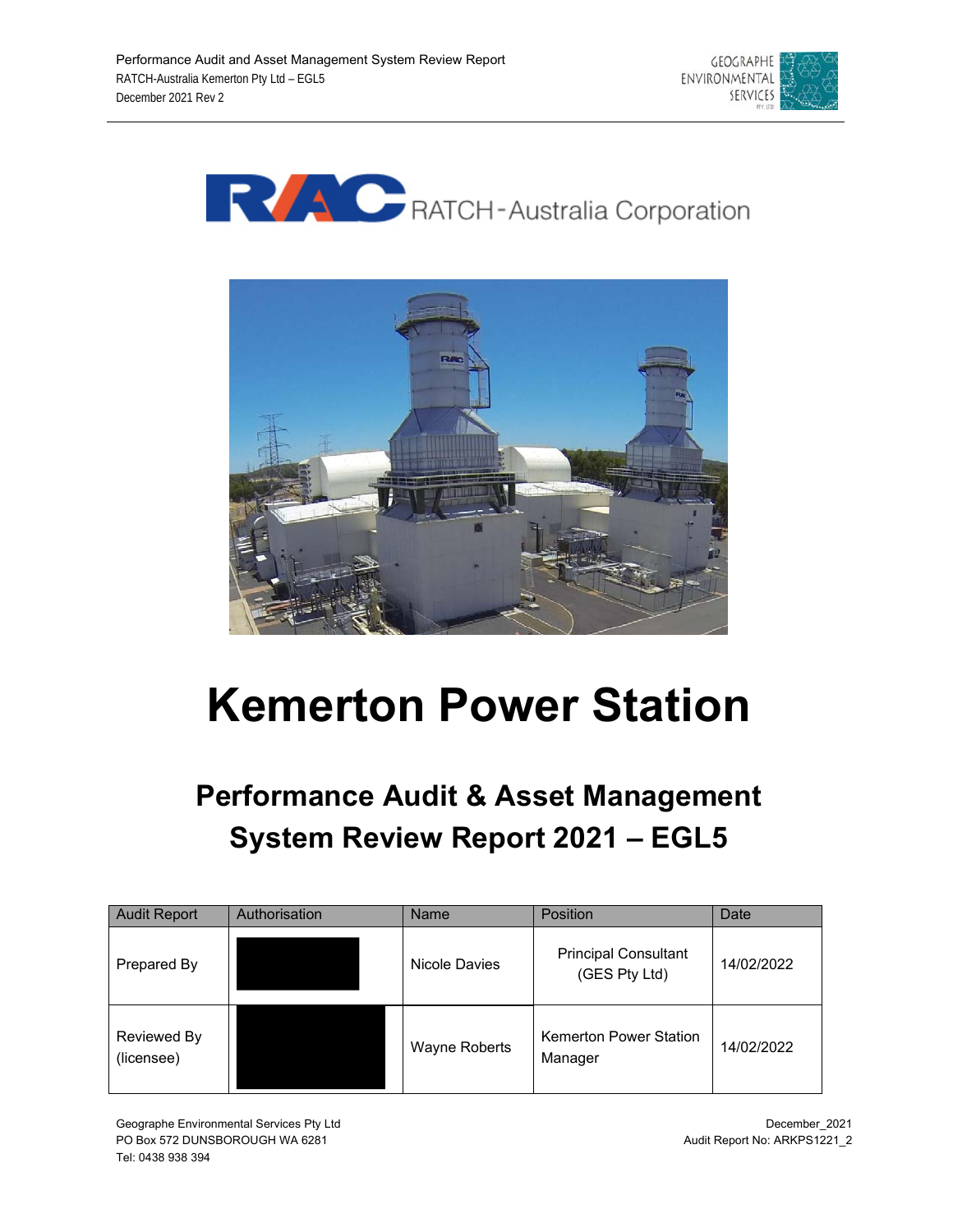

# **Contents**

| 1.           |                                                                    |  |
|--------------|--------------------------------------------------------------------|--|
| 2.           |                                                                    |  |
| 3.           | PERFORMANCE AUDIT AND ASSET MANAGEMENT REVIEW SCOPE & OBJECTIVES 9 |  |
| 3.1          |                                                                    |  |
| 3.1.1        |                                                                    |  |
| 3.1.2        |                                                                    |  |
| 3.1.3        |                                                                    |  |
| 3.1.4        |                                                                    |  |
| 3.2          |                                                                    |  |
| 3.2.1        |                                                                    |  |
| 3.2.2        |                                                                    |  |
| 3.2.3        |                                                                    |  |
| $\mathbf{4}$ |                                                                    |  |
| 4.1          |                                                                    |  |
| 4.2          |                                                                    |  |
| 5.           |                                                                    |  |
| 5.1          |                                                                    |  |
| 5.2          |                                                                    |  |
| 5.3          |                                                                    |  |
| 6.           |                                                                    |  |
|              |                                                                    |  |
|              |                                                                    |  |
|              |                                                                    |  |
|              |                                                                    |  |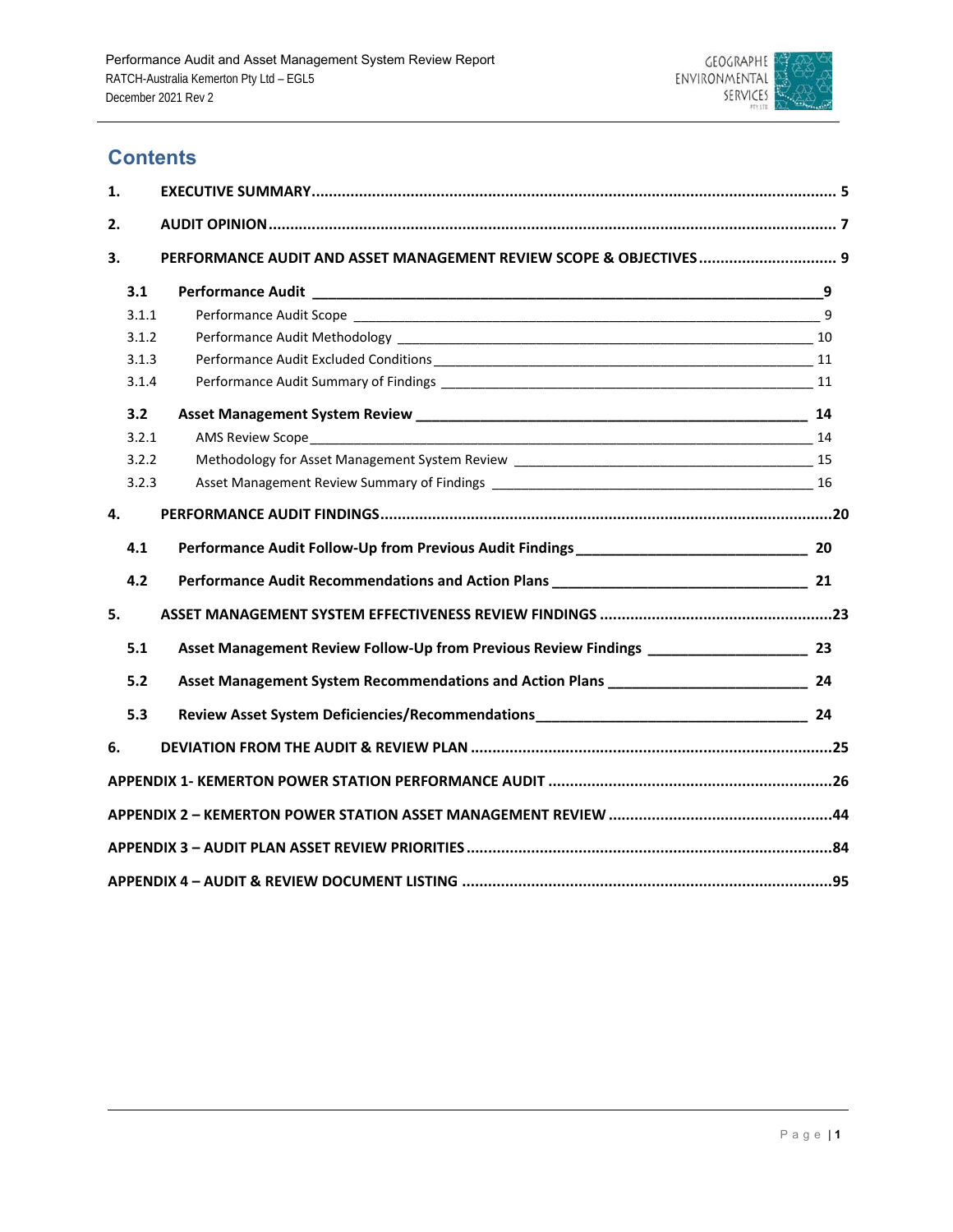

# **List of Tables**

| TABLE 7 Asset Management Process and Policy Definition Adequacy Ratings 15               |  |
|------------------------------------------------------------------------------------------|--|
|                                                                                          |  |
|                                                                                          |  |
|                                                                                          |  |
| TABLE 11 Status of Recommendations Addressing Non-Compliances from the Previous Audit 20 |  |
| TABLE 12 Recommendations to Address Current Non-Compliances and Control Deficiencies21   |  |
| TABLE 13 Ineffective Components Recommendations, Previous Review Implementation Plan23   |  |
| TABLE 14 Recommendations to Address Current Asset System Deficiencies 24                 |  |
|                                                                                          |  |
|                                                                                          |  |
|                                                                                          |  |
|                                                                                          |  |
|                                                                                          |  |

| <b>Version</b> | <b>Description of Revision</b>                                                                | <b>Prepared By</b>                   | <b>Reviewed By</b>   | Date       |
|----------------|-----------------------------------------------------------------------------------------------|--------------------------------------|----------------------|------------|
| 0              | Initial Draft provided to<br><b>RATCH-Australia</b>                                           | Nicole Davies<br>Neema Premji        | <b>Nicole Davies</b> | 14/02/2022 |
| $\mathbf 1$    | Amended to reflect ERA review                                                                 | <b>Nicole Davies</b><br>Neema Premji | Nicole Davies        | 16/02/2022 |
| $\overline{2}$ | Amended overall AMS rating in<br>accordance footnote 94 of the<br><b>ERA Audit Guidelines</b> | <b>Nicole Davies</b><br>Neema Premji | <b>Nicole Davies</b> | 18/02/2022 |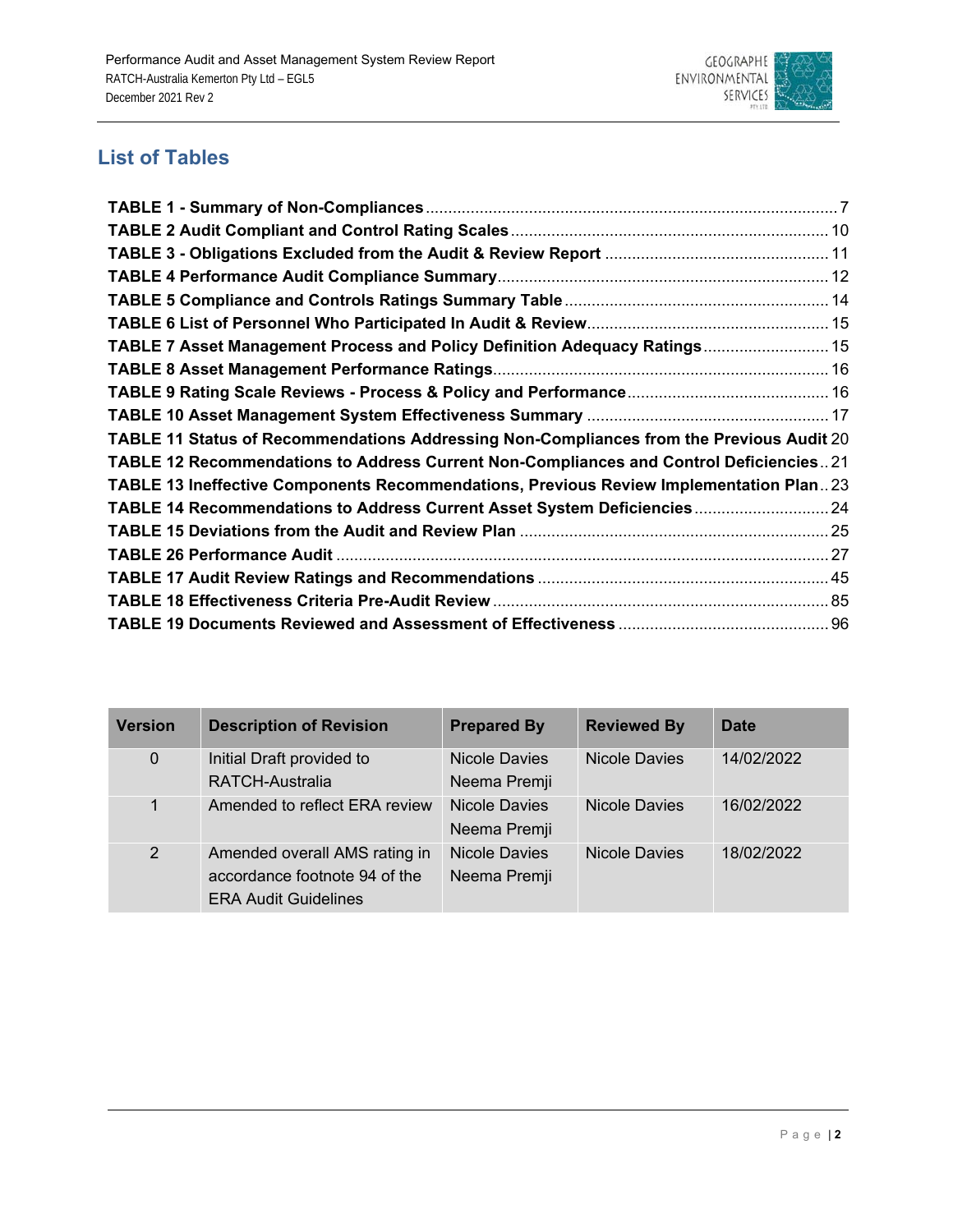

# **GLOSSARY**

- **AEMO** Australian Energy Market Operator
- **AMP** Asset Management Plan
- **AMS** Asset Management System
- **AMT** Asset Management Team
- **BOP** Balance of Plant
- **CMMS**  Computerised Maintenance Management System
- **EGL5**  The Generation Licence for RATCH-Australia Kemerton Pty Ltd
- **ERA**  Economic Regulation Authority
- **ETAC** Electricity Transfer Access Contract
- **GES**  Geographe Environmental Services
- **GT**  Gas Turbine
- **MW**  MegaWatt
- **OEM** Original Equipment Manufacturer
- **OMAA**  O&M Alliance Agreement
- **O&M** Operate and Maintain
- **OSP** Operations Systems Plan
- **PAIP** Post Audit Implementation Plan
- **PPA** Power Purchase Agreement
- **RACPL** RATCH-Australia Corporation Pty Ltd
- **SCADA** Supervisory Control And Data Acquisition
- **SWIS**  South West Interconnected System
- **TWPS** TW Power Services (now Worley Power Services)
- **WPN** Western Power Networks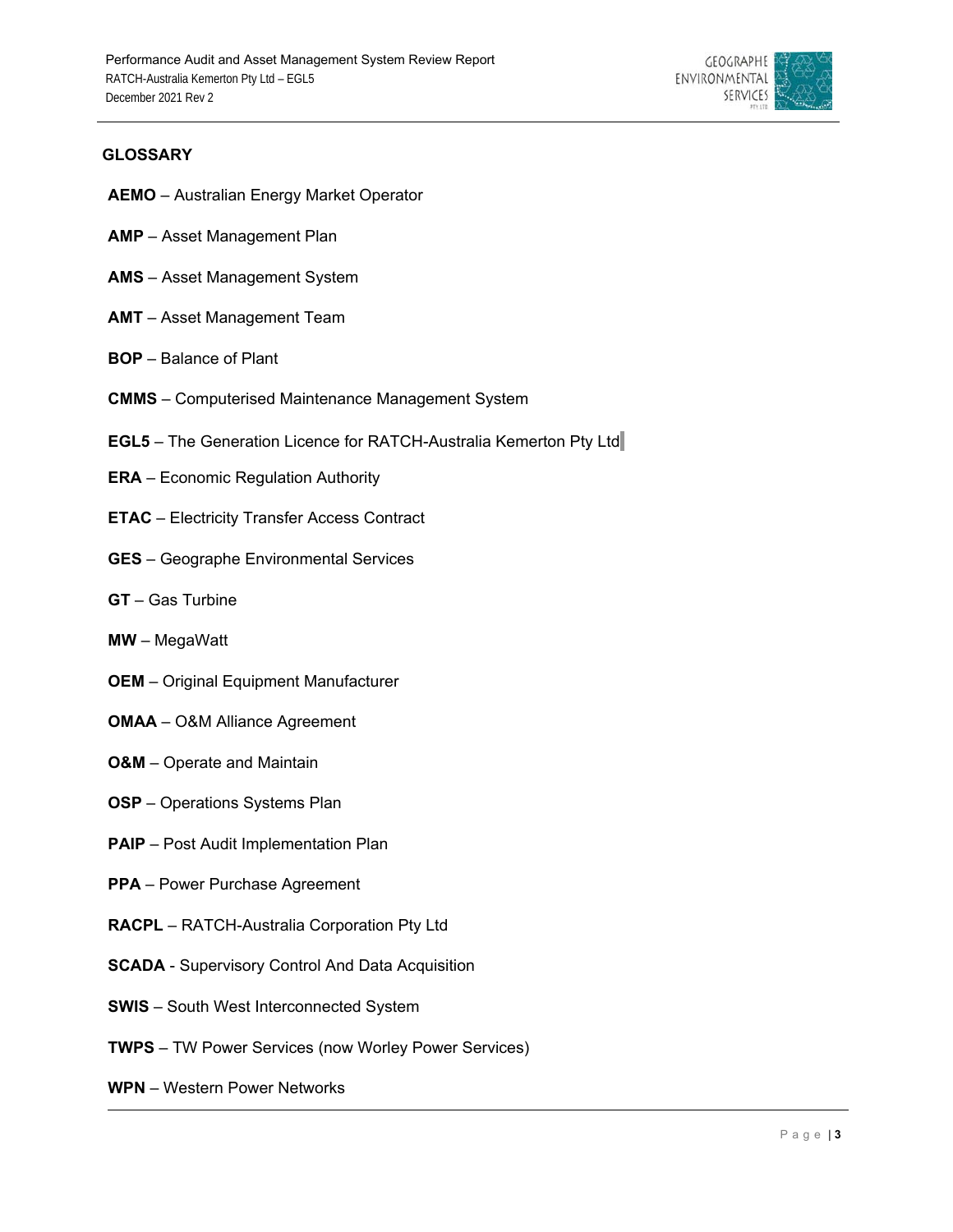

This report was prepared by representatives of GES Pty Ltd in relation to the above named client's conformance to the nominated audit standard(s). Audits were undertaken using a sampling process and the report and its recommendations were reflective only of activities and records sighted during this audit process. GES Pty Ltd shall not be liable for loss or damage caused to or actions taken by third parties as a consequence of reliance on the information contained within this report or its accompanying documentation. The client had the opportunity for review to ensure no commercially sensitive information was disclosed.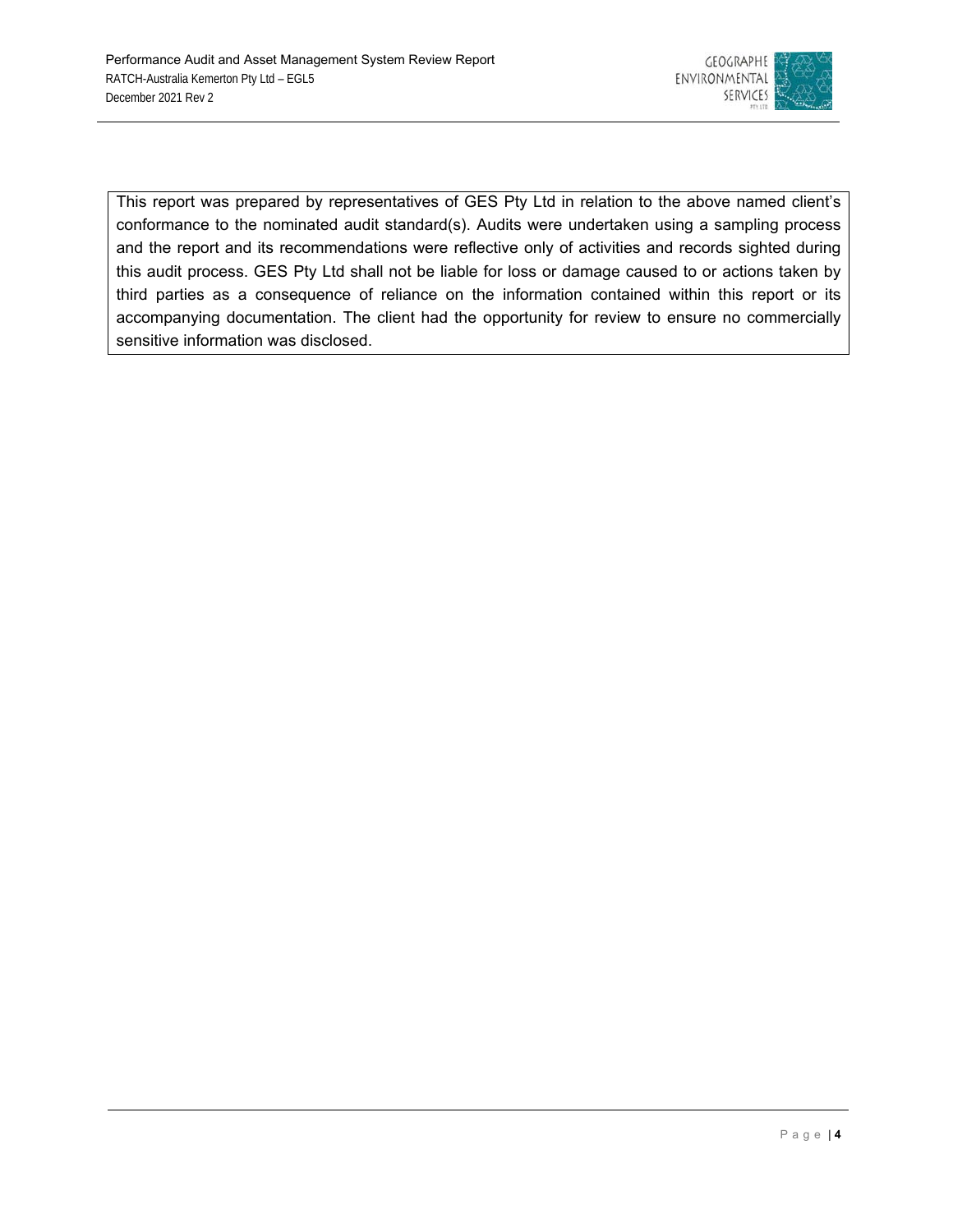

# **1. EXECUTIVE SUMMARY**

RATCH Australia Kemerton Pty Ltd is the holder of the Electricity Generation Licence issued by the ERA. For the purposes of this Audit & Review Report, the Power Station owned by RATCH Australia Kemerton Pty Ltd will be referred to as "Kemerton Power Station" throughout this document.

Kemerton Power Station (KPS) is wholly owned by RATCH-Australia and the power station is maintained and operated by Worley Power Services (previously TW Power Services) under an Operations and Maintenance Alliance Agreement (OMAA). For the purposes of this Audit & Review Report, Worley Power Services will be referred to as "TW Power Services" as the documentation reviewed still reflected TWPS.

A Power Purchase Agreement (PPA) has been entered into with Synergy and Connection Agreement executed. It is understood the Connection Agreement is terminated when the PPA is terminated. The current length of PPA is 25 years, which will expire on 1st November 2030. The Generation Licence expires on the 19<sup>th</sup> March 2036.

RATCH Australia and Synergy, lodged a formal proposal to install Black Start Capability at the Kemerton Power Station with AEMO that was accepted in October 2017. The core element of the proposal was to install 4 x 1.25MW diesel generators that, in the event of a complete black out in the SWIS could be used to independently start one of the 2 existing 150MW gas turbine generators at Kemerton. Once started these generators will then be used to energise the transmission system, which would then be used to restart other major power stations such as Muja, Pinjarra and Collie and restabilise the grid.

The project was completed during the audit period in October 2018 with the formal hand over of the Black Start Capability to AEMO on 22nd October 2018. The expected outcome of the project was to ensure ongoing stability for the SWIS, its customers and will contribute to the incentive to extend the PPA. Kemerton Operational life has been assessed as beyond 2040.

RATCH-Australia Kemerton Pty Ltd holds an Electricity Generation Licence (EGL5) issued by the Economic Regulation Authority under the Electricity Industry Act 2004. This performance audit and asset management review was conducted in accordance with the Audit and Review Guidelines issued by the Economic Regulation Authority (ERA) to assess the Licensee's level of compliance with the licence conditions and effectiveness of the asset management system.

Sections 13 and 14 of the Electricity Industry Act 2004 require as a condition of every licence that the licensee must, not less than once in every period of 24 months (or any longer period that the Authority allows) calculated from the grant of the licence, provide the Authority with a performance audit and an asset management system review report by an independent expert acceptable to the Authority. Geographe Environmental Services has been approved by the Authority (Ref: D239531 Date: 12/10/21) to undertake the works subject to an audit and review plan approved by the Authority.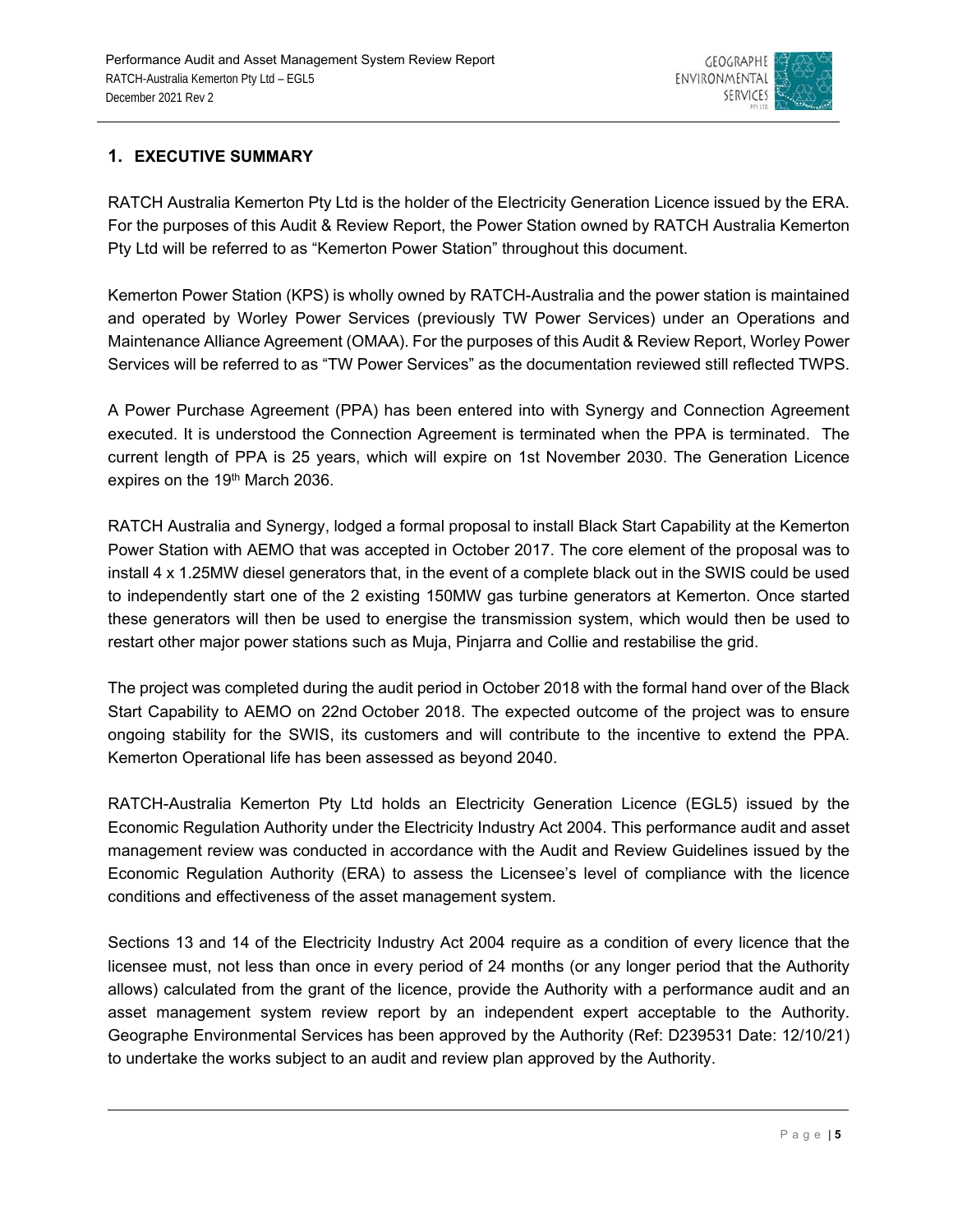

The period for the audit and review is 1 November 2016 to 31 October 2021, and the report is due to be submitted to the Authority on or before 28 February 2022.

# **Asset Overview**

The Kemerton Power Station is located in the Kemerton Industrial Park approximately 20 kilometres north of Bunbury. The power station consists of two open cycle Siemens V94.2 gas turbine generator sets delivering a sent out capacity of a nominal 310 MW. The Kemerton Power Station operates in open cycle mode primarily on gas with liquid fuel as back up and has Black Start Capability as detailed previously.

Kemerton Power Station operates as a peaking power station, and as such is capable of meeting the short duration, high power demands for peak generation electricity requirements, to assist Synergy in meeting forecasted power generation needs for the South West Interconnected System (SWIS). The plant is also required to operate as spinning reserve. It is understood the Kemerton Power Station takes approximately five to six minutes to synchronise to the grid.

Minor inspection outages and major overhauls were conducted based upon the number of starts. There was a fluctuation in the number of starts throughout the audit and review period. Reduced number of starts were noted through the period 2018-2019 extended the next major overhaul to 3rd quarter 2022. However, increased demand within the WA electricity market place has increased the Kemerton units usage (starts) and this operational requirement was expected to continue. As such overhaul and maintenance planning may require review and is subject to change.

The natural gas fuel supply for the Power Station is taken from the existing Dampier to Bunbury Natural Gas Pipeline (DBNGP). Electricity produced is exported to the SWIS through a 330kV tie line from the power station to Western Power's substation north of the Kemerton Industrial Park.

The Licensee has issued a Consultancy Brief to undertake its fifth Performance Audit and Asset Management System Review as required by the Economic Regulation Authority (ERA/the Authority). RATCH-Australia holds a Generation Licence (Licence Number EGL5) under the Electricity Industry Act 2004.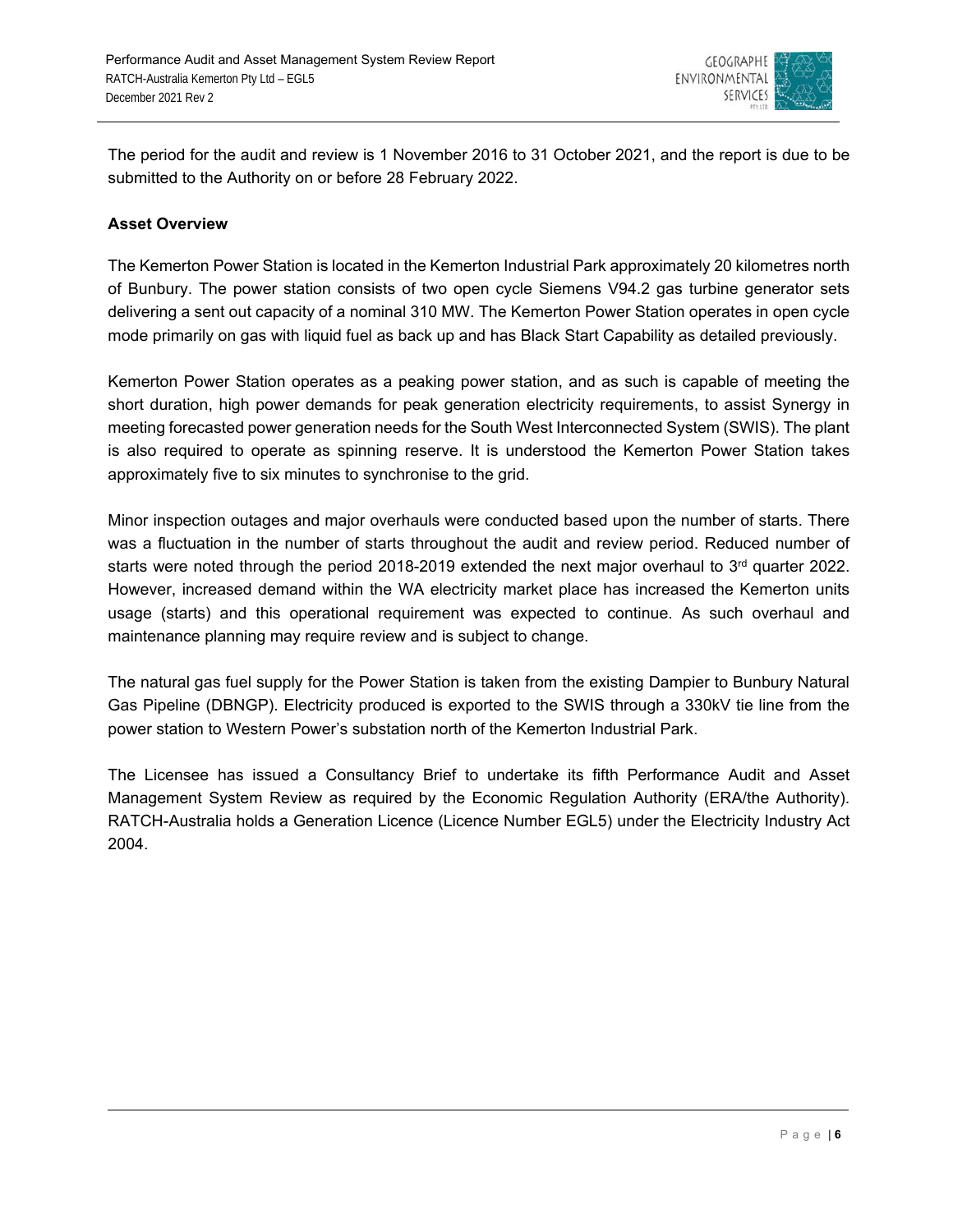

# **2. AUDIT OPINION**

With regard to the Performance Audit, we have undertaken a reasonable assurance engagement on RATCH-Australia Kemerton Pty Ltd compliance, in all material respects, with the Electricity Generation Licence (EGL5) and all applicable obligations from the Electricity Compliance Reporting Manual versions relevant to the audit and review period, released June 2020, July 2018, July 2017, July 2016 (Licence Obligations) for the period from 1 November 2016 to 31 October 2021. The assurance engagement was undertaken in accordance with the Economic Regulation Authority's (ERA) 2019 Audit and Review Guidelines – Electricity and Gas Licences.

In respects of the Asset Management System Review, we have undertaken a limited assurance engagement on RATCH-Australia Kemerton Pty Ltd compliance with the Licence and the effectiveness criteria as defined by the 2019 Audit and Review Guidelines – Electricity and Gas Licences.

In our opinion, based on the procedures we have performed and the evidence we have obtained, except for the effects of the matters described in Basis for Qualified Opinion, RATCH-Australia Kemerton Pty Ltd has complied, in all material respects, with the Licence Conditions and has established and implemented an effective asset management system for the period from 1 November 2016 to 31 October 2021.

# **Basis for Qualified Opinion**

With respect to the audit period 1 November 2016 to 31 October 2021, as a result of identified control inadequacies, RATCH-Australia Kemerton Pty Ltd did not comply with the Licence Conditions as detailed in Table 1 below:

| Rating / Licence Obligation / Reference Number                                                                                                                                                                                                                                                                                   | <b>Non-Compliance/ Recommendation</b>                                                                                                                                                                                                                                                                                                                                                                                                                                                                                                                                                                                                      |  |  |  |  |
|----------------------------------------------------------------------------------------------------------------------------------------------------------------------------------------------------------------------------------------------------------------------------------------------------------------------------------|--------------------------------------------------------------------------------------------------------------------------------------------------------------------------------------------------------------------------------------------------------------------------------------------------------------------------------------------------------------------------------------------------------------------------------------------------------------------------------------------------------------------------------------------------------------------------------------------------------------------------------------------|--|--|--|--|
| <b>B2</b><br><b>Economic Regulation Authority (Licensing Funding)</b><br><b>Regulations 2014</b><br>Generation Licence, condition 4.2.1 (Ref 105)<br>A licensee must pay the prescribed licence fees to the ERA<br>according to clauses 6, 7 and 8 of the Economic Regulation<br>Authority (Licensing Funding) Regulations 2014. | 01/2021 – The Licensee paid the Annual Licence fee late on 1<br>occasion and the Standing charges invoice late on 4 occasions<br>during the audit period.<br><b>Recommendation –</b> Include the obligation to pay Annual<br>Licence Fees and Standing Data charges is incorporated in the<br>next revision of the AMP. Inclusion of the requirement as a<br>routine in accounts software and specific budgeting reference to<br>ensure compliance is monitored and does not rely just on tacit<br>knowledge. Development of internal controls for emails received<br>from the ERA Accounts department would further ensure<br>compliance. |  |  |  |  |
| <b>B2</b><br><b>Industry Act, section 11</b><br>Generation Licence, condition 4.5.1 / Electricity (Ref<br>124)                                                                                                                                                                                                                   | 02/2021 - The Licensee did not accurately report all the<br>compliance details with respect to the provision of information<br>to the ERA. Specifically, the late payments of licence fees (Refer<br>Table 12 and Appendix 1 for further detail).                                                                                                                                                                                                                                                                                                                                                                                          |  |  |  |  |

# **TABLE 1 ‐ Summary of Non‐Compliances**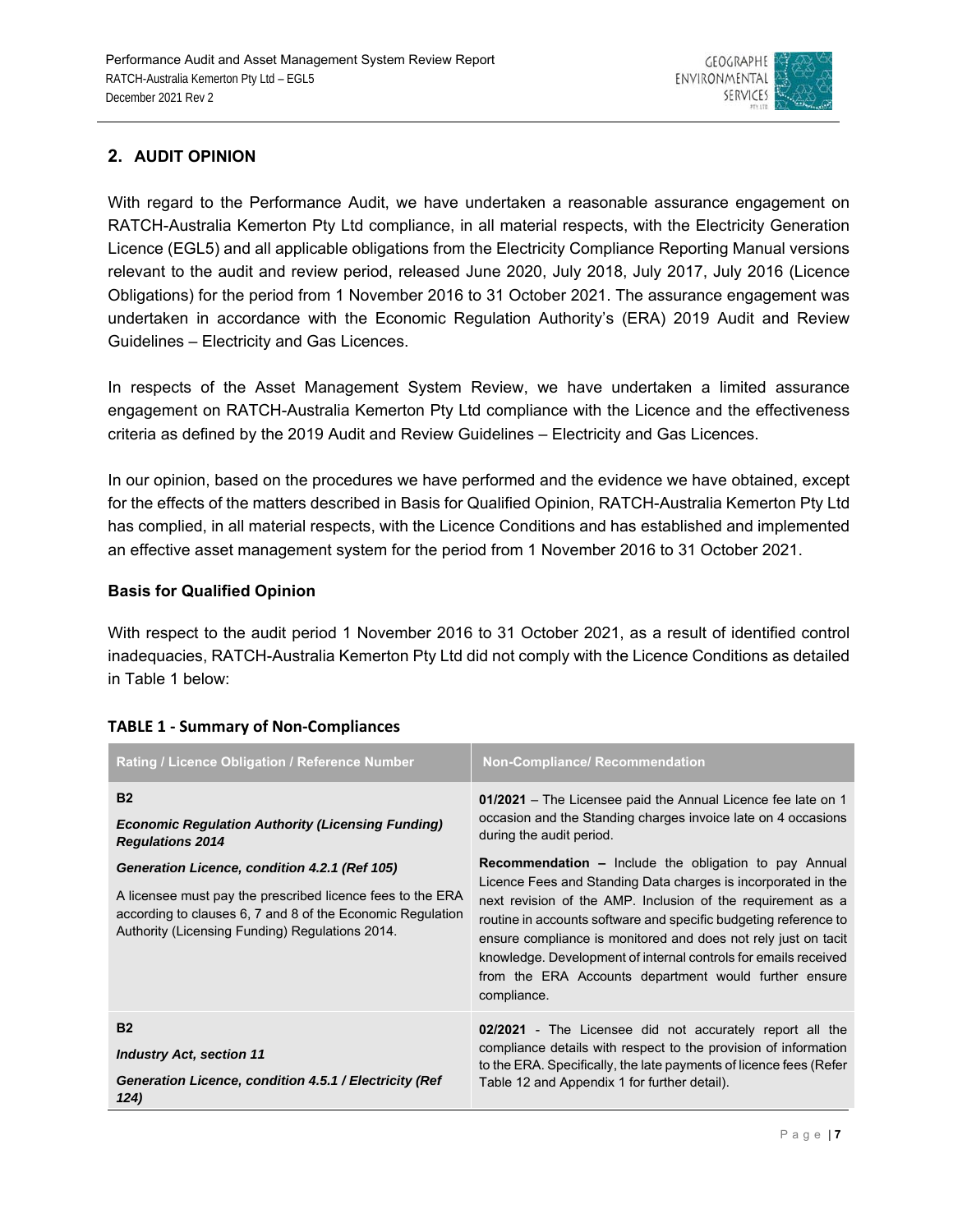

| Rating / Licence Obligation / Reference Number                                                                                                                                   | <b>Non-Compliance/ Recommendation</b>                                                                                                                                                                                                                                                                                                                                                                                                                                                                                                                                                                                                                                                                                                       |
|----------------------------------------------------------------------------------------------------------------------------------------------------------------------------------|---------------------------------------------------------------------------------------------------------------------------------------------------------------------------------------------------------------------------------------------------------------------------------------------------------------------------------------------------------------------------------------------------------------------------------------------------------------------------------------------------------------------------------------------------------------------------------------------------------------------------------------------------------------------------------------------------------------------------------------------|
| A licensee must provide the ERA, in the manner prescribed,<br>with any information that the ERA requires in connection with<br>its functions under the Electricity Industry Act. | <b>Recommendation -</b> Review and develop the control<br>procedures and processes for compliance reporting to ensure<br>integrity of reporting (i.e., the completeness and accuracy of the<br>compliance reports provided to the ERA). Specifically, in order<br>to capture all the required compliance obligations:                                                                                                                                                                                                                                                                                                                                                                                                                       |
|                                                                                                                                                                                  | Include the requirements for Type 1 and 2<br>$\circ$<br>reportable<br>obligations from the Electricity<br>Compliance Reporting Manual in the Licensee and<br>Contractors'<br>compliance<br>processes<br>(i.e.<br>Environmental Legal Compliance Evaluation Other<br>Requirements Register and the CMMS (TWPS)<br>and RACPL MEM Worley Compliance obligations)<br>to ensure these are considered in the preparation<br>of the Annual Compliance Report and form part of<br>the internal audit process;<br>Detail the scope of the requirements within the<br>$\circ$<br>control procedures, such as, Asset Management<br>Plan<br>Ensure required personnel are aware of licence<br>requirements for both the Licensee and the<br>Contractor. |

As required by the Audit Guidelines (refer section 5.3) the licensee must submit a post-audit implementation plan (PAIP), with the audit and review report. The PAIP must be a separate document and must be developed by the Licensee.

Recommendations to address the non-compliances raised are detailed in Table 4. The recommendations made by the Audit Team relate to organisational awareness to compliance requirements, as well implementing revised internal compliance and integrity of reporting processes. Opportunities for improvement identified that relate to the performance audit and review findings have been provided directly to the Licensee and have not been included in this document as required by the 2019 Audit and Review Guidelines – Electricity and Gas Licences section 5.1.8

It is the auditors' opinion that compliance systems, and integrity of reporting by the Licensee is considered well managed and is comprehensively detailed in Appendix 1. This is the fifth audit and review and as such issues arising from the previous audit and review report have been considered in the preparation of this report.

The site audit was conducted at the Kemerton Power Station on the 15<sup>th</sup> December 2021, with subsequent teams meeting held on the 20 December 2021. This audit and review report is an accurate representation of the audit team's findings and opinions. The Auditors confirm that the Licensee provided assistance to the Auditors, as required by Section 4.1 of the Audit Guidelines (2019).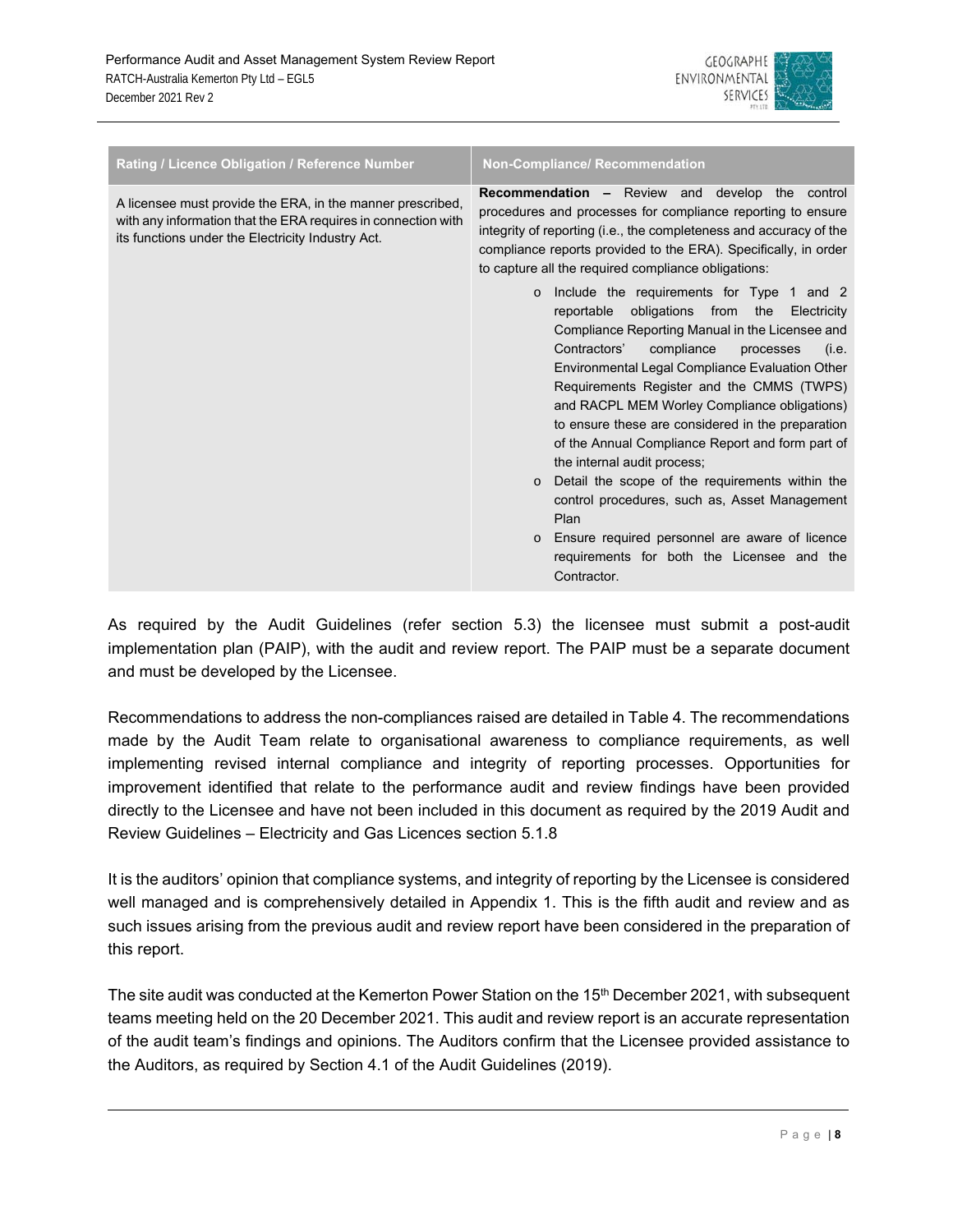

# **3. PERFORMANCE AUDIT AND ASSET MANAGEMENT REVIEW SCOPE & OBJECTIVES**

The scope of works of this audit and review included:

- Interviews with key staff from RATCH-Australia (the Licensee) and the TWPS (the contractor) to provide an:
	- o Assessment of findings from the last audit and review the actions taken to address the recommendations from the previous audit / review (if applicable)
	- o Assessment of performance against licence conditions for EGL5
	- o Assessment of performance against each asset management process for EGL5
- Reviews of documents, procedures and policy manuals in relation to financial management and planning, service performance standards, asset management, operations and maintenance functions and reporting
- **FALT** Testing and assessment to determine whether the procedures and policies were followed and determine effectiveness
- Preparation of an audit and review report in accordance with the format outlined in the ERA Audit and Review Guidelines: Electricity and Gas Licences (April 2019).

The objectives of the audit and review were to provide to the Authority an independent assessment of Kemerton Power Station's compliance with all of the relevant obligations under the generation licence, provide the Authority with an independent assessment of the effectiveness of KPS's asset management system in relation to EGL5 and to provide recommendations to address any non-compliances and asset management system deficiencies observed.

# **3.1 Performance Audit**

# **3.1.1 Performance Audit Scope**

The performance audit is an audit of the effectiveness of measures taken by the licensee to meet the performance criteria specified in the Licence (refer Section 13(2) of the Electricity Act 2004). Performance criteria are defined within Condition 1 of the Licence as:

- The terms and conditions of the Licence
- Any other relevant matter in connection with the applicable legislation that the ERA determines should be part of the performance audit.

Applicable legislation for Generation Licenses encompasses the following:

- 1. the *Electricity Industry Act 2004 (WA)*
- 2. the following Regulations:
	- *i. Economic Regulation Authority (Licensing Funding) Regulations 2014;*
	- *ii. Electricity Industry (Licence Conditions) Regulations 2005;*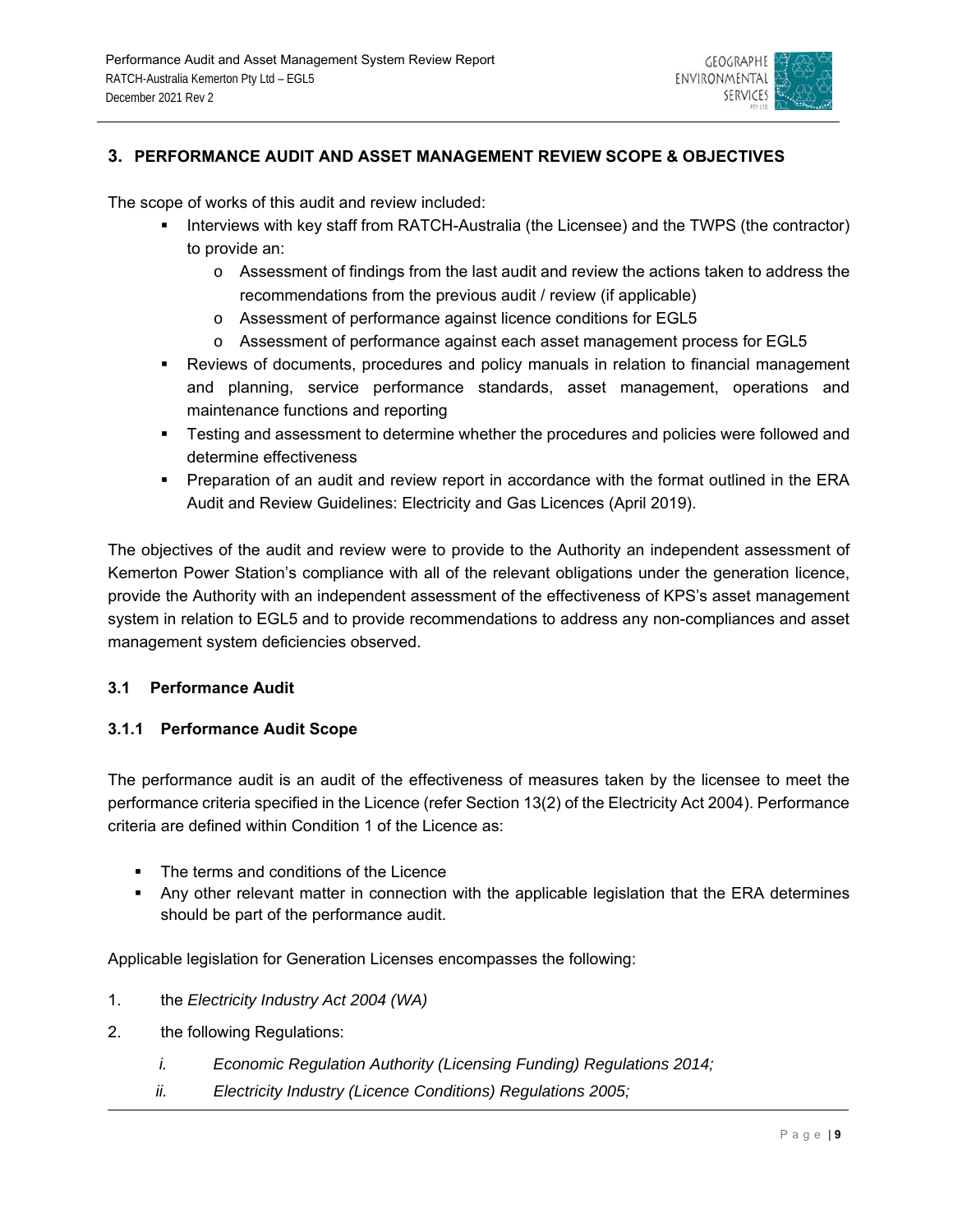

### 3. the following Codes

*i. Electricity Industry Metering Code 2012* 

There were a number of exclusions and these are detailed in section 3.1.3.

The audit encompassed an assessment of the following four key areas using a risk based approach (to ISO 31000:2009):

- 1. Process compliance: assessment of the effectiveness of systems and procedures
- 2. Outcome compliance: assessment of actual performance against the prescribed licence standards
- 3. Output compliance: assessment of records to indicate procedures are followed and controls are maintained
- 4. Integrity of reporting: assessment of the completeness and accuracy of the compliance and performance reports
- 5. Compliance with any individual licence conditions the actual performance against the requirements imposed on the specific licensee by the ERA or specific matters raised by the ERA.

# **3.1.2 Performance Audit Methodology**

We have undertaken a document review, attended a site visit to interview personnel (refer as listed in table 6), executed the Audit and Review Plan as approved and were demonstrated the application of some key operational systems utilised by the Licensee.

The site audit was conducted at the Kemerton Power Station on 15 December 2021 with one subsequent teams meetings to ensure access to all personnel.

A two-dimensional rating scale (refer Section 5.1.6.1 of the Audit Guidelines and Table 2 below) was used in the Audit & Review report to summarise the compliance rating for each licence condition. Each obligation was rated for both the adequacy of existing controls and the compliance with the relevant licence obligation. The methodology for the Audit has been clearly defined in the Audit & Review Plan.

# **TABLE 2 Audit Compliant and Control Rating Scales**

|           | <b>Adequacy of Controls Rating</b>                                      | <b>Compliance Rating</b> |                                                                  |  |  |  |
|-----------|-------------------------------------------------------------------------|--------------------------|------------------------------------------------------------------|--|--|--|
| Rating    | <b>Description</b>                                                      | Rating                   | <b>Description</b>                                               |  |  |  |
| A         | Adequate controls - no<br>improvement needed                            | 1                        | Compliant                                                        |  |  |  |
| B         | Generally adequate controls -<br>improvement needed                     | 2                        | Non-Compliant – minor impact on customers or third<br>parties    |  |  |  |
| C         | Inadequate controls - significant<br>improvement needed                 | 3                        | Non-Compliant - moderate impact on customers or third<br>parties |  |  |  |
| D         | No controls evident                                                     | $\overline{4}$           | Non-Compliant – major impact on customers or third<br>parties    |  |  |  |
| <b>NP</b> | Not Performed                                                           | N <sub>R</sub>           | Not rated - Determined Not Applicable during the audit<br>period |  |  |  |
|           | A comprehensive report of the audit findings is included in Appendix 1. |                          |                                                                  |  |  |  |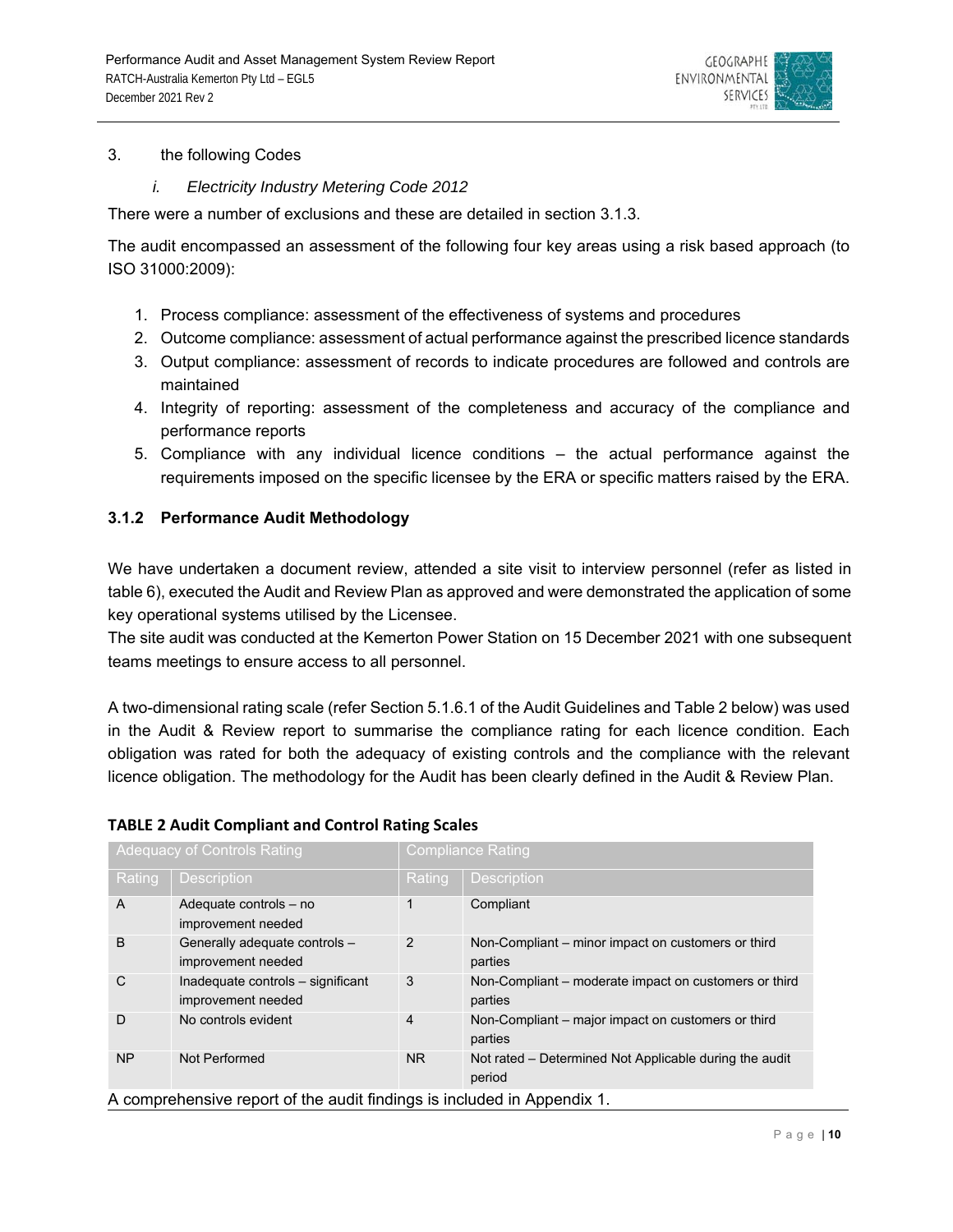

# **3.1.3 Performance Audit Excluded Conditions**

There were some Electricity Compliance Reporting Manual – June 2020 obligations for EGL5 that have been excluded from the audit because they are not applicable to Kemerton Power Station. There were no Type 1 reporting requirements applicable to EGL5. Excluded compliance obligations were detailed in the Audit & Review Plan.

|         | <b>Obligations Excluded from the Performance Audit</b>                                                                                                                                              |
|---------|-----------------------------------------------------------------------------------------------------------------------------------------------------------------------------------------------------|
| Ref*    | <b>Justification For Exclusion</b>                                                                                                                                                                  |
| 107     | Not Applicable – Licensee has not acquired land under Part 9 of the Land Administration Act 1997<br>and as such incurred no costs and expenses for taking an interest or an easement over the land. |
| 120     | Not Applicable – Individual performance standards have not been prescribed by the Authority.                                                                                                        |
| 401     | Not Applicable – The Network Operator collects the energy data.                                                                                                                                     |
| 402     | Not Applicable to Generators (Electricity Compliance Manual to be amended as advised by ERA)                                                                                                        |
| 405     | Not Applicable – The network operator has access to their own tariff meters.                                                                                                                        |
| 406     | Not Applicable to Generators (Electricity Compliance Manual to be amended as advised by ERA)                                                                                                        |
| 407**   | Not Applicable to Generators (Electricity Compliance Manual January 2022 amended)                                                                                                                   |
| 408**   | Not Applicable to Generators (Electricity Compliance Manual January 2022 amended)                                                                                                                   |
| $410**$ | Not Applicable to Generators (Electricity Compliance Manual January 2022 amended)                                                                                                                   |
| 435     | Not Applicable to Generators (Electricity Compliance Manual to be amended as advised by ERA).                                                                                                       |

|  |  | <b>TABLE 3 - Obligations Excluded from the Audit &amp; Review Report</b> |
|--|--|--------------------------------------------------------------------------|
|--|--|--------------------------------------------------------------------------|

\* Electricity Compliance Reporting Manual – June 2020

\*\* Variation to Audit Plan as detailed in Electricity Compliance Reporting Manual – January 2022

The Generation Licence compliance elements that were included in the scope of this audit are as defined in Table 4 and are further detailed in Appendix 1.

# **3.1.4 Performance Audit Summary of Findings**

Three licence obligations reviewed were found to be non-compliant during the audit period (refer Table 5 and Appendix 1). Following the audit period, the organisation has established some processes to address these non-compliances and as such, compliance requirements were considered to be adequate for obligation 105 and no further recommendations were made. However, a further suggestion to improve the effectiveness of the actions taken in relation to obligations 123 and 124 has been detailed in Table 12.

Specifically, obligation 105 was non-compliant in relation to one late payment of the five due annual payments and the late payment on 4 occasions of the 21 standing charges fees due during the audit and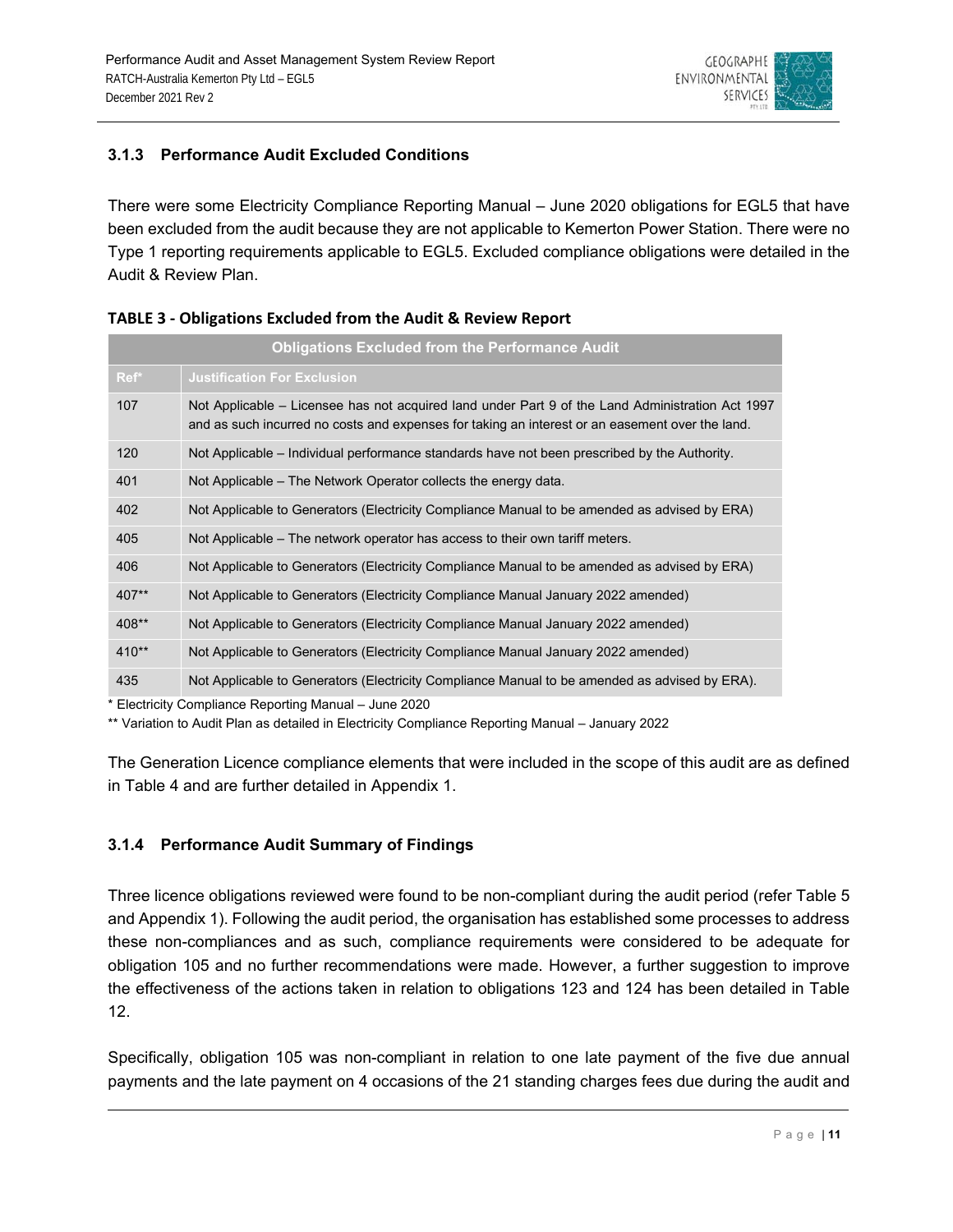

review period. Similarly, obligation 124 was in relation to the omission of the reporting late payments and late submission of standing data in the subsequent Annual Compliance Reports.

# **TABLE 4 Performance Audit Compliance Summary**

| Compliance<br>Obligation | Licence Reference                                                                   | <b>Audit</b><br><b>Priority</b> | <b>Adequacy of Controls Rating</b> |   |              | <b>Compliance Rating</b> |           |              |                |   |                |           |
|--------------------------|-------------------------------------------------------------------------------------|---------------------------------|------------------------------------|---|--------------|--------------------------|-----------|--------------|----------------|---|----------------|-----------|
| Reference No.            |                                                                                     |                                 | $\mathsf A$                        | B | $\mathsf{C}$ | D                        | <b>NP</b> |              | $\overline{2}$ | 3 | $\overline{4}$ | <b>NR</b> |
|                          | <b>SECTION 8: TYPE 1 REPORTING REQUIREMENTS</b>                                     |                                 |                                    |   |              |                          |           |              |                |   |                |           |
|                          | THERE ARE NO TYPE 1 REPORTING REQUIREMENTS APPLICABLE TO EGL5                       |                                 |                                    |   |              |                          |           |              |                |   |                |           |
|                          | SECTION 12: ELECTRICITY INDUSTRY ACT - LICENCE CONDITIONS AND OBLIGATIONS           |                                 |                                    |   |              |                          |           |              |                |   |                |           |
| 101                      | Electricity Industry Act section 13(1)                                              | $\overline{4}$                  |                                    |   |              |                          | <b>NP</b> | 1            |                |   |                |           |
|                          | Generation Licence, condition 5.3.1                                                 |                                 |                                    |   |              |                          |           |              |                |   |                |           |
| 102                      | Electricity Industry Act section 14(1)(a)                                           | 5                               |                                    |   |              |                          | <b>NP</b> | 1            |                |   |                |           |
|                          | Generation Licence, condition 5.1.1                                                 |                                 |                                    |   |              |                          |           |              |                |   |                |           |
| 103                      | Electricity Industry Act section 14(1)(b)                                           | $\overline{4}$                  |                                    |   |              |                          | <b>NP</b> |              |                |   |                | <b>NR</b> |
|                          | Generation Licence, condition 5.1.2 and 5.1.3                                       |                                 |                                    |   |              |                          |           |              |                |   |                |           |
| 104                      | Electricity Industry Act section 14(1)(c)                                           | $\overline{4}$                  |                                    |   |              |                          | <b>NP</b> | 1            |                |   |                |           |
|                          | Generation Licence, condition 5.1.4                                                 |                                 |                                    |   |              |                          |           |              |                |   |                |           |
| 105                      | Electricity Industry Act section 17(1)                                              | 3                               |                                    | B |              |                          |           |              | $\overline{2}$ |   |                |           |
|                          | Generation Licence, condition 4.2.1                                                 |                                 |                                    |   |              |                          |           |              |                |   |                |           |
| 106                      | Electricity Industry Act section 31(3)                                              | 5                               |                                    |   |              |                          | NP        | 1            |                |   |                |           |
|                          | Generation Licence, condition 4.1.1                                                 |                                 |                                    |   |              |                          |           |              |                |   |                |           |
|                          | SECTION 13: ELECTRICITY LICENCES - LICENCE CONDITIONS AND OBLIGATIONS               |                                 |                                    |   |              |                          |           |              |                |   |                |           |
| 119                      | Electricity Industry Act section 11                                                 | $\overline{4}$                  |                                    |   |              |                          | <b>NP</b> | 1            |                |   |                |           |
|                          | Generation Licence, condition 4.3.1                                                 |                                 |                                    |   |              |                          |           |              |                |   |                |           |
| 121                      | Electricity Industry Act section 11                                                 | $\overline{4}$                  |                                    |   |              |                          | <b>NP</b> | 1            |                |   |                |           |
|                          | Generation Licence, condition 5.3.2                                                 |                                 |                                    |   |              |                          |           |              |                |   |                |           |
| 122                      | Electricity Industry Act section 11                                                 | $\overline{4}$                  |                                    |   |              |                          | <b>NP</b> | $\mathbf{1}$ |                |   |                |           |
|                          | Generation Licence, condition 5.1.5                                                 |                                 |                                    |   |              |                          |           |              |                |   |                |           |
| 123                      | Electricity Industry Act section 11                                                 | $\overline{4}$                  |                                    |   |              |                          | <b>NP</b> | 1            |                |   |                |           |
|                          | Generation Licence, condition 4.4.1                                                 |                                 |                                    |   |              |                          |           |              |                |   |                |           |
| 124                      | Electricity Industry Act section 11                                                 | 3                               |                                    | B |              |                          |           |              | $\overline{2}$ |   |                |           |
|                          | Generation Licence, condition 4.5.1                                                 |                                 |                                    |   |              |                          |           |              |                |   |                |           |
| 125                      | Electricity Industry Act section 11                                                 | $\overline{4}$                  |                                    |   |              |                          | <b>NP</b> |              |                |   |                | <b>NR</b> |
|                          | Generation Licence, condition 3.8.1 and                                             |                                 |                                    |   |              |                          |           |              |                |   |                |           |
|                          | 3.8.2                                                                               |                                 |                                    |   |              |                          |           |              |                |   |                |           |
| 126                      | Electricity Industry Act section 11                                                 | 4                               |                                    |   |              |                          | <b>NP</b> | 1            |                |   |                |           |
|                          | Generation Licence, condition 3.7.1                                                 |                                 |                                    |   |              |                          |           |              |                |   |                |           |
|                          | SECTION 14: ELECTRICITY INDUSTRY METERING CODE - LICENCE CONDITIONS AND OBLIGATIONS |                                 |                                    |   |              |                          |           |              |                |   |                |           |
| 324                      | Electricity Industry Metering Code CI 3.3B                                          | $\overline{4}$                  |                                    |   |              |                          | <b>NP</b> |              |                |   |                | <b>NR</b> |
|                          | Generation Licence, condition 4.1.1                                                 |                                 |                                    |   |              |                          |           |              |                |   |                |           |
| 339                      | Electricity Industry Metering Code CI 3.11(3)                                       | $\overline{4}$                  |                                    |   |              |                          | <b>NP</b> |              |                |   |                | <b>NR</b> |
|                          | Generation Licence, condition 4.1.1                                                 |                                 |                                    |   |              |                          |           |              |                |   |                |           |
| 371                      | Electricity Industry Metering Code CI 4.4(1)                                        | 5                               |                                    |   |              |                          | <b>NP</b> |              |                |   |                | <b>NR</b> |
|                          | Generation Licence, condition 4.1.1                                                 |                                 |                                    |   |              |                          |           |              |                |   |                |           |
| 372                      | Electricity Industry Metering Code CI 4.5(1)                                        | 5                               |                                    |   |              |                          | <b>NP</b> |              |                |   |                | <b>NR</b> |
|                          | Generation Licence, condition 4.1.1                                                 |                                 |                                    |   |              |                          |           |              |                |   |                |           |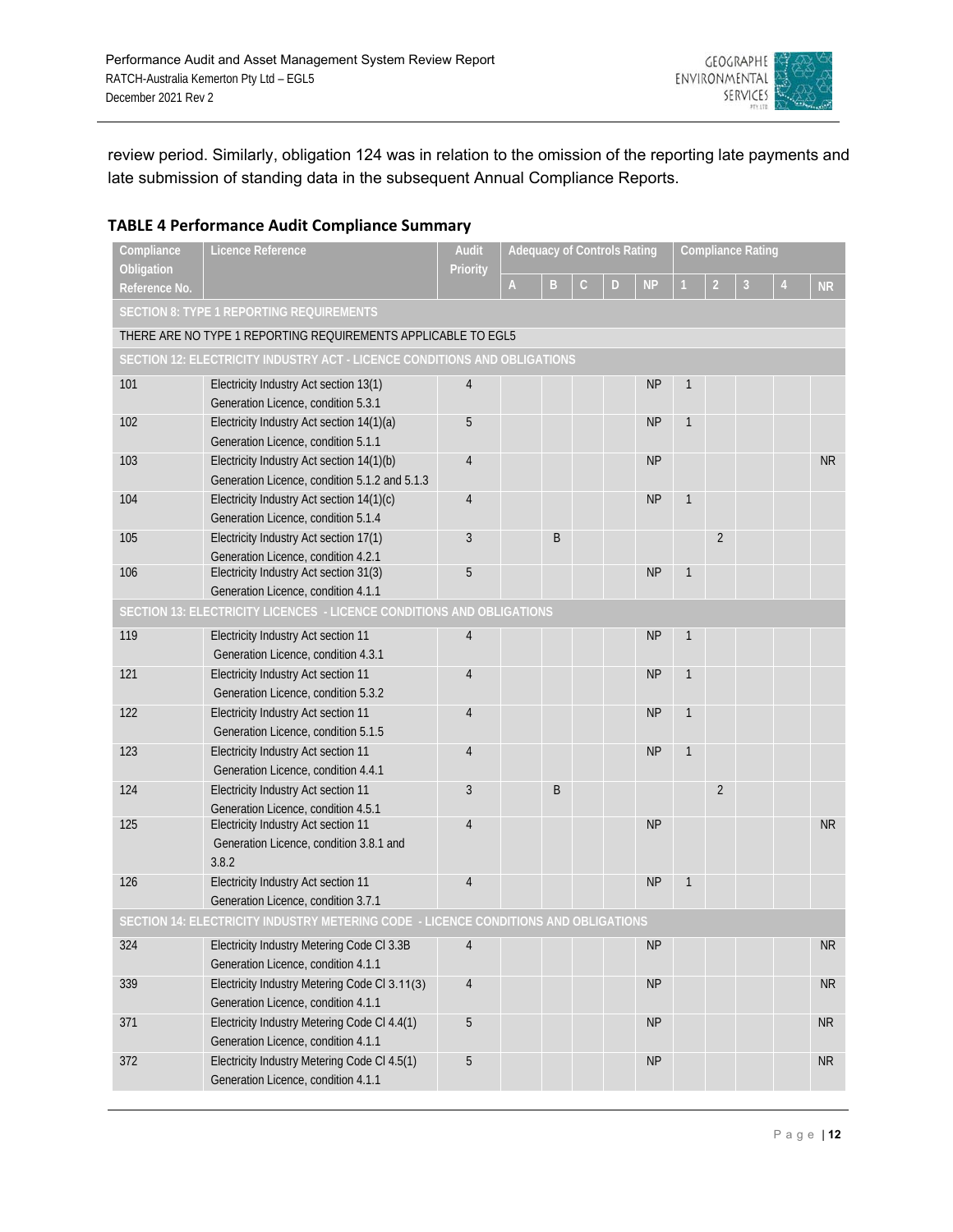

| 373 | Electricity Industry Metering Code CI 4.5(2)<br>Generation Licence, condition 4.1.1  | $\overline{4}$ | <b>NP</b> |   | <b>NR</b>      |
|-----|--------------------------------------------------------------------------------------|----------------|-----------|---|----------------|
| 388 | Electricity Industry Metering Code CI 5.4(2)<br>Generation Licence, condition 4.1.1  | $\overline{4}$ | <b>NP</b> |   | <b>NR</b>      |
| 416 | Electricity Industry Metering Code CI 5.21(5)<br>Generation Licence, condition 4.1.1 | $\overline{4}$ | <b>NP</b> |   | <b>NR</b>      |
| 417 | Electricity Industry Metering Code CI 5.21(6)<br>Generation Licence, condition 4.1.1 | $\overline{4}$ | <b>NP</b> |   | <b>NR</b>      |
| 448 | Electricity Industry Metering Code CI 6.1(2)<br>Generation Licence, condition 4.1.1  | $\overline{4}$ | <b>NP</b> | 1 |                |
| 451 | Electricity Industry Metering Code CI 7.2(1)<br>Generation Licence, condition 4.1.1  | $\overline{4}$ | <b>NP</b> | 1 |                |
| 453 | Electricity Industry Metering Code Cl 7.2(4)<br>Generation Licence, condition 4.1.1  | $\overline{4}$ | <b>NP</b> |   | N <sub>R</sub> |
| 454 | Electricity Industry Metering Code CI 7.2(5)<br>Generation Licence, condition 4.1.1  | $\overline{4}$ | <b>NP</b> |   | <b>NR</b>      |
| 455 | Electricity Industry Metering Code CI 7.5<br>Generation Licence, condition 4.1.1     | $\overline{4}$ | <b>NP</b> |   | <b>NR</b>      |
| 456 | Electricity Industry Metering Code CI 7.6(1)<br>Generation Licence, condition 4.1.1  | $\overline{4}$ | <b>NP</b> |   | <b>NR</b>      |
| 457 | Electricity Industry Metering Code CI 8.1(1)<br>Generation Licence, condition 4.1.1  | 5              | <b>NP</b> |   | <b>NR</b>      |
| 458 | Electricity Industry Metering Code CI 8.1(2)<br>Generation Licence, condition 4.1.1  | 5              | <b>NP</b> |   | <b>NR</b>      |
| 459 | Electricity Industry Metering Code CI 8.1(3)<br>Generation Licence, condition 4.1.1  | 5              | <b>NP</b> |   | <b>NR</b>      |
| 460 | Electricity Industry Metering Code CI 8.1(4)<br>Generation Licence, condition 4.1.1  | $\overline{4}$ | <b>NP</b> |   | <b>NR</b>      |
| 461 | Electricity Industry Metering Code CI 8.3(2)<br>Generation Licence, condition 4.1.1  | 5              | <b>NP</b> |   | <b>NR</b>      |

As required by the Audit Guidelines Section 5.1.6.1, Table 5 lists the number of licence obligations that were given each combination of compliance and controls ratings. The table allows licensees and the ERA to confirm the auditor has rated all relevant licence obligations and provides a simple summary of the licensee's compliance during the audit period.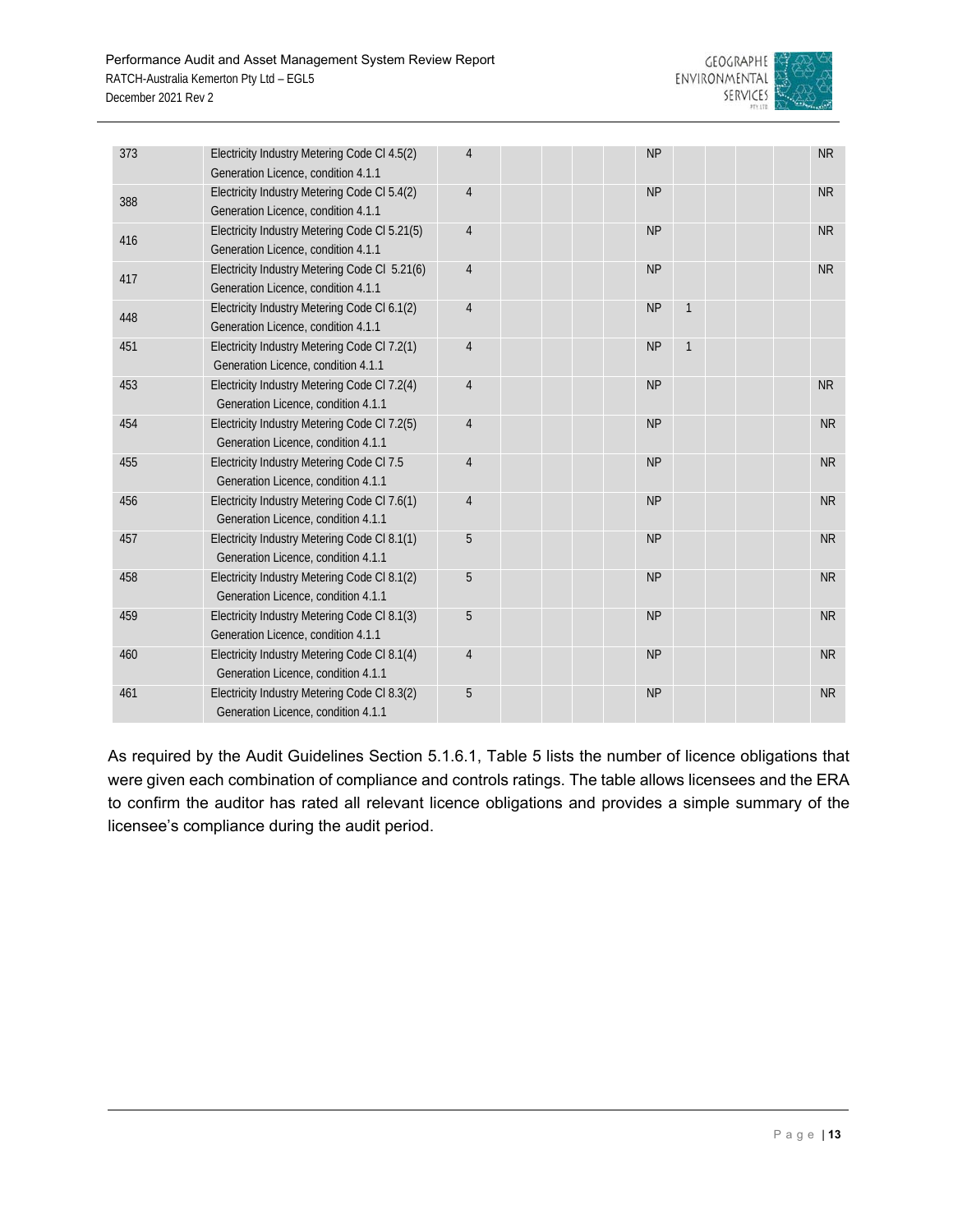

|                        |              | <b>Compliance Rating</b> |               |   |   |     |              |
|------------------------|--------------|--------------------------|---------------|---|---|-----|--------------|
|                        |              |                          | 2             | 3 | 4 | N/R | <b>TOTAL</b> |
|                        | A            |                          |               |   |   |     |              |
| <b>Controls Rating</b> | в            |                          | $\mathcal{P}$ |   |   |     | $\mathbf{2}$ |
|                        | C.           |                          |               |   |   |     |              |
|                        | D)           | -                        |               |   |   |     |              |
|                        | N/P          | 11                       |               |   |   | 19  | 30           |
|                        | <b>TOTAL</b> | 11                       | $\mathbf{2}$  |   |   | 19  | 32           |

# **TABLE 5 Compliance and Controls Ratings Summary Table**

#### **3.2 Asset Management System Review**

# **3.2.1 AMS Review Scope**

The scope of the AMS review included an assessment of adequacy and effectiveness of the Kemerton Power Station Asset Management System by evaluating during the audit period 1<sup>st</sup> November 2016 to 31<sup>st</sup> October 2021 the following;

- 1. Asset Planning
- 2. Asset creation/acquisition
- 3. Asset disposal
- 4. Environmental analysis
- 5. Asset operations
- 6. Asset maintenance
- 7. Asset management information system
- 8. Risk management
- 9. Contingency planning
- 10. Financial planning
- 11. Capital expenditure planning
- 12. Review of asset management system

The review was established as a requirement of the current Generation Licence issued by the Economic Regulation Authority to Kemerton Power Station.

The asset management review followed the ERA approved audit plan and used;

- a risk based approach to auditing using the risk evaluation model set out in ISO31000:2018
- an overall effectiveness rating for an asset management process, based on a combination of the process and policy adequacy rating and the performance rating,
- the format and content of the reviewer's report; and post- review plan as described in the Guidelines.
- the Asset Management System Review has been carried out as a 'limited assurance engagement'.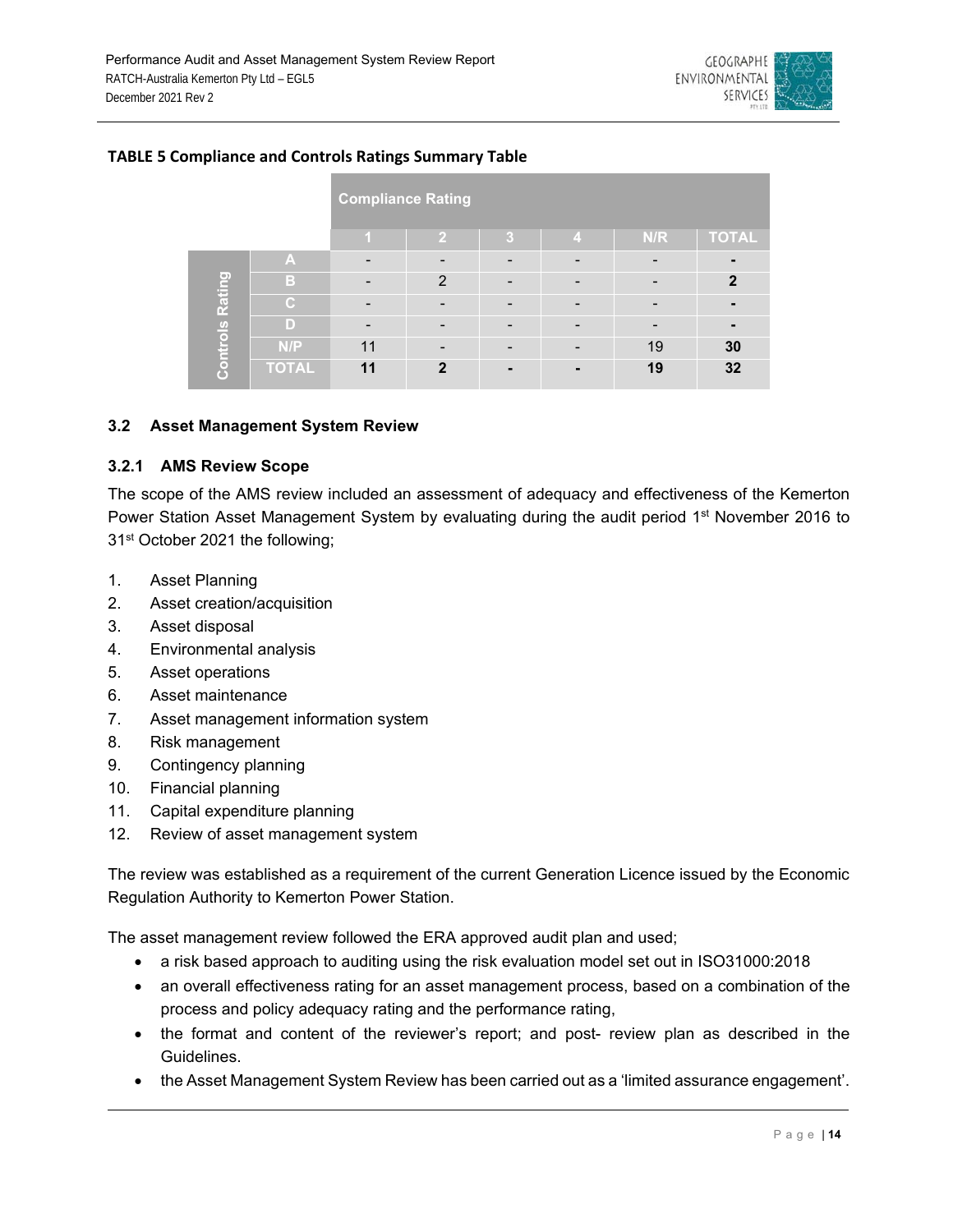

# **TABLE 6 List of Personnel Who Participated In Audit & Review**

| <b>ITEM</b> | <b>NAME</b>          | <b>COMPANY</b>               | <b>TITLE</b>                                                      |
|-------------|----------------------|------------------------------|-------------------------------------------------------------------|
|             | <b>Wayne Roberts</b> | <b>Worley Power Services</b> | Site Manager Kemerton Power Station                               |
|             | <b>Rob Dunston</b>   | RATCH-Australia              | Executive General Manager Asset Management & Asset<br>Development |
| 3           | Peter Sprott         | <b>Worley Power Services</b> | <b>Worley Power Services</b>                                      |

The Review was conducted in conjunction with the Performance Audit during October - December 2021 and included desktop review and one day audit on site to execute the review plan, interview sessions and report writing. In total the audit and review required 70 hours of each of the Audit Team member's time.

# **3.2.2 Methodology for Asset Management System Review**

The audit methodology detailed in the Audit and Review Guidelines – Electricity and Gas Licences (March 2019) was used in the execution of the Asset Management System Review and was further detailed in the Audit & Review Plan.

The Audit and Review Guidelines – Electricity and Gas Licences (March 2019) (section 5.1.6.2) states that the asset management review report must provide a table that summarises the auditor's assessment of both the process and policy definition rating and the performance rating for each key process in the licensee's asset management system using the scales described in Table 7 and Table 8. It is left to the judgement of the auditor to determine the most appropriate rating for each asset management process.

| <b>RATING</b> | <b>DESCRIPTION</b>           | <b>CRITERIA</b>                                                                                                                                                                                                                                                                                                                                                  |
|---------------|------------------------------|------------------------------------------------------------------------------------------------------------------------------------------------------------------------------------------------------------------------------------------------------------------------------------------------------------------------------------------------------------------|
| А             | Adequately defined           | Processes and policies are documented.<br>$\bullet$<br>Processes and policies adequately document the required performance of the assets.<br>Processes and policies are subject to regular reviews and updated where necessary.<br>$\bullet$<br>The asset management information system(s) are adequate in relation to the assets being<br>$\bullet$<br>managed. |
| B             | Requires some<br>improvement | Processes and policies require improvement.<br>$\bullet$<br>Processes and policies do not adequately document the required performance of the<br>$\bullet$<br>assets.<br>Reviews of processes and policies are not conducted regularly enough.<br>$\bullet$                                                                                                      |

# **TABLE 7 Asset Management Process and Policy Definition Adequacy Ratings**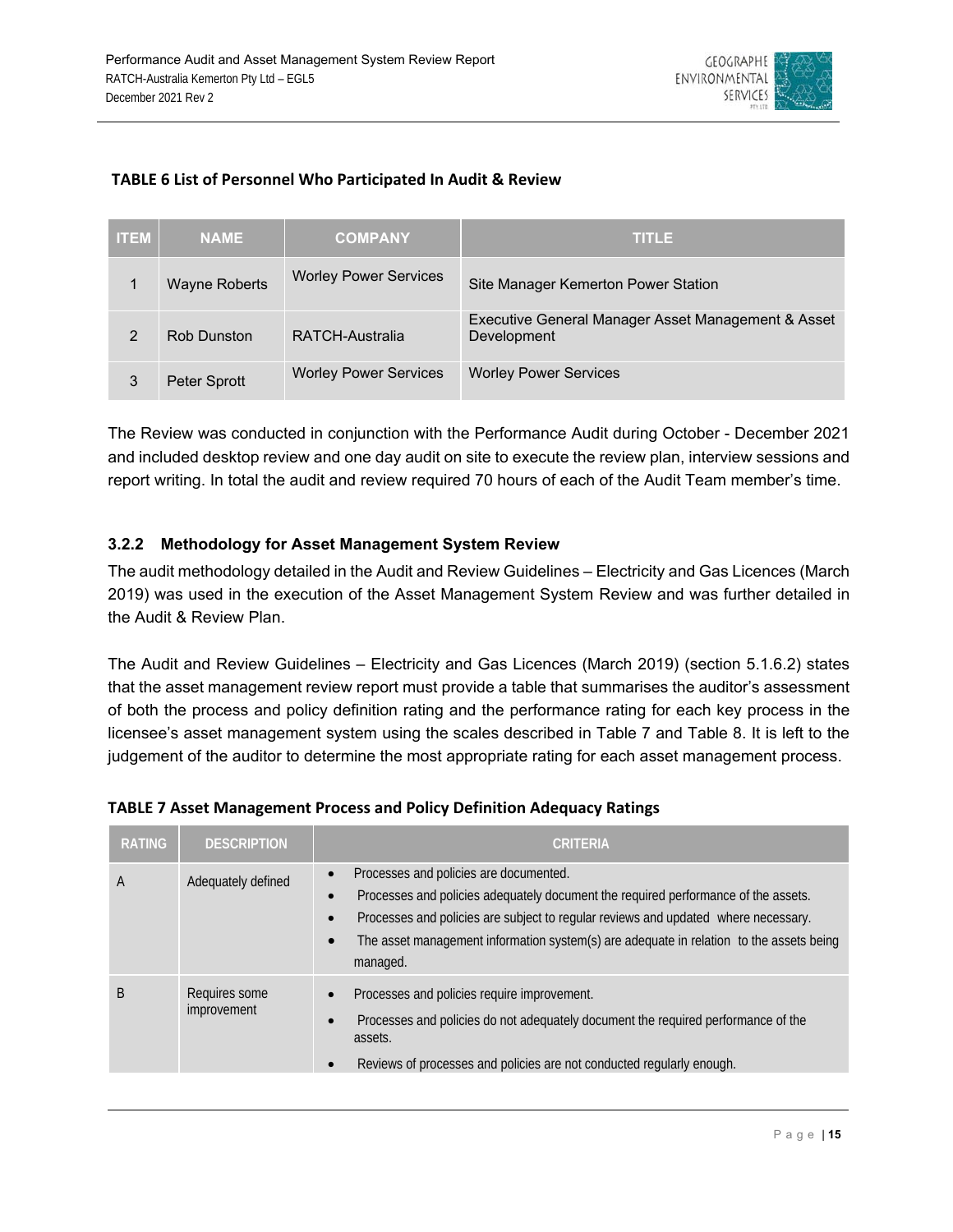

| <b>RATING</b> | <b>DESCRIPTION</b>                  | CRITERIA                                                                                                                                                                                                                                                                                                                                                                                                                    |
|---------------|-------------------------------------|-----------------------------------------------------------------------------------------------------------------------------------------------------------------------------------------------------------------------------------------------------------------------------------------------------------------------------------------------------------------------------------------------------------------------------|
|               |                                     | The asset management information system(s) requires minor improvements (taking into<br>$\bullet$<br>consideration the assets being managed).                                                                                                                                                                                                                                                                                |
|               | Requires substantial<br>improvement | Processes and policies are incomplete and require substantial improvement.<br>$\bullet$<br>Processes and policies do not document the required performance of the assets.<br>$\bullet$<br>Reviews of processes and policies are considerably out of date.<br>$\bullet$<br>The asset management information system(s) requires substantial improvements (taking<br>$\bullet$<br>into consideration the assets being managed) |
|               | Inadequate                          | Processes and policies are not documented.<br>The asset management information system(s) is not fit for purpose (taking into<br>$\bullet$<br>consideration the assets being managed).                                                                                                                                                                                                                                       |

# **TABLE 8 Asset Management Performance Ratings**

| <b>RATING</b> | <b>DESCRIPTION</b>            | <b>CRITERIA</b>                                                                                                                                                                                                                |
|---------------|-------------------------------|--------------------------------------------------------------------------------------------------------------------------------------------------------------------------------------------------------------------------------|
|               | Performing<br>effectively     | The performance of the process meets or exceeds the required levels of performance.<br>Process effectiveness is regularly assessed and corrective action taken where necessary.<br>$\bullet$                                   |
|               | Improvement<br>required       | The performance of the process requires some improvement to meet the required level.<br>Process effectiveness reviews are not performed regularly enough.<br>$\bullet$<br>Recommended process improvements are not implemented |
|               | Corrective action<br>required | The performance of the process requires substantial improvement to meet the required level.<br>Process effectiveness reviews are performed irregularly or not at all.<br>Recommended process improvements are not implemented  |
|               | Serious action<br>required    | Process is not performed or the performance is so poor the process is considered to be<br>$\bullet$<br>ineffective.                                                                                                            |

# **3.2.3 Asset Management Review Summary of Findings**

The asset management system was found to be appropriate and meets the requirements of the Audit and Review Guidelines – Electricity and Gas Licences (2019). There were no findings where the review performance rating or process and policy rating required recommendations to be made (refer section 5.1.8 of the Audit and Review Guidelines).

As required by section 5.1.6.2 of the Audit & Review Guidelines (March 2019) Table 10 summarises the auditor's assessment of both the process and policy definition rating and the performance rating for each key process in the licensee's asset management system, using the scales described in Table 9 (refer Section 3.3, Methodology for Asset Management Review).

# **TABLE 9 Rating Scale Reviews ‐ Process & Policy and Performance**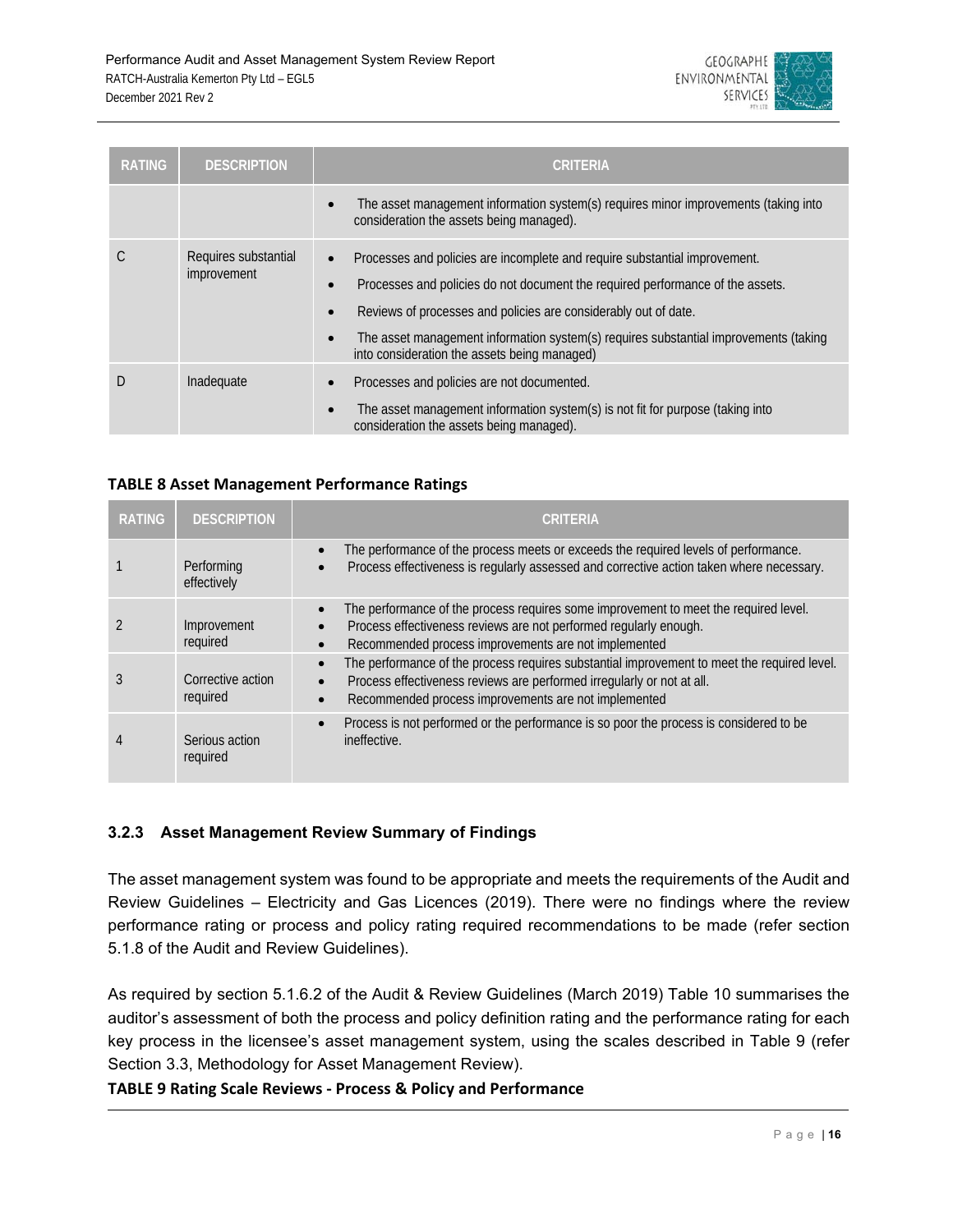

| <b>Process And Policy Rating Scale</b> |                                  | <b>Performance Rating Scale</b> |                            |
|----------------------------------------|----------------------------------|---------------------------------|----------------------------|
| Rating                                 | <b>Description</b>               | Rating                          | <b>Description</b>         |
| A                                      | Adequately defined               |                                 | Performing effectively     |
| B                                      | Requires some improvement        | $\mathcal{P}$                   | Improvement required       |
| C                                      | Requires substantial improvement | 3                               | Corrective action required |
| D                                      | Inadequate                       | 4                               | Serious action required    |
| ΝR                                     | Not rated                        | ΝR                              | Not rated                  |

The process and policy and asset management system adequacy ratings are summarised below;

# **TABLE 10 Asset Management System Effectiveness Summary**

| <b>ASSET MANAGEMENT SYSTEM</b>                                                                                                    | <b>PROCESS &amp; POLICY</b><br><b>RATING</b> | <b>PERFORMANCE</b><br>RATING |
|-----------------------------------------------------------------------------------------------------------------------------------|----------------------------------------------|------------------------------|
| 1. ASSET PLANNING                                                                                                                 | A                                            |                              |
| 1.1 Asset management plan covers the processes in this table                                                                      | A                                            |                              |
| 1.2 Planning processes and objectives reflect the needs of all stakeholders and<br>are integrated with business planning          | A                                            |                              |
| 1.3 Service levels are defined in the asset management plan                                                                       | $\overline{A}$                               |                              |
| 1.4 Non-asset options (e.g. demand management) are considered                                                                     | A                                            |                              |
| 1.5 Lifecycle costs of owning and operating assets are assessed                                                                   | A                                            |                              |
| 1.6 Funding options are evaluated                                                                                                 | A                                            |                              |
| 1.7 Costs are justified and cost drivers identified                                                                               | $\overline{A}$                               |                              |
| 1.8 Likelihood and consequences of asset failure are predicted                                                                    | A                                            |                              |
| 1.9 Asset management plan is regularly reviewed and updated                                                                       | A                                            |                              |
| <b>ASSET CREATION AND ACQUISITION</b>                                                                                             | $\mathsf{A}$                                 |                              |
| 2.1 Full project evaluations are undertaken for new assets, including comparative                                                 | A                                            | 1                            |
| assessment of non- asset options                                                                                                  |                                              |                              |
| 2.2 Evaluations include all life-cycle costs                                                                                      | $\overline{A}$                               | 1                            |
| 2.3 Projects reflect sound engineering and business decisions                                                                     | $\overline{A}$                               |                              |
| 2.4 Commissioning tests are documented and completed                                                                              | A                                            |                              |
| 2.5 Ongoing legal / environmental / safety obligations of the asset owner are<br>assigned and understood                          | $\overline{A}$                               |                              |
| 3. ASSET DISPOSAL                                                                                                                 | $\mathsf{A}$                                 |                              |
| 3.1 Under-utilised and under-performing assets are identified as part of a regular<br>systematic review process                   | $\mathsf{A}$                                 | 1                            |
| 3.2 The reasons for under-utilisation or poor performance are critically examined<br>and corrective action or disposal undertaken | A                                            | 1                            |
| 3.3 Disposal alternatives are evaluated                                                                                           | A                                            |                              |
| 3.4 There is a replacement strategy for assets                                                                                    | A                                            |                              |
| 4. ENVIRONMENTAL ANALYSIS                                                                                                         | $\mathsf{A}$                                 |                              |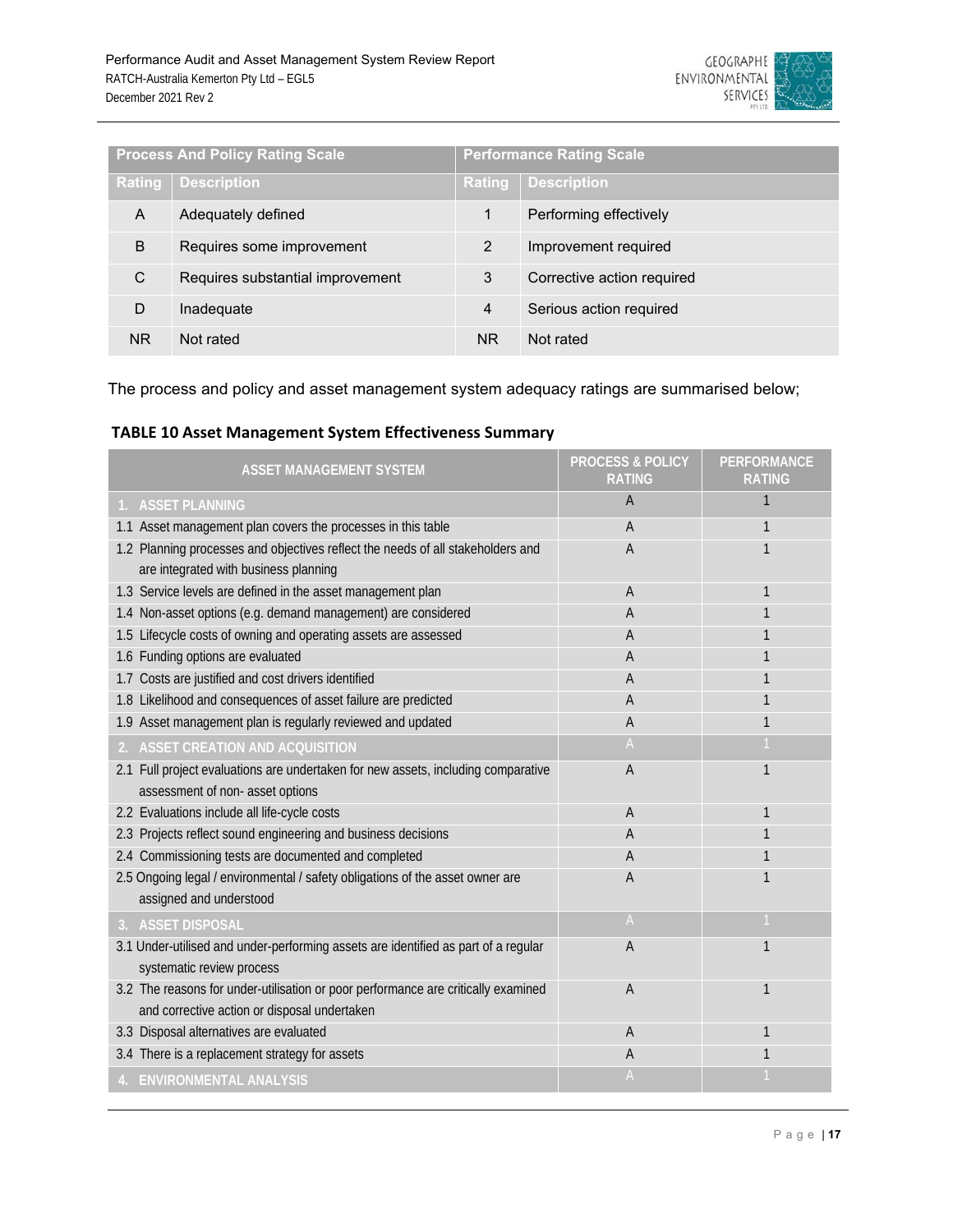

| <b>ASSET MANAGEMENT SYSTEM</b>                                                                                                                                                 | <b>PROCESS &amp; POLICY</b><br>RATING | <b>PERFORMANCE</b><br>RATING |
|--------------------------------------------------------------------------------------------------------------------------------------------------------------------------------|---------------------------------------|------------------------------|
| 4.1 Opportunities and threats in the asset management system environment are<br>assessed                                                                                       | A                                     |                              |
| 4.2 Performance standards (availability of service Capacity, continuity,                                                                                                       | Α                                     | 1                            |
| emergency response, etc.) are measured and achieved                                                                                                                            |                                       |                              |
| 4.3 Compliance with statutory and regulatory requirements                                                                                                                      | A                                     | 1                            |
| 4.4 Service standard (customer service levels etc) are measured and achieved.                                                                                                  | А                                     | 1                            |
| <b>ASSET OPERATIONS</b>                                                                                                                                                        | A                                     |                              |
| 5.1 Operational policies and procedures are documented and linked to service<br>levels required                                                                                | A                                     | 1                            |
| 5.2 Risk management is applied to prioritise operations tasks                                                                                                                  | A                                     | 1                            |
| 5.3 Assets are documented in an asset register including asset type, location,<br>material, plans of components and an assessment of assets' physical/<br>structural condition | B                                     |                              |
| 5.4 Accounting data is documented for assets                                                                                                                                   | А                                     | 1                            |
| 5.5 Operational costs are measured and monitored                                                                                                                               | А                                     |                              |
| 5.6 Staff resources are adequate and staff receive training commensurate with<br>their responsibilities.                                                                       | А                                     |                              |
| 6. ASSET MAINTENANCE                                                                                                                                                           | $\mathsf{A}$                          |                              |
| 6.1 Maintenance policies and procedures are documented and linked to service<br>levels required                                                                                | B                                     | 1                            |
| 6.2 Regular inspections are undertaken of asset performance and condition                                                                                                      | A                                     | 1                            |
| 6.3 Maintenance plans (emergency, corrective and preventative) are<br>documented and completed on schedule                                                                     | Α                                     |                              |
| 6.4 Failures are analysed and operational / maintenance plans adjusted where<br>necessary                                                                                      | A                                     | 1                            |
| 6.5 Risk management is applied to prioritise maintenance tasks                                                                                                                 | A                                     | 1                            |
| 6.6 Maintenance costs are measured and monitored                                                                                                                               | А                                     | 1                            |
| 7. ASSET MANAGEMENT INFORMATION SYSTEM                                                                                                                                         | $\mathsf{A}$                          |                              |
| 7.1 Adequate system documentation for users and IT operators                                                                                                                   | A                                     | 1                            |
| 7.2 Input controls include suitable verification and validation of data entered into<br>the system                                                                             | Α                                     | 1                            |
| 7.3 Security access controls appear adequate such as passwords                                                                                                                 | A                                     |                              |
| 7.4 Physical security access controls appear adequate                                                                                                                          | А                                     |                              |
| 7.5 Data backup procedures appear adequate and backups are tested                                                                                                              | B                                     |                              |
| 7.6 Computations for licensee performance reporting are accurate                                                                                                               | Α                                     | 1                            |
| 7.7 Management reports appear adequate for the licensee to monitor licence<br>obligations                                                                                      | А                                     |                              |
| 7.8 Adequate measures to protect asset management data from unauthorised<br>access or theft by persons outside the organisation                                                | A                                     | 1                            |
| <b>RISK MANAGEMENT</b><br>8.                                                                                                                                                   | $\mathsf{A}$                          |                              |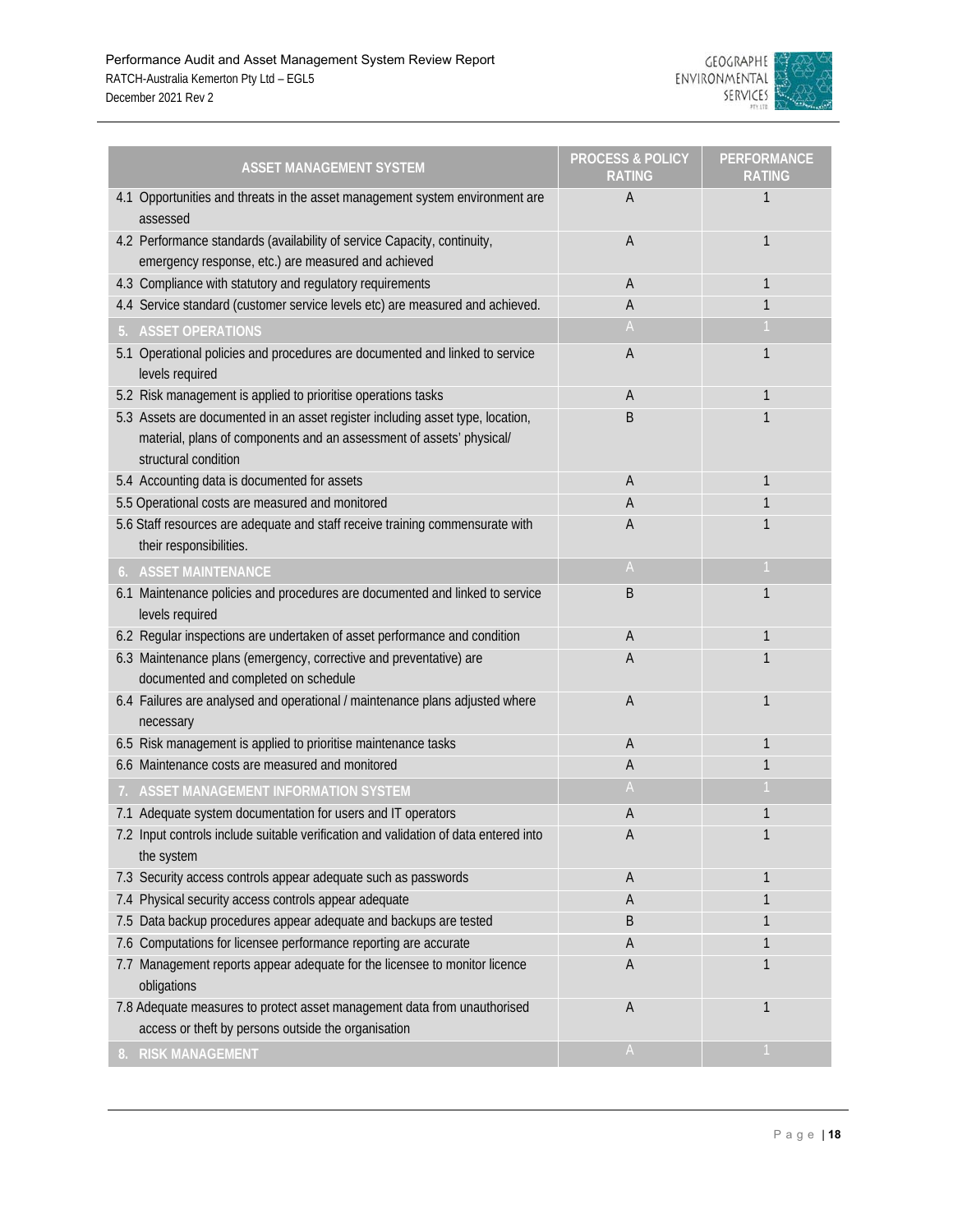

| <b>ASSET MANAGEMENT SYSTEM</b>                                                                                                                 | <b>PROCESS &amp; POLICY</b><br><b>RATING</b> | <b>PERFORMANCE</b><br>RATING |
|------------------------------------------------------------------------------------------------------------------------------------------------|----------------------------------------------|------------------------------|
| 8.1 Risk management policies and procedures exist and are applied to minimise<br>internal and external risks                                   | A                                            | 1                            |
| 8.2 Risks are documented in a risk register and treatment plans are implemented<br>and monitored                                               | A                                            | 1                            |
| 8.3 Probability and consequences of asset failure are regularly assessed                                                                       | A                                            | 1                            |
| <b>CONTINGENCY PLANNING</b><br>9.                                                                                                              | A                                            |                              |
| 9.1 Contingency plans are documented understood and tested to confirm their<br>operability and to cover higher                                 | А                                            | 1                            |
| <b>10. FINANCIAL PLANNING</b>                                                                                                                  | A                                            |                              |
| 10.1 The financial plan states the financial objectives and identifies strategies and<br>actions to achieve those                              | A                                            | 1                            |
| 10.2 The financial plan identifies the source of funds for capital expenditure and<br>recurrent costs                                          | А                                            | 1                            |
| 10.3 The financial plan provides projections of operating statements (profit and<br>loss) and statement of financial position (balance sheets) | А                                            | 1                            |
| 10.4 The financial plan provides firm predictions on income for the next five years<br>and reasonable predictions beyond this period           | Α                                            | 1                            |
| 10.5 The financial plan provides for the operations and maintenance,<br>administration and capital expenditure requirements of the services    | А                                            | 1                            |
| 10.6 Large variances in actual/budget income and expenses are identified and<br>corrective action taken where necessary                        | A                                            | 1                            |
| 11. CAPITAL EXPENDITURE PLANNING                                                                                                               | $\mathsf A$                                  |                              |
| 11.1 There is a capital expenditure plan covering works to be undertaken, actions<br>proposed, responsibilities and dates                      | А                                            | $\mathbf{1}$                 |
| 11.2 The capital expenditure plan provides reasons for capital expenditure and<br>timing of expenditure                                        | A                                            | 1                            |
| 11.3 The capital expenditure plan is consistent with the asset life and condition<br>identified in the asset management plan                   | A                                            | 1                            |
| 11.4 There is an adequate process to ensure the capital expenditure plan is<br>regularly updated and implemented                               | Α                                            | 1                            |
| 12. REVIEW OF AMS                                                                                                                              | $\mathsf A$                                  |                              |
| 12.1 A review process is in place to ensure the asset management plan and the<br>asset management system described in it remain current        | А                                            | 1                            |
| 12.2 Independent reviews (e.g. internal audit) are performed of the asset<br>management system                                                 | Α                                            | 1                            |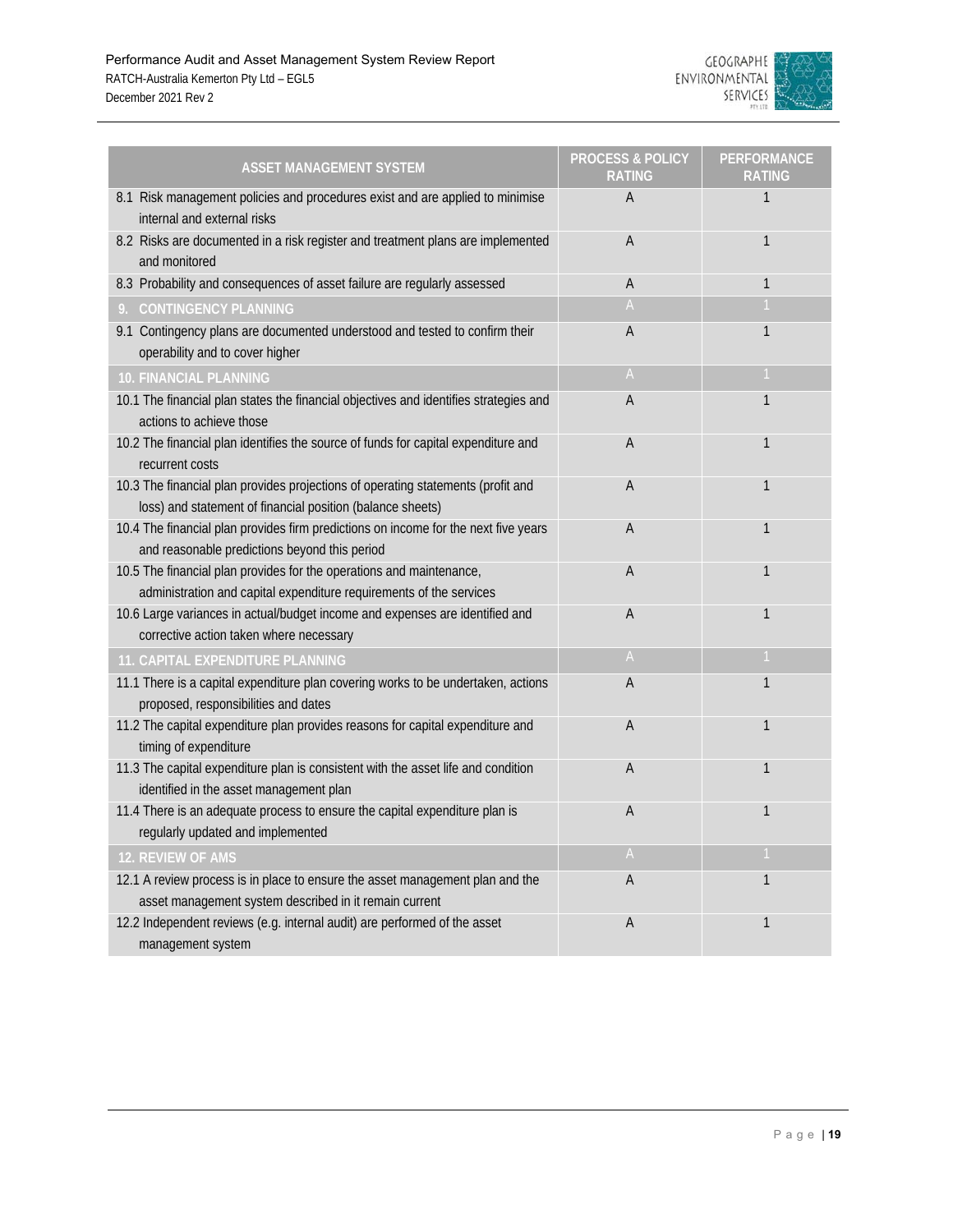

#### **4. PERFORMANCE AUDIT FINDINGS**

#### **4.1 Performance Audit Follow-Up from Previous Audit Findings**

There were no non-compliances identified in the previous audit for EGL5. As such, recommendations from the previous audit as required by Section 11.3 of the Audit Guidelines (March 2019) were not applicable.

#### **TABLE 11 Status of Recommendations Addressing Non‐Compliances from the Previous Audit**

| A Resolved during current audit period |                                                                 |                                 |                 |                                                                 |  |  |
|----------------------------------------|-----------------------------------------------------------------|---------------------------------|-----------------|-----------------------------------------------------------------|--|--|
| <b>Recommendation</b>                  | <b>Licence Obligation Reference Number</b>                      | <b>Auditors' Recommendation</b> | Date            | <b>Further Action Required</b>                                  |  |  |
| <b>Reference</b><br>(no./year)         |                                                                 |                                 | <b>Resolved</b> | (Yes/No/Not Applicable)                                         |  |  |
|                                        | <b>Controls and Compliance Rating</b>                           |                                 |                 |                                                                 |  |  |
|                                        | <b>Legislative Obligation</b>                                   |                                 |                 | <b>Details of Further Action</b><br><b>Required (Including)</b> |  |  |
|                                        | Details of Inadequate Controls and/or Non-<br><b>Compliance</b> |                                 |                 | <b>Current Recommendation</b><br>Reference, if Applicable)      |  |  |

There were no Non-Compliance's identified in the previous audit for EGL5. As such there were no previous audit recommendations that were resolved during the current audit period

**B Unresolved at end of current audit period** 

**Details of Inadequate Controls and/or Non-Compliance** 

There were no Non-Compliance's identified in the previous audit for EGL5. As such there were no previous audit recommendations that were unresolved during the current audit period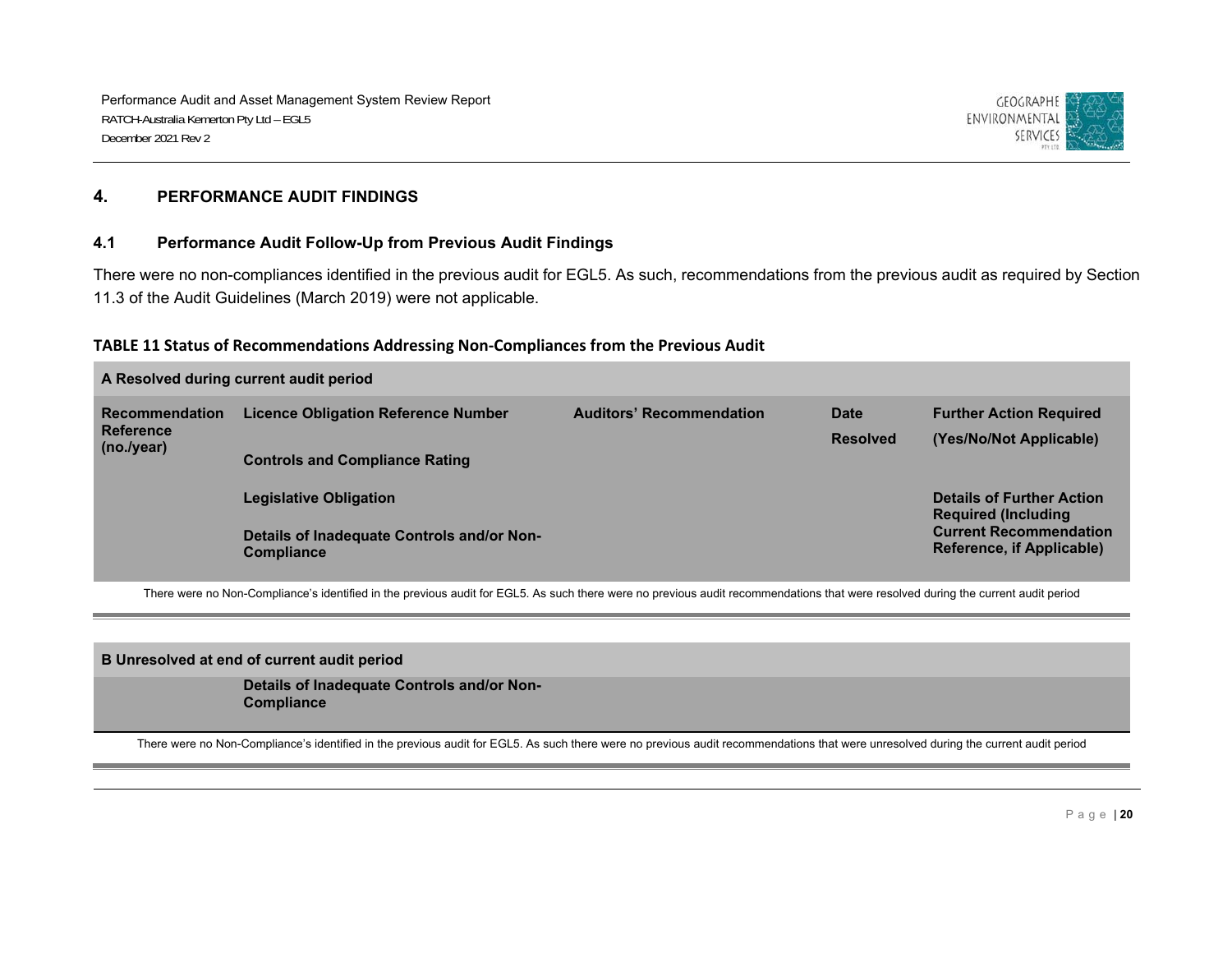

#### **4.2 Performance Audit Recommendations and Action Plans**

Recommendations made within the report are detailed below (if applicable) and will be reviewed and included in the post audit implementation plan (if required) by the licensee to ensure compliance with requirements.

#### **TABLE 12 Recommendations to Address Current Non‐Compliances and Control Deficiencies**

| A Resolved during the current audit period |                                                                 |                                 |                        |                          |  |  |  |
|--------------------------------------------|-----------------------------------------------------------------|---------------------------------|------------------------|--------------------------|--|--|--|
| <b>Recommendation</b>                      | <b>Licence Obligation Reference Number</b>                      | <b>Auditors' Recommendation</b> | Date                   | <b>Auditors Comments</b> |  |  |  |
| <b>Reference</b><br>(no./year)             |                                                                 |                                 | <b>Resolved &amp;</b>  |                          |  |  |  |
|                                            | <b>Controls and Compliance Rating</b>                           |                                 | <b>Action Taken by</b> |                          |  |  |  |
|                                            | <b>Legislative Obligation</b>                                   |                                 | the Licensee           |                          |  |  |  |
|                                            | Details of Inadequate Controls and/or Non-<br><b>Compliance</b> |                                 |                        |                          |  |  |  |

There were no audit recommendations that were resolved during the current audit period

| B Unresolved during the current audit period            |                                            |                                 |                                                            |  |  |  |
|---------------------------------------------------------|--------------------------------------------|---------------------------------|------------------------------------------------------------|--|--|--|
| <b>Recommendation</b><br><b>Reference</b><br>(no./year) | <b>Licence Obligation Reference Number</b> | <b>Auditors' Recommendation</b> | Action taken by the<br>licensee by end of<br>review period |  |  |  |
|                                                         | <b>Controls and Compliance Rating</b>      |                                 |                                                            |  |  |  |
|                                                         | <b>Legislative Obligation</b>              |                                 |                                                            |  |  |  |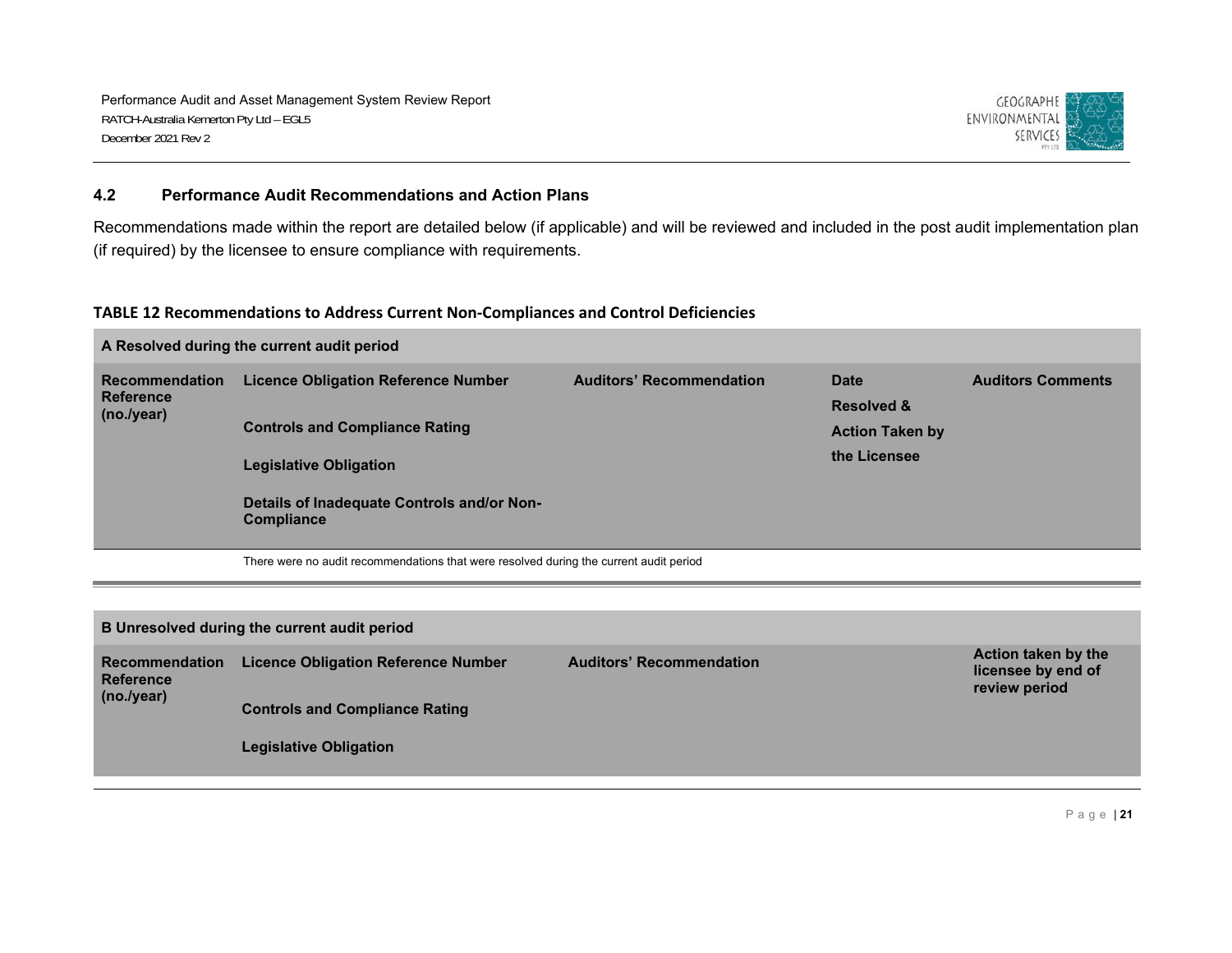#### Performance Audit and Asset Management System Review Report RATCH-Australia Kemerton Pty Ltd – EGL5 December 2021 Rev 2



|         | Details of Inadequate Controls and/or Non-<br><b>Compliance</b>                                                                                                                                                                                                                                                                                                                                                                                                                                                                                                                                                                                                                                                                                                                                                                                                                                                                                                                                           |                                                                                                                                                                                                                                                                                                                                                                                                                                                                                                                                                                                                                                                                                                                                                                                                                                                                                                                                                                                                                     |                             |
|---------|-----------------------------------------------------------------------------------------------------------------------------------------------------------------------------------------------------------------------------------------------------------------------------------------------------------------------------------------------------------------------------------------------------------------------------------------------------------------------------------------------------------------------------------------------------------------------------------------------------------------------------------------------------------------------------------------------------------------------------------------------------------------------------------------------------------------------------------------------------------------------------------------------------------------------------------------------------------------------------------------------------------|---------------------------------------------------------------------------------------------------------------------------------------------------------------------------------------------------------------------------------------------------------------------------------------------------------------------------------------------------------------------------------------------------------------------------------------------------------------------------------------------------------------------------------------------------------------------------------------------------------------------------------------------------------------------------------------------------------------------------------------------------------------------------------------------------------------------------------------------------------------------------------------------------------------------------------------------------------------------------------------------------------------------|-----------------------------|
| 01/2021 | 105<br><b>B2</b><br>A licensee must pay the prescribed licence fees to the<br>ERA according to clauses 6, 7 and 8 of the Economic<br>Regulation Authority (Licensing Funding) Regulations<br>2014.<br>Late payment Annual Licence fees 2021<br>Standing Data Charges were paid outside the<br>required payment terms on 4 occasions during the<br>audit period.                                                                                                                                                                                                                                                                                                                                                                                                                                                                                                                                                                                                                                           | Include the obligation to pay Annual Licence Fees and Standing Data<br>charges is incorporated in the next revision of the AMP. Inclusion of the<br>requirement as a routine in accounts software and specific budgeting<br>reference to ensure compliance is monitored and does not rely just on tacit<br>knowledge. Development of internal controls for emails received from the<br>ERA Accounts department would further ensure compliance.                                                                                                                                                                                                                                                                                                                                                                                                                                                                                                                                                                     | No action taken. Refer PAIP |
| 02/2021 | 124<br><b>B2</b><br>A licensee must provide the ERA, in the manner<br>prescribed, with any information that the ERA<br>requires in connection with its functions under the<br><b>Electricity Industry Act</b><br>The Licensee did not accurately report all the<br>compliance details with respect to the provision of<br>information to the ERA, specifically:<br>o 2019 Annual Compliance Report did not report<br>the non-compliance for late of payment of the<br>2018 September Quarter Standing Charges.<br>2020 Annual Compliance Report did not report<br>late payment of the 2019 December Quarter<br><b>Standing Charges</b><br>2021 Annual Compliance Report did not report<br>$\circ$<br>late payment of the 2020 September, December<br>Quarter Standing Charges or the 2021 Annual<br>Licence Fee.<br>A non-compliance was noted in relation to the<br>Licensee's operational controls in relation to the<br>accurate provision of information and awareness<br>to compliance requirements. | Review and develop the control procedures and processes for compliance<br>reporting to ensure integrity of reporting (i.e., the completeness and<br>accuracy of the compliance reports provided to the ERA). Specifically, in<br>order to capture all the required compliance obligations:<br>o Include the requirements for Type 1 and 2 reportable<br>obligations from the Electricity Compliance Reporting Manual<br>in the Licensee and Contractors' compliance processes (i.e.<br>Environmental Legal Compliance Evaluation Other<br>Requirements Register and the CMMS (TWPS) and RACPL<br>MEM Worley Compliance obligations) to ensure these are<br>considered in the preparation of the Annual Compliance<br>Report and form part of the internal audit process;<br>Detail the scope of the requirements within the control<br>$\circ$<br>procedures, such as, Asset Management Plan<br>Ensure required personnel are aware of licence requirements<br>$\circ$<br>for both the Licensee and the Contractor. | No action taken. Refer PAIP |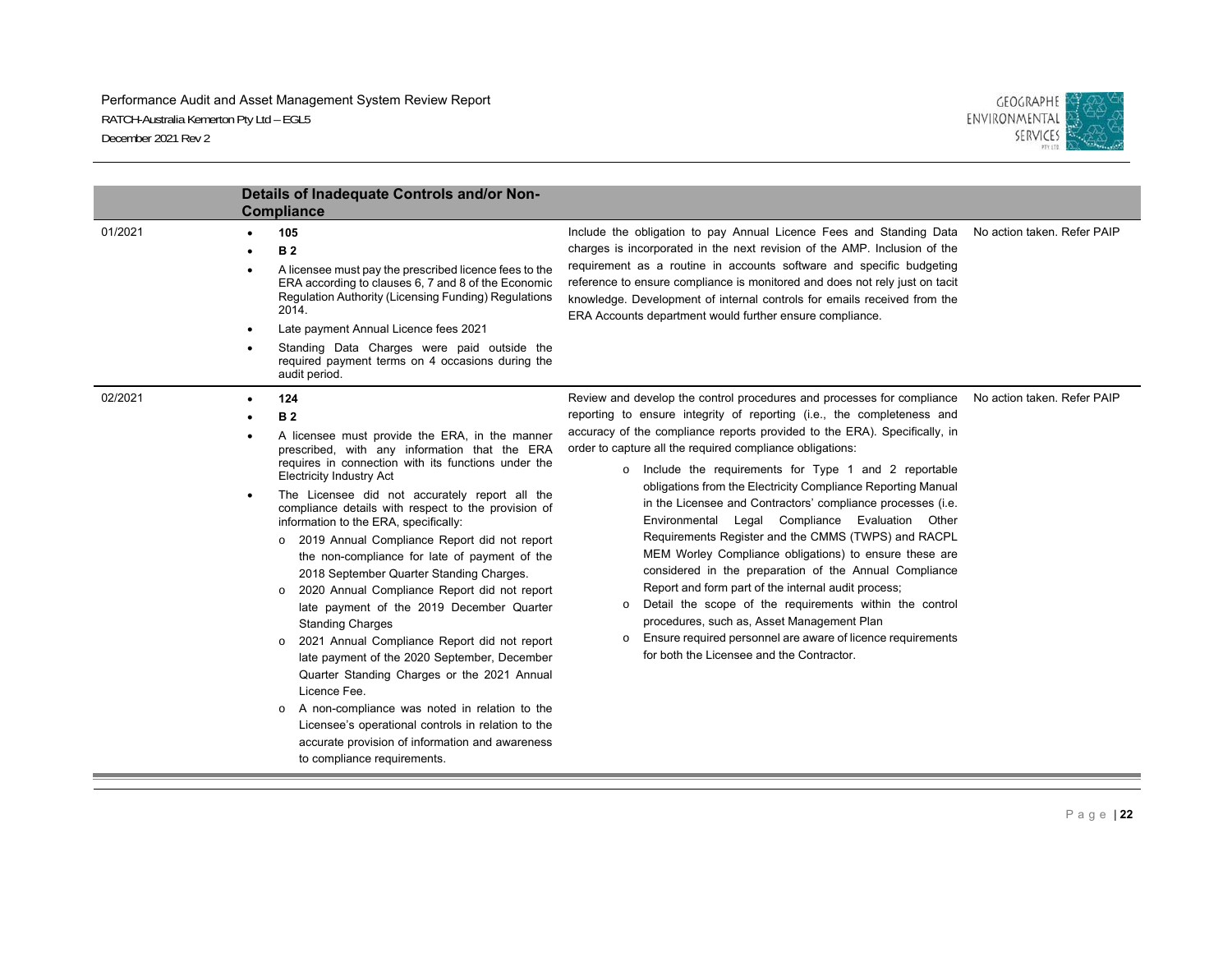

# **5. ASSET MANAGEMENT SYSTEM EFFECTIVENESS REVIEW FINDINGS**

#### **5.1 Asset Management Review Follow-Up from Previous Review Findings**

The previous review found no AMS deficiencies, as such, there were no recommendations from the previous review.

#### **TABLE 13 Ineffective Components Recommendations, Previous Review Implementation Plan**

#### **A Resolved during current review period Recommendation Reference (no./year) Rating Auditors' Recommendation Date Resolved Further Action Required (Yes/No/Not Applicable) Asset Management Process and Effectiveness Criterion Details of Deficiency Details of Inadequate Controls and/or Non-Compliance Details of Further Action Required (Including Current Recommendation Reference, if Applicable)**  The previous Review found no AMS deficiencies. There were no recommendations made from the previous review.

#### **B Unresolved at end of current review period**

The previous Review found no AMS deficiencies. There were no recommendations made from the previous review.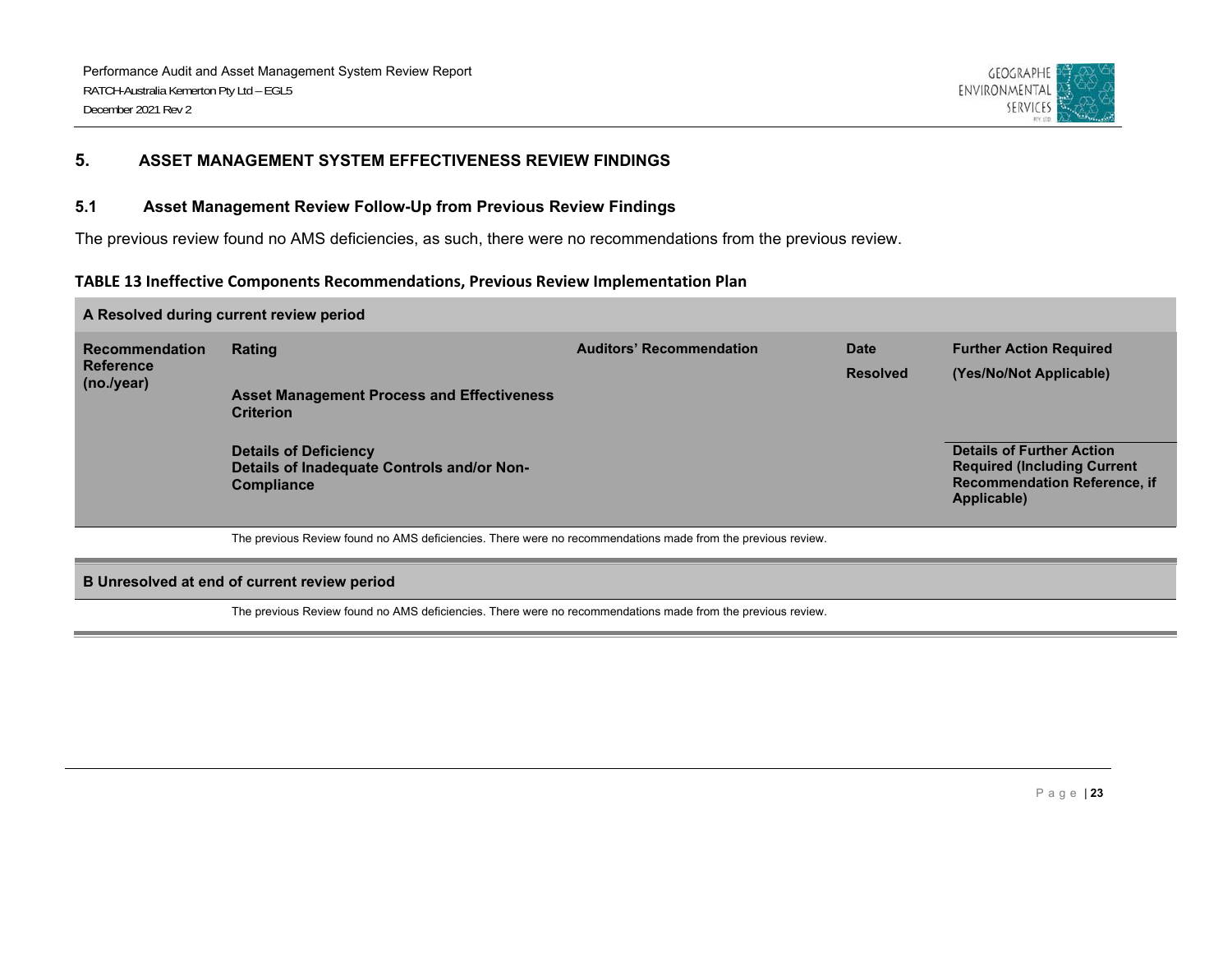

#### **5.2 Asset Management System Recommendations and Action Plans**

As stipulated in section 5.3 of the Audit and Review Guidelines – Electricity and Gas Licences (March 2019), the Audit Team noted that the Asset Management Review Post Implementation Plan does not form part of the Audit Opinion. There were no recommendations made from the current review that required post review implementation plans.

#### **5.3 Review Asset System Deficiencies/Recommendations**

#### **TABLE 14 Recommendations to Address Current Asset System Deficiencies**

| A Resolved during current review period          |                                                                                                |                                 |                         |                           |  |  |  |
|--------------------------------------------------|------------------------------------------------------------------------------------------------|---------------------------------|-------------------------|---------------------------|--|--|--|
| Recommendation<br><b>Reference</b><br>(no./year) | Rating                                                                                         | <b>Action Taken by Licensee</b> | Date<br><b>Resolved</b> | <b>Auditor's Comments</b> |  |  |  |
|                                                  | <b>Asset Management Process and</b><br><b>Effectiveness Criterion</b>                          |                                 |                         |                           |  |  |  |
|                                                  | <b>Details of Deficiency</b><br>Details of Inadequate Controls and/or<br><b>Non-Compliance</b> |                                 |                         |                           |  |  |  |

The current Review found no AMS deficiencies. There were no recommendations made from the current review.

#### **B Unresolved during current review period**

The current Review found no AMS deficiencies. There were no recommendations made from the current review.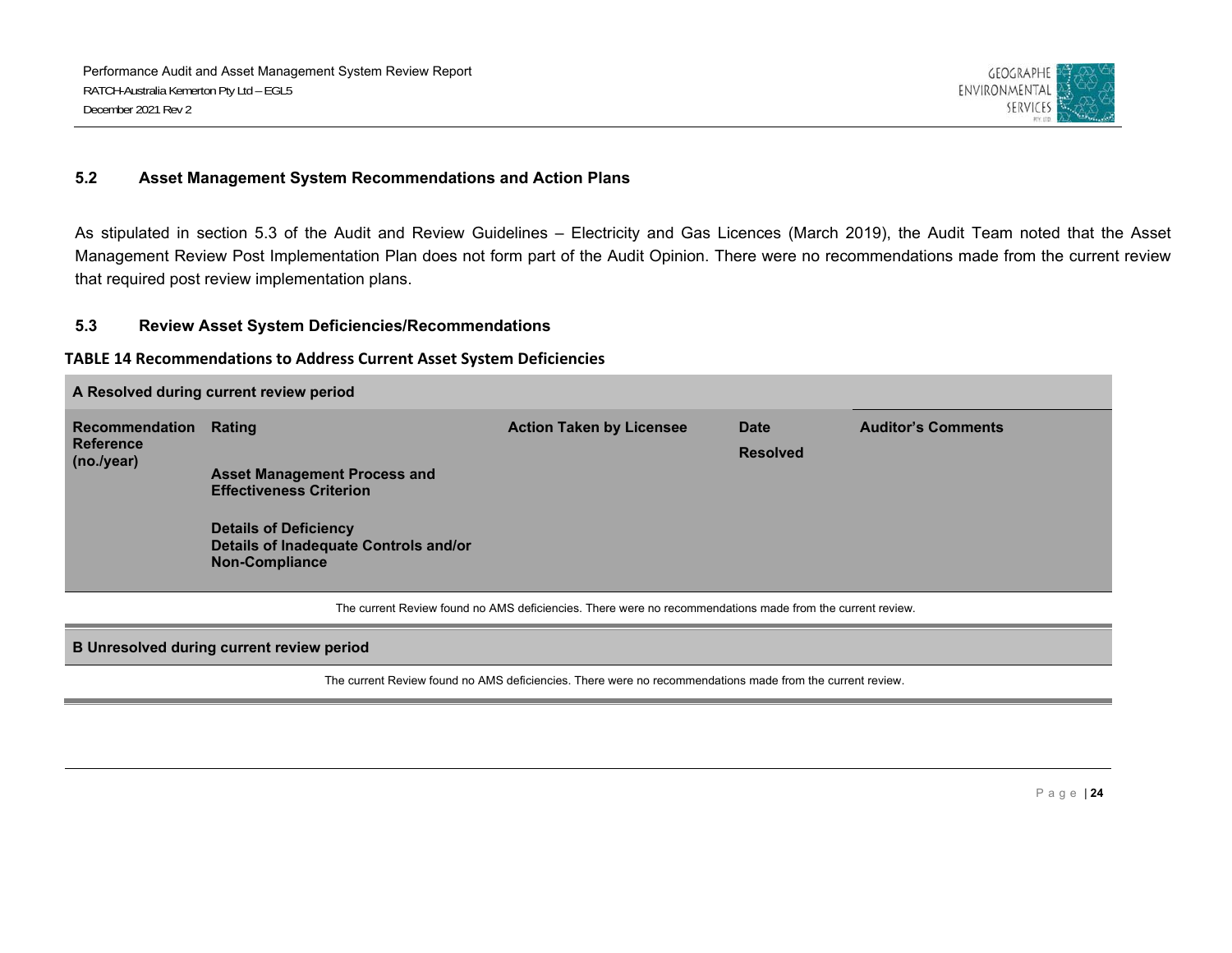

# **6. DEVIATION FROM THE AUDIT & REVIEW PLAN**

As required by section 5.1.4 of the Audit and Review Guidelines – 2019, Auditors must identify any licence obligations or effectiveness criteria that were assessed after the approval of the audit and review plan by the ERA, as 'not applicable' or if the auditor has revised the audit priority for one or more licence obligations, the auditor must identify this in the report. The following deviations from the Audit and Review Plan were undertaken following the review of the Electricity Compliance Manual January 2022.

|         | Deviation from the Performance Audit & AMS Review Plan                                                                                                                                                                                                     |                                                                                                                                                                                                                                                             |
|---------|------------------------------------------------------------------------------------------------------------------------------------------------------------------------------------------------------------------------------------------------------------|-------------------------------------------------------------------------------------------------------------------------------------------------------------------------------------------------------------------------------------------------------------|
| Ref*    |                                                                                                                                                                                                                                                            | <b>Justification For Exclusion</b>                                                                                                                                                                                                                          |
| 407**   | A user must, to the extent that it is able, collect and<br>maintain a record of the prescribed information in<br>relation to the site of each connection point with<br>which the user is associated.                                                       |                                                                                                                                                                                                                                                             |
| 408**   | Subject to subclauses 5.19(3A) and 5.19(6), the<br>user must, within 1 business day after becoming<br>aware of any change in an attribute described in<br>subclause 5.19(2), notify the network operator of<br>the change.                                 | Not Applicable to Generators, as these obligations relate<br>to Integrated Regional and Retail Licensee's only.<br>(Noted that Electricity Compliance Manual January 2022)<br>was amended outside the audit period and further supports<br>this exclusion). |
| $410**$ | The user must use reasonable endeavours to<br>ensure that it does not notify the network operator<br>of a change in an attribute described in subclause<br>5.19(2) that results from the provision of standing<br>data by the network operator to the user |                                                                                                                                                                                                                                                             |

# **TABLE 15 Deviations from the Audit and Review Plan**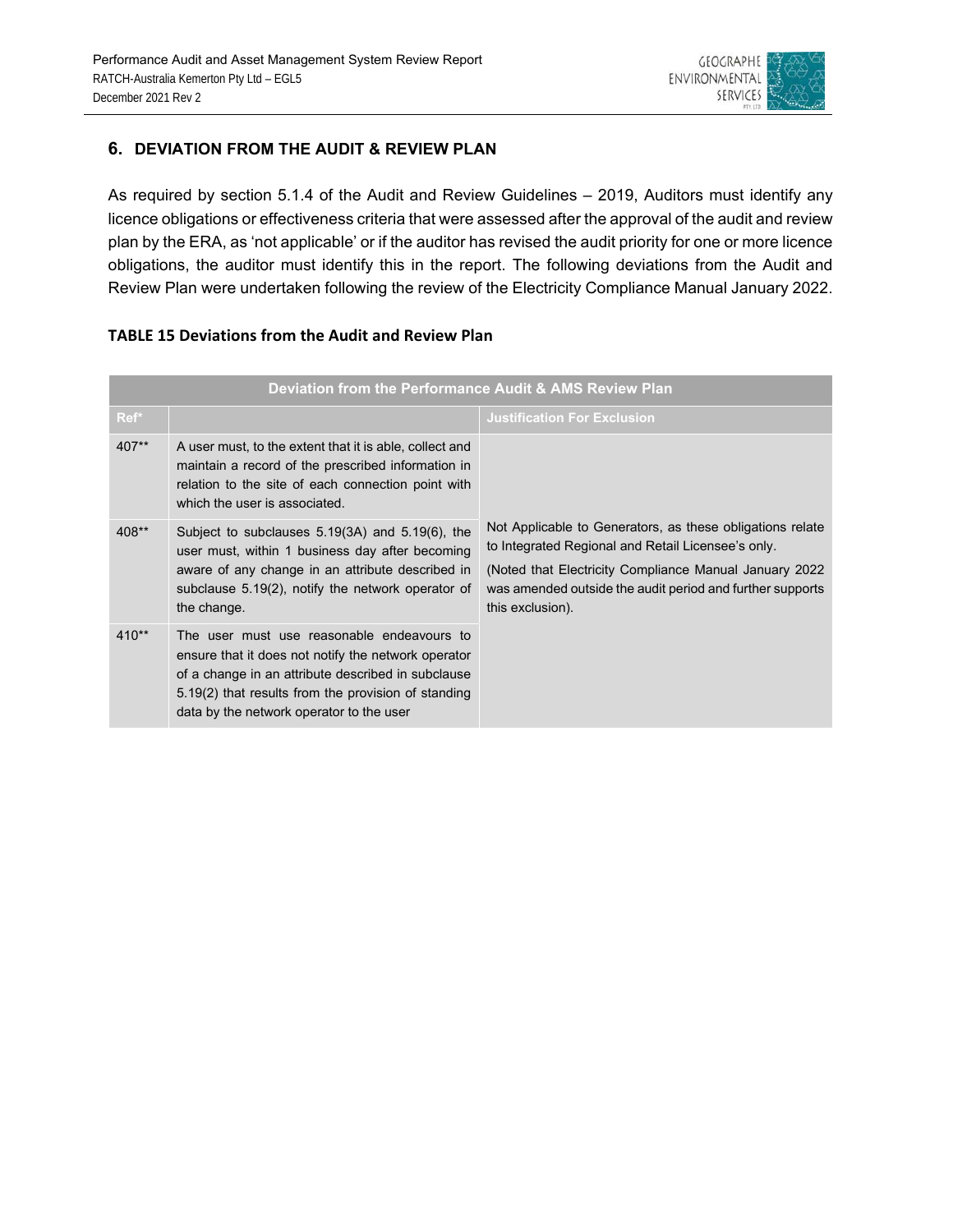

# **APPENDIX 1- KEMERTON POWER STATION PERFORMANCE AUDIT**

**DECEMBER 2021**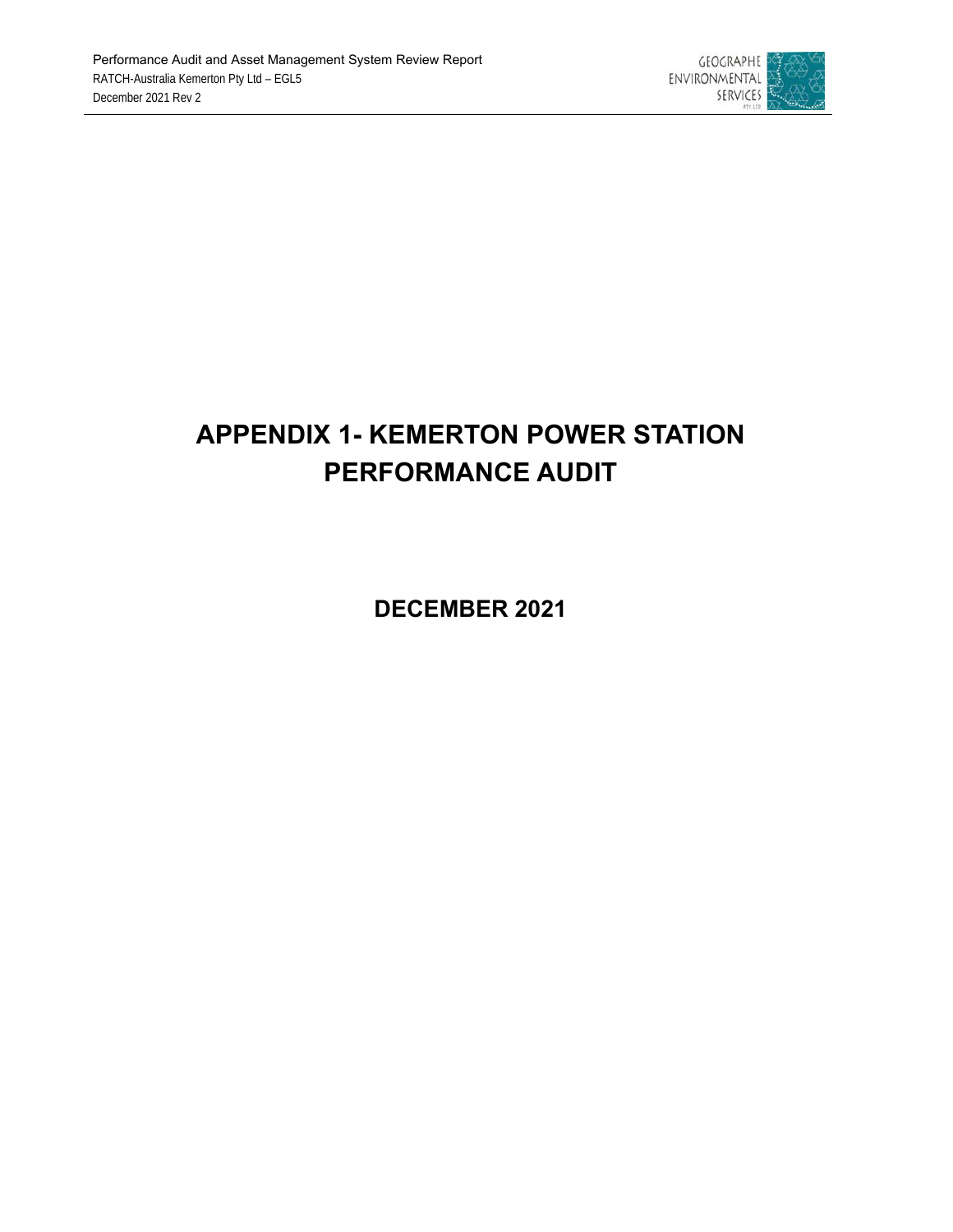

#### **TABLE 26 Performance Audit**

| 12. Electricity Industry Act - Licence conditions and obligations |                                                                                                                                                                                                                                                                                                                                                                                                                                                                                                                                                                                                                                                                                                                                                                                                                                                                                                                                                                                                                                                                                                                                                                                                                                                                                                                                                                                                                                                                                                                                                                              |                       |                         |                           |  |  |  |
|-------------------------------------------------------------------|------------------------------------------------------------------------------------------------------------------------------------------------------------------------------------------------------------------------------------------------------------------------------------------------------------------------------------------------------------------------------------------------------------------------------------------------------------------------------------------------------------------------------------------------------------------------------------------------------------------------------------------------------------------------------------------------------------------------------------------------------------------------------------------------------------------------------------------------------------------------------------------------------------------------------------------------------------------------------------------------------------------------------------------------------------------------------------------------------------------------------------------------------------------------------------------------------------------------------------------------------------------------------------------------------------------------------------------------------------------------------------------------------------------------------------------------------------------------------------------------------------------------------------------------------------------------------|-----------------------|-------------------------|---------------------------|--|--|--|
| No.                                                               | <b>AUDIT REPORT EVIDENCE/ /VERIFICATION/FINDING/ACTION</b>                                                                                                                                                                                                                                                                                                                                                                                                                                                                                                                                                                                                                                                                                                                                                                                                                                                                                                                                                                                                                                                                                                                                                                                                                                                                                                                                                                                                                                                                                                                   |                       |                         |                           |  |  |  |
| 101                                                               | OBLIGATION: Generation Licence, condition 5.3.1 / Electricity Industry Act, section 13(1)                                                                                                                                                                                                                                                                                                                                                                                                                                                                                                                                                                                                                                                                                                                                                                                                                                                                                                                                                                                                                                                                                                                                                                                                                                                                                                                                                                                                                                                                                    | <b>Audit Priority</b> | <b>Controls Rating:</b> | <b>Compliance Rating:</b> |  |  |  |
| Type<br>$[2]$                                                     | A licensee must provide the ERA with a performance audit conducted by an independent expert acceptable to<br>the ERA, not less than once every 24 months.                                                                                                                                                                                                                                                                                                                                                                                                                                                                                                                                                                                                                                                                                                                                                                                                                                                                                                                                                                                                                                                                                                                                                                                                                                                                                                                                                                                                                    |                       | <b>NP</b>               |                           |  |  |  |
|                                                                   | Finding -. This was the fifth Audit conducted by an independent auditor for the current licensee since the licence was granted on the 20 <sup>th</sup> March 2006. The requirement for the audit was<br>detailed in the Environmental Legal Compliance Evaluation & Other Requirements Register, RACPL MEM Worley Compliance obligations, the AMP and the Licensee's and Contractor<br>reporting processes. Additionally, it was raised in email communications and correspondence with the Secretariat. GES was appointed with the Authority's approval to undertake the<br>performance audit for the audit period on the 12 October 2021 (Authority Document Ref: D239531). The audit confirmed the previous Performance Audit report was provided to the ERA in<br>March 2017 for the audit period of 43 months from 1 April 2013 to 31 October 2016.<br>Documents/Evidence - Interview with Station Manager - Kemerton Power Station (TWPS), 55, 74, 75<br><b>Observations:</b><br>Licensee had implemented compliance processes to monitor Performance Audit obligation.<br>Various communication between licensee and the Authority<br>$\bullet$<br>Audit & Review Plan developed and approved in accordance with Audit Guidelines<br>$\bullet$<br>Previous Audit Period 1 April 2013 to 31 October 2016. Report was provided and the report dated 22/3/2017 was published on the Authority's Website. Current Audit Period 1<br>November 2016 to 31 October 2021.<br>The ERA increased the audit and review period from 43 to 60 months for the current audit period. |                       |                         |                           |  |  |  |
| Action:<br><b>Recommendation:</b>                                 |                                                                                                                                                                                                                                                                                                                                                                                                                                                                                                                                                                                                                                                                                                                                                                                                                                                                                                                                                                                                                                                                                                                                                                                                                                                                                                                                                                                                                                                                                                                                                                              |                       |                         |                           |  |  |  |
|                                                                   | Nil<br>$\bullet$                                                                                                                                                                                                                                                                                                                                                                                                                                                                                                                                                                                                                                                                                                                                                                                                                                                                                                                                                                                                                                                                                                                                                                                                                                                                                                                                                                                                                                                                                                                                                             |                       | Nil                     |                           |  |  |  |
| 102                                                               | OBLIGATION: Generation Licence, condition 5.1.1 / Electricity Industry Act, section 14(1)(a)                                                                                                                                                                                                                                                                                                                                                                                                                                                                                                                                                                                                                                                                                                                                                                                                                                                                                                                                                                                                                                                                                                                                                                                                                                                                                                                                                                                                                                                                                 | <b>Audit Priority</b> | <b>Controls Rating:</b> | <b>Compliance Rating:</b> |  |  |  |
| Type                                                              | A licensee must provide for an asset management system                                                                                                                                                                                                                                                                                                                                                                                                                                                                                                                                                                                                                                                                                                                                                                                                                                                                                                                                                                                                                                                                                                                                                                                                                                                                                                                                                                                                                                                                                                                       | 5                     | <b>NP</b>               | 1                         |  |  |  |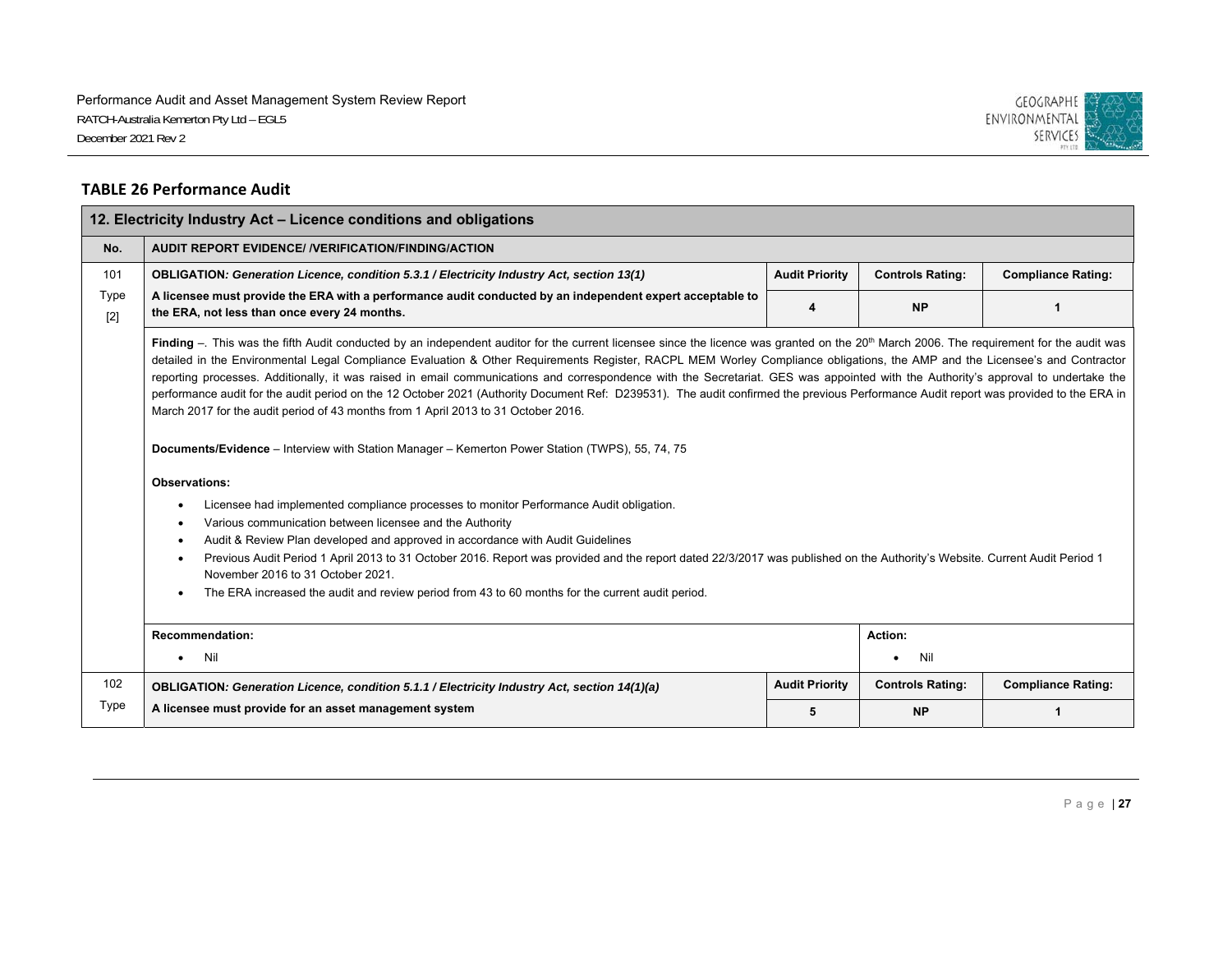

| [NR]  | Finding - The licensee provided for, developed and implemented an effective Asset Management System for Kemerton Power Station. The Asset Management System (AMS) manual was<br>comprehensive and incorporated the Asset Management Plan (AMP) developed by TWPS and reviewed by RATCH-Australia. The AMS and AMP documentation addressed the Audit<br>Guideline requirements. The Licensee ensured compliance with regards to the AMS elements. Further detail is referenced in Appendix 2.                                                                                                                                                                                                                                                                                                                                                                                                                                                                                                                                                                                                                                                  |                       |                         |                           |  |  |  |
|-------|-----------------------------------------------------------------------------------------------------------------------------------------------------------------------------------------------------------------------------------------------------------------------------------------------------------------------------------------------------------------------------------------------------------------------------------------------------------------------------------------------------------------------------------------------------------------------------------------------------------------------------------------------------------------------------------------------------------------------------------------------------------------------------------------------------------------------------------------------------------------------------------------------------------------------------------------------------------------------------------------------------------------------------------------------------------------------------------------------------------------------------------------------|-----------------------|-------------------------|---------------------------|--|--|--|
|       | Documents/Evidence - 2,6,9,10,38,39,55,79 and Site Interview Station Manager - Kemerton Power Station (TWPS) and RATCH-Australia, EGM, Asset Management and Asset<br>Development                                                                                                                                                                                                                                                                                                                                                                                                                                                                                                                                                                                                                                                                                                                                                                                                                                                                                                                                                              |                       |                         |                           |  |  |  |
|       | <b>Observations:</b>                                                                                                                                                                                                                                                                                                                                                                                                                                                                                                                                                                                                                                                                                                                                                                                                                                                                                                                                                                                                                                                                                                                          |                       |                         |                           |  |  |  |
|       | The business processes were defined within the AMS and were mapped and applied to the KPS in specific linked policies, workflow procedures, instructions, forms, performance<br>$\bullet$<br>measures, position descriptions, training material and engineering tools and manuals.<br>The Generation Plan used for developing the AMP was based on MWh's and the number of unit starts.<br>$\bullet$<br>The OMAA required TWPS to compile and maintain an AMP (refer clause B14.3)<br>$\bullet$<br>The CMMS was an integral part of the overall maintenance strategy. It was implemented in accordance with the OMAA, TWPS OSP and the TWPS Asset Management System<br>$\bullet$<br>(AMS).<br>The OMAA defined the expectations of all parties, and these were reflected in the AMS and AMP.<br>$\bullet$<br>This AMS was structured to align with both the framework requirements of the Economic Regulation Authority (ERA) and the asset management standards of AS ISO 55001.<br>$\bullet$<br>TWPS had an overarching corporate ISO55000 Strategic Asset Management Framework which the KPS Asset Management Plan sat under.<br>$\bullet$ |                       |                         |                           |  |  |  |
|       | <b>Recommendation:</b>                                                                                                                                                                                                                                                                                                                                                                                                                                                                                                                                                                                                                                                                                                                                                                                                                                                                                                                                                                                                                                                                                                                        |                       | Action:                 |                           |  |  |  |
|       | Nil<br>$\bullet$                                                                                                                                                                                                                                                                                                                                                                                                                                                                                                                                                                                                                                                                                                                                                                                                                                                                                                                                                                                                                                                                                                                              |                       | Nil                     |                           |  |  |  |
| 103   | OBLIGATION: Generation Licence, condition 5.1.2 and 5.1.3 / Electricity Industry Act, section 14(1)(b)                                                                                                                                                                                                                                                                                                                                                                                                                                                                                                                                                                                                                                                                                                                                                                                                                                                                                                                                                                                                                                        | <b>Audit Priority</b> | <b>Controls Rating:</b> | <b>Compliance Rating:</b> |  |  |  |
| Type  | A licensee must notify details of the asset management system and any substantial changes to it to the ERA.                                                                                                                                                                                                                                                                                                                                                                                                                                                                                                                                                                                                                                                                                                                                                                                                                                                                                                                                                                                                                                   | 4                     | <b>NP</b>               | <b>NR</b>                 |  |  |  |
| $[2]$ | Finding - The Station Manager - Kemerton Power Station confirmed that there had been no substantial changes to the AMS during the audit period.                                                                                                                                                                                                                                                                                                                                                                                                                                                                                                                                                                                                                                                                                                                                                                                                                                                                                                                                                                                               |                       |                         |                           |  |  |  |
|       | Documents/Evidence - 2,6,9,10,38,39,55,79 and Site Interview Station Manager - Kemerton Power Station (TWPS)                                                                                                                                                                                                                                                                                                                                                                                                                                                                                                                                                                                                                                                                                                                                                                                                                                                                                                                                                                                                                                  |                       |                         |                           |  |  |  |
|       | <b>Observations:</b>                                                                                                                                                                                                                                                                                                                                                                                                                                                                                                                                                                                                                                                                                                                                                                                                                                                                                                                                                                                                                                                                                                                          |                       |                         |                           |  |  |  |
|       | Compliance monitored at the site and management level. Evidence of consideration of EGL5 compliance requirements was sighted during the audit.                                                                                                                                                                                                                                                                                                                                                                                                                                                                                                                                                                                                                                                                                                                                                                                                                                                                                                                                                                                                |                       |                         |                           |  |  |  |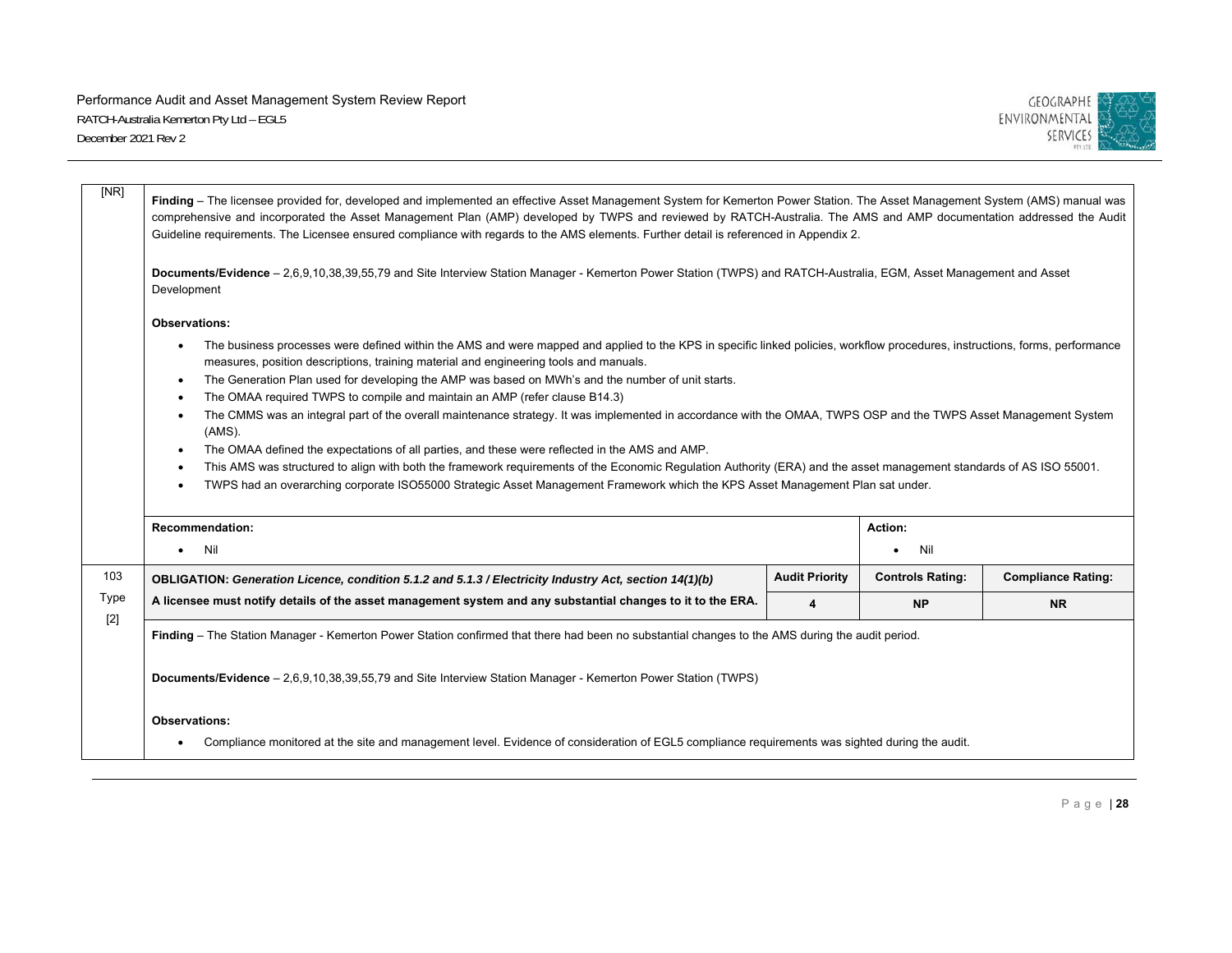

|               | Noted that the Licensee changed the CMMS from SAP to Microsoft AX during the audit period. The change was not communicated to the ERA as the Licensee did not consider<br>the change to be substantial. All information contained in SAP was transferred through to the new system and records were not compromised.                                                                                                                                                                                                                                                                                                                                                                                                                                                                                                                                                                                                                                                                  |                       |                         |                           |  |  |
|---------------|---------------------------------------------------------------------------------------------------------------------------------------------------------------------------------------------------------------------------------------------------------------------------------------------------------------------------------------------------------------------------------------------------------------------------------------------------------------------------------------------------------------------------------------------------------------------------------------------------------------------------------------------------------------------------------------------------------------------------------------------------------------------------------------------------------------------------------------------------------------------------------------------------------------------------------------------------------------------------------------|-----------------------|-------------------------|---------------------------|--|--|
|               | <b>Recommendation:</b><br><b>Nil</b><br>$\bullet$                                                                                                                                                                                                                                                                                                                                                                                                                                                                                                                                                                                                                                                                                                                                                                                                                                                                                                                                     |                       | Action:<br>Nil          |                           |  |  |
|               |                                                                                                                                                                                                                                                                                                                                                                                                                                                                                                                                                                                                                                                                                                                                                                                                                                                                                                                                                                                       |                       |                         |                           |  |  |
| 104           | OBLIGATION: Generation Licence, condition 5.1.4 / Electricity Industry Act, section 14(1)(c)                                                                                                                                                                                                                                                                                                                                                                                                                                                                                                                                                                                                                                                                                                                                                                                                                                                                                          | <b>Audit Priority</b> | <b>Controls Rating:</b> | <b>Compliance Rating:</b> |  |  |
| Type<br>$[2]$ | A licensee must provide the ERA with a report by an independent expert about the effectiveness of its asset<br>management system every 24 months, or such longer period as determined by the ERA                                                                                                                                                                                                                                                                                                                                                                                                                                                                                                                                                                                                                                                                                                                                                                                      | 4                     | <b>NP</b>               | 1                         |  |  |
|               | Finding -. This was the fifth Asset Management System Review conducted by an independent auditor for the current licensee since the licence was granted on the 20 <sup>th</sup> March 2006. The<br>requirement for the review was detailed in the Environmental Legal Compliance Evaluation & Other Requirements Register, RACPL MEM Worley Compliance obligations, the AMP and the<br>Licensee's and Contractor reporting processes. Additionally, it was raised in email communications and correspondence with the Secretariat. GES was appointed with the Authority's approval<br>to undertake the performance audit for the audit period on the 12 October 2021 (Authority Document Ref: D239531). The audit confirmed the previous Performance Audit report was provided<br>to the ERA in March 2017 for the audit period of 43 months from 1 April 2013 to 31 October 2016.<br>Documents/Evidence - Interview with Station Manager - Kemerton Power Station (TWPS), 55, 74, 75 |                       |                         |                           |  |  |
|               | <b>Observations:</b>                                                                                                                                                                                                                                                                                                                                                                                                                                                                                                                                                                                                                                                                                                                                                                                                                                                                                                                                                                  |                       |                         |                           |  |  |
|               | Licensee had implemented compliance processes to monitor Performance Audit obligation.<br>$\bullet$                                                                                                                                                                                                                                                                                                                                                                                                                                                                                                                                                                                                                                                                                                                                                                                                                                                                                   |                       |                         |                           |  |  |
|               | Various communication between licensee and the Authority                                                                                                                                                                                                                                                                                                                                                                                                                                                                                                                                                                                                                                                                                                                                                                                                                                                                                                                              |                       |                         |                           |  |  |
|               | Audit & Review Plan developed and approved in accordance with Audit Guidelines<br>$\bullet$                                                                                                                                                                                                                                                                                                                                                                                                                                                                                                                                                                                                                                                                                                                                                                                                                                                                                           |                       |                         |                           |  |  |
|               | Previous Audit Period 1 April 2013 to 31 October 2016. Report was provided and the report dated 22/3/2017 was published on the Authority's Website. Current Audit Period 1<br>November 2016 to 31 October 2021.                                                                                                                                                                                                                                                                                                                                                                                                                                                                                                                                                                                                                                                                                                                                                                       |                       |                         |                           |  |  |
|               | The ERA increased the audit and review period from 43 to 60 months for the current review period.                                                                                                                                                                                                                                                                                                                                                                                                                                                                                                                                                                                                                                                                                                                                                                                                                                                                                     |                       |                         |                           |  |  |
|               | <b>Recommendation:</b>                                                                                                                                                                                                                                                                                                                                                                                                                                                                                                                                                                                                                                                                                                                                                                                                                                                                                                                                                                |                       | Action:                 |                           |  |  |
|               | $\bullet$ Nil                                                                                                                                                                                                                                                                                                                                                                                                                                                                                                                                                                                                                                                                                                                                                                                                                                                                                                                                                                         |                       | Nil                     |                           |  |  |
| 105           | OBLIGATION: Generation Licence, condition 4.2.1/ Economic Regulation Authority (Licensing Funding)                                                                                                                                                                                                                                                                                                                                                                                                                                                                                                                                                                                                                                                                                                                                                                                                                                                                                    | <b>Audit Priority</b> | <b>Controls Rating:</b> | <b>Compliance Rating:</b> |  |  |
| Type<br>$[2]$ | <b>Regulations 2014</b><br>A licensee must pay the prescribed licence fees to the ERA according to clauses 6, 7 and 8 of the Economic<br>Regulation Authority (Licensing Funding) Regulations 2014.                                                                                                                                                                                                                                                                                                                                                                                                                                                                                                                                                                                                                                                                                                                                                                                   | 3                     | в                       | $\mathbf{2}$              |  |  |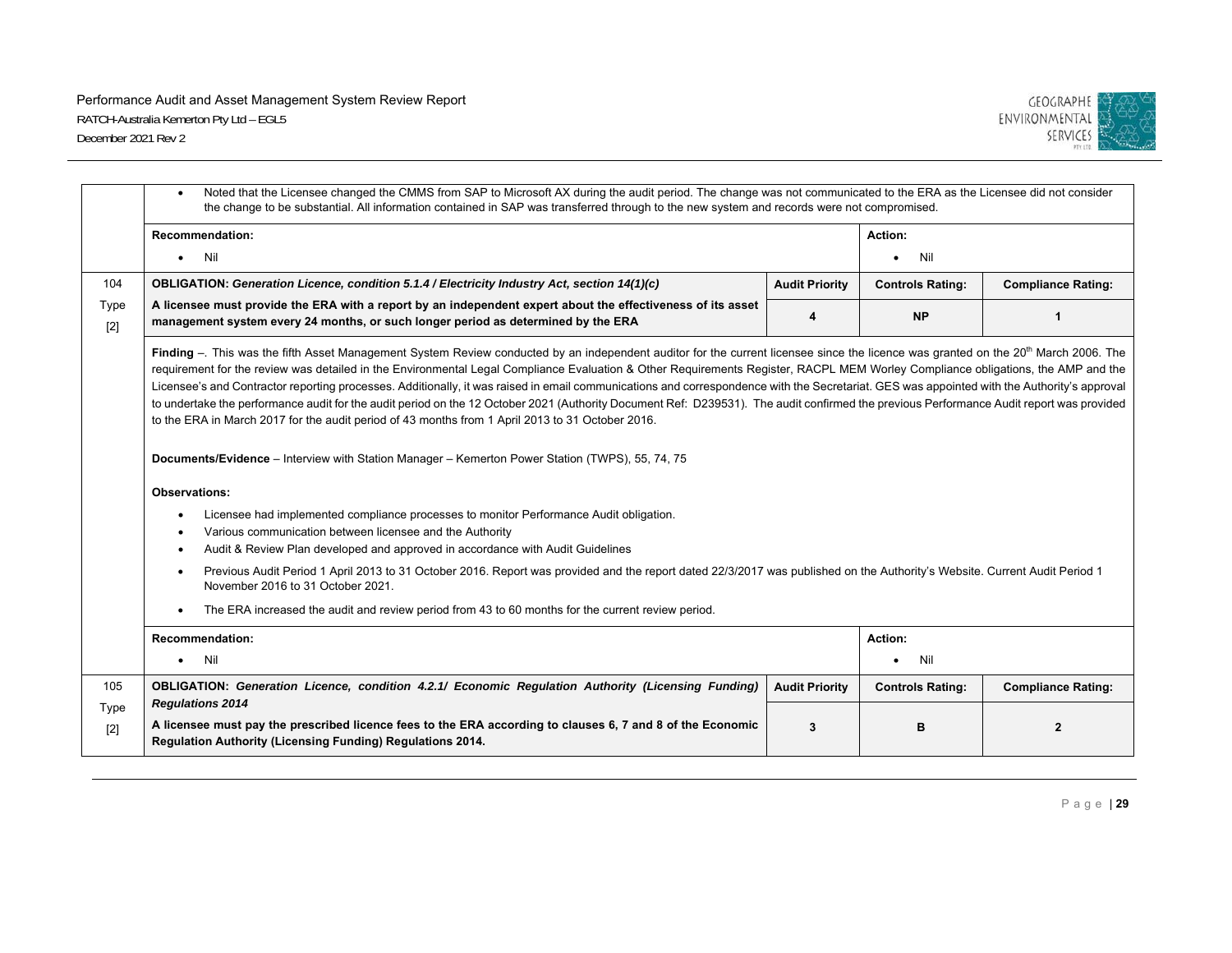

|              | Finding - The Licensee paid the Annual Licence fee late on 1 occasion and the Standing charges invoice late on 4 occasions during the audit period.                                                                                                                                                                                                                                                                                                                                                                                                                                                                                                                                                                                                                                                                                                                                                             |                       |                         |                           |  |  |
|--------------|-----------------------------------------------------------------------------------------------------------------------------------------------------------------------------------------------------------------------------------------------------------------------------------------------------------------------------------------------------------------------------------------------------------------------------------------------------------------------------------------------------------------------------------------------------------------------------------------------------------------------------------------------------------------------------------------------------------------------------------------------------------------------------------------------------------------------------------------------------------------------------------------------------------------|-----------------------|-------------------------|---------------------------|--|--|
|              | It was noted that the 2019, 2020 and 2021 Annual Compliance Reports did not report the late payments as required by obligation 124.                                                                                                                                                                                                                                                                                                                                                                                                                                                                                                                                                                                                                                                                                                                                                                             |                       |                         |                           |  |  |
|              | Documents/Evidence - ERA INVOICES, ERA Licence Fee Report, 51,55 and Site Interview Station Manager - Kemerton Power Station (TWPS), 70, 71, 73                                                                                                                                                                                                                                                                                                                                                                                                                                                                                                                                                                                                                                                                                                                                                                 |                       |                         |                           |  |  |
|              | Observations:                                                                                                                                                                                                                                                                                                                                                                                                                                                                                                                                                                                                                                                                                                                                                                                                                                                                                                   |                       |                         |                           |  |  |
|              | Standing Data charges 21 Invoices applicable to the audit period. Noted 4/21 were late in payment, as such, approximately 80% were paid within terms.<br>$\bullet$<br>Annual Licence fee invoices applicable to the audit period. Noted 1/5 were late in payment as such 80% were paid within terms.<br>$\bullet$<br>The requirement to pay the Licence fees was referenced in the RACPL MEM Worley Compliance obligations. Monitoring of compliance was reliant on the TWPS site manager. It<br>$\bullet$<br>was understood the payment of the fees was undertaken by RATCH-Australia.<br>Provision for regulatory fees were not specifically detailed in the budget CY2021<br>$\bullet$<br>The AMP did not specifically refer to the Annual Licence Fees or Standing Data Charges.<br>$\bullet$<br>Compliance for annual fees were monitored by the Station Manager and the accounts department.<br>$\bullet$ |                       |                         |                           |  |  |
|              | <b>Recommendation:</b><br>Action:<br>01/2021 – Include the obligation to pay Annual Licence Fees and Standing Data charges is incorporated in the next revision of the AMP.<br>Refer Post Audit Implementation Plan<br>Inclusion of the requirement as a routine in accounts software and specific budgeting reference to ensure compliance is monitored and<br>does not rely just on tacit knowledge. Development of internal controls for emails received from the ERA Accounts department would<br>further ensure compliance.                                                                                                                                                                                                                                                                                                                                                                                |                       |                         |                           |  |  |
| 106          | OBLIGATION: Generation Licence, condition 4.1.1 / Electricity Industry Act, section 31(3)                                                                                                                                                                                                                                                                                                                                                                                                                                                                                                                                                                                                                                                                                                                                                                                                                       | <b>Audit Priority</b> | <b>Controls Rating:</b> | <b>Compliance Rating:</b> |  |  |
| Type<br>[NR] | A licensee must take reasonable steps to minimise the extent, or duration, of any interruption, suspension or<br>restriction of the supply of electricity due to an accident, emergency, potential danger or other unavoidable<br><b>NP</b><br>5<br>cause.                                                                                                                                                                                                                                                                                                                                                                                                                                                                                                                                                                                                                                                      |                       |                         |                           |  |  |
|              | Finding - The Licensee and its contractor had undertaken risk assessment and the Licensee had taken significant measures to ensure the plant performance both contractually and<br>operationally. Well established accident and emergency procedures were developed and implemented.                                                                                                                                                                                                                                                                                                                                                                                                                                                                                                                                                                                                                            |                       |                         |                           |  |  |
|              | Evidence - Site Interview Station Manager - Kemerton Power Station (TWPS) and RATCH-Australia, EGM, Asset Management and Asset Development, CAMMS, 6, 17, 21, 19, 53, 79                                                                                                                                                                                                                                                                                                                                                                                                                                                                                                                                                                                                                                                                                                                                        |                       |                         |                           |  |  |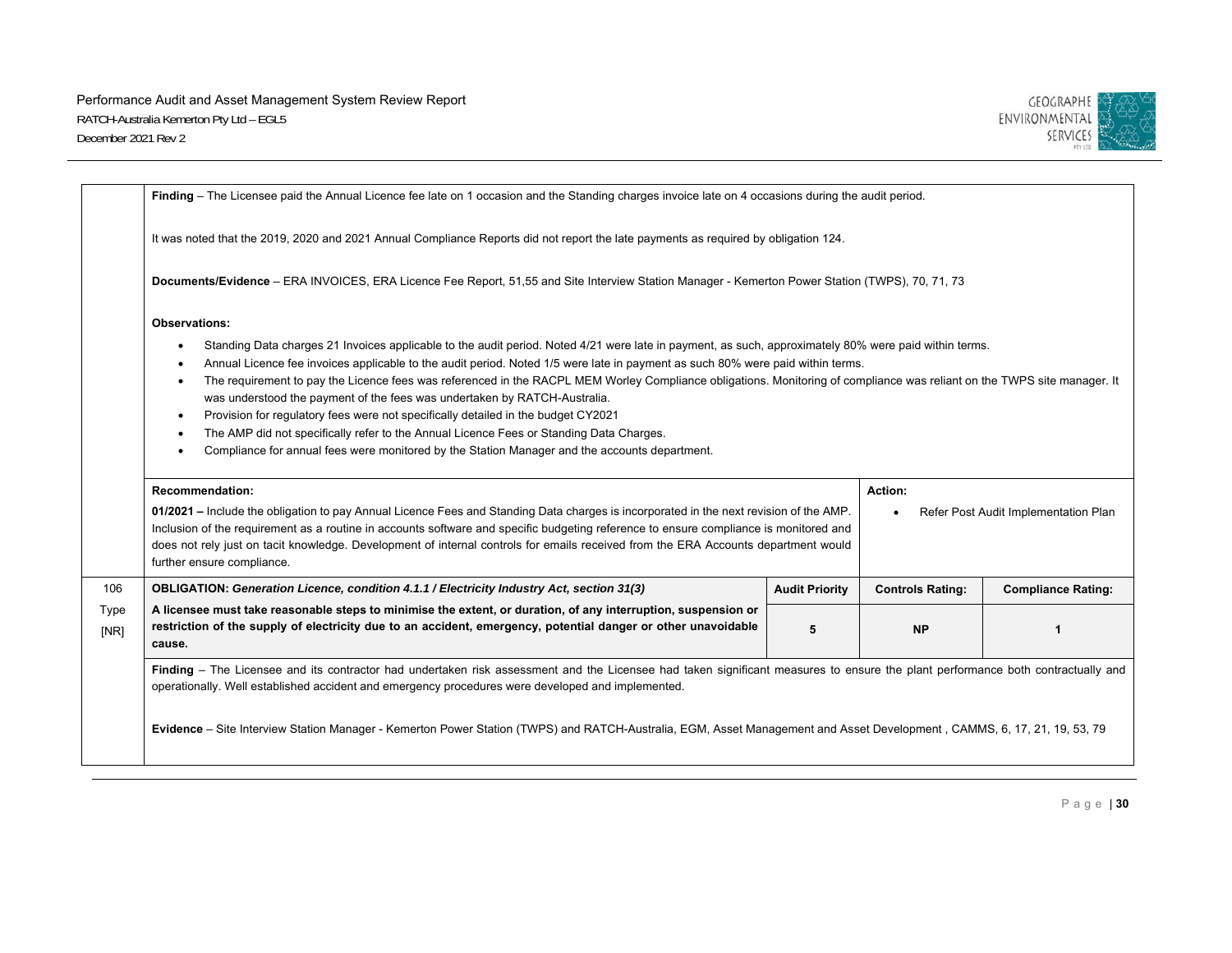

|               | <b>Observations:</b>                                                                                                                                                                                                                                                                                                                                                                                                                                                                                                                                                                                                                                                                                                                                                                                                                                                                                                                                                                                       |                       |                         |                           |
|---------------|------------------------------------------------------------------------------------------------------------------------------------------------------------------------------------------------------------------------------------------------------------------------------------------------------------------------------------------------------------------------------------------------------------------------------------------------------------------------------------------------------------------------------------------------------------------------------------------------------------------------------------------------------------------------------------------------------------------------------------------------------------------------------------------------------------------------------------------------------------------------------------------------------------------------------------------------------------------------------------------------------------|-----------------------|-------------------------|---------------------------|
|               | RATCH-Australia conducted a risk assessment with respect to OMAA with TWPS.<br>$\bullet$<br>Lifecycle Costing incorporated risk analysis as defined in the AMP.<br>$\bullet$<br>Limited impact experienced from Covid-19 driven supply chain issues.<br>$\bullet$<br>Asset failure risks were covered by TWPS and evident in site risk registers<br>$\bullet$<br>The Black Start plant was operational and attracted revenue payments, monthly test starts of individual gen-sets were performed.<br>$\bullet$<br>KPS is a Gas Turbine power plant that is used for peak load. The power plant runs on dual-fuel. The primary fuel being used to power the plant was natural gas. In case of<br>$\bullet$<br>shortage of natural gas the plant can also run on Liquid Fuel (i.e., diesel).<br>Systems and processes noted with respect to Emergency Response Plans, condition monitoring systems, detailed outage planning, reciprocal arrangements with Kemerton<br>$\bullet$<br>Industrial Park parties. |                       |                         |                           |
|               | <b>Recommendation:</b>                                                                                                                                                                                                                                                                                                                                                                                                                                                                                                                                                                                                                                                                                                                                                                                                                                                                                                                                                                                     |                       | Action:                 |                           |
|               | Nil                                                                                                                                                                                                                                                                                                                                                                                                                                                                                                                                                                                                                                                                                                                                                                                                                                                                                                                                                                                                        |                       | Nil                     |                           |
|               | 13 Electricity Licences - Licence Conditions and Obligations                                                                                                                                                                                                                                                                                                                                                                                                                                                                                                                                                                                                                                                                                                                                                                                                                                                                                                                                               |                       |                         |                           |
| 119           | OBLIGATION: Generation Licence, condition 4.3.1 / Electricity Industry Act, section 11                                                                                                                                                                                                                                                                                                                                                                                                                                                                                                                                                                                                                                                                                                                                                                                                                                                                                                                     | <b>Audit Priority</b> | <b>Controls Rating:</b> | <b>Compliance Rating:</b> |
|               |                                                                                                                                                                                                                                                                                                                                                                                                                                                                                                                                                                                                                                                                                                                                                                                                                                                                                                                                                                                                            |                       |                         |                           |
| Type<br>$[2]$ | A licensee and any related body corporate must maintain accounting records that comply with the Australian<br>Accounting Standards Board Standards or equivalent International Accounting Standards.                                                                                                                                                                                                                                                                                                                                                                                                                                                                                                                                                                                                                                                                                                                                                                                                       | 4                     | <b>NP</b>               | $\mathbf{1}$              |
|               | Finding - The RATCH-Australia Corporation Limited consolidated special purpose financial statements for the financial years ending 30 June were audited by independent third-party<br>accountants and assessed compliance with Australian financial reporting standards. The Financial Reports contain statement of compliance that the financial statements were prepared in<br>accordance with the relevant Australian Accounting Standards and Interpretations as related to the Licensee<br>Evidence - Site Interview Station Manager - Kemerton Power Station (TWPS) and RATCH-Australia, EGM, Asset Management and Asset Development, 67                                                                                                                                                                                                                                                                                                                                                             |                       |                         |                           |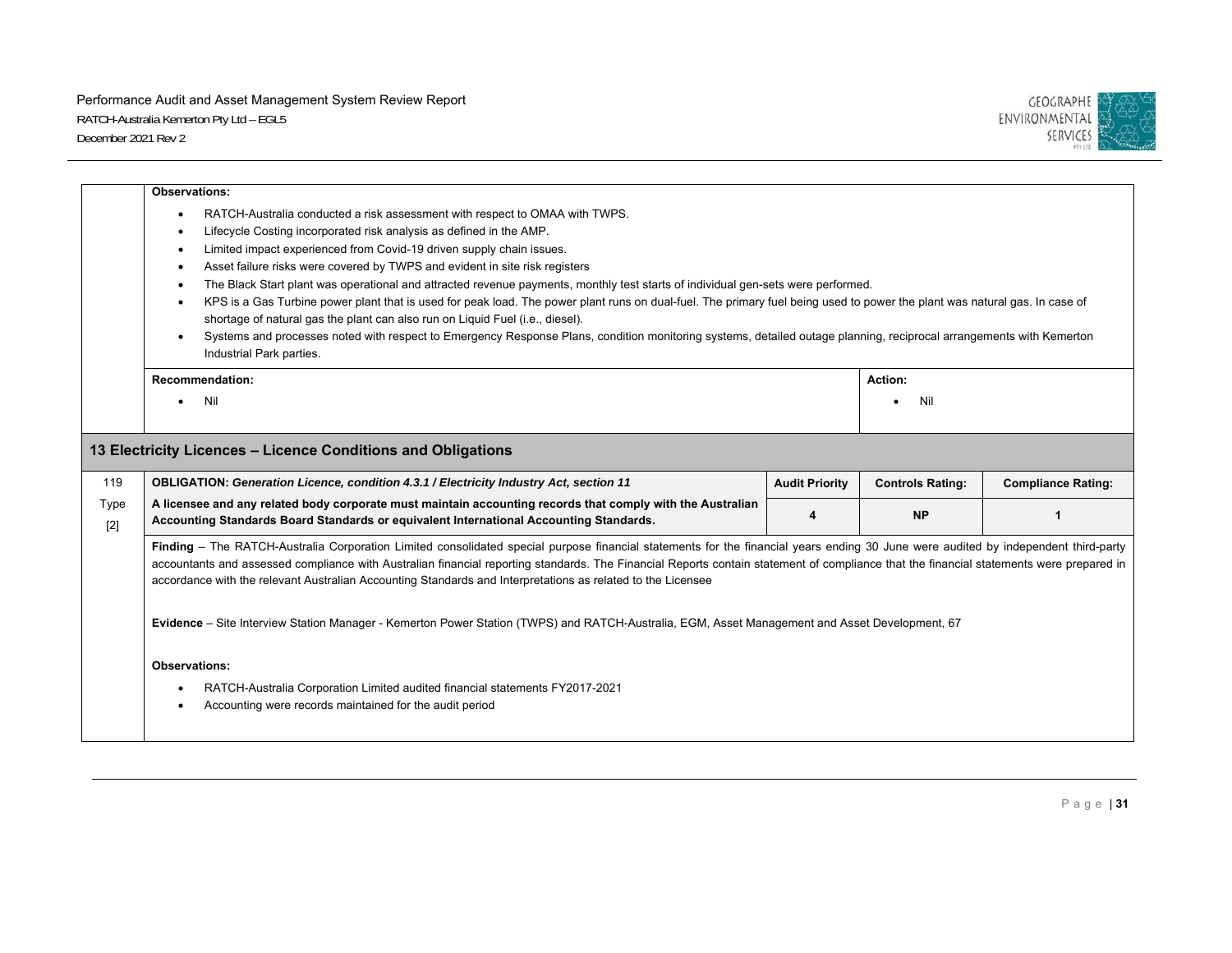

|                      | <b>Recommendation:</b>                                                                                                                                                                        |                       | Action:                 |                           |  |  |
|----------------------|-----------------------------------------------------------------------------------------------------------------------------------------------------------------------------------------------|-----------------------|-------------------------|---------------------------|--|--|
|                      |                                                                                                                                                                                               |                       |                         |                           |  |  |
|                      | Nil<br>$\bullet$                                                                                                                                                                              |                       | Nil                     |                           |  |  |
|                      |                                                                                                                                                                                               |                       |                         |                           |  |  |
| 121                  | OBLIGATION: Generation Licence, condition 5.3.2 / Electricity Industry Act, section 11                                                                                                        | <b>Audit Priority</b> | <b>Controls Rating:</b> | <b>Compliance Rating:</b> |  |  |
| <b>Type</b><br>$[2]$ | A licensee must comply, and require its auditor to comply, with the ERA's standard audit guidelines for a<br>performance audit                                                                | 4                     | <b>NP</b>               | $\mathbf{1}$              |  |  |
|                      | Finding - The Licensee engaged the Auditor through a quotation process that required the Auditor to comply with the Economic Regulation Authority's 2019 Audit and Review Guidelines.         |                       |                         |                           |  |  |
|                      |                                                                                                                                                                                               |                       |                         |                           |  |  |
|                      | Documents/Evidence - ERA and Licensee communication, 71, 72, 73                                                                                                                               |                       |                         |                           |  |  |
|                      |                                                                                                                                                                                               |                       |                         |                           |  |  |
|                      | Observations:                                                                                                                                                                                 |                       |                         |                           |  |  |
|                      | Copies of communications received from the Authority relating to audit requirements were sent by Licensee through to Auditor to convey requirements specifically the undertaking              |                       |                         |                           |  |  |
|                      | of audits in compliance with the Audit & Review Guidelines: Electricity Gas and Water Licences.                                                                                               |                       |                         |                           |  |  |
|                      | Recommendation:                                                                                                                                                                               |                       |                         | Action:                   |  |  |
|                      | Nil<br>$\bullet$                                                                                                                                                                              |                       | Nil                     |                           |  |  |
| 122                  | OBLIGATION: Generation Licence, condition 5.1.5 / Electricity Industry Act, section 11                                                                                                        | <b>Audit Priority</b> | <b>Controls Rating:</b> | <b>Compliance Rating:</b> |  |  |
| Type                 | A licensee must comply, and must require the licensee's expert to comply, with the relevant aspects of the                                                                                    |                       |                         |                           |  |  |
| $[2]$                | ERA's standard audit guidelines for an asset management system review                                                                                                                         | 4                     | <b>NP</b>               | 1                         |  |  |
|                      | Finding - The Licensee engaged the Auditor through a quotation process that required the Auditor to comply with the Economic Regulation Authority's 2019 Audit and Review Guidelines.         |                       |                         |                           |  |  |
|                      |                                                                                                                                                                                               |                       |                         |                           |  |  |
|                      | Documents/Evidence - ERA and Licensee communication, 71, 72, 73                                                                                                                               |                       |                         |                           |  |  |
|                      | <b>Observations:</b>                                                                                                                                                                          |                       |                         |                           |  |  |
|                      | Copies of communications received from the Authority relating to audit requirements were sent by Licensee through to Auditor to convey requirements specifically the undertaking<br>$\bullet$ |                       |                         |                           |  |  |
|                      | of audits in compliance with the Audit & Review Guidelines: Electricity Gas and Water Licences.                                                                                               |                       |                         |                           |  |  |
|                      | <b>Recommendation:</b>                                                                                                                                                                        |                       | Action:                 |                           |  |  |
|                      | Nil<br>$\bullet$                                                                                                                                                                              |                       | Nil                     |                           |  |  |
| 123                  | OBLIGATION: Generation Licence, condition 4.4.1 / Electricity Industry Act, section 11                                                                                                        | <b>Audit Priority</b> | <b>Controls Rating:</b> | <b>Compliance Rating:</b> |  |  |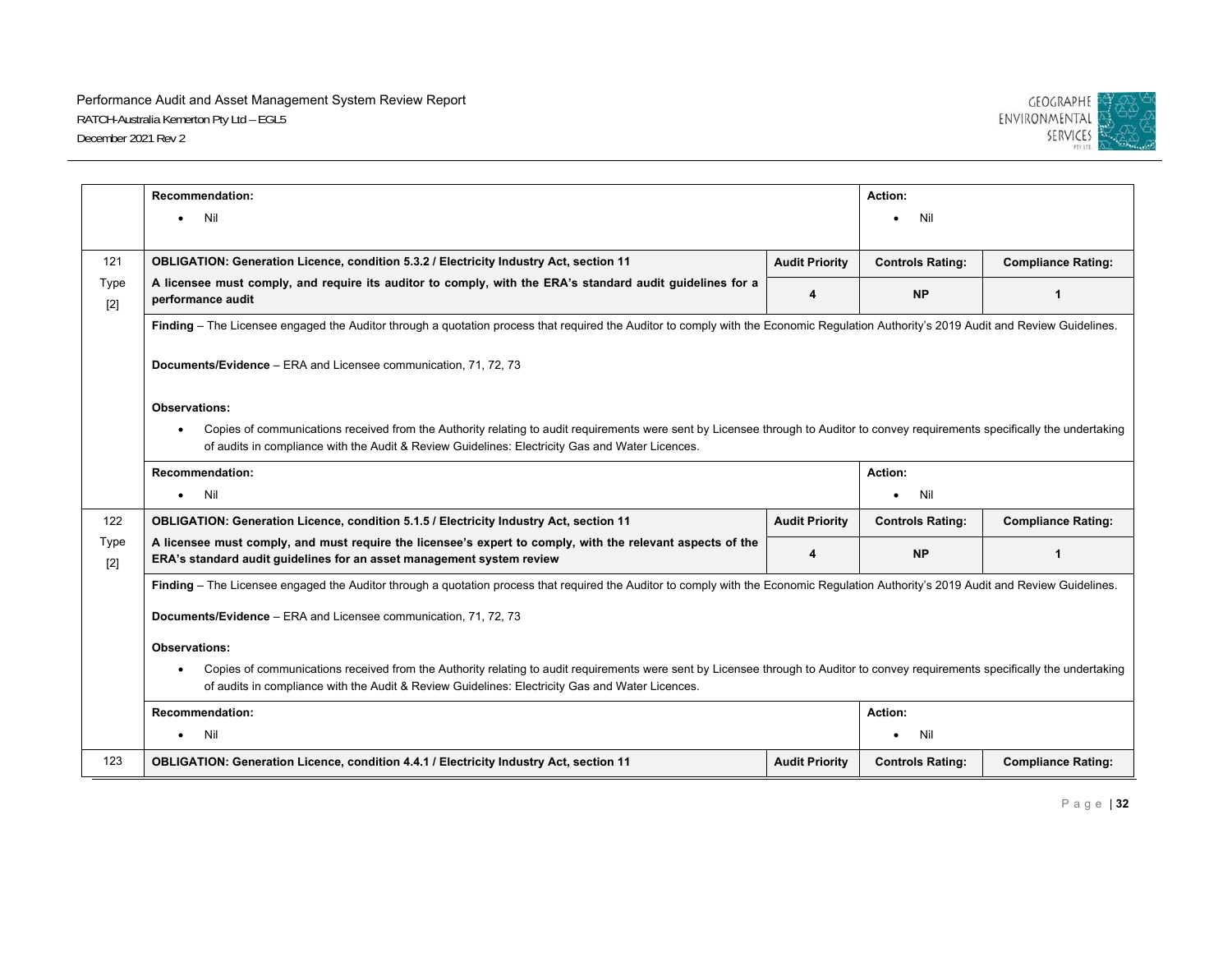

| Type<br>$[2]$ | In the manner prescribed, a licensee must notify the ERA, if it is under external administration or if there is a<br>significant change in the circumstances that the licence was granted which may affect the licensee's ability<br><b>NP</b><br>4<br>1<br>to meet its obligations.                                                                                 |                       |                         |                           |  |  |  |
|---------------|----------------------------------------------------------------------------------------------------------------------------------------------------------------------------------------------------------------------------------------------------------------------------------------------------------------------------------------------------------------------|-----------------------|-------------------------|---------------------------|--|--|--|
|               | Finding - The Licensee confirmed there has not been any external administration events during the audit period; or any significant change in RATCH-Australia's corporate, financial or<br>technical circumstances upon which the licence was granted which may affect its ability to meet its obligations.                                                           |                       |                         |                           |  |  |  |
|               | Documents/Evidence - Interview with and Site Interview Station Manager - Kemerton Power Station (TWPS) and RATCH-Australia, EGM, Asset Management and Asset Development                                                                                                                                                                                              |                       |                         |                           |  |  |  |
|               | Observations-<br>Noted the Licensee undertook internal audits of the KPS as detailed in the AMP. This was limited during 2020-2021 due to COVID and WA border restrictions.                                                                                                                                                                                          |                       |                         |                           |  |  |  |
|               | <b>Recommendation:</b>                                                                                                                                                                                                                                                                                                                                               |                       | Action:                 |                           |  |  |  |
|               | Nil<br>$\bullet$                                                                                                                                                                                                                                                                                                                                                     |                       | Nil<br>$\bullet$        |                           |  |  |  |
| 124           | OBLIGATION: Generation Licence, condition 4.5.1 / Electricity Industry Act, section 11                                                                                                                                                                                                                                                                               | <b>Audit Priority</b> | <b>Controls Rating:</b> | <b>Compliance Rating:</b> |  |  |  |
| Type<br>$[2]$ | A licensee must provide the ERA, in the manner prescribed, with any information that the ERA requires in<br>connection with its functions under the Electricity Industry Act.                                                                                                                                                                                        | 3                     | B                       | $\overline{2}$            |  |  |  |
|               | Finding - During the Audit Period the Licensee provided the Authority with Annual Compliance Reports which were required to be submitted by the 31 <sup>st</sup> August annually and they were noted<br>to have been submitted within the specified timeframe. Standing data was recorded as being submitted by the 30 <sup>th</sup> September annually as required. |                       |                         |                           |  |  |  |
|               | However, the Licensee did not accurately report all the compliance details with respect to the provision of information to the ERA, specifically:                                                                                                                                                                                                                    |                       |                         |                           |  |  |  |
|               | 2019 Annual Compliance Report did not report the non-compliance for late of payment of the 2018 September Quarter Standing Charges.<br>٠<br>2020 Annual Compliance Report did not report late payment of the 2019 December Quarter Standing Charges<br>٠                                                                                                             |                       |                         |                           |  |  |  |
|               | 2021 Annual Compliance Report did not report late payment of the 2020 September, December Quarter Standing Charges or the 2021 Annual Licence Fee.<br>$\blacksquare$                                                                                                                                                                                                 |                       |                         |                           |  |  |  |
|               | A non-compliance was noted in relation to the Licensee's operational controls in relation to the accurate provision of information and awareness to compliance requirements.                                                                                                                                                                                         |                       |                         |                           |  |  |  |
|               | Evidence - Annual Compliance Reports 2017- 2021, email communications from ERA, Interview with and Site Interview Station Manager - Kemerton Power Station (TWPS)                                                                                                                                                                                                    |                       |                         |                           |  |  |  |
|               | <b>Observations:</b>                                                                                                                                                                                                                                                                                                                                                 |                       |                         |                           |  |  |  |
|               | Licence Standing Charge Data for Kemerton Power Station (EGL5) emails were sighted                                                                                                                                                                                                                                                                                   |                       |                         |                           |  |  |  |
|               | Noted that the AMP did not include details of the submission of Standing Charges Data.<br>$\bullet$                                                                                                                                                                                                                                                                  |                       |                         |                           |  |  |  |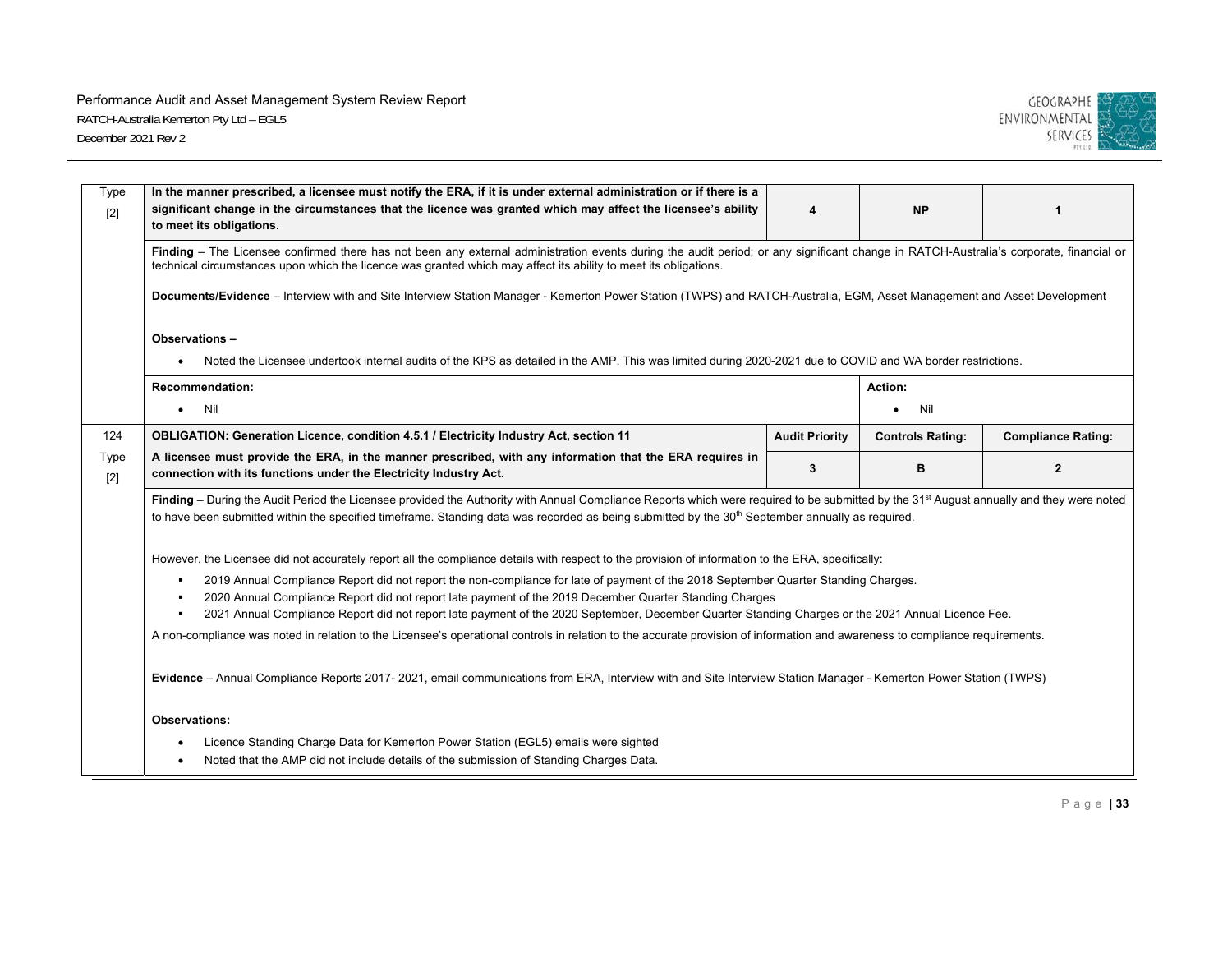

|               | <b>Recommendation:</b>                                                                                                                                                                                                                                                                                                                                                                                                                                                                                                                                                                                                                                                                             |                       | Action:                 |                                      |  |
|---------------|----------------------------------------------------------------------------------------------------------------------------------------------------------------------------------------------------------------------------------------------------------------------------------------------------------------------------------------------------------------------------------------------------------------------------------------------------------------------------------------------------------------------------------------------------------------------------------------------------------------------------------------------------------------------------------------------------|-----------------------|-------------------------|--------------------------------------|--|
|               | 02/2021 - Review and develop the control procedures and processes for compliance reporting to ensure integrity of reporting (i.e., the<br>completeness and accuracy of the compliance reports provided to the ERA). Specifically, in order to capture all the required compliance<br>obligations:                                                                                                                                                                                                                                                                                                                                                                                                  |                       |                         | Refer Post Audit Implementation Plan |  |
|               | Include the requirements for Type 1 and 2 reportable obligations from the Electricity Compliance Reporting Manual in the<br>$\circ$<br>Licensee and Contractors' compliance processes (i.e. Environmental Legal Compliance Evaluation Other Requirements<br>Register and the CMMS (TWPS) and RACPL MEM Worley Compliance obligations) to ensure these are considered in the<br>preparation of the Annual Compliance Report and form part of the internal audit process;<br>Detail the scope of the requirements within the control procedures, such as, Asset Management Plan<br>Ensure required personnel are aware of licence requirements for both the Licensee and the Contractor.<br>$\Omega$ |                       |                         |                                      |  |
| 125           | OBLIGATION: Generation Licence, condition 3.8.1 and 3.8.2 / Electricity Industry Act, section 11                                                                                                                                                                                                                                                                                                                                                                                                                                                                                                                                                                                                   | <b>Audit Priority</b> | <b>Controls Rating:</b> | <b>Compliance Rating:</b>            |  |
| Type<br>$[2]$ | A licensee must publish any information as directed by the ERA to publish, within the timeframes specified.<br>4                                                                                                                                                                                                                                                                                                                                                                                                                                                                                                                                                                                   |                       | <b>NP</b>               | <b>NR</b>                            |  |
|               | Finding - The ERA did not direct the Licensee to publish any information within the audit period.<br>Evidence – Review of ERA website and confirmation during interview with Station Manager - Kemerton Power Station (TWPS)                                                                                                                                                                                                                                                                                                                                                                                                                                                                       |                       |                         |                                      |  |
|               | Observations:                                                                                                                                                                                                                                                                                                                                                                                                                                                                                                                                                                                                                                                                                      |                       |                         |                                      |  |
|               | Nil<br>$\bullet$                                                                                                                                                                                                                                                                                                                                                                                                                                                                                                                                                                                                                                                                                   |                       |                         |                                      |  |
|               | <b>Recommendation:</b>                                                                                                                                                                                                                                                                                                                                                                                                                                                                                                                                                                                                                                                                             |                       | Action:                 |                                      |  |
|               | Nil<br>$\bullet$                                                                                                                                                                                                                                                                                                                                                                                                                                                                                                                                                                                                                                                                                   |                       | Nil<br>٠                |                                      |  |
| 126           | OBLIGATION: Generation Licence, condition 3.7.1 / Electricity Industry Act, section 11                                                                                                                                                                                                                                                                                                                                                                                                                                                                                                                                                                                                             | <b>Audit Priority</b> | <b>Controls Rating:</b> | <b>Compliance Rating:</b>            |  |
| Type          | All notices must be in writing, unless otherwise specified.                                                                                                                                                                                                                                                                                                                                                                                                                                                                                                                                                                                                                                        | 4                     | <b>NP</b>               | $\mathbf{1}$                         |  |
| $[2]$         | Finding - During the audit period the Licensee maintained records of communication with the Authority, primarily via mail or email communication. All responses were in writing and specific<br>notices in relation to the Generation Licence were reviewed as part of the audit.                                                                                                                                                                                                                                                                                                                                                                                                                  |                       |                         |                                      |  |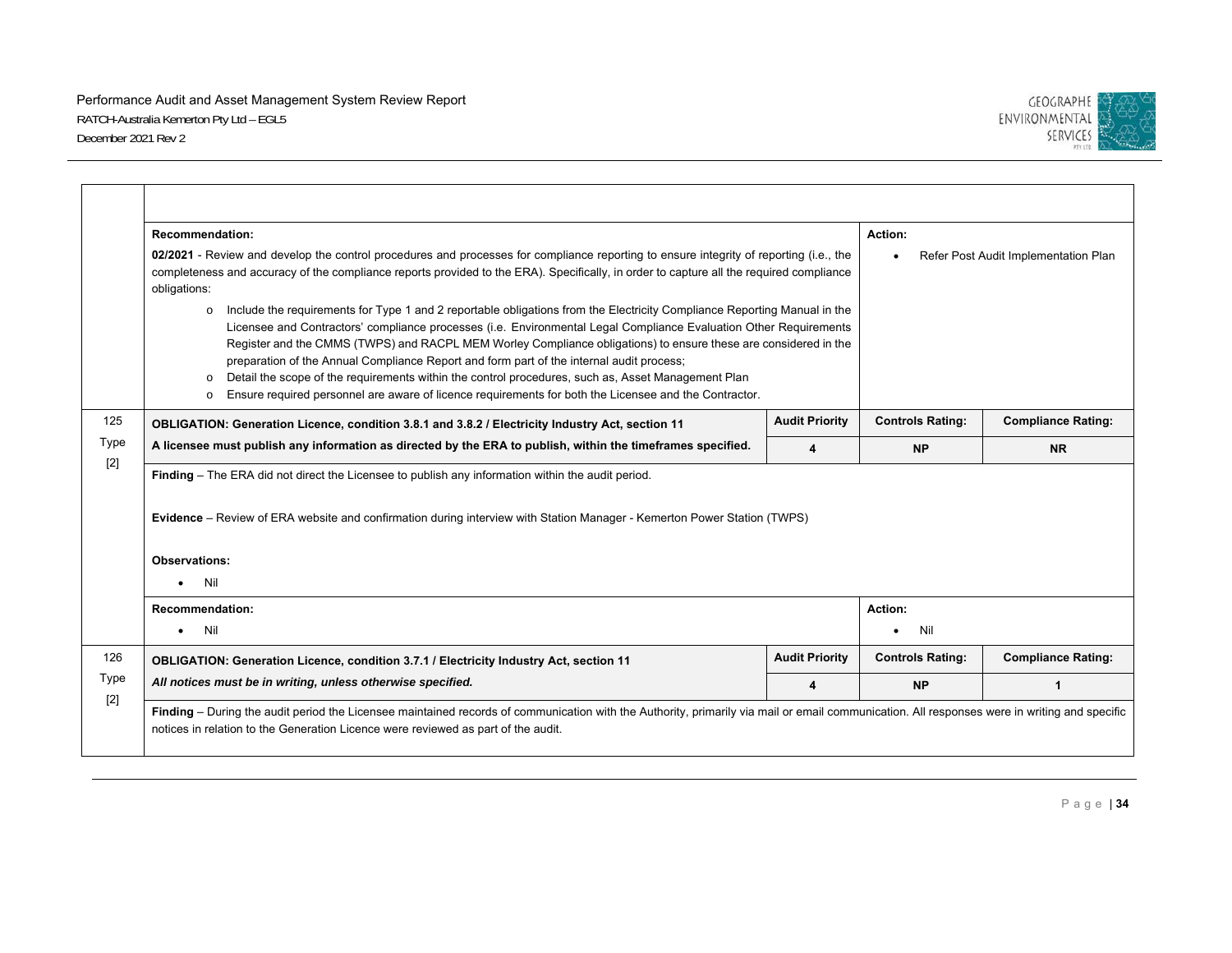

|               | Evidence - Communications with ERA, Interview with Station Manager - Kemerton Power Station (TWPS), 46                                                                                                                                                                                                                             |                       |                         |                           |  |  |
|---------------|------------------------------------------------------------------------------------------------------------------------------------------------------------------------------------------------------------------------------------------------------------------------------------------------------------------------------------|-----------------------|-------------------------|---------------------------|--|--|
|               | Observations:<br>Examples of communications provided refer Appendix 4                                                                                                                                                                                                                                                              |                       |                         |                           |  |  |
|               | <b>Recommendation:</b>                                                                                                                                                                                                                                                                                                             |                       | Action:                 |                           |  |  |
|               | Nil                                                                                                                                                                                                                                                                                                                                |                       | Nil                     |                           |  |  |
|               | 15 Electricity Industry Metering Code - Licence Conditions and Obligations                                                                                                                                                                                                                                                         |                       |                         |                           |  |  |
| 324           | OBLIGATION: Generation Licence, condition 4.1.1 / Electricity Industry Metering Code, clause 3.3B                                                                                                                                                                                                                                  | <b>Audit Priority</b> | <b>Controls Rating:</b> | <b>Compliance Rating:</b> |  |  |
| Type<br>$[2]$ | If a user is aware of bi-directional electricity flows at a metering point that was not previously subject to a bi-<br>directional flows or any changes in a customer's or user's circumstances in a metering point that will result<br>in bi-directional flows, the user must notify the network operator within 2 business days. | 4                     | <b>NP</b>               | <b>NR</b>                 |  |  |
|               | Finding - Meters at the KPS were subject to bi-directional flows. There was no change with respect to bi-directional flows during the audit period. The Licensee continued to import power<br>from Synergy as required.                                                                                                            |                       |                         |                           |  |  |
|               | Evidence - Interview with Station Manager - Kemerton Power Station (TWPS)                                                                                                                                                                                                                                                          |                       |                         |                           |  |  |
|               | <b>Observations:</b>                                                                                                                                                                                                                                                                                                               |                       |                         |                           |  |  |
|               | There was no requirement to notify the network operator.<br>$\bullet$<br>Black Start capability reliant on continual import of power from the grid to enable auto detection of black grid environment.                                                                                                                             |                       |                         |                           |  |  |
|               | <b>Recommendation:</b>                                                                                                                                                                                                                                                                                                             |                       | Action:                 |                           |  |  |
|               | Nil<br>$\bullet$                                                                                                                                                                                                                                                                                                                   |                       | Nil<br>$\bullet$        |                           |  |  |
| 339           | OBLIGATION: Generation Licence, condition 4.1.1 / Electricity Industry Metering Code, clause 3.11(3)                                                                                                                                                                                                                               | <b>Audit Priority</b> | <b>Controls Rating:</b> | <b>Compliance Rating:</b> |  |  |
| Type          | A Code participant who becomes aware of an outage or malfunction of a metering installation must advise the<br>network operator as soon as practicable.                                                                                                                                                                            | 4                     | <b>NP</b>               | <b>NR</b>                 |  |  |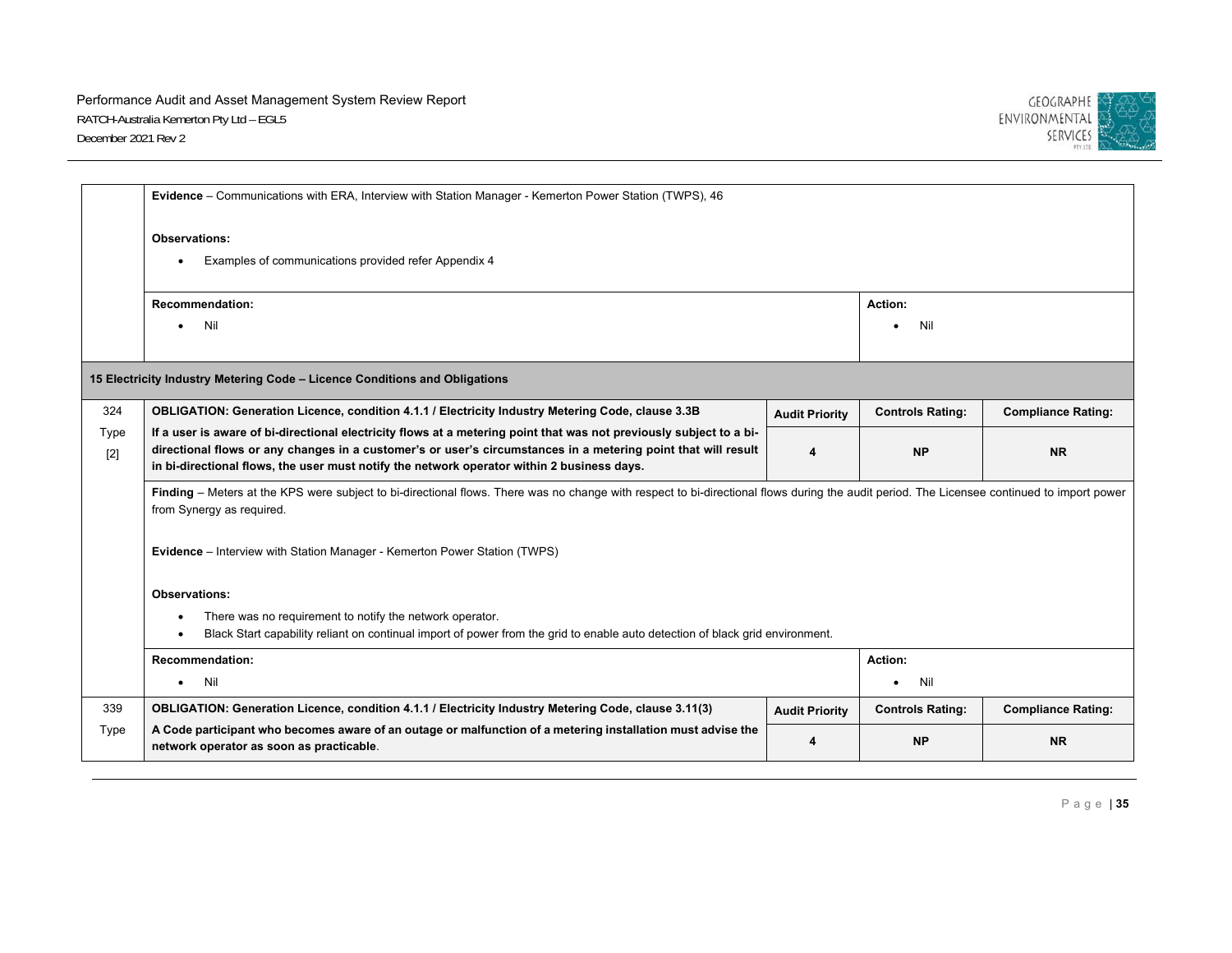

| [NR]         | Finding - The network operator is responsible for metering installations and manages all aspects of the metering services. A verification check is undertaken by the Licensee using the<br>SCADA and DCS to confirm data provided by the Network Operator. The Power Station Manager confirmed that during the period 1 November 2016 to 31 October 2021, no metering<br>installation malfunctions were identified.                                                                               |                       |                         |                           |  |
|--------------|---------------------------------------------------------------------------------------------------------------------------------------------------------------------------------------------------------------------------------------------------------------------------------------------------------------------------------------------------------------------------------------------------------------------------------------------------------------------------------------------------|-----------------------|-------------------------|---------------------------|--|
|              | Evidence - Interview with Station Manager - Kemerton Power Station (TWPS), 46                                                                                                                                                                                                                                                                                                                                                                                                                     |                       |                         |                           |  |
|              | Observations:<br>The Connection Agreement noted that compliance with Technical Rules and the Metering Code.<br>Title to the metering equipment passed to Western Power when WPN approved the installation of the Metering Equipment.<br>$\bullet$<br>It was noted that Western Power were responsible for installing and operating all meters located within the premises of the Kemerton Power Station.<br><b>Recommendation:</b><br>Action:<br>Nil<br>Nil<br>$\bullet$                          |                       |                         |                           |  |
|              |                                                                                                                                                                                                                                                                                                                                                                                                                                                                                                   |                       |                         |                           |  |
| 371          | OBLIGATION: Generation Licence, condition 4.1.1 / Electricity Industry Metering Code, clause 4.4(1)                                                                                                                                                                                                                                                                                                                                                                                               | <b>Audit Priority</b> | <b>Controls Rating:</b> | <b>Compliance Rating:</b> |  |
| Type<br>[NR] | If there is a discrepancy between energy data held in a metering installation and in the metering database, the<br>affected Code participants and the network operator must liaise to determine the most appropriate way to<br>resolve the discrepancy.                                                                                                                                                                                                                                           | 5                     | <b>NP</b>               | <b>NR</b>                 |  |
|              | Finding - Kemerton Power Station Manager confirmed that during the audit period they were not aware of any discrepancy between energy data held in a metering installation and data held<br>in the metering database. It is noted that although the metering database is not the Licensees responsibility they perform meter check calculations subject to error acceptance in order to<br>confirm charges and balance production data. No discrepancies were identified during the audit period. |                       |                         |                           |  |
|              | <b>Evidence</b> – Interview with Station Manager - Kemerton Power Station (TWPS)                                                                                                                                                                                                                                                                                                                                                                                                                  |                       |                         |                           |  |
|              | <b>Observations:</b>                                                                                                                                                                                                                                                                                                                                                                                                                                                                              |                       |                         |                           |  |
|              | Nil                                                                                                                                                                                                                                                                                                                                                                                                                                                                                               |                       |                         |                           |  |
|              | <b>Recommendation:</b>                                                                                                                                                                                                                                                                                                                                                                                                                                                                            |                       | <b>Action:</b>          |                           |  |
|              | Nil                                                                                                                                                                                                                                                                                                                                                                                                                                                                                               |                       | Nil                     |                           |  |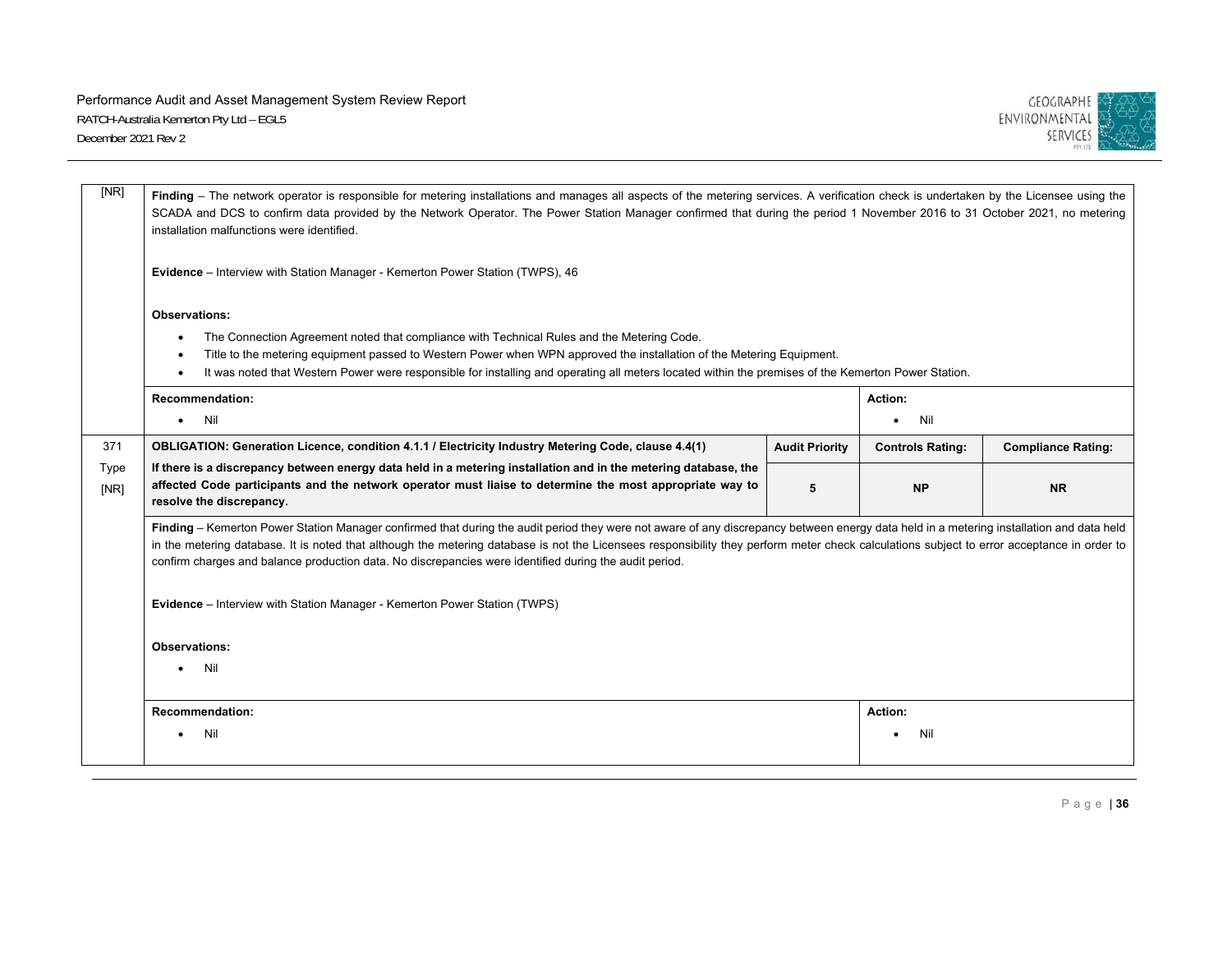

| 372          | OBLIGATION: Generation Licence, condition 4.1.1 / Electricity Industry Metering Code, clause 4.5(1)                                                                                                                                                                                                                                                                                                                                                                         | <b>Audit Priority</b> | <b>Controls Rating:</b> | <b>Compliance Rating:</b> |  |
|--------------|-----------------------------------------------------------------------------------------------------------------------------------------------------------------------------------------------------------------------------------------------------------------------------------------------------------------------------------------------------------------------------------------------------------------------------------------------------------------------------|-----------------------|-------------------------|---------------------------|--|
| Type<br>[NR] | A Code participant must not knowingly permit the registry to be materially inaccurate.<br>5                                                                                                                                                                                                                                                                                                                                                                                 |                       | <b>NP</b>               | <b>NR</b>                 |  |
|              | Finding – The Licensee did not maintain any standing data or energy data in relation to the metering installations captured under the Metering Code. These activities were managed by the<br>Network Operator and were outside the control of the Licensee. The Network operator maintained sole responsibility for the management of standing data within the registry and/or metering<br>database of these obligations for the period 1 November 2016 to 31 October 2021; |                       |                         |                           |  |
|              | Maintenance and operation of the meters<br>$\bullet$                                                                                                                                                                                                                                                                                                                                                                                                                        |                       |                         |                           |  |
|              | Energy Data maintained in the metering database<br>$\bullet$                                                                                                                                                                                                                                                                                                                                                                                                                |                       |                         |                           |  |
|              | Standing Data in the metering registry<br>$\bullet$<br>All obligations defined in the Metering Code and the Technical Rules.<br>$\bullet$                                                                                                                                                                                                                                                                                                                                   |                       |                         |                           |  |
|              | <b>Evidence</b> – Interview with Station Manager - Kemerton Power Station (TWPS)                                                                                                                                                                                                                                                                                                                                                                                            |                       |                         |                           |  |
|              | <b>Observations:</b>                                                                                                                                                                                                                                                                                                                                                                                                                                                        |                       |                         |                           |  |
|              | Nil<br>٠                                                                                                                                                                                                                                                                                                                                                                                                                                                                    |                       |                         |                           |  |
|              | <b>Recommendation:</b>                                                                                                                                                                                                                                                                                                                                                                                                                                                      |                       | Action:                 |                           |  |
|              | Nil                                                                                                                                                                                                                                                                                                                                                                                                                                                                         |                       | Nil                     |                           |  |
|              |                                                                                                                                                                                                                                                                                                                                                                                                                                                                             |                       |                         |                           |  |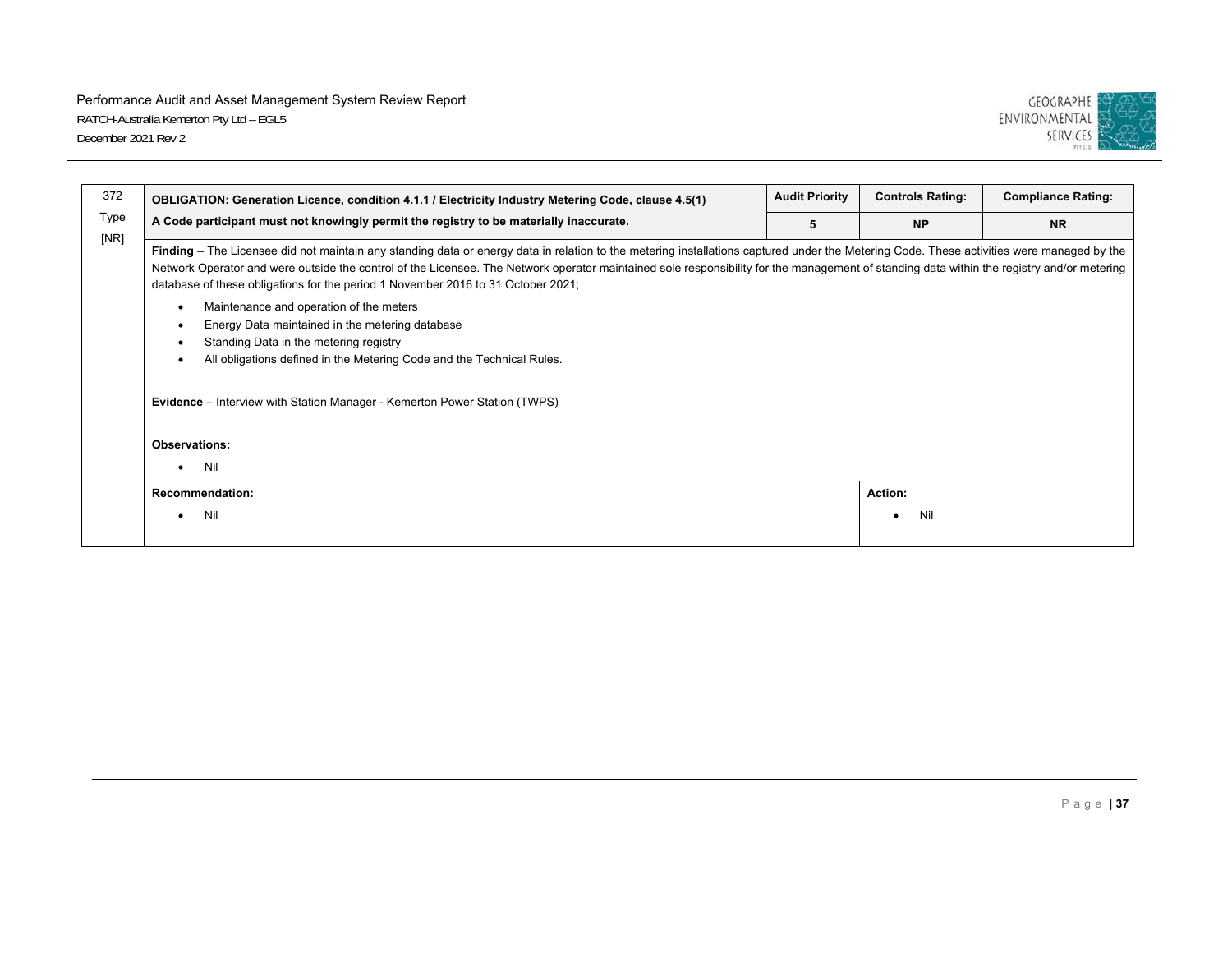

Subject to subclause 5.19(6), if a Code participant, other than a network operator, becomes aware of a change to, or inaccuracy in, an item of standing data in the registry, then it must notify the network operator and provide details of the change or inaccuracy within the timeframes prescribed.

| 373           | OBLIGATION: Generation Licence, condition 4.1.1 / Electricity Industry Metering Code, clause 4.5(2)                                                                                                                                                                                                            | <b>Audit Priority</b> | <b>Controls Rating:</b> | <b>Compliance Rating:</b> |
|---------------|----------------------------------------------------------------------------------------------------------------------------------------------------------------------------------------------------------------------------------------------------------------------------------------------------------------|-----------------------|-------------------------|---------------------------|
| Type<br>[NR]  | Subject to subclause 5.19(6), if a Code participant, other than a network operator, becomes aware of a change<br>to, or inaccuracy in, an item of standing data in the registry, then it must notify the network operator and<br>provide details of the change or inaccuracy within the timeframes prescribed. | 4                     | <b>NP</b>               | <b>NR</b>                 |
|               | As per finding against obligation 372                                                                                                                                                                                                                                                                          |                       |                         |                           |
|               | <b>Recommendation:</b>                                                                                                                                                                                                                                                                                         |                       | Action:                 |                           |
|               | Nil<br>$\bullet$                                                                                                                                                                                                                                                                                               |                       | Nil                     |                           |
| 388           | OBLIGATION: Generation Licence, condition 4.1.1 / Electricity Industry Metering Code, clause 5.4(2)                                                                                                                                                                                                            | <b>Audit Priority</b> | <b>Controls Rating:</b> | <b>Compliance Rating:</b> |
| Type<br>$[2]$ | A user must, when reasonably requested by a network operator, assist the network operator to comply with<br>the network operator's obligation under subclause 5.4(1).                                                                                                                                          | 4                     | <b>NP</b>               | <b>NR</b>                 |
|               | Finding – The network operator did not request the assistance of the Licensee with respect to their metering installation during the audit period.                                                                                                                                                             |                       |                         |                           |
|               | Note: The Licensee has no access to meters and the Western Power meters located at the Kemerton Power Station were secured.                                                                                                                                                                                    |                       |                         |                           |
|               | <b>Evidence</b> – Interview with Station Manager - Kemerton Power Station (TWPS)                                                                                                                                                                                                                               |                       |                         |                           |
|               | Observations:                                                                                                                                                                                                                                                                                                  |                       |                         |                           |
|               | Nil<br>$\bullet$                                                                                                                                                                                                                                                                                               |                       |                         |                           |
|               | <b>Recommendation:</b>                                                                                                                                                                                                                                                                                         |                       | Action:                 |                           |
|               | Nil<br>$\bullet$                                                                                                                                                                                                                                                                                               |                       | Nil<br>$\bullet$        |                           |
| 416           | OBLIGATION: Generation Licence, condition 4.1.1 / Electricity Industry Metering Code, clause 5.21(5)                                                                                                                                                                                                           | <b>Audit Priority</b> | <b>Controls Rating:</b> | <b>Compliance Rating:</b> |
| Type<br>$[2]$ | A Code participant must not request a test or audit under subclause 5.21(1) unless the Code participant is a<br>user and the test or audit relates to a time or times at which the user was the current user or the Code<br>participant is the IMO.                                                            |                       | <b>NP</b>               | <b>NR</b>                 |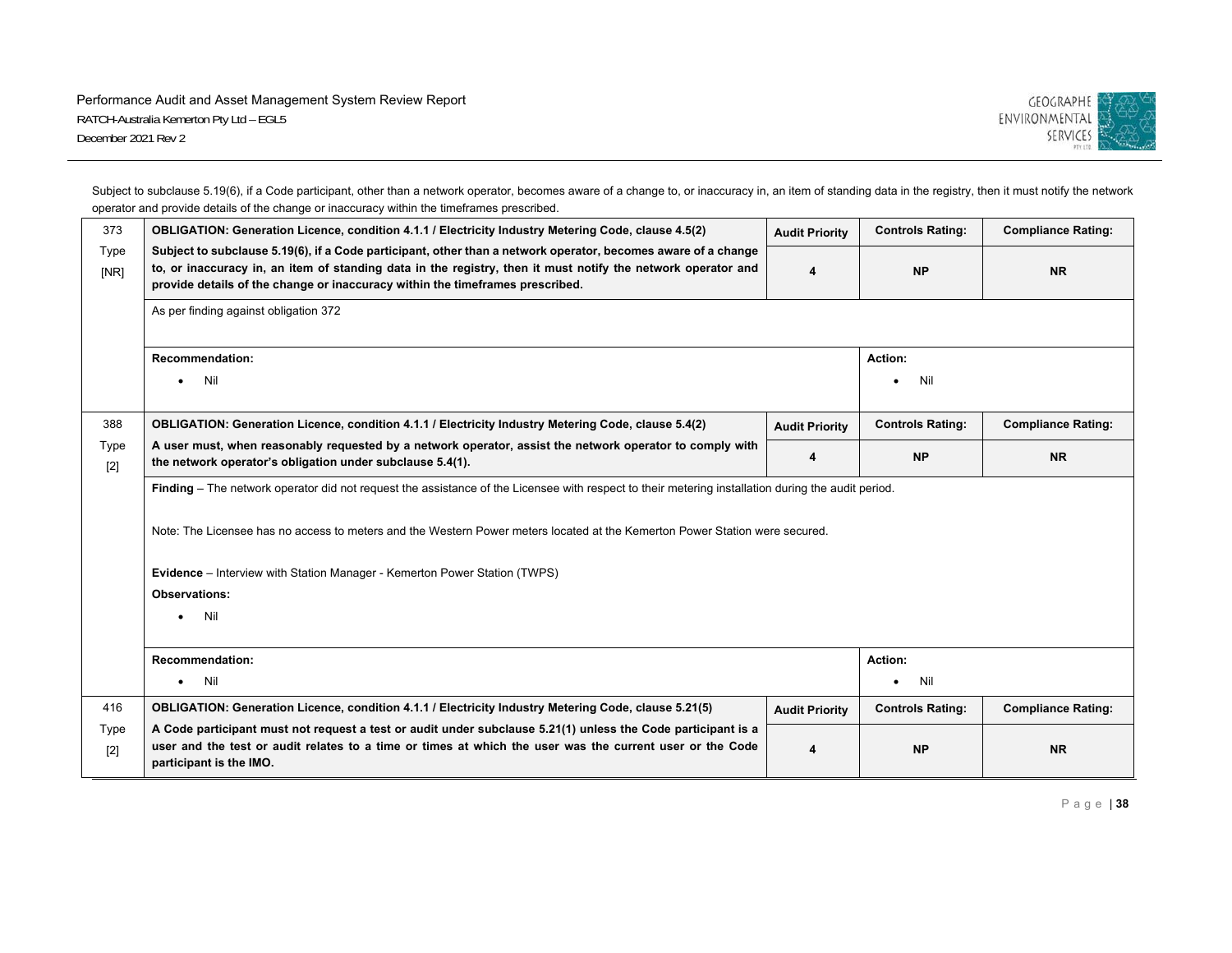

|               | Finding - No tests were requested during the audit period 1 November 2016 to 31 October 2021.                                                                                                                                                                                                                                                                                                                                                                                 |                       |                         |                           |
|---------------|-------------------------------------------------------------------------------------------------------------------------------------------------------------------------------------------------------------------------------------------------------------------------------------------------------------------------------------------------------------------------------------------------------------------------------------------------------------------------------|-----------------------|-------------------------|---------------------------|
|               | Evidence - Interview with Station Manager - Kemerton Power Station (TWPS)                                                                                                                                                                                                                                                                                                                                                                                                     |                       |                         |                           |
|               | <b>Observations:</b>                                                                                                                                                                                                                                                                                                                                                                                                                                                          |                       |                         |                           |
|               | Nil<br>$\bullet$                                                                                                                                                                                                                                                                                                                                                                                                                                                              |                       |                         |                           |
|               | <b>Recommendation:</b>                                                                                                                                                                                                                                                                                                                                                                                                                                                        |                       | Action:                 |                           |
|               | Nil<br>$\bullet$                                                                                                                                                                                                                                                                                                                                                                                                                                                              |                       | Nil<br>$\bullet$        |                           |
| 417           | OBLIGATION: Generation Licence, condition 4.1.1 / Electricity Industry Metering Code, clause 5.21(6)                                                                                                                                                                                                                                                                                                                                                                          | <b>Audit Priority</b> | <b>Controls Rating:</b> | <b>Compliance Rating:</b> |
| Type<br>$[2]$ | A Code participant must not make a request under subclause 5.21(1) that is inconsistent with any access<br>arrangement or agreement.                                                                                                                                                                                                                                                                                                                                          | 4                     | <b>NP</b>               | <b>NR</b>                 |
|               | As per finding against obligation 416                                                                                                                                                                                                                                                                                                                                                                                                                                         |                       |                         |                           |
|               | <b>Recommendation:</b>                                                                                                                                                                                                                                                                                                                                                                                                                                                        |                       | Action:                 |                           |
|               | Nil<br>$\bullet$                                                                                                                                                                                                                                                                                                                                                                                                                                                              |                       | Nil                     |                           |
|               |                                                                                                                                                                                                                                                                                                                                                                                                                                                                               |                       |                         |                           |
| 448           | OBLIGATION: Generation Licence, condition 4.1.1 / Electricity Industry Metering Code, clause 6.1(2)                                                                                                                                                                                                                                                                                                                                                                           | <b>Audit Priority</b> | <b>Controls Rating:</b> | <b>Compliance Rating:</b> |
| Type<br>$[2]$ | A user must, in relation to a network on which it has an access contract, comply with the rules, procedures,<br>agreements and criteria prescribed.                                                                                                                                                                                                                                                                                                                           | 4                     | <b>NP</b>               | 1                         |
|               | Finding - The Licensee had a Connection Agreement and has complied as required with the Transmission Regulations and the Technical Rules. The Connection Agreement with Western<br>Power outlined the obligations of both parties in relation to metering equipment and activities. The metering obligations applicable to Connection Agreement were limited to maintaining<br>relevant communications with Western Power and to provide any required access to its premises. |                       |                         |                           |
|               | Evidence - Interview with Station Manager - Kemerton Power Station (TWPS), 46                                                                                                                                                                                                                                                                                                                                                                                                 |                       |                         |                           |
|               | Observations:                                                                                                                                                                                                                                                                                                                                                                                                                                                                 |                       |                         |                           |
|               | Evidence of compliance with this requirement provided and confirmed in discussions with management.                                                                                                                                                                                                                                                                                                                                                                           |                       |                         |                           |
|               | A draft Generator Operating Protocol has been developed between the Licensee and Western Power<br>$\bullet$                                                                                                                                                                                                                                                                                                                                                                   |                       |                         |                           |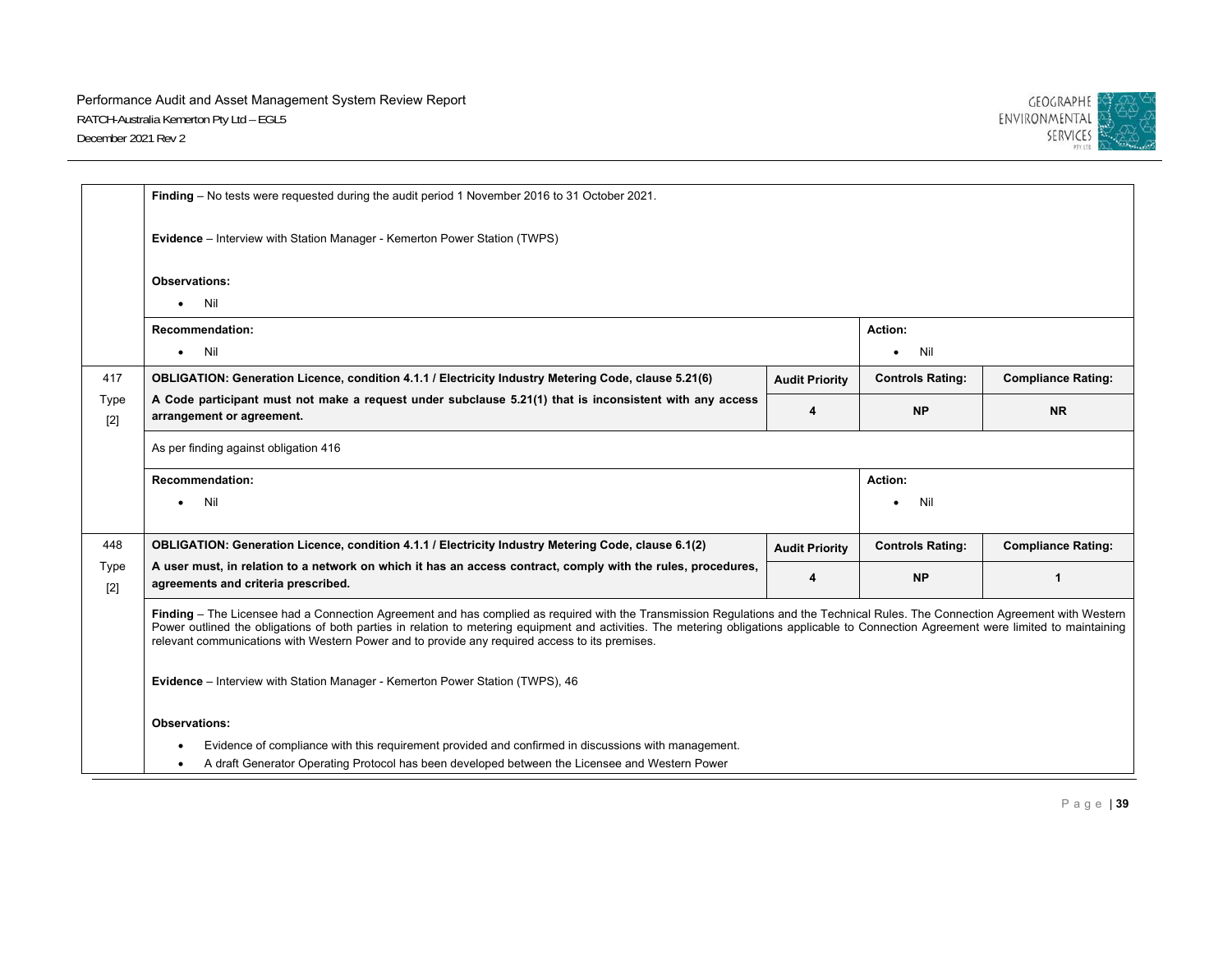

|               | Noted that the draft Generator Operating Protocol has been accepted and drafting was to be being finalised - refer minutes from WP fortnightly meeting 12/8/21.<br>$\bullet$                                                                                                                                                                                                                                                            |                       |                         |                           |
|---------------|-----------------------------------------------------------------------------------------------------------------------------------------------------------------------------------------------------------------------------------------------------------------------------------------------------------------------------------------------------------------------------------------------------------------------------------------|-----------------------|-------------------------|---------------------------|
|               | <b>Recommendation:</b>                                                                                                                                                                                                                                                                                                                                                                                                                  |                       | Action:                 |                           |
|               | Nil<br>$\bullet$                                                                                                                                                                                                                                                                                                                                                                                                                        |                       | Nil                     |                           |
| 451           | OBLIGATION: Generation Licence, condition 4.1.1 / Electricity Industry Metering Code, clause 7.2(1)                                                                                                                                                                                                                                                                                                                                     | <b>Audit Priority</b> | <b>Controls Rating:</b> | <b>Compliance Rating:</b> |
| Type<br>[NR]  | Code participants must use reasonable endeavours to ensure that they can send and receive a notice by post,<br>facsimile and electronic communication and must notify the network operator of a telephone number for voice<br>communication in connection with the Code.                                                                                                                                                                | 4                     | <b>NP</b>               | 1                         |
|               | Finding - The Kemerton Power Station site had well established communication processes such as a main telephone line, mobile telephone coverage, remote system monitoring, and<br>wireless internet access. Further operating arrangements defined in the Connection Agreement with Western Power and the Western Power Portal ensure these obligations are met. During<br>the audit period there were no communication issues arising. |                       |                         |                           |
|               | <b>Evidence</b> – Interview with Station Manager - Kemerton Power Station (TWPS), 46                                                                                                                                                                                                                                                                                                                                                    |                       |                         |                           |
|               | <b>Observations:</b>                                                                                                                                                                                                                                                                                                                                                                                                                    |                       |                         |                           |
|               | Internet was available, however, internet speed was sub-optimal.                                                                                                                                                                                                                                                                                                                                                                        |                       |                         |                           |
|               | <b>Recommendation:</b>                                                                                                                                                                                                                                                                                                                                                                                                                  |                       | Action:                 |                           |
|               | Nil<br>$\bullet$                                                                                                                                                                                                                                                                                                                                                                                                                        |                       | Nil                     |                           |
| 453           | OBLIGATION: Generation Licence, condition 4.1.1 / Electricity Industry Metering Code, clause 7.2(4)                                                                                                                                                                                                                                                                                                                                     | <b>Audit Priority</b> | <b>Controls Rating:</b> | <b>Compliance Rating:</b> |
| Type<br>$[2]$ | If requested by a network operator with whom it has entered into an access contract, the Code participant<br>must notify its contact details to a network operator within 3 business days after the request.                                                                                                                                                                                                                            | 4                     | <b>NP</b>               | <b>NR</b>                 |
|               | Finding - During the period 1 November 2016 to 31 October 2021 the network operator did not request the licensee to provide its contact details. There were no changes made to<br>Licensee's contact details.                                                                                                                                                                                                                           |                       |                         |                           |
|               | <b>Evidence</b> – Interview with Station Manager - Kemerton Power Station (TWPS)                                                                                                                                                                                                                                                                                                                                                        |                       |                         |                           |
|               | <b>Observations:</b>                                                                                                                                                                                                                                                                                                                                                                                                                    |                       |                         |                           |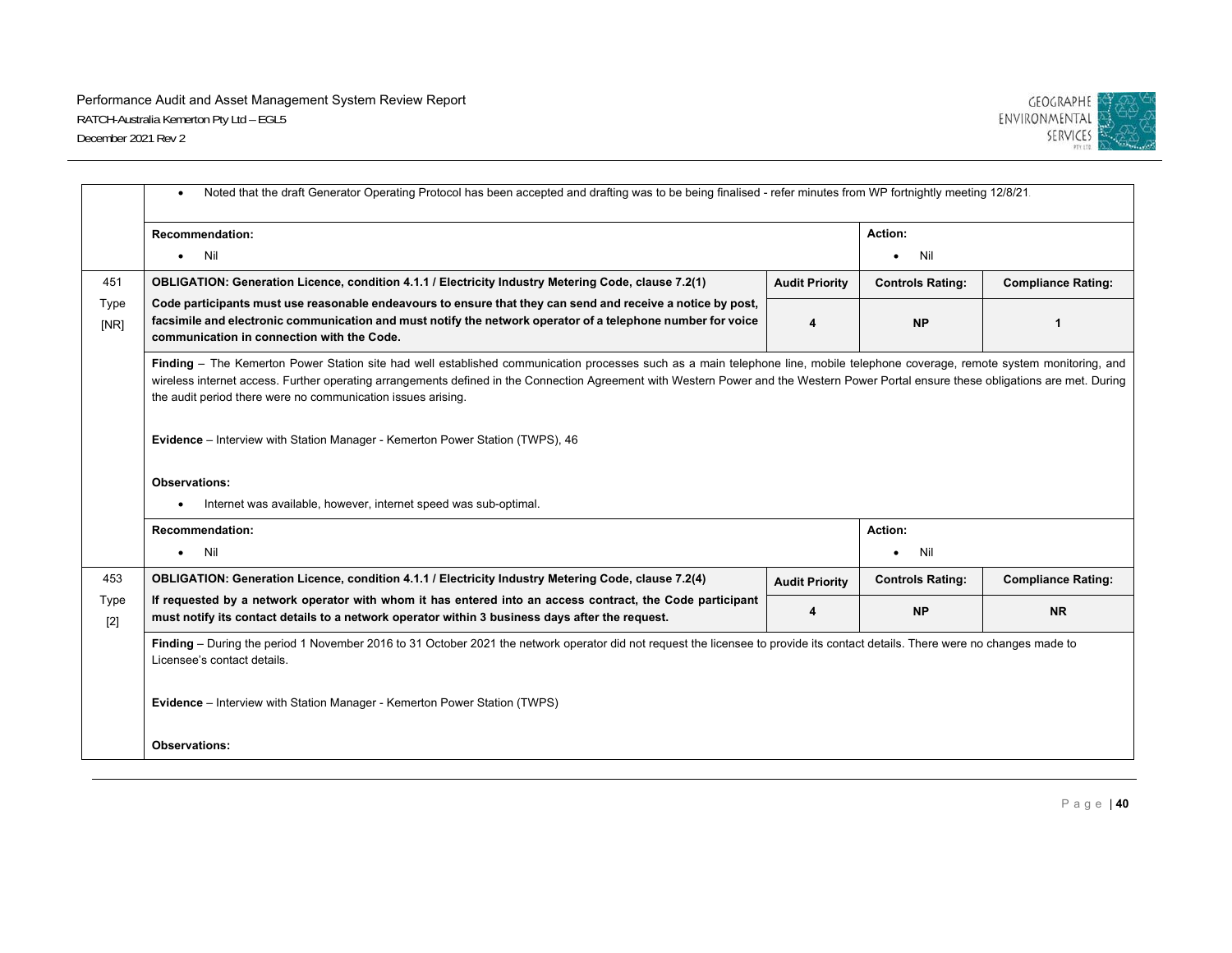

|               | Nil                                                                                                                                                                                                                                                                                                                                        |                       |                         |                           |
|---------------|--------------------------------------------------------------------------------------------------------------------------------------------------------------------------------------------------------------------------------------------------------------------------------------------------------------------------------------------|-----------------------|-------------------------|---------------------------|
|               | <b>Recommendation:</b>                                                                                                                                                                                                                                                                                                                     |                       | Action:                 |                           |
|               | <b>Nil</b><br>$\bullet$                                                                                                                                                                                                                                                                                                                    |                       | Nil<br>٠                |                           |
| 454           | OBLIGATION: Generation Licence, condition 4.1.1 / Electricity Industry Metering Code, clause 7.2(5)                                                                                                                                                                                                                                        | <b>Audit Priority</b> | <b>Controls Rating:</b> | <b>Compliance Rating:</b> |
| Type<br>$[2]$ | A Code participant must notify any affected network operator of any change to the contact details it notified<br>to the network operator under subclause 7.2(4) at least 3 business days before the change takes effect.                                                                                                                   | 4                     | <b>NP</b>               | <b>NR</b>                 |
|               | Finding – There were no changes in contact details for the Licensee during the audit period 1 November 2016 to 31 October 2021.                                                                                                                                                                                                            |                       |                         |                           |
|               | Evidence - Interview with Station Manager - Kemerton Power Station (TWPS)                                                                                                                                                                                                                                                                  |                       |                         |                           |
|               | <b>Observations:</b>                                                                                                                                                                                                                                                                                                                       |                       |                         |                           |
|               | Nil<br>$\bullet$                                                                                                                                                                                                                                                                                                                           |                       |                         |                           |
|               | <b>Recommendation:</b>                                                                                                                                                                                                                                                                                                                     |                       | Action:                 |                           |
|               | Nil<br>$\bullet$                                                                                                                                                                                                                                                                                                                           |                       | Nil<br>٠                |                           |
| 455           | OBLIGATION: Generation Licence, condition 4.1.1 / Electricity Industry Metering Code, clause 7.5                                                                                                                                                                                                                                           | <b>Audit Priority</b> | <b>Controls Rating:</b> | <b>Compliance Rating:</b> |
| Type<br>$[2]$ | A Code participant must subject to subclauses 5.17A and 7.6 not disclose, or permit the disclosure of,<br>confidential information provided to it under or in connection with the Code and may only use or reproduce<br>confidential information for the purpose for which it was disclosed or another purpose contemplated by the<br>Code | 4                     | <b>NP</b>               | <b>NR</b>                 |
|               | Finding - During the period 1 November 2016 to 31 October 2021 the Licensee was not required to disclose or permit the disclosure of confidential information in connection to the Code.                                                                                                                                                   |                       |                         |                           |
|               | Evidence - Interview with Station Manager - Kemerton Power Station (TWPS), 46                                                                                                                                                                                                                                                              |                       |                         |                           |
|               | <b>Observations:</b>                                                                                                                                                                                                                                                                                                                       |                       |                         |                           |
|               | Nil                                                                                                                                                                                                                                                                                                                                        |                       |                         |                           |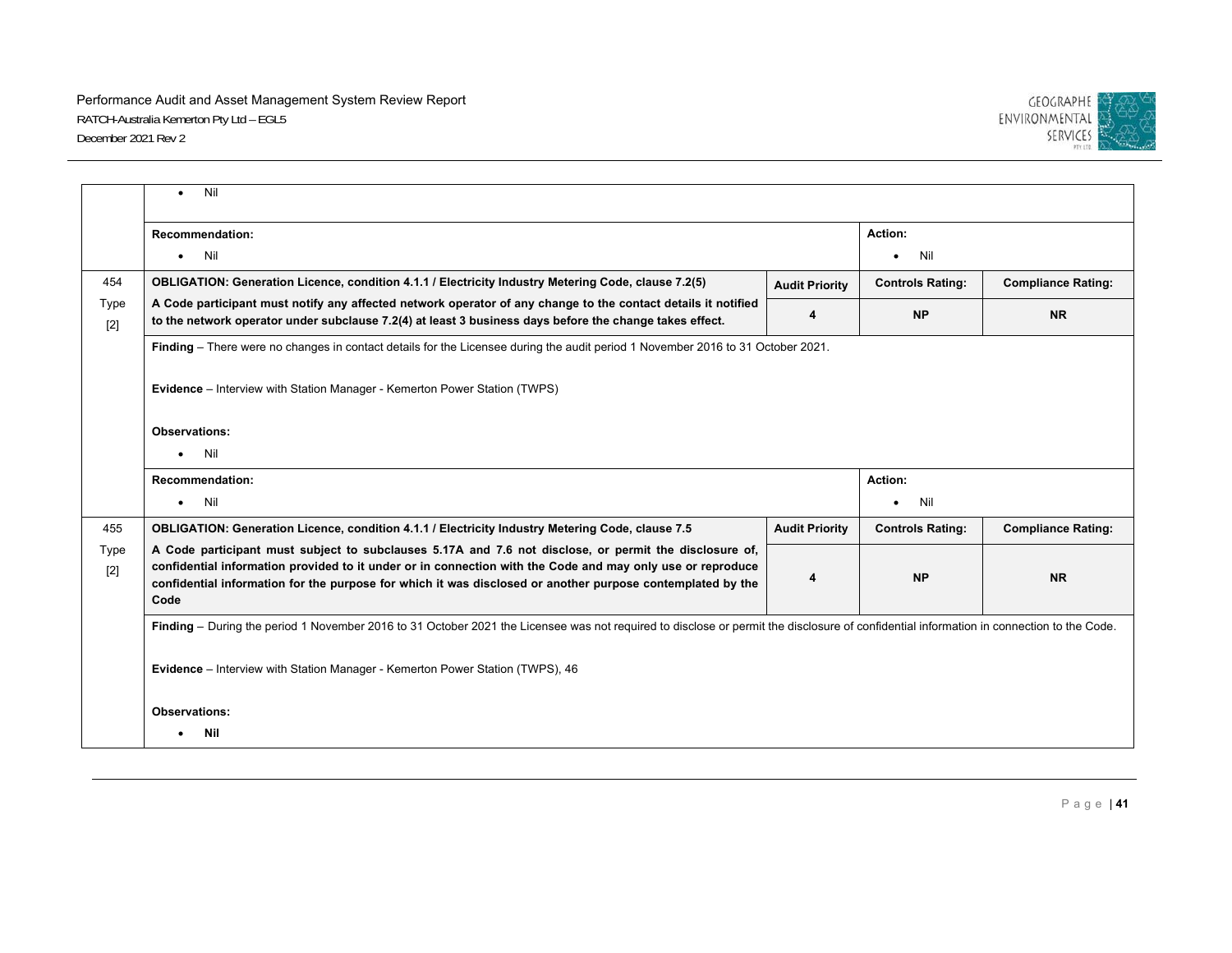

|               | <b>Recommendation:</b>                                                                                                                                                                                                                                                                                        |                       | Action:                 |                           |
|---------------|---------------------------------------------------------------------------------------------------------------------------------------------------------------------------------------------------------------------------------------------------------------------------------------------------------------|-----------------------|-------------------------|---------------------------|
|               | Nil<br>$\bullet$                                                                                                                                                                                                                                                                                              |                       | Nil                     |                           |
| 456           | OBLIGATION: Generation Licence, condition 4.1.1 / Electricity Industry Metering Code, clause 7.6(1)                                                                                                                                                                                                           | <b>Audit Priority</b> | <b>Controls Rating:</b> | <b>Compliance Rating:</b> |
| Type<br>$[2]$ | A Code participant must disclose or permit the disclosure of confidential information that is required to be<br>disclosed by the Code.                                                                                                                                                                        | 4                     | <b>NP</b>               | <b>NR</b>                 |
|               | As per finding against obligation 455                                                                                                                                                                                                                                                                         |                       |                         |                           |
|               | <b>Recommendation:</b>                                                                                                                                                                                                                                                                                        |                       | Action:                 |                           |
|               | Nil<br>$\bullet$                                                                                                                                                                                                                                                                                              |                       | Nil<br>$\bullet$        |                           |
| 457           | OBLIGATION: Generation Licence, condition 4.1.1 / Electricity Industry Metering Code, clause 8.1(1)                                                                                                                                                                                                           | <b>Audit Priority</b> | <b>Controls Rating:</b> | <b>Compliance Rating:</b> |
| Type<br>[NR]  | If any dispute arises between any Code participants then (subject to subclause 8.2(3)) representatives of<br>disputing parties must meet within 5 business days after a notice given by a disputing party to the other<br>disputing parties and attempt to resolve the dispute by negotiations in good faith. | 5                     | <b>NP</b>               | <b>NR</b>                 |
|               | Finding – There were no disputes arising during the audit period with Western Power or any other applicable Code Participants.                                                                                                                                                                                |                       |                         |                           |
|               | Evidence - Interview with Station Manager - Kemerton Power Station (TWPS)                                                                                                                                                                                                                                     |                       |                         |                           |
|               | <b>Observations:</b>                                                                                                                                                                                                                                                                                          |                       |                         |                           |
|               | Nil<br>$\bullet$                                                                                                                                                                                                                                                                                              |                       |                         |                           |
|               | <b>Recommendation:</b>                                                                                                                                                                                                                                                                                        |                       | Action:                 |                           |
|               | Nil<br>$\bullet$                                                                                                                                                                                                                                                                                              |                       | Nil<br>$\bullet$        |                           |
| 458           | OBLIGATION: Generation Licence, condition 4.1.1 / Electricity Industry Metering Code, clause 8.1(2)                                                                                                                                                                                                           | <b>Audit Priority</b> | <b>Controls Rating:</b> | <b>Compliance Rating:</b> |
| Type<br>[NR]  | If a dispute is not resolved within 10 business days after the dispute is referred to representative negotiations,<br>the disputing parties must refer the dispute to a senior management officer of each disputing party who must<br>meet and attempt to resolve the dispute by negotiations in good faith.  | 5                     | <b>NP</b>               | <b>NR</b>                 |
|               | As per finding against obligation 457                                                                                                                                                                                                                                                                         |                       |                         |                           |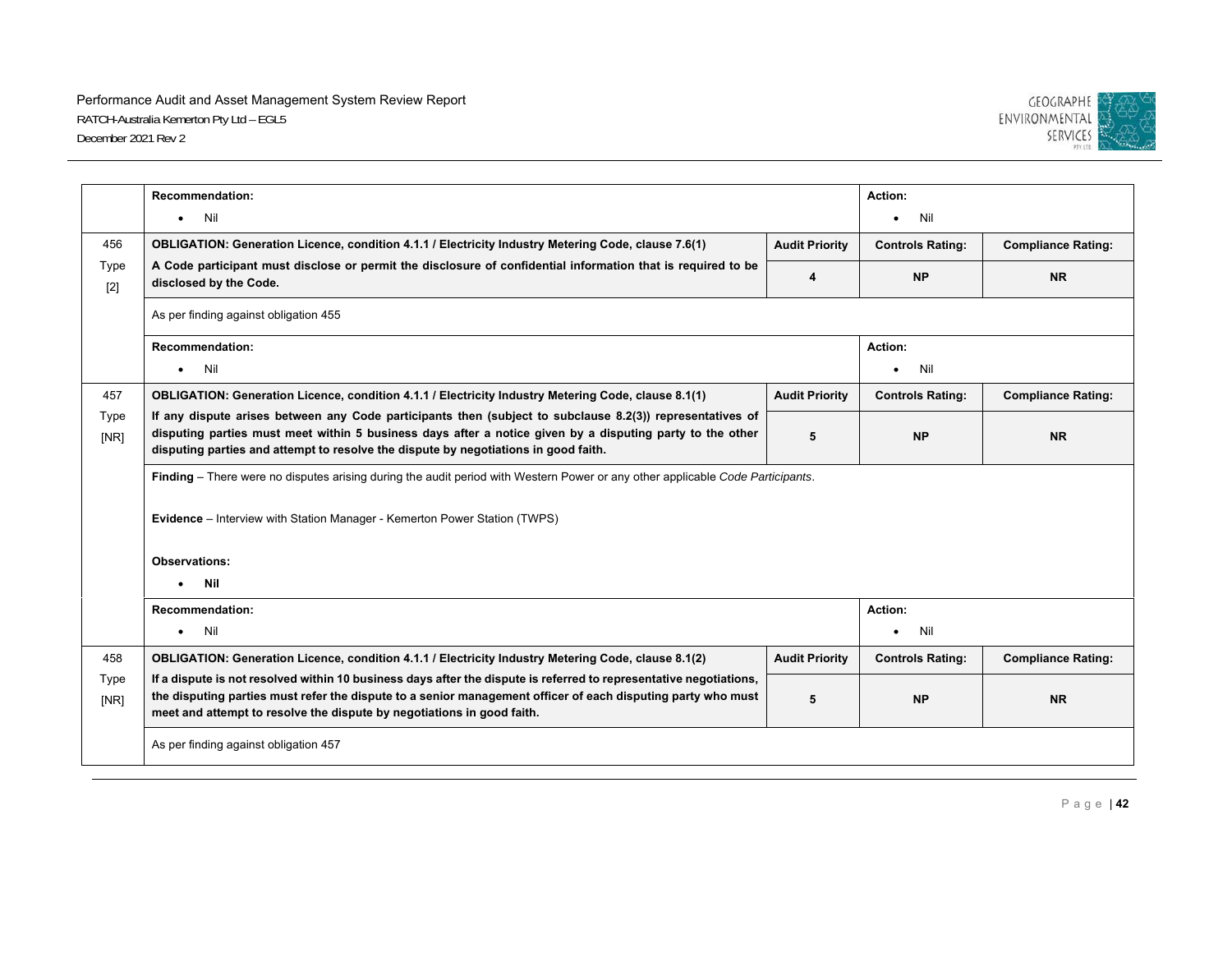

|              | <b>Recommendation:</b>                                                                                                                                                                                                                                                                                             |                       | Action:                 |                           |
|--------------|--------------------------------------------------------------------------------------------------------------------------------------------------------------------------------------------------------------------------------------------------------------------------------------------------------------------|-----------------------|-------------------------|---------------------------|
|              | $\bullet$ Nil                                                                                                                                                                                                                                                                                                      |                       | Nil<br>$\bullet$        |                           |
| 459          | OBLIGATION: Generation Licence, condition 4.1.1 / Electricity Industry Metering Code, clause 8.1(3)                                                                                                                                                                                                                | <b>Audit Priority</b> | <b>Controls Rating:</b> | <b>Compliance Rating:</b> |
| Type<br>[NR] | If the dispute is not resolved within 10 business days after the dispute is referred to senior management<br>negotiations, the disputing parties must refer the dispute to the senior executive officer of each disputing<br>party who must meet and attempt to resolve the dispute by negotiations in good faith. | 5                     | <b>NP</b>               | <b>NR</b>                 |
|              | As per finding against obligation 457                                                                                                                                                                                                                                                                              |                       |                         |                           |
|              | <b>Recommendation:</b>                                                                                                                                                                                                                                                                                             |                       | Action:                 |                           |
|              | Nil<br>$\bullet$                                                                                                                                                                                                                                                                                                   |                       | Nil                     |                           |
| 460          | OBLIGATION: Generation Licence, condition 4.1.1 / Electricity Industry Metering Code, clause 8.1(4)                                                                                                                                                                                                                | <b>Audit Priority</b> | <b>Controls Rating:</b> | <b>Compliance Rating:</b> |
| Type<br>[NR] | If the dispute is resolved by representative negotiations, senior management negotiations or CEO<br>negotiations, the disputing parties must prepare a written and signed record of the resolution and adhere to<br>the resolution.                                                                                | 4                     | <b>NP</b>               | <b>NR</b>                 |
|              | As per finding against obligation 457                                                                                                                                                                                                                                                                              |                       |                         |                           |
|              | <b>Recommendation:</b>                                                                                                                                                                                                                                                                                             |                       | Action:                 |                           |
|              | Nil<br>$\bullet$                                                                                                                                                                                                                                                                                                   |                       | Nil<br>٠                |                           |
| 461          | OBLIGATION: Generation Licence, condition 4.1.1 / Electricity Industry Metering Code, clause 8.3(2)                                                                                                                                                                                                                | <b>Audit Priority</b> | <b>Controls Rating:</b> | <b>Compliance Rating:</b> |
| Type<br>[NR] | The disputing parties must at all times conduct themselves in a manner which is directed towards achieving<br>the objective in subclause 8.3(1).                                                                                                                                                                   | 5                     | <b>NP</b>               | <b>NR</b>                 |
|              | As per finding against obligation 457                                                                                                                                                                                                                                                                              |                       |                         |                           |
|              | <b>Recommendation:</b>                                                                                                                                                                                                                                                                                             |                       | Action:                 |                           |
|              | Nil<br>$\bullet$                                                                                                                                                                                                                                                                                                   |                       | Nil                     |                           |

Note:

NP - not possible to provide a controls rating because no activity has taken place to exercise the obligation during the audit period

NR – It was applicable, however there was no activity during the audit period and as such compliance was not assessed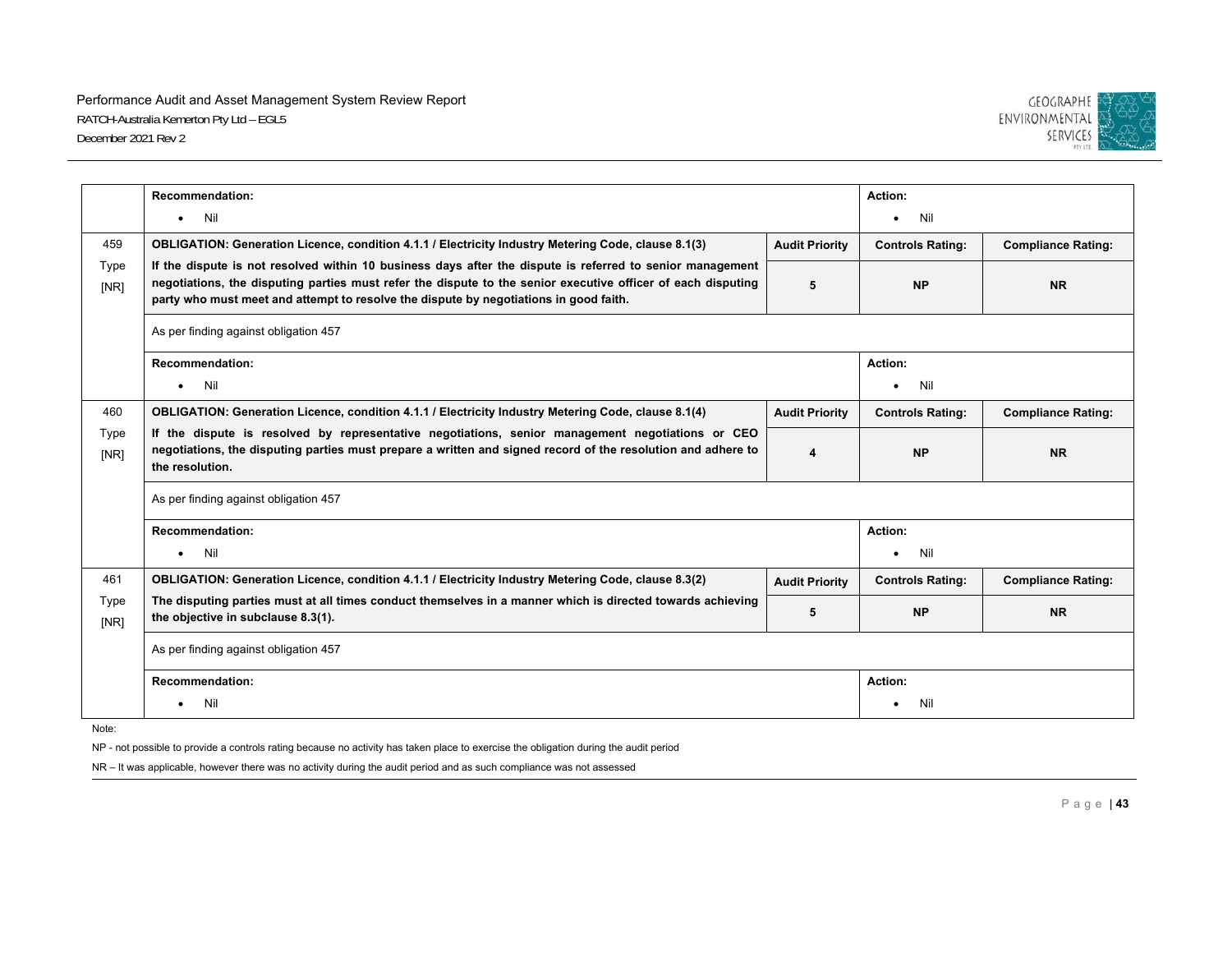

# **APPENDIX 2 – KEMERTON POWER STATION ASSET MANAGEMENT REVIEW**

**DECEMBER 2021**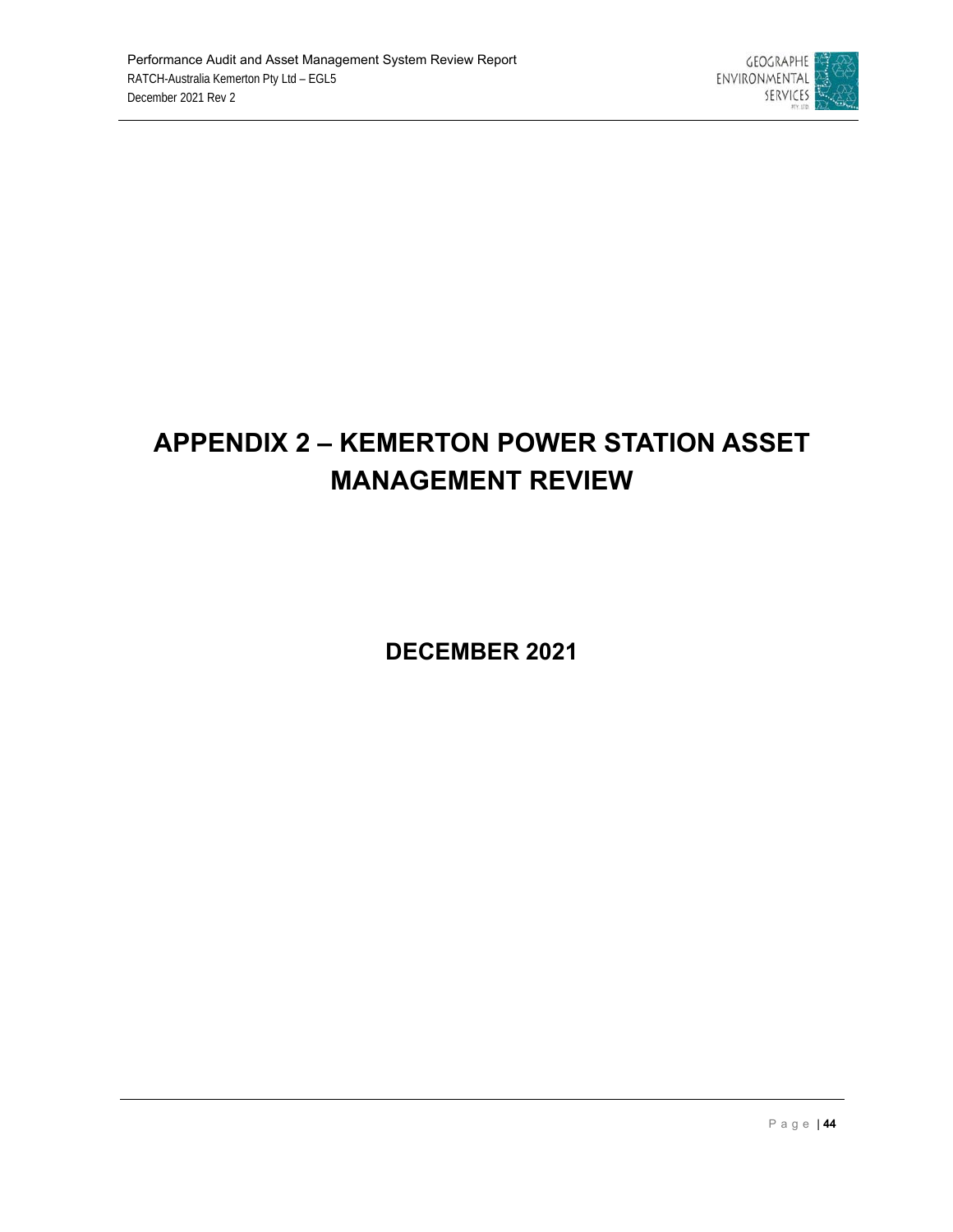

## **TABLE 17 Audit Review Ratings and Recommendations**

Note: Process & Policy Rating\* (reads abbreviated as P&P\* Rating)

|     | <b>1. ASSET PLANNING</b>                                                                                                                                                                                                                                                                                                                                                                                                                                                                                                                                                                                                                                                                                                 | <b>PROCESS &amp;</b><br><b>POLICY RATING*</b> | <b>PERFORMANCE</b><br><b>RATING</b> |  |
|-----|--------------------------------------------------------------------------------------------------------------------------------------------------------------------------------------------------------------------------------------------------------------------------------------------------------------------------------------------------------------------------------------------------------------------------------------------------------------------------------------------------------------------------------------------------------------------------------------------------------------------------------------------------------------------------------------------------------------------------|-----------------------------------------------|-------------------------------------|--|
|     | $\Box$ Assess the adequacy of the asset planning process<br>$\Box$ Assess the adequacy of the asset management plan<br>$\Box$ Assess whether the asset management plan is up-to-date and implemented in practice<br>□ Assess whether the asset management plan clearly assigns responsibilities and whether these have been applied in practice<br>Key Process - Asset planning strategies focuses on meeting customer needs in the most effective and efficient manner (delivering the right<br>service at the right price).<br>Outcome - Asset planning is integrated into operational or business plans, providing a framework for existing and new assets to be effectively<br>utilised and their service optimised. |                                               |                                     |  |
| No. | 2021 REVIEW REPORT EVIDENCE/ / VERIFICATION/FINDING/ACTION                                                                                                                                                                                                                                                                                                                                                                                                                                                                                                                                                                                                                                                               |                                               |                                     |  |
| 1.1 | <b>OBLIGATION: Asset management plan covers the processes in this table</b>                                                                                                                                                                                                                                                                                                                                                                                                                                                                                                                                                                                                                                              | P&P* Rating:<br>А                             | <b>Performance Rating:</b>          |  |
|     | Findings - The Asset Management Plan (AMP) was comprehensive, developed and reviewed by TW Power Services and presented to RATCH-Australia. The AMP documentation<br>addressed the Audit Guideline requirements.<br>Documents/Evidence $-2,6,9,10,38,39,55$                                                                                                                                                                                                                                                                                                                                                                                                                                                              |                                               |                                     |  |
|     | Observations:                                                                                                                                                                                                                                                                                                                                                                                                                                                                                                                                                                                                                                                                                                            |                                               |                                     |  |
|     | AMP was comprehensive and covers all requirements in the Audit Guidelines<br>The AMP clearly delineated the roles, responsibilities and business relationship between TW Power Services and RATCH-Australia.<br>$\bullet$<br>The AMPs were revised annually and formed the lead document in the operation and maintenance of the power station.<br>$\bullet$<br>The power plant was a peaking plant and operated as expected during the audit period.<br>$\bullet$<br>The Generation Plan was used for developing the AMP and was based upon a short-term forecast of 12 months. The Capital and Outage Plans were based upon a longer-term<br>$\bullet$<br>view of 5 years.                                             |                                               |                                     |  |
|     | <b>Recommendation:</b>                                                                                                                                                                                                                                                                                                                                                                                                                                                                                                                                                                                                                                                                                                   | Action:                                       |                                     |  |
|     | <b>None</b>                                                                                                                                                                                                                                                                                                                                                                                                                                                                                                                                                                                                                                                                                                              | Nil                                           |                                     |  |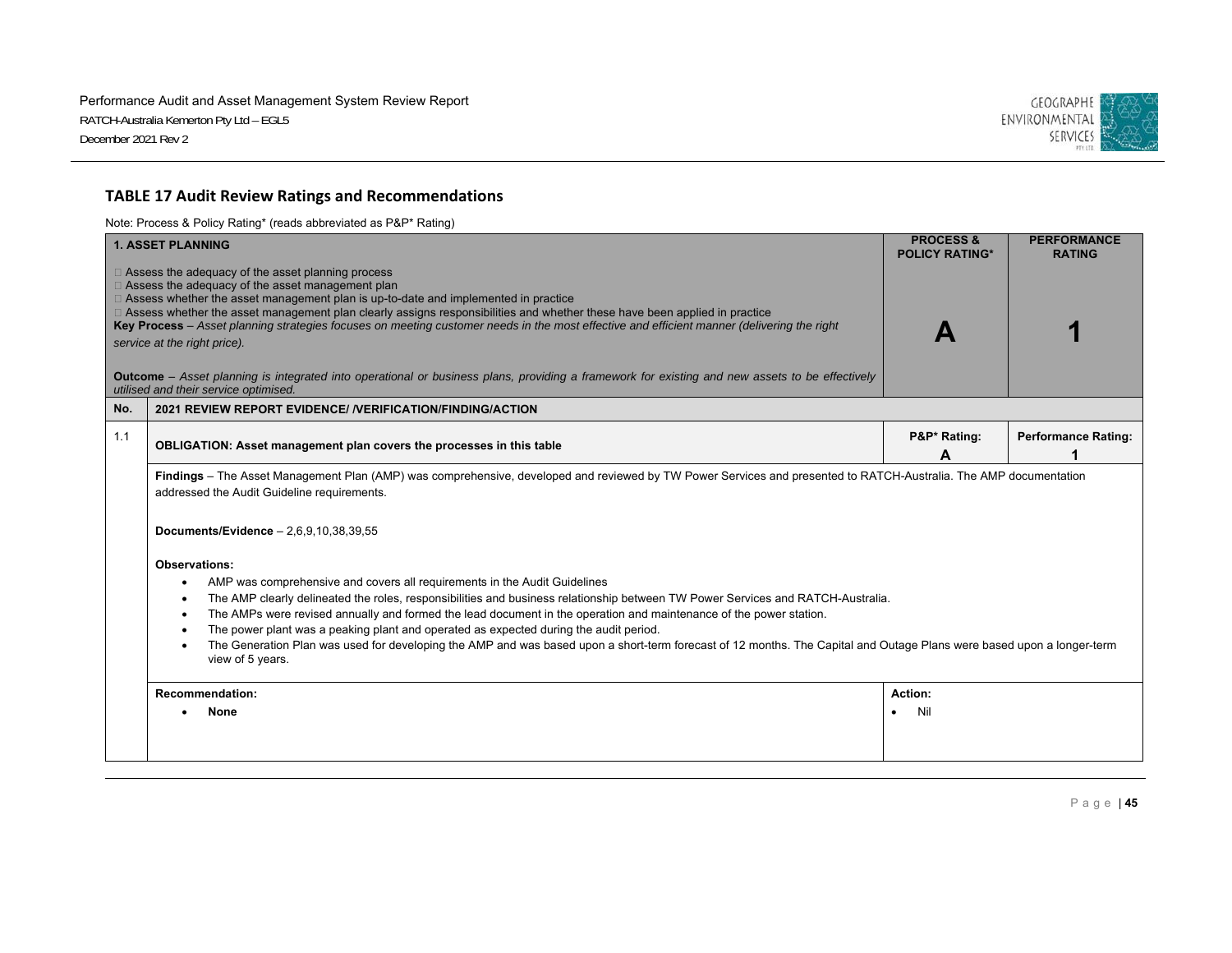

| 1.2 | OBLIGATION: Planning processes and objectives reflect the needs of all stakeholders and are integrated with business planning                                                                                                                                                                                                                                                                                                                                                                                                                                                                                                             | P&P* Rating:<br>A           | <b>Performance Rating:</b> |  |  |
|-----|-------------------------------------------------------------------------------------------------------------------------------------------------------------------------------------------------------------------------------------------------------------------------------------------------------------------------------------------------------------------------------------------------------------------------------------------------------------------------------------------------------------------------------------------------------------------------------------------------------------------------------------------|-----------------------------|----------------------------|--|--|
|     | Findings - Asset Planning and subsequent development of the AMP consulted with Synergy (who in turn consulted with AEMO). RATCH-Australia was incorporated into operational and<br>business planning processes. There was engagement with stakeholders from the operations on the ground to the Board level.                                                                                                                                                                                                                                                                                                                              |                             |                            |  |  |
|     | Documents/Evidence -2,6,9,10,38,39,55,79 and Site Interview Station Manager - Kemerton Power Station (TWPS) and RATCH-Australia, EGM, Asset Management and Asset<br>Development                                                                                                                                                                                                                                                                                                                                                                                                                                                           |                             |                            |  |  |
|     | <b>Observations:</b><br>Stakeholders including Synergy, landowners, Local and State government, local businesses, and Industry Associations were consulted.<br>$\bullet$<br>In ensuring the operating life of the Kemerton Power Station, RATCH-Australia identified OPEX and CAPEX projects in consultation with their O&M contractors.<br>TW Power Services were successful in EOI of Black starts to Synergy. This was in response to external stakeholders needs for the Southern Regional of SWIS.<br>TWPS had an overarching corporate ISO55000 Strategic Asset Management Framework which the KPS Asset Management Plan sat under. |                             |                            |  |  |
|     | <b>Recommendation:</b><br><b>None</b><br>$\bullet$                                                                                                                                                                                                                                                                                                                                                                                                                                                                                                                                                                                        | Action:<br>Nil<br>$\bullet$ |                            |  |  |
| 1.3 | <b>OBLIGATION: Service levels are defined in the Asset Management Plan</b>                                                                                                                                                                                                                                                                                                                                                                                                                                                                                                                                                                | P&P* Rating:<br>А           | <b>Performance Rating:</b> |  |  |
|     | Findings -. Service levels were defined in the AMP as required by the OMAA and PPA. There were comprehensive reporting requirements on a monthly and quarterly basis established.                                                                                                                                                                                                                                                                                                                                                                                                                                                         |                             |                            |  |  |
|     | Documents/Evidence 2,6,9,10,36,38,39,55,and Site Interview Station Manager - Kemerton Power Station (TWPS)                                                                                                                                                                                                                                                                                                                                                                                                                                                                                                                                |                             |                            |  |  |
|     | <b>Observations:</b>                                                                                                                                                                                                                                                                                                                                                                                                                                                                                                                                                                                                                      |                             |                            |  |  |
|     | Service levels were well defined in the contracts and reported on in monthly reports<br>RATCH-Australia entered into a long-term PPA with the Synergy for the peaking supply of all the energy generated by power station.<br>TW Power Services, as O&M Operator had service level obligations to RATCH-Australia around plant availability and generation performance that were specified in the OMAA and<br>subsequently the AMP.                                                                                                                                                                                                       |                             |                            |  |  |
|     | <b>Recommendation:</b><br>None                                                                                                                                                                                                                                                                                                                                                                                                                                                                                                                                                                                                            | Action:<br>Nil              |                            |  |  |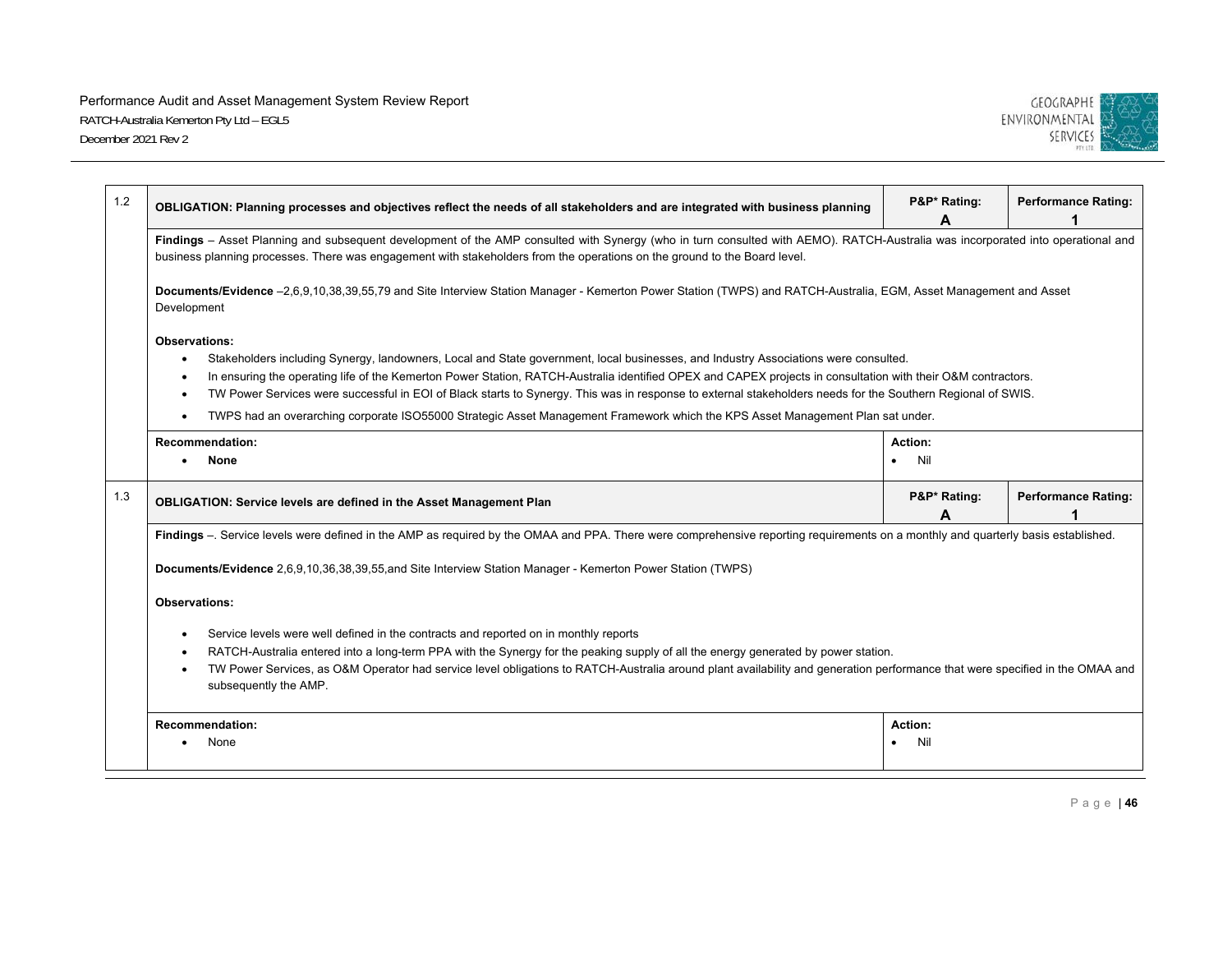

| 1.4 | OBLIGATION: Non-asset options (e.g. demand management) are considered                                                                                                                                                                                                                                                                                                                                                                                                                                                             | P&P* Rating:<br>A           | <b>Performance Rating:</b> |  |  |
|-----|-----------------------------------------------------------------------------------------------------------------------------------------------------------------------------------------------------------------------------------------------------------------------------------------------------------------------------------------------------------------------------------------------------------------------------------------------------------------------------------------------------------------------------------|-----------------------------|----------------------------|--|--|
|     | Findings - Since Kemerton Power Station was a peaking plant, non-asset options for demand management were not a consideration. PPA was in place with Synergy until 2030.                                                                                                                                                                                                                                                                                                                                                          |                             |                            |  |  |
|     | Documents/Evidence - 6,26, 36, 46                                                                                                                                                                                                                                                                                                                                                                                                                                                                                                 |                             |                            |  |  |
|     | <b>Observations:</b><br>Comprehensive processes established for asset planning were evidenced, responsibilities were well defined.<br>Connection Contract was established with Western Power.                                                                                                                                                                                                                                                                                                                                     |                             |                            |  |  |
|     | <b>Recommendation:</b><br>None<br>$\bullet$                                                                                                                                                                                                                                                                                                                                                                                                                                                                                       | Action:<br>Nil<br>$\bullet$ |                            |  |  |
| 1.5 | OBLIGATION: Lifecycle costs of owning and operating assets are assessed                                                                                                                                                                                                                                                                                                                                                                                                                                                           | P&P* Rating:<br>А           | <b>Performance Rating:</b> |  |  |
|     | Findings - Life cycle costs of the initial construction of power station were developed and was utilised for planning and projecting costs until 2046. This was monitored and reviewed as part<br>of the development of the annual AMP.                                                                                                                                                                                                                                                                                           |                             |                            |  |  |
|     | Documents/Evidence - 2,6, 80 and Interviews Station Manager - Kemerton Power Station (TWPS) and RATCH-Australia, EGM, Asset Management and Asset Development                                                                                                                                                                                                                                                                                                                                                                      |                             |                            |  |  |
|     | <b>Observations:</b><br>O&M had comprehensive maintenance schedules.<br>Contractual arrangements were established for the maintenance and operating costs.<br>Maintenance contracts ensured equipment was kept in good operating condition.<br>$\bullet$<br>Monthly reports monitored the O&M costs and annual reports on a yearly basis.<br>$\bullet$<br>OMAA specified reporting requirements for monthly and quarterly reports.<br>Financial KPIs were established as defined in the annual operations and maintenance budget. |                             |                            |  |  |
|     | <b>Recommendation:</b><br>None                                                                                                                                                                                                                                                                                                                                                                                                                                                                                                    | Action:<br>Nil<br>$\bullet$ |                            |  |  |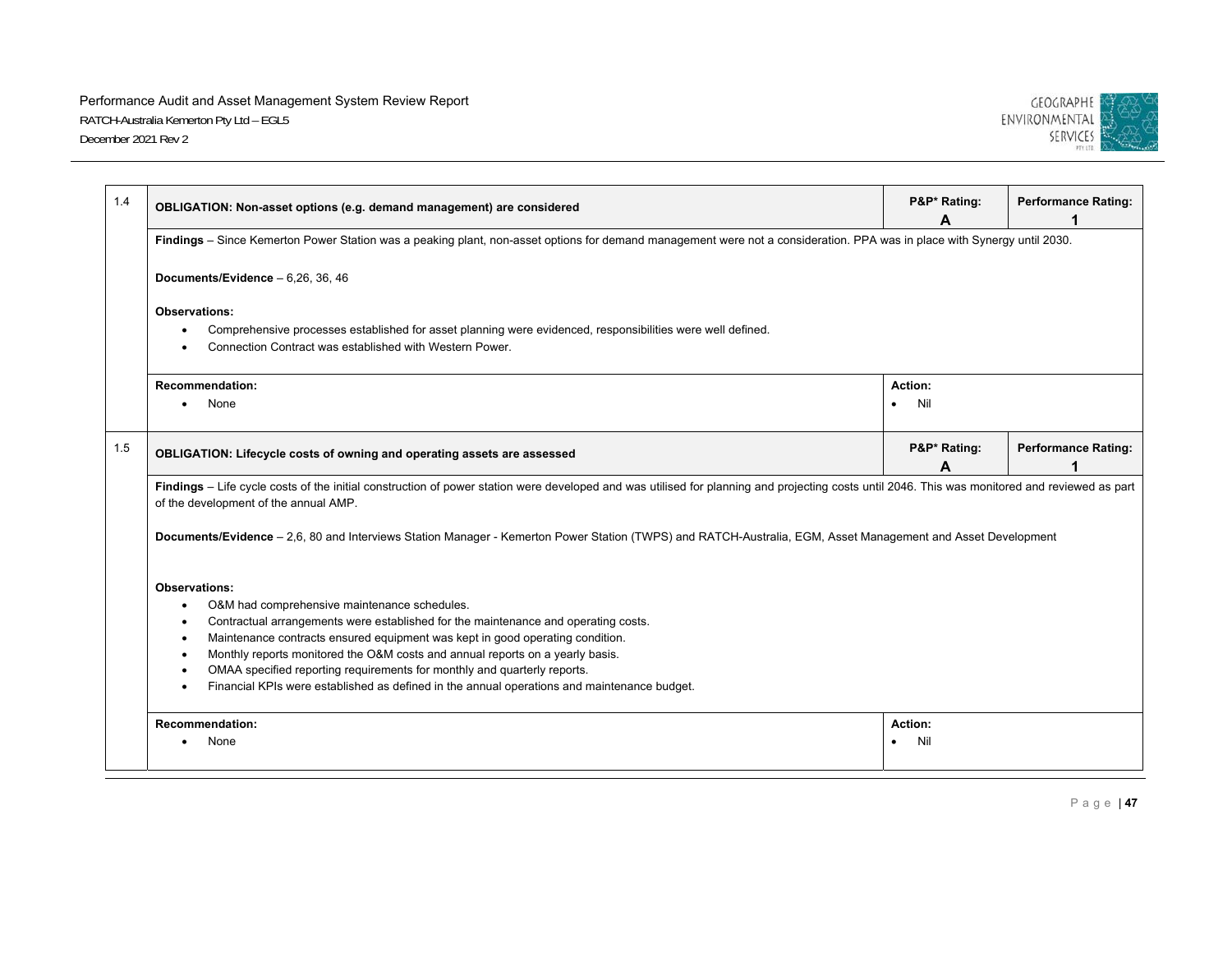

| 1.6 |                                                                                                                                                                                                                                                    | P&P* Rating:     | <b>Performance Rating:</b> |  |
|-----|----------------------------------------------------------------------------------------------------------------------------------------------------------------------------------------------------------------------------------------------------|------------------|----------------------------|--|
|     | <b>OBLIGATION: Funding options are evaluated</b>                                                                                                                                                                                                   | A                |                            |  |
|     | Findings - AMP outlined the process by which CAPEX was approved and set out the financial justification model and process by which any new assets was to be evaluated and was presented<br>to RATCH-Australia. The decision was made by the Board. |                  |                            |  |
|     | Documents/Evidence: 6,38,39,51,57,67                                                                                                                                                                                                               |                  |                            |  |
|     | <b>Observations:</b>                                                                                                                                                                                                                               |                  |                            |  |
|     | AMP was reviewed and updated accordingly to reflect current OPEX and CAPEX processes to RATCH-Australia.<br>٠                                                                                                                                      |                  |                            |  |
|     | The base case financial model for the power plant projected revenue, operational costs and EBITDA.                                                                                                                                                 |                  |                            |  |
|     | Annual financial audited statements and notes provided transparency to the funding within RATCH-Australia.                                                                                                                                         |                  |                            |  |
|     | <b>Recommendation:</b>                                                                                                                                                                                                                             | Action:          |                            |  |
|     | <b>None</b><br>$\bullet$                                                                                                                                                                                                                           | Nil<br>$\bullet$ |                            |  |
| 1.7 | <b>OBLIGATION: Costs are justified and cost drivers identified</b>                                                                                                                                                                                 | P&P* Rating:     | <b>Performance Rating:</b> |  |
|     |                                                                                                                                                                                                                                                    | А                |                            |  |
|     | Findings - Costs were well identified and justified. Costs and cost drivers were monitored vigilantly and reported all the way to the Board. Variances were identified as part of the process and<br>investigations conducted.                     |                  |                            |  |
|     | Documents/Evidence - 6,38,39,51,57,67 and Site Interviews with RATCH-Australia, EGM, Asset Management and Asset Development.                                                                                                                       |                  |                            |  |
|     | <b>Observations:</b>                                                                                                                                                                                                                               |                  |                            |  |
|     | Costs were monitored through monthly meetings and reports                                                                                                                                                                                          |                  |                            |  |
|     | Costs were audited annually against annual projections as per O&M agreement                                                                                                                                                                        |                  |                            |  |
|     | OMAA specified reporting requirements for monthly and quarterly reports.                                                                                                                                                                           |                  |                            |  |
|     | Financial KPIs were established as defined in the annual operations and maintenance budget.                                                                                                                                                        |                  |                            |  |
|     | <b>Recommendation:</b>                                                                                                                                                                                                                             | Action:          |                            |  |
|     | None                                                                                                                                                                                                                                               | Nil              |                            |  |
| 1.8 | OBLIGATION: Likelihood and consequences of asset failure are predicted                                                                                                                                                                             | P&P* Rating:     | <b>Performance Rating:</b> |  |
|     |                                                                                                                                                                                                                                                    | A                |                            |  |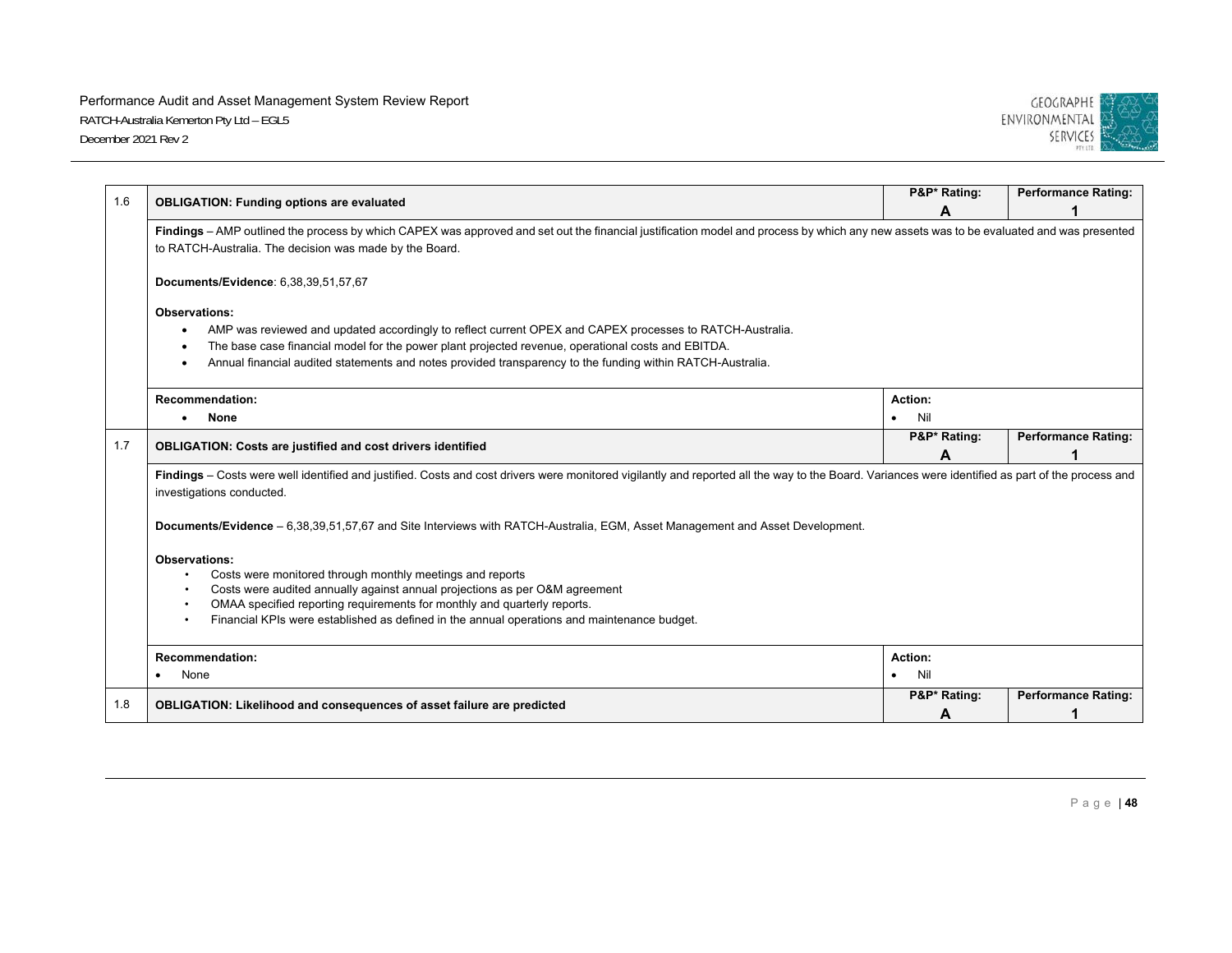

|                                                                                                                                                                                                                                                                                                                                                                                                                                                                                                                                                                                                                                                                                                                                                                                                                                                       | Findings - Asset failure risks were identified and thoroughly investigated. Any asset failures were duly recorded in monthly reports and investigations were included with remedial actions<br>identified and scheduled into maintenance plan and future AMPs.       |                   |                                 |  |  |
|-------------------------------------------------------------------------------------------------------------------------------------------------------------------------------------------------------------------------------------------------------------------------------------------------------------------------------------------------------------------------------------------------------------------------------------------------------------------------------------------------------------------------------------------------------------------------------------------------------------------------------------------------------------------------------------------------------------------------------------------------------------------------------------------------------------------------------------------------------|----------------------------------------------------------------------------------------------------------------------------------------------------------------------------------------------------------------------------------------------------------------------|-------------------|---------------------------------|--|--|
|                                                                                                                                                                                                                                                                                                                                                                                                                                                                                                                                                                                                                                                                                                                                                                                                                                                       | Documents/Evidence - 6,38,39,51,57,67 and Site Interviews Station Manager - Kemerton Power Station (TWPS) and RATCH-Australia, EGM, Asset Management and Asset<br>Development. Risk registers were viewed on site.                                                   |                   |                                 |  |  |
| <b>Observations:</b><br>TW Power Services, with GT OEM investigated asset failures, for example the Argus Actuators and U12 generator repairs. This was recorded in monthly reports, CAPEX project<br>reports and AMPs.<br>O&M contractors continued to meet performance targets as established in their contracts<br>Covid-19 had minimum impact on the power station operations and capability of delivering electricity.<br>Availability of spares was well monitored. For example, strategic spares were identified and purchased, for example Siemens Thyristor reversing switch module.<br>Risk registers were maintained at site and project level and contingency plans were considered in planning and annually reviewed<br>TW Power Services utilised "Betterways", continuous improvement initiative to mitigate potential asset failures. |                                                                                                                                                                                                                                                                      |                   |                                 |  |  |
|                                                                                                                                                                                                                                                                                                                                                                                                                                                                                                                                                                                                                                                                                                                                                                                                                                                       | <b>Recommendation:</b><br>None                                                                                                                                                                                                                                       | Action:<br>Nil    |                                 |  |  |
| 1.9                                                                                                                                                                                                                                                                                                                                                                                                                                                                                                                                                                                                                                                                                                                                                                                                                                                   | OBLIGATION: Asset management plan is regularly reviewed and updated                                                                                                                                                                                                  | P&P* Rating:<br>A | <b>Performance Rating:</b><br>1 |  |  |
|                                                                                                                                                                                                                                                                                                                                                                                                                                                                                                                                                                                                                                                                                                                                                                                                                                                       | Findings - The Kemerton Power Station AMP was reviewed annually and updated.<br>Documents/Evidence - 2,6,38,55                                                                                                                                                       |                   |                                 |  |  |
|                                                                                                                                                                                                                                                                                                                                                                                                                                                                                                                                                                                                                                                                                                                                                                                                                                                       | Observations:<br>AMP scheduled was reviewed every year.<br>AMP formed the basis of operating and maintaining the power station<br>OMAA required annual review of the AMP.<br>All versions of the AMP applicable to the review period were provided to the Audit Team |                   |                                 |  |  |
|                                                                                                                                                                                                                                                                                                                                                                                                                                                                                                                                                                                                                                                                                                                                                                                                                                                       | <b>Action:</b><br>Nil                                                                                                                                                                                                                                                |                   |                                 |  |  |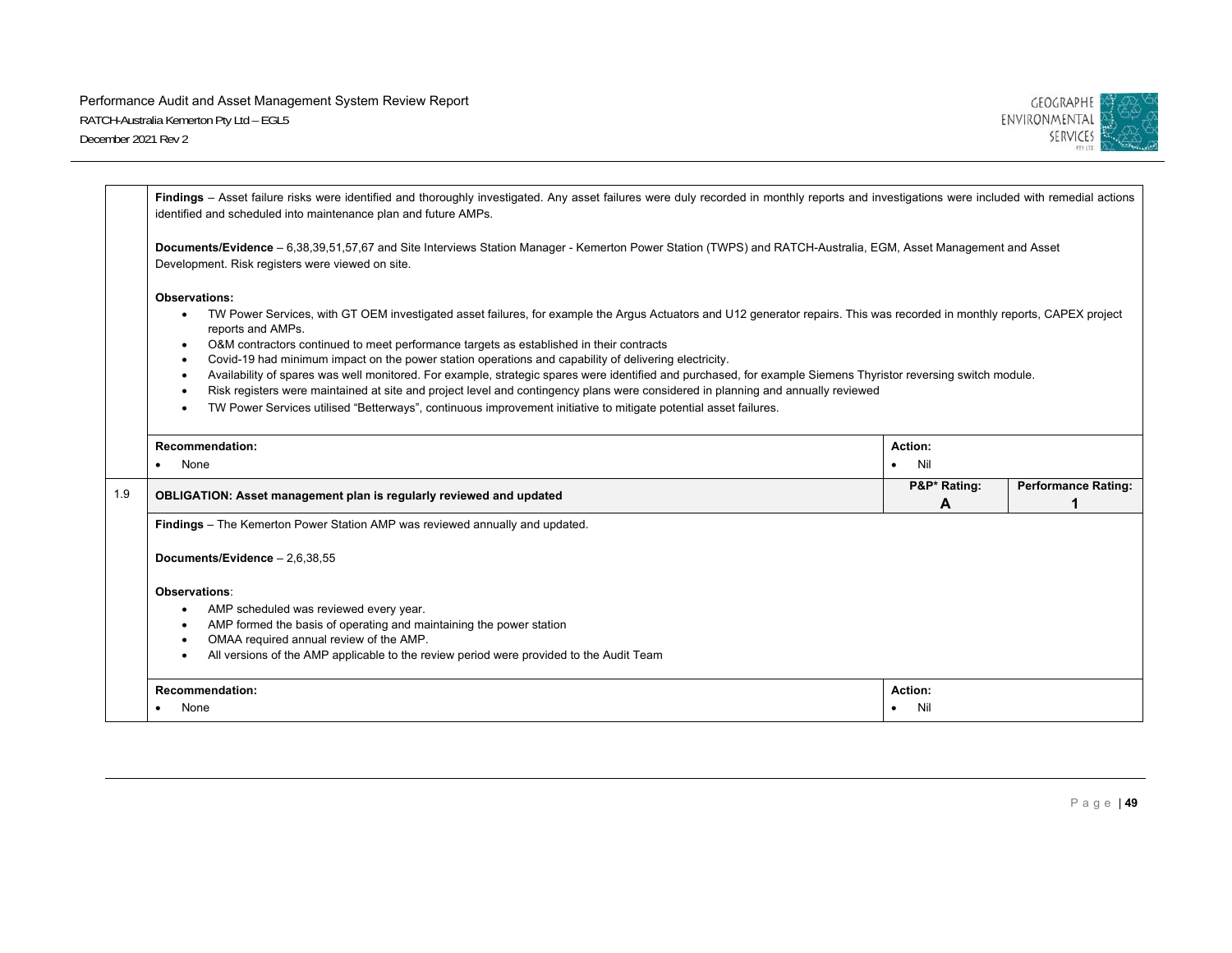

|     | 2. ASSET CREATION AND ACQUISITION                                                                                                                                                                                                                                                         | <b>PROCESS &amp;</b><br><b>POLICY RATING*</b> | <b>PERFORMANCE</b><br><b>RATING</b> |  |  |
|-----|-------------------------------------------------------------------------------------------------------------------------------------------------------------------------------------------------------------------------------------------------------------------------------------------|-----------------------------------------------|-------------------------------------|--|--|
|     | $\Box$ Assess the adequacy of policies and procedures covering the creation and acquisition of assets<br>□ Select a sample of asset creations/ acquisitions over the review period and confirm adequate procedures have been followed and actual costs are<br>as predicted                |                                               |                                     |  |  |
|     | Key Process - Asset creation/acquisition is the provision or improvement of assets.                                                                                                                                                                                                       |                                               |                                     |  |  |
|     | Outcome - The asset acquisition framework is economic, efficient and cost-effective; it reduces demand for new assets, lowers service costs and<br>improves service delivery.                                                                                                             |                                               |                                     |  |  |
| No. | 2021 REVIEW REPORT EVIDENCE/ / VERIFICATION/FINDING/ACTION                                                                                                                                                                                                                                |                                               |                                     |  |  |
| 2.1 | OBLIGATION: Full project evaluations are undertaken for new assets, including comparative assessment of non-asset options                                                                                                                                                                 | P&P* Rating:<br>A                             | <b>Performance Rating:</b>          |  |  |
|     | Findings - The Kemerton Power Plant initial project and projected Life Cycle Costs to 2046 has had full project evaluation to end of life, including CAPEX, OPEX and Asset Disposal. Each<br>project was assessed with its own business case and full financial analysis was carried out. |                                               |                                     |  |  |
|     | Documents/Evidence -6,38,39,51,57,80 and Site Interviews Station Manager - Kemerton Power Station (TWPS).                                                                                                                                                                                 |                                               |                                     |  |  |
|     | <b>Observations:</b><br>TW Power Services and RATCH-Australia had in place a full project evaluation process and financial model. These had been presented to Board.<br>$\bullet$                                                                                                         |                                               |                                     |  |  |
|     | <b>Recommendation:</b>                                                                                                                                                                                                                                                                    | Action:                                       |                                     |  |  |
|     | None                                                                                                                                                                                                                                                                                      | Nil<br>$\bullet$                              |                                     |  |  |
| 2.2 | <b>OBLIGATION: Evaluations include all life-cycle costs</b>                                                                                                                                                                                                                               | P&P* Rating:<br>A                             | <b>Performance Rating:</b>          |  |  |
|     | Findings - The original power plant was constructed in 2004 with the Commercial Operations date being July 2006. A detailed life cycle costing was developed including OPEX, CAPEX<br>and asset disposal costs to 2046.                                                                   |                                               |                                     |  |  |
|     | Documents/Evidence - 6,38,39,51,57,80 and Site Interviews Station Manager - Kemerton Power Station (TWPS).                                                                                                                                                                                |                                               |                                     |  |  |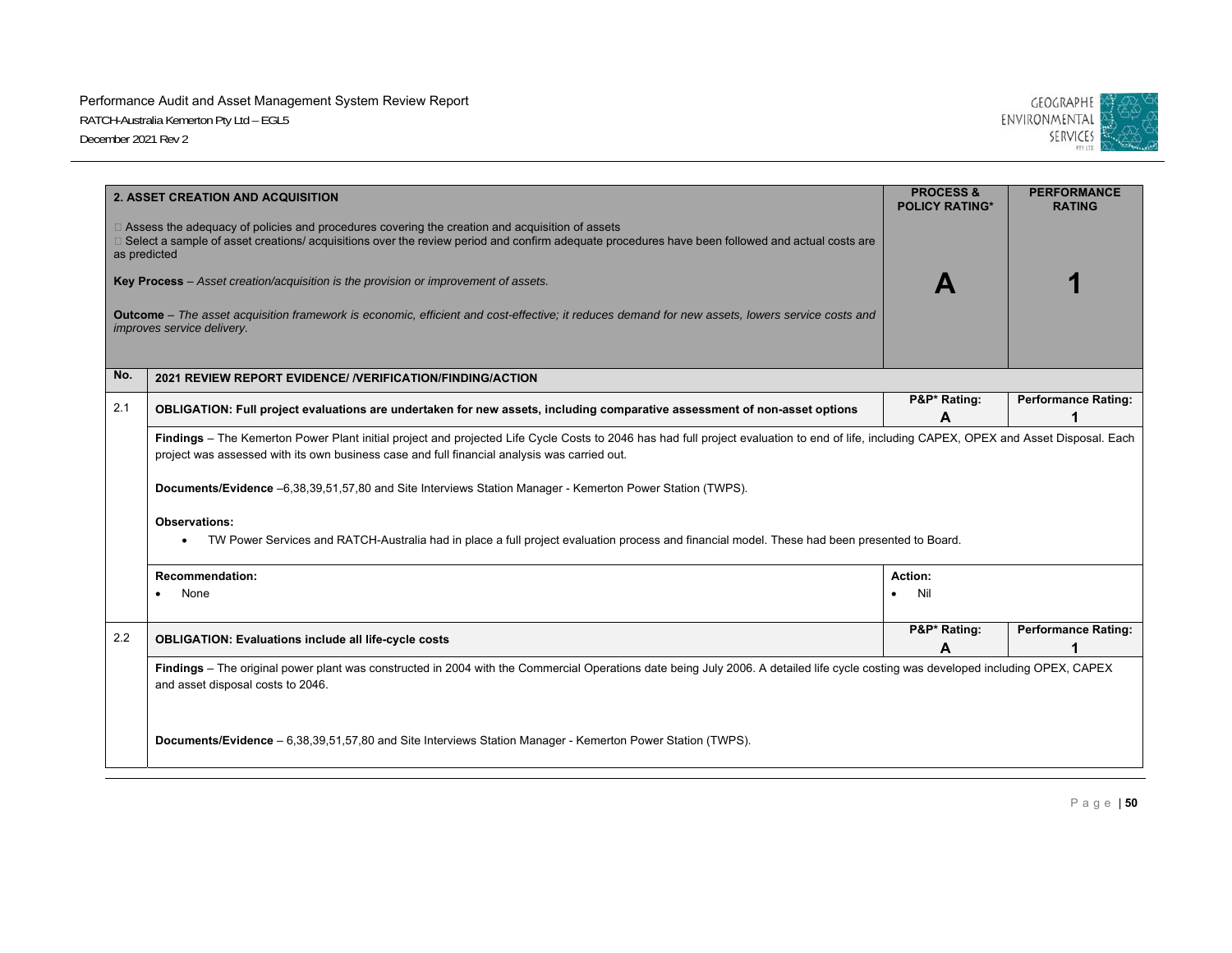

|     | <b>Observations:</b><br>Worley Power Services and RATCH-Australia conducted financial analysis, including refurbishment and replacement costs as determined by the maintenance regime.<br>$\bullet$                                                                                                                                                                                                                                                                                                                                                                                                                   |                   |                            |  |  |
|-----|-----------------------------------------------------------------------------------------------------------------------------------------------------------------------------------------------------------------------------------------------------------------------------------------------------------------------------------------------------------------------------------------------------------------------------------------------------------------------------------------------------------------------------------------------------------------------------------------------------------------------|-------------------|----------------------------|--|--|
|     | <b>Recommendation:</b><br>None                                                                                                                                                                                                                                                                                                                                                                                                                                                                                                                                                                                        | Action:<br>Nil    |                            |  |  |
| 2.3 | <b>OBLIGATION: Projects reflect sound engineering and business decisions</b>                                                                                                                                                                                                                                                                                                                                                                                                                                                                                                                                          | P&P* Rating:<br>A | <b>Performance Rating:</b> |  |  |
|     | Findings - TW Power Services, as O&M contractor demonstrated sound risk and engineering basis for deciding Projects. RATCH-Australia was responsible for including business and risk<br>aspects into the evaluation of projects.                                                                                                                                                                                                                                                                                                                                                                                      |                   |                            |  |  |
|     | Documents/Evidence -6,38,39,51,57,80 and Site Interviews Station Manager - Kemerton Power Station (TWPS)                                                                                                                                                                                                                                                                                                                                                                                                                                                                                                              |                   |                            |  |  |
|     | <b>Observations:</b><br>TW Power Services had very good asset management, business and engineering experience which is utilized to ensure decisions made for the facility are thoroughly researched<br>$\bullet$<br>and resourced, for example Purchase Mixing Chambers, Argus Actuators, U12 generator repairs.<br>The project evaluation included technical analysis, economic analysis, project risks, financial modelling and review and authorisation protocols.<br>$\bullet$<br>OEM and reputable suppliers were also used in providing external engineering expertise and advice.                              |                   |                            |  |  |
|     | <b>Recommendation:</b>                                                                                                                                                                                                                                                                                                                                                                                                                                                                                                                                                                                                | Action:           |                            |  |  |
|     | None                                                                                                                                                                                                                                                                                                                                                                                                                                                                                                                                                                                                                  | Nil<br>$\bullet$  |                            |  |  |
| 2.4 | <b>OBLIGATION: Commissioning tests are documented and completed</b>                                                                                                                                                                                                                                                                                                                                                                                                                                                                                                                                                   | P&P* Rating:<br>A | <b>Performance Rating:</b> |  |  |
|     | Findings - Commissioning test data was retained on site in hard copies. During the review period commission tests were undertaken in relation to the installation of the black start<br>capability.                                                                                                                                                                                                                                                                                                                                                                                                                   |                   |                            |  |  |
|     | Documents/Evidence - 6 and viewed on Site and Site Interviews Station Manager - Kemerton Power Station (TWPS), 100                                                                                                                                                                                                                                                                                                                                                                                                                                                                                                    |                   |                            |  |  |
|     | <b>Observations:</b><br>Original commissioned documentation was viewed.<br>$\bullet$<br>Black Start capability for the station was installed 2018. The installation consisted 4 small diesel gensets which were programmed for automatic detection of grid status on KPS<br>internal electricity supply and were designed to start automatically if black grid conditions were detected. It was understood the process was to take the GT to full speed, no load,<br>ready to connect to the black grid and await for the Market Operator to acknowledge black start conditions and proceed as per market procedures. |                   |                            |  |  |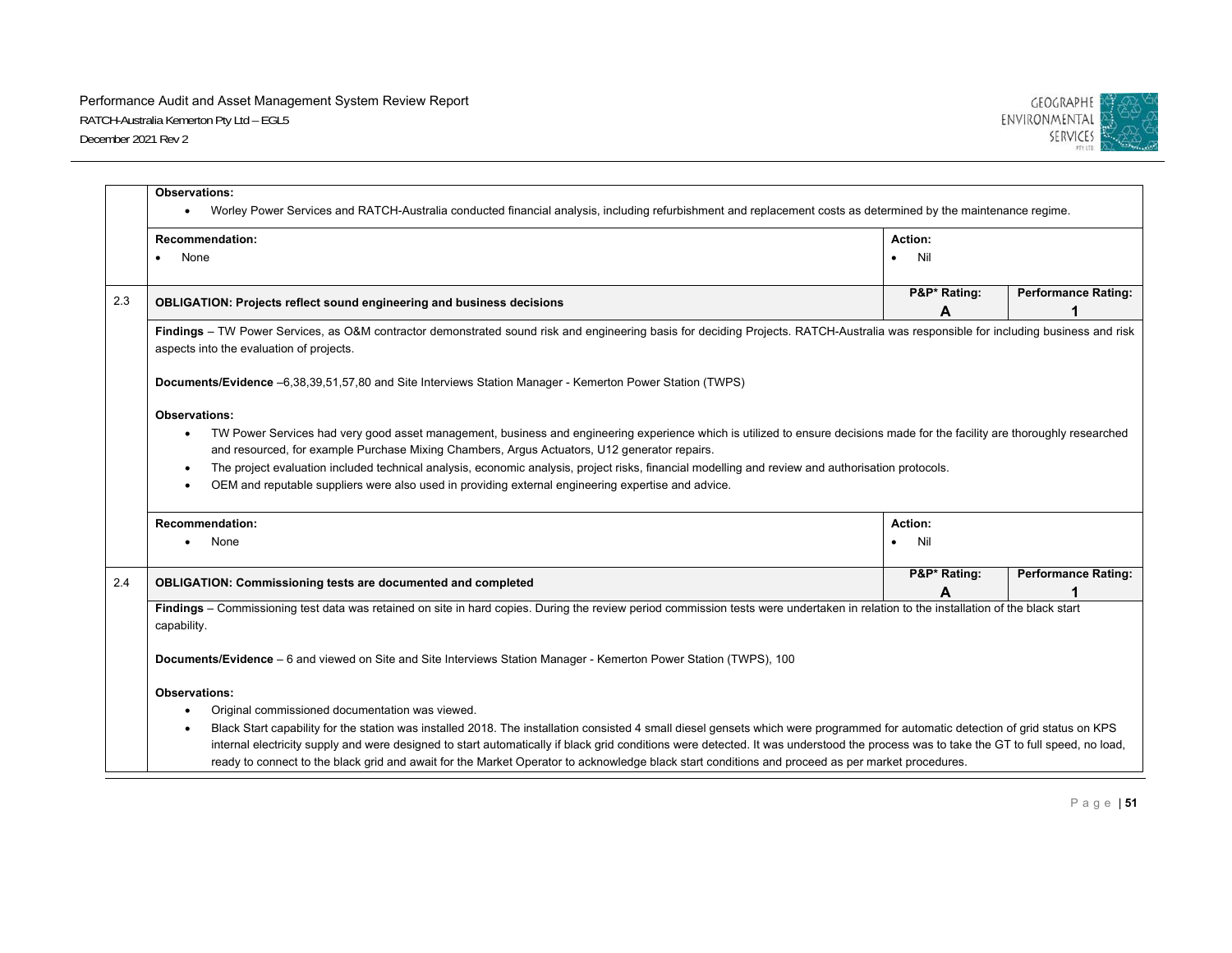

|     | <b>Recommendation:</b><br>None                                                                                                                                                                                                                                                                                                                                                                                                                                                                                                                                                                                                                                                                                                                                                                                                                                                                                                                                                                                                                                                                                                                                                                                                                         | Action:<br>Nil    |                            |  |  |
|-----|--------------------------------------------------------------------------------------------------------------------------------------------------------------------------------------------------------------------------------------------------------------------------------------------------------------------------------------------------------------------------------------------------------------------------------------------------------------------------------------------------------------------------------------------------------------------------------------------------------------------------------------------------------------------------------------------------------------------------------------------------------------------------------------------------------------------------------------------------------------------------------------------------------------------------------------------------------------------------------------------------------------------------------------------------------------------------------------------------------------------------------------------------------------------------------------------------------------------------------------------------------|-------------------|----------------------------|--|--|
| 2.5 | OBLIGATION: Ongoing legal / environmental / safety obligations of the asset owner are assigned and understood                                                                                                                                                                                                                                                                                                                                                                                                                                                                                                                                                                                                                                                                                                                                                                                                                                                                                                                                                                                                                                                                                                                                          | P&P* Rating:<br>A | <b>Performance Rating:</b> |  |  |
|     | Findings - O&M agreements and Asset Management Plans addressed obligations and these were reflected in procedures and comprehensive reporting. The Licensee was aware of<br>legal/environmental and safety obligations and proactively managed these requirements. These obligations are documented in Compliance registers. In addition, risk software CAMMS was<br>utilised and any relapse was elevated immediately to upper management levels.                                                                                                                                                                                                                                                                                                                                                                                                                                                                                                                                                                                                                                                                                                                                                                                                     |                   |                            |  |  |
|     | Documents/Evidence - 6,9,10,17,19,21,38,39,55, and viewed CAMMS on site. Site Interviews Station Manager - Kemerton Power Station (TWPS)                                                                                                                                                                                                                                                                                                                                                                                                                                                                                                                                                                                                                                                                                                                                                                                                                                                                                                                                                                                                                                                                                                               |                   |                            |  |  |
|     | <b>Observations:</b><br>CAMMS used on site to monitor risks.<br>Monthly reports and AMT meeting also addressed this obligation<br>TW Power Services utilized an online SharePoint Management System that fulfilled the intent of a Quality, Safety & Environmental Manual<br>Environmental Legal Compliance Evaluation & Other Requirements Register used to monitor environmental, safety and generation licence requirements. Note applicable for the<br>years 2019-2021 of the audit and review period.<br>The Corporate Operational System Plan (OSP) described legal requirements, all areas of the work to be carried out and outlined how work activities were to be performed to<br>ensure they conform to all legal, regulatory and company requirements.<br>The OSP ensured conformance to contract requirements through assigning specific responsibility, system details and the practices that were used on TWPS sites.<br>HSEQ audits were carried out internally by TW Power Services (in accordance with the OSP) every 12 months and followed through. Outcomes were presented to RATCH-<br>Australia at Monthly AMT meetings.<br>An Environmental Management Plan was developed to manage the environmental requirements of the KPS. |                   |                            |  |  |
|     | <b>Recommendation:</b>                                                                                                                                                                                                                                                                                                                                                                                                                                                                                                                                                                                                                                                                                                                                                                                                                                                                                                                                                                                                                                                                                                                                                                                                                                 | Action:           |                            |  |  |
|     | None                                                                                                                                                                                                                                                                                                                                                                                                                                                                                                                                                                                                                                                                                                                                                                                                                                                                                                                                                                                                                                                                                                                                                                                                                                                   | Nil               |                            |  |  |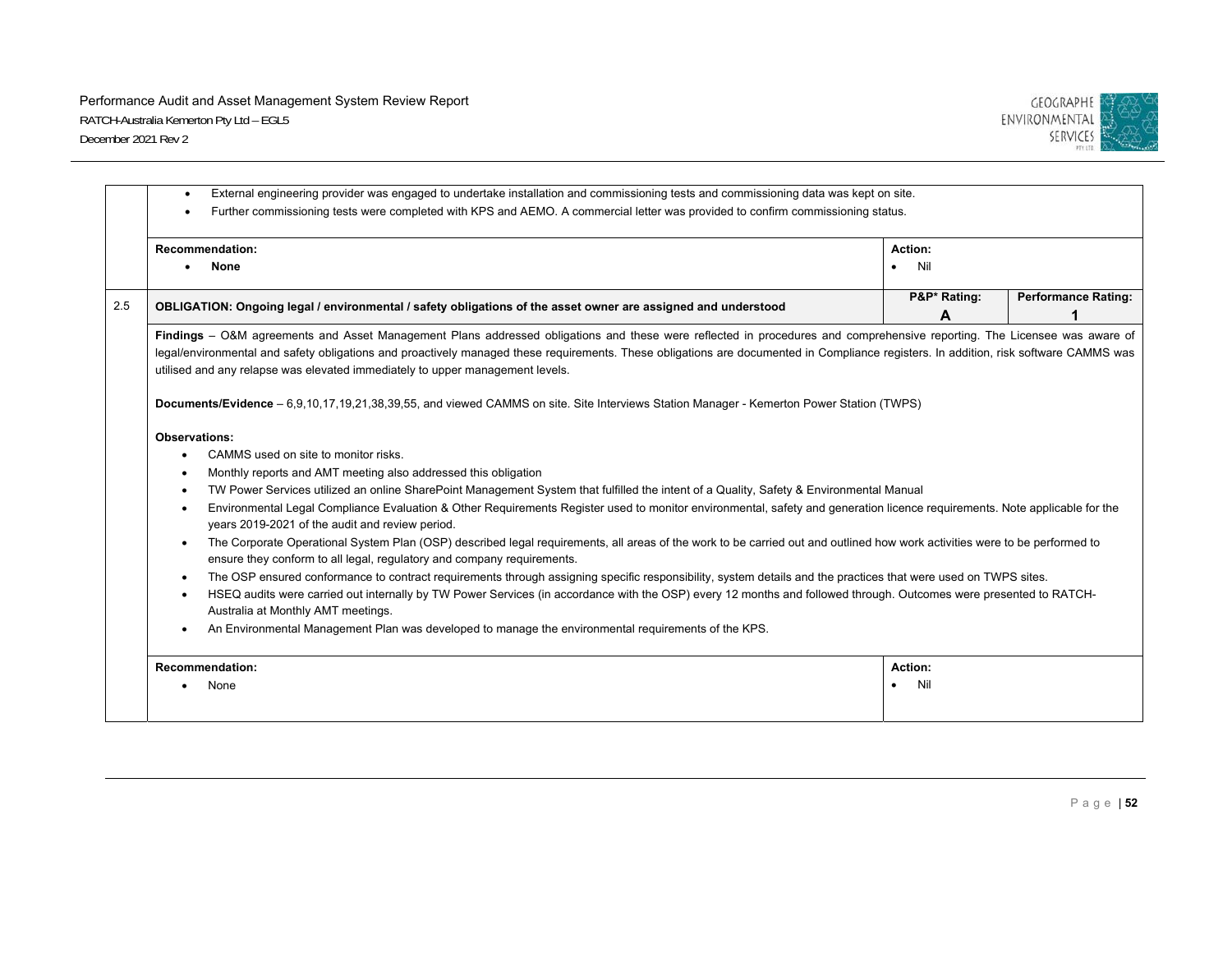

|          | <b>3. ASSET DISPOSAL</b>                                                                                                                                                                                                                                                                                                                                                                                                                                                                                                                                                                                                                                                                          | <b>PROCESS &amp;</b><br><b>POLICY RATING*</b> | <b>PERFORMANCE</b><br><b>RATING</b> |  |  |
|----------|---------------------------------------------------------------------------------------------------------------------------------------------------------------------------------------------------------------------------------------------------------------------------------------------------------------------------------------------------------------------------------------------------------------------------------------------------------------------------------------------------------------------------------------------------------------------------------------------------------------------------------------------------------------------------------------------------|-----------------------------------------------|-------------------------------------|--|--|
| strategy | □ Assess the adequacy of policies and procedures covering the identification of under-performing assets, disposal of assets and replacement<br>$\Box$ Determine whether a regular review of the performance of assets is undertaken<br>$\Box$ Select a sample of disposals over the review period and confirm adequate procedures have been followed<br>Key Process - Asset disposal is the consideration of alternatives for the disposal of surplus, obsolete, under-performing or unserviceable assets.<br>Outcome - The asset management framework minimises holdings of surplus and underperforming assets and lowers service costs.<br>The cost-benefits of disposal options are evaluated. |                                               |                                     |  |  |
| No.      | 2021 REVIEW REPORT EVIDENCE/ / VERIFICATION/FINDING/ACTION                                                                                                                                                                                                                                                                                                                                                                                                                                                                                                                                                                                                                                        |                                               |                                     |  |  |
| 3.1      | OBLIGATION: Under-utilised and under-performing assets are identified as part of a regular systematic review process                                                                                                                                                                                                                                                                                                                                                                                                                                                                                                                                                                              | P&P* Rating:<br>Α                             | <b>Performance Rating:</b>          |  |  |
|          | Findings - Systematic inspections and review of any incident of the power station was investigated and reported monthly regarding its performance. If assets under performed, TW Power<br>Services investigated and presented project report to RATCH-Australia. Both parties then agreed on the way forward and remedial actions were implemented.<br>Documents/Evidence - 6,38,39,57.                                                                                                                                                                                                                                                                                                           |                                               |                                     |  |  |
|          | <b>Observations:</b><br>Power Plant has been well established and operating.<br>$\bullet$<br>There were no asset disposed during the audit period.<br>$\bullet$<br>TW Power Services and RATCH-Australia through monthly reports monitored performance of assets and replace accordingly.<br>٠<br>Asset Management Plans projected CAPEX projects for the next 5 years on a rolling basis.<br>$\bullet$                                                                                                                                                                                                                                                                                           |                                               |                                     |  |  |
|          | <b>Recommendation:</b><br>None                                                                                                                                                                                                                                                                                                                                                                                                                                                                                                                                                                                                                                                                    | Action:<br>Nil<br>٠                           |                                     |  |  |
| 3.2      | OBLIGATION: The reasons for under-utilisation or poor performance are critically examined and corrective action or disposal<br>undertaken                                                                                                                                                                                                                                                                                                                                                                                                                                                                                                                                                         | P&P* Rating:<br>A                             | <b>Performance Rating:</b>          |  |  |
|          | Findings - Monthly reports document performance and actions. Faulty equipment were either replaced or maintenance actions undertaken.<br>Documents/Evidence -6,38,39,57                                                                                                                                                                                                                                                                                                                                                                                                                                                                                                                           |                                               |                                     |  |  |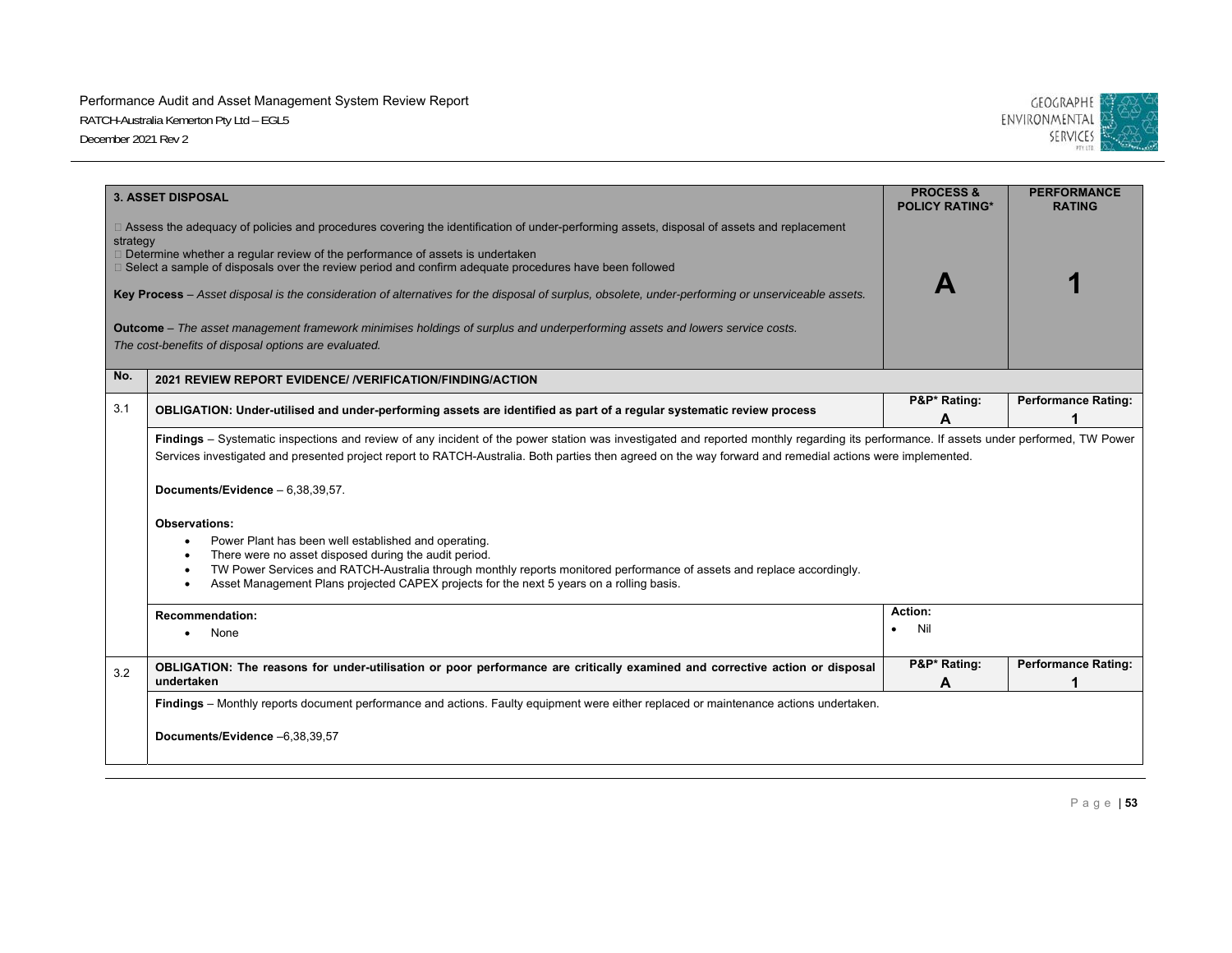

|     | <b>Observations:</b>                                                                                                                                                                                                                                                                                                                                                                                                                                       |                   |                            |  |  |
|-----|------------------------------------------------------------------------------------------------------------------------------------------------------------------------------------------------------------------------------------------------------------------------------------------------------------------------------------------------------------------------------------------------------------------------------------------------------------|-------------------|----------------------------|--|--|
|     | TW Power Services reported on a monthly basis. All under performances / utilisations are discussed in detail and corrective actions taken. These are monitored on an on-going<br>٠<br>daily basis<br>TW Power Services personnel were on site.<br>During the O&M period TW Power Services investigated and provided options of component(s) disposal (that was either recycled/scrapped) or refurbished, utilizing engineering<br>and technical expertise. |                   |                            |  |  |
|     | <b>Recommendation:</b>                                                                                                                                                                                                                                                                                                                                                                                                                                     | Action:           |                            |  |  |
|     | None                                                                                                                                                                                                                                                                                                                                                                                                                                                       | Nil               |                            |  |  |
| 3.3 | <b>OBLIGATION: Disposal alternatives are evaluated</b>                                                                                                                                                                                                                                                                                                                                                                                                     | P&P* Rating:      | <b>Performance Rating:</b> |  |  |
|     |                                                                                                                                                                                                                                                                                                                                                                                                                                                            | Α                 |                            |  |  |
|     | Findings - RATCH-Australia had considered disposal and had made allowance in its Life-cycle financial costing model. Disposal was not a consideration during the audit period as power<br>plant life is to 2046.                                                                                                                                                                                                                                           |                   |                            |  |  |
|     | Documents/Evidence 6,38,93                                                                                                                                                                                                                                                                                                                                                                                                                                 |                   |                            |  |  |
|     | <b>Observations:</b><br>Consumables and spares were observed while on site.<br>٠<br>No assets were disposed during the audit period.                                                                                                                                                                                                                                                                                                                       |                   |                            |  |  |
|     | <b>Recommendation:</b>                                                                                                                                                                                                                                                                                                                                                                                                                                     | <b>Action:</b>    |                            |  |  |
|     | <b>None</b>                                                                                                                                                                                                                                                                                                                                                                                                                                                | Nil<br>$\bullet$  |                            |  |  |
| 3.4 | <b>OBLIGATION: There is a replacement strategy for assets</b>                                                                                                                                                                                                                                                                                                                                                                                              | P&P* Rating:<br>A | <b>Performance Rating:</b> |  |  |
|     | Findings - RATCH-Australia has developed life cycle financial model for the power station and has made allowance for potential CAPEX and have identified OPEX.                                                                                                                                                                                                                                                                                             |                   |                            |  |  |
|     | <b>Documents/Evidence</b> $-6,38,39,51,57,80$ and site interviews                                                                                                                                                                                                                                                                                                                                                                                          |                   |                            |  |  |
|     | <b>Observations:</b>                                                                                                                                                                                                                                                                                                                                                                                                                                       |                   |                            |  |  |
|     | Comprehensive maintenance schedules and asset management plans outline replacement/refurbishment of assets.                                                                                                                                                                                                                                                                                                                                                |                   |                            |  |  |
|     | Operation and maintenance of power station was reported to RATCH-Australia with performance targets clearly defined.                                                                                                                                                                                                                                                                                                                                       |                   |                            |  |  |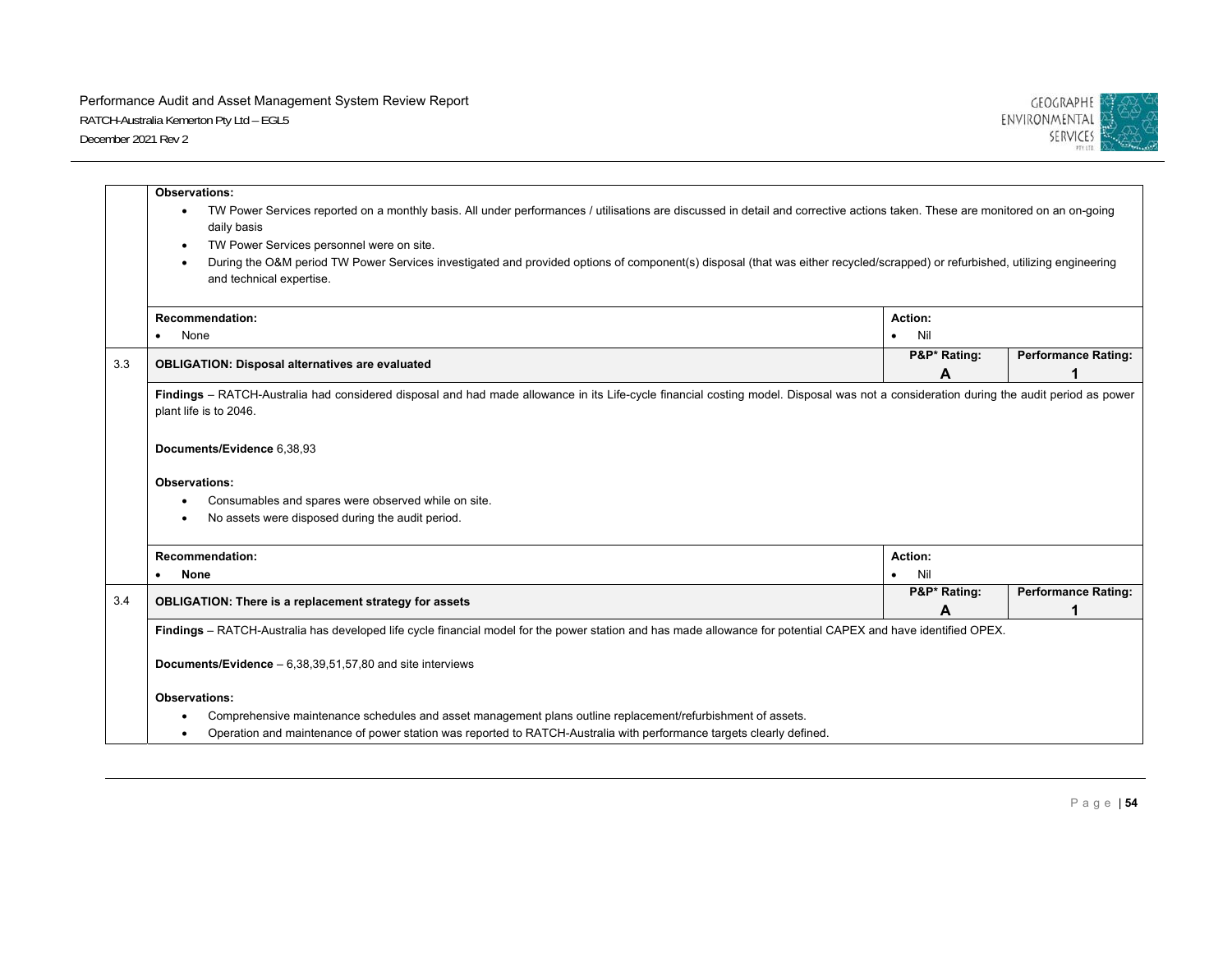

| nengation. | <b>Action:</b><br>. |
|------------|---------------------|
| None       | Nil                 |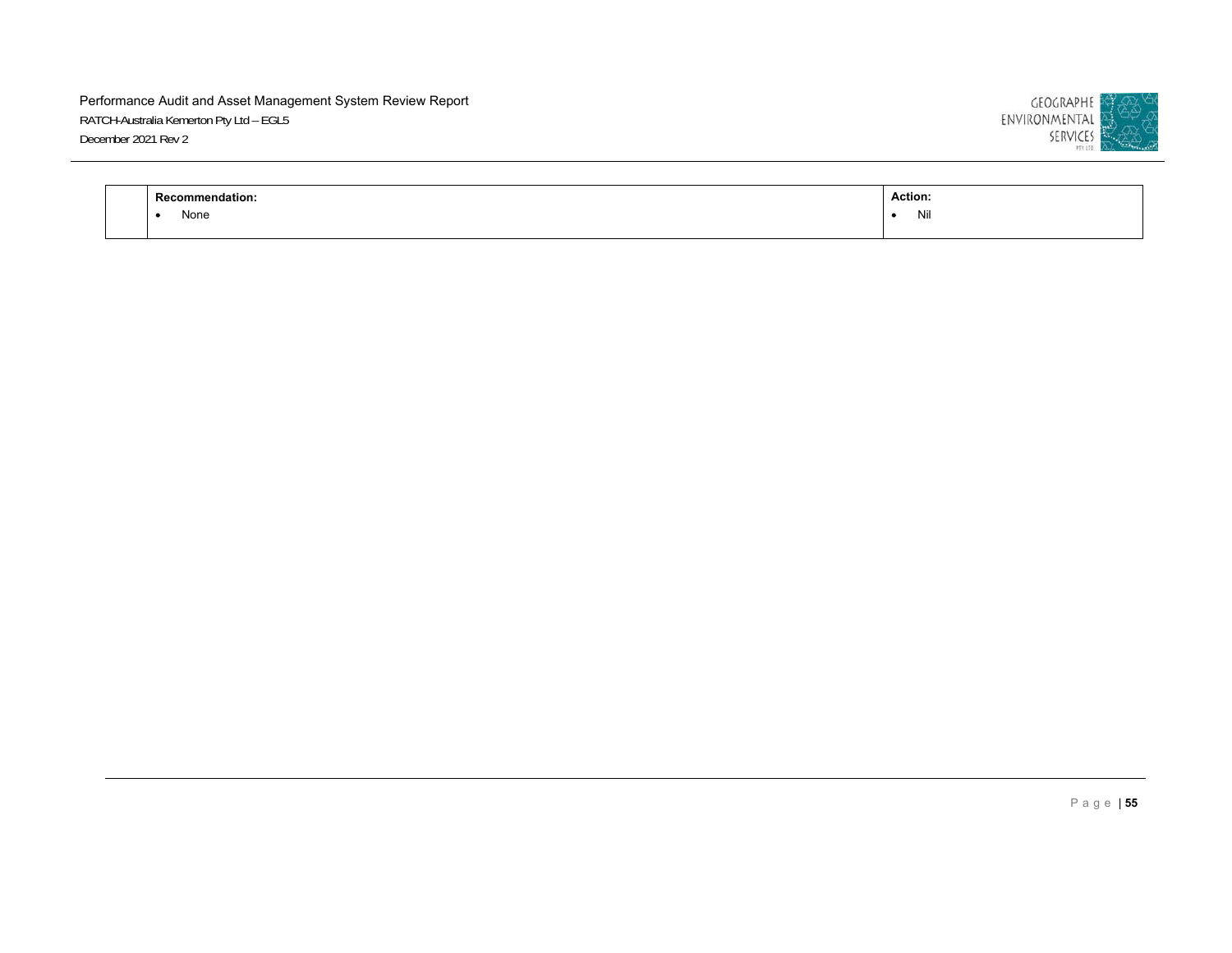

|     | <b>4. ENVIRONMENTAL ANALYSIS</b>                                                                                                                                                                                                                                                                                                                           | <b>PROCESS &amp;</b><br><b>POLICY RATING*</b> | <b>PERFORMANCE</b><br><b>RATING</b> |  |  |
|-----|------------------------------------------------------------------------------------------------------------------------------------------------------------------------------------------------------------------------------------------------------------------------------------------------------------------------------------------------------------|-----------------------------------------------|-------------------------------------|--|--|
|     | $\Box$ Review achievement of performance and service standards over the review period<br>$\Box$ Investigate any statutory or regulatory breaches and assess corrective action taken<br>□ Review the adequacy of reporting and monitoring tools                                                                                                             |                                               |                                     |  |  |
|     | Key Process - Environmental analysis examines the asset management system environment and assesses all external factors affecting the asset<br>management system.                                                                                                                                                                                          |                                               |                                     |  |  |
|     | Outcome - The asset management system regularly assesses external opportunities and threats and identifies corrective action to maintain<br>performance requirements.                                                                                                                                                                                      |                                               |                                     |  |  |
| No. | 2021 REVIEW REPORT EVIDENCE/ / VERIFICATION/FINDING/ACTION                                                                                                                                                                                                                                                                                                 |                                               |                                     |  |  |
| 4.1 | OBLIGATION: Opportunities and threats in the asset management system environment are assessed                                                                                                                                                                                                                                                              | P&P* Rating:<br>A                             | <b>Performance Rating:</b>          |  |  |
|     | Findings - TW Power Services have used a risk-based approach to the gas turbines and transformers in the AMPs. Both the O&M Contractor and RATCH-Australia were successful in<br>implementing Black Starts.                                                                                                                                                |                                               |                                     |  |  |
|     | Documents/Evidence - 6,25,28,31,36,38,39,46,57                                                                                                                                                                                                                                                                                                             |                                               |                                     |  |  |
|     | <b>Observations:</b>                                                                                                                                                                                                                                                                                                                                       |                                               |                                     |  |  |
|     | PPA and O&M contracts are well defined and implemented.<br>Good relations with stakeholders                                                                                                                                                                                                                                                                |                                               |                                     |  |  |
|     | Good response to equipment failures by O&M Contractors.<br>Good use of Betterways as a continuous improvement initiative.<br>The OMAA required TWPS to establish processes to identify, monitor and report opportunities and threats in the AMS environment. Monitored through internal audits and by the<br>Alliance Board and the Asset Management Team. |                                               |                                     |  |  |
|     | <b>Recommendation:</b><br><b>None</b>                                                                                                                                                                                                                                                                                                                      | Action:<br>Nil                                |                                     |  |  |
|     |                                                                                                                                                                                                                                                                                                                                                            |                                               |                                     |  |  |
|     |                                                                                                                                                                                                                                                                                                                                                            |                                               |                                     |  |  |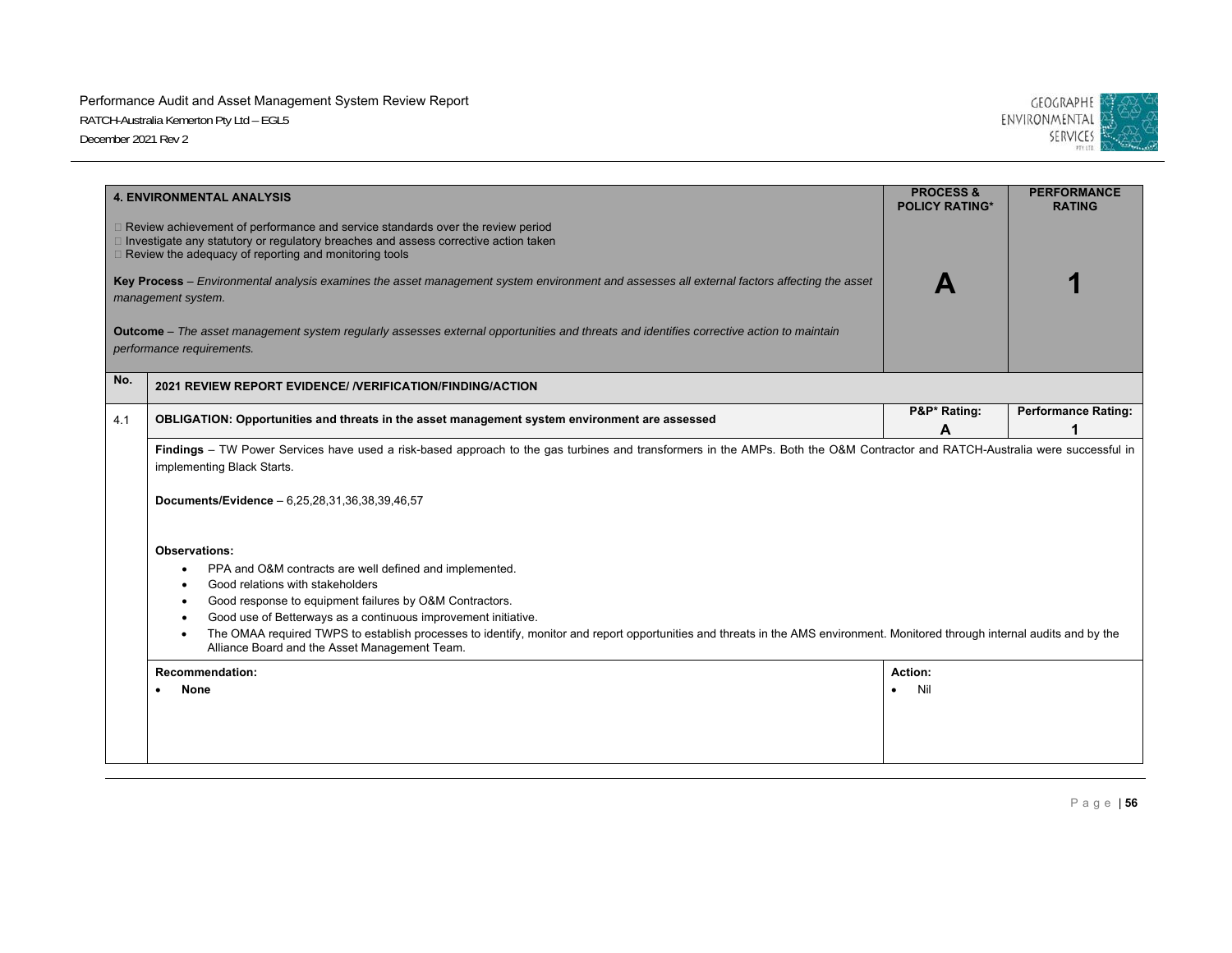

| 4.2 | OBLIGATION: Performance standards (availability of service, capacity, continuity, emergency response, etc.) are measured and<br>achieved                                                                                                                             | P&P* Rating:<br>A | <b>Performance Rating:</b> |
|-----|----------------------------------------------------------------------------------------------------------------------------------------------------------------------------------------------------------------------------------------------------------------------|-------------------|----------------------------|
|     | Findings – Performance standards were monitored and reported in O&M monthly reports.                                                                                                                                                                                 |                   |                            |
|     | Documents/Evidence - 6,17,19,21,25,28,31,36,38,39,57,93                                                                                                                                                                                                              |                   |                            |
|     | <b>Observations:</b>                                                                                                                                                                                                                                                 |                   |                            |
|     | O&M Contractor had extensive plans and systems in place to ensure performance standards are measured, monitored and any disruptions to the continuity of performance minimised.<br>These were submitted in monthly reports to RATCH-Australia.                       |                   |                            |
|     | The AMP also referenced performance standards developed from the OMAA, Prudent Power Station Practice, legal obligations, OEM requirements/recommendations, Equipment<br>Management Strategy, annual budgets, dispatch instructions and business management systems. |                   |                            |
|     | <b>Recommendation:</b>                                                                                                                                                                                                                                               | Action:           |                            |
|     |                                                                                                                                                                                                                                                                      |                   |                            |
|     | None                                                                                                                                                                                                                                                                 | Nil               |                            |
|     |                                                                                                                                                                                                                                                                      | P&P* Rating:      | <b>Performance Rating:</b> |
| 4.3 | <b>OBLIGATION: Compliance with statutory and regulatory requirements</b>                                                                                                                                                                                             | A                 |                            |
|     | Findings - Compliance with statutory and regulatory requirements was monitored and reported throughout TW Power Services and RATCH-Australia                                                                                                                         |                   |                            |
|     | Documents/Evidence 6,19,21,25,28,36,38,39,55,,93                                                                                                                                                                                                                     |                   |                            |
|     | <b>Observations:</b>                                                                                                                                                                                                                                                 |                   |                            |
|     | A spreadsheet was used primarily to monitor statutory and regulatory compliances (i.e., (2019-2020-2021) Environmental Legal Compliance Evaluation Other Requirements<br>Register)                                                                                   |                   |                            |
|     | Good relation with customers and regulatory authorities.                                                                                                                                                                                                             |                   |                            |
|     | TWPS documentation was shared on the "Operating Systems Plan " e-share platform.                                                                                                                                                                                     |                   |                            |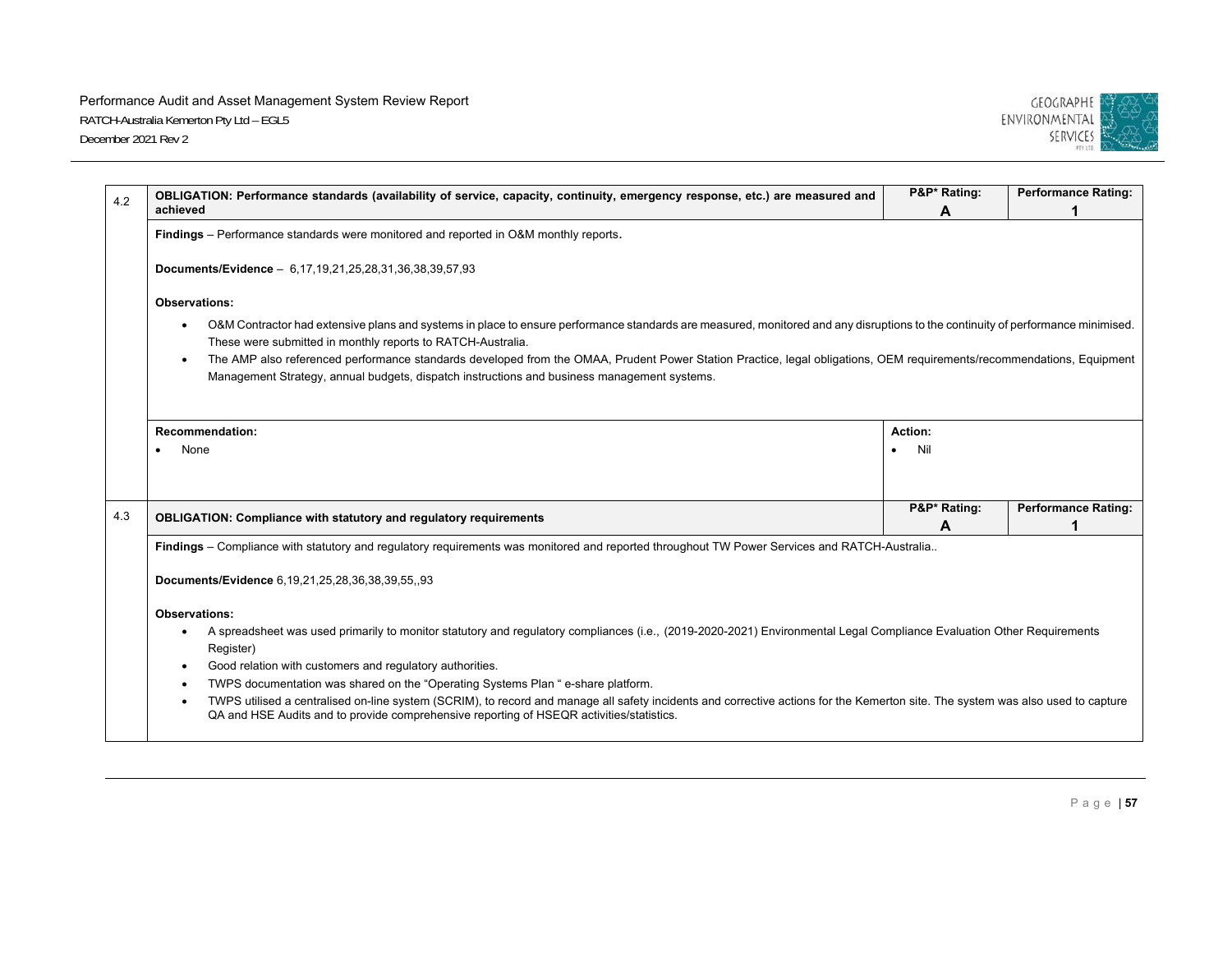

| <b>Recommendation:</b>                                                                                                                                                            | Action:          |                            |  |  |
|-----------------------------------------------------------------------------------------------------------------------------------------------------------------------------------|------------------|----------------------------|--|--|
| None<br>$\bullet$                                                                                                                                                                 | Nil<br>$\bullet$ |                            |  |  |
|                                                                                                                                                                                   |                  |                            |  |  |
| OBLIGATION: Service standard (customer service levels etc.) are measured and achieved.                                                                                            | P&P* Rating:     | <b>Performance Rating:</b> |  |  |
|                                                                                                                                                                                   | A                |                            |  |  |
| Findings - SCADA system recorded performance, as does WPC, no major issues were identified. Customer services levels are well defined and met by the Licensee as an peaking plant |                  |                            |  |  |
| generator. Contractual and performance criteria have been met or exceeded. Customer service levels were measured and achieved and documented in the monthly reports and annual    |                  |                            |  |  |
| reports to RATCH-Australia                                                                                                                                                        |                  |                            |  |  |
| Documents/Evidence $-6,36,38,39$                                                                                                                                                  |                  |                            |  |  |
| <b>Observations:</b>                                                                                                                                                              |                  |                            |  |  |
| Customers have raised no issues or concerns                                                                                                                                       |                  |                            |  |  |
| Service levels were well defined in the contracts and reported on in monthly reports                                                                                              |                  |                            |  |  |
| TW Power Services, as O&M Operator had service level obligations to RATCH-Australia around plant availability and generation performance that were specified in the O&M           |                  |                            |  |  |
| Agreements.                                                                                                                                                                       |                  |                            |  |  |
|                                                                                                                                                                                   |                  |                            |  |  |
|                                                                                                                                                                                   |                  |                            |  |  |
|                                                                                                                                                                                   |                  |                            |  |  |
| <b>Recommendation:</b>                                                                                                                                                            | Action:          |                            |  |  |
| <b>None</b><br>$\bullet$                                                                                                                                                          | Nil<br>$\bullet$ |                            |  |  |
|                                                                                                                                                                                   |                  |                            |  |  |
|                                                                                                                                                                                   |                  |                            |  |  |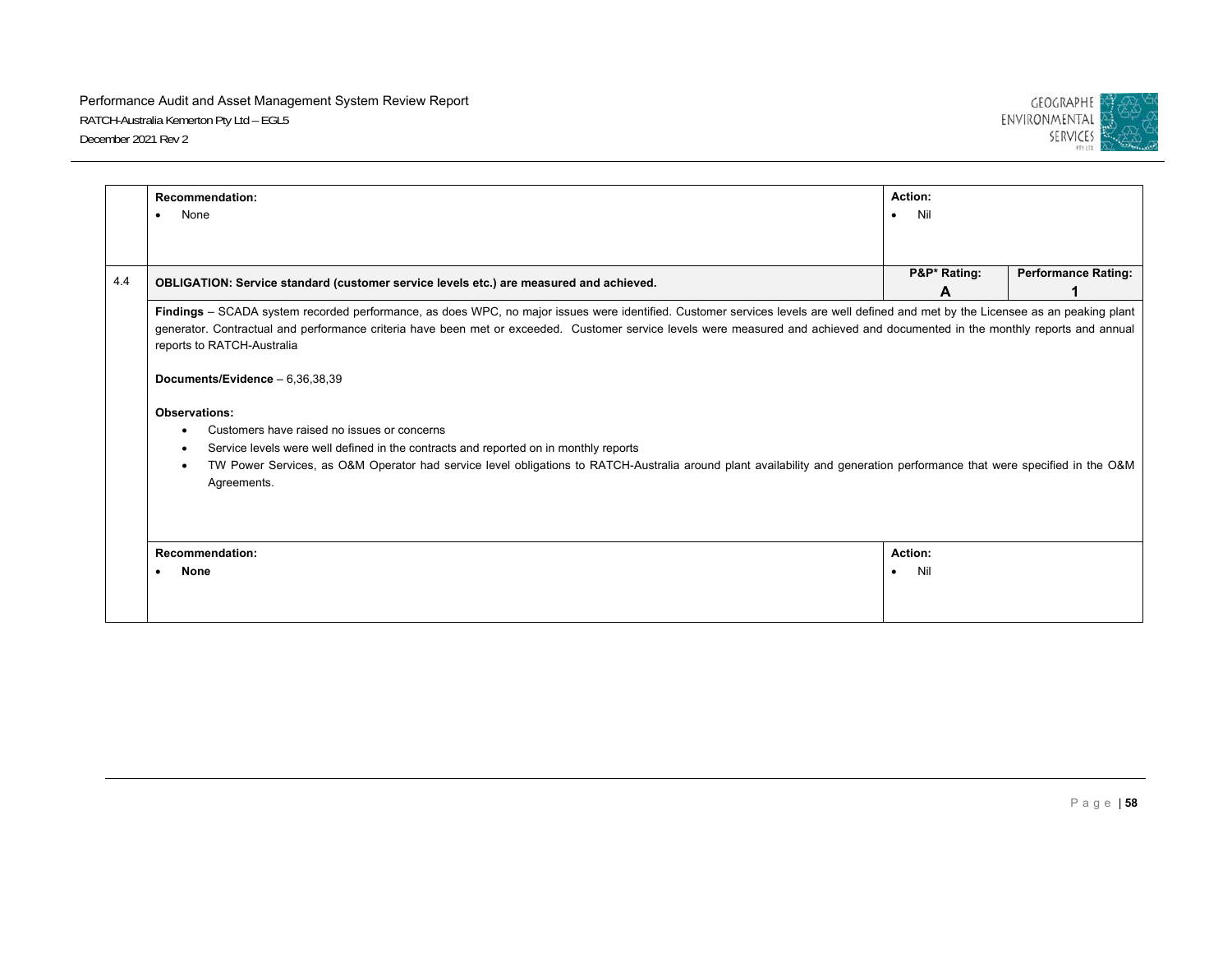

|     | <b>5. ASSET OPERATIONS</b>                                                                                                                                                                                                                                                                                                                                                                                                                                                                                                                                                                                                                                                                                                                                                                                    | <b>PROCESS &amp;</b><br><b>POLICY RATING*</b> | <b>PERFORMANCE</b><br><b>RATING</b> |  |  |
|-----|---------------------------------------------------------------------------------------------------------------------------------------------------------------------------------------------------------------------------------------------------------------------------------------------------------------------------------------------------------------------------------------------------------------------------------------------------------------------------------------------------------------------------------------------------------------------------------------------------------------------------------------------------------------------------------------------------------------------------------------------------------------------------------------------------------------|-----------------------------------------------|-------------------------------------|--|--|
|     | $\Box$ Assess the adequacy of policies and procedures covering operations functions<br>$\Box$ Assess the adequacy of staff resourcing and training<br>□ Confirm the policies and procedures have been followed during the review period by examining the asset register, observing operational<br>procedures, analysing costs, etc.<br>□ Assess the significance of exceptions identified and whether adequate corrective action has been taken<br>Key Process – Asset operations is the day-to-day running of assets (where the asset is used for its intended purpose).<br>Outcome - The asset operation plans adequately document the processes and knowledge of staff in the operation of assets so service levels can<br>be consistently achieved.                                                       |                                               |                                     |  |  |
| No. | 2021 REVIEW REPORT EVIDENCE/ / VERIFICATION/FINDING/ACTION                                                                                                                                                                                                                                                                                                                                                                                                                                                                                                                                                                                                                                                                                                                                                    |                                               |                                     |  |  |
| 5.1 | OBLIGATION: Operational policies and procedures are documented and linked to service levels required                                                                                                                                                                                                                                                                                                                                                                                                                                                                                                                                                                                                                                                                                                          | P&P* Rating:<br>A                             | <b>Performance Rating:</b>          |  |  |
|     | Findings - Operational Policies and procedures for the power plant were well documented, easily accessed, reviewed and linked to service levels as defined by the contractual agreements.<br>The Kemerton Power Station operated under two agreements, one being the PPA with Synergy and second being the Operations and Maintenance Alliance Agreement (OMAA) between<br>RATCH-Australia and Transfield Worley Power Services (TWPS).<br><b>Documents/Evidence</b> $-6.33.36.38$ and documentation viewed on site and on OSP                                                                                                                                                                                                                                                                                |                                               |                                     |  |  |
|     | <b>Observations:</b><br>The KPS station had a dispatch protocol in place that defined the communications between System Management and station personnel<br>٠<br>Noted that the station could be started either locally or remotely and load changes could be made remotely once unit minimum load was reached.<br>$\bullet$<br>Operating incident investigation and reporting processes were established and described within the AMP.<br>٠<br>Documentation was shared on the "Operating Systems Plan " (OSP) e-share platform.<br>The requirement of maintaining and documenting operational policies were linked to the PPA and OMAA KPIs.<br>The AMP was developed based on the review of previous operational data, marketplace knowledge and forecast operation data from Synergy and RATCH-Australia. |                                               |                                     |  |  |
|     | <b>Recommendation:</b><br><b>None</b>                                                                                                                                                                                                                                                                                                                                                                                                                                                                                                                                                                                                                                                                                                                                                                         | Action:<br>Nil                                |                                     |  |  |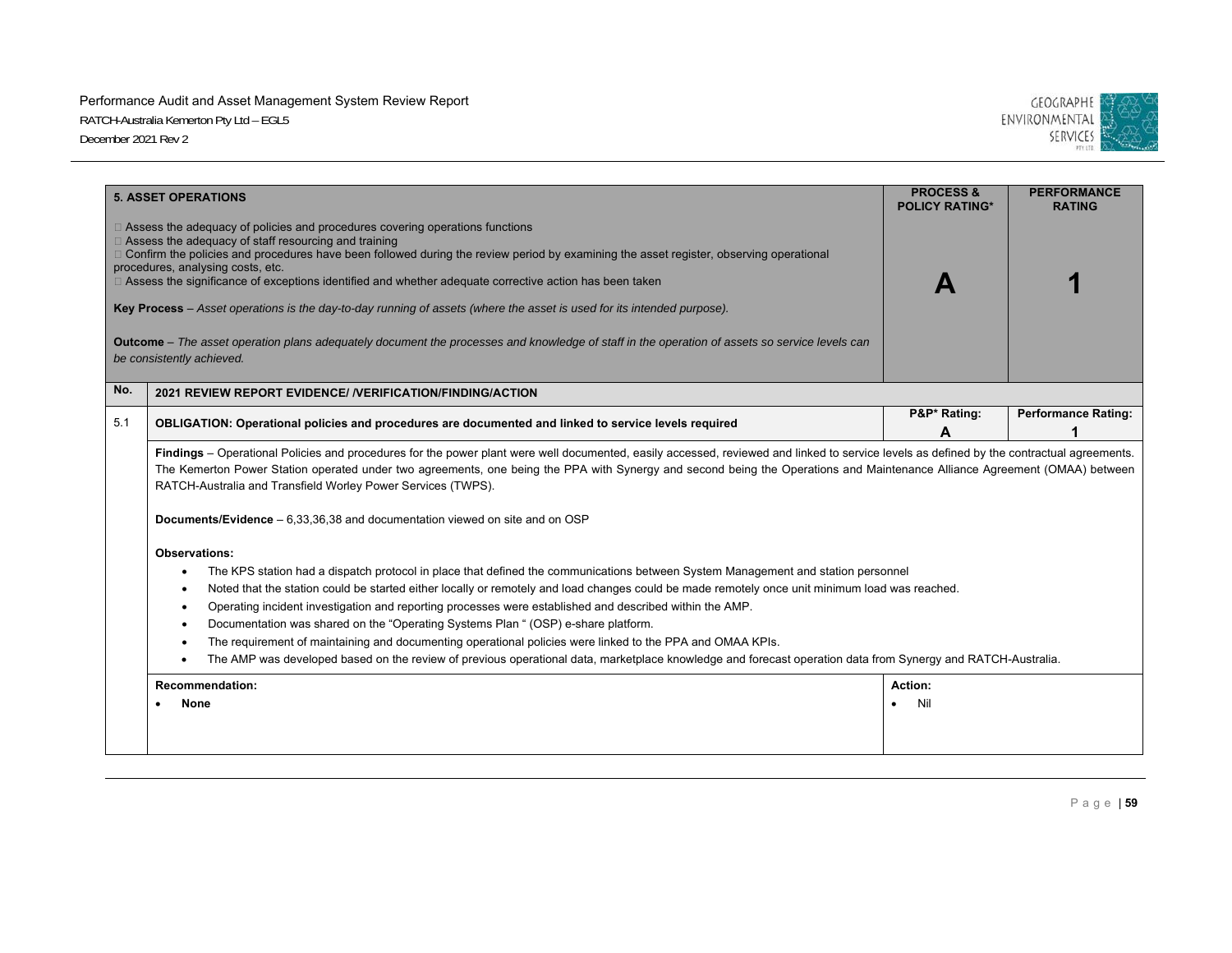

| 5.2 | OBLIGATION: Risk management is applied to prioritise operations tasks                                                                                                               | P&P* Rating:     | <b>Performance Rating:</b> |
|-----|-------------------------------------------------------------------------------------------------------------------------------------------------------------------------------------|------------------|----------------------------|
|     |                                                                                                                                                                                     | A                |                            |
|     | Findings - Operational tasks on site are minimum. Risk management was applied and demonstrated at the operational, maintenance and management levels.                               |                  |                            |
|     | Documents/Evidence - 6,25,28,33,38,39, viewed CAMMS and site interviews.                                                                                                            |                  |                            |
|     | <b>Observations:</b>                                                                                                                                                                |                  |                            |
|     | CAMMS (Risk management software) viewed on site.<br>$\bullet$                                                                                                                       |                  |                            |
|     | Through the SCADA exported operational report and carried out prioritised operational tasks.                                                                                        |                  |                            |
|     | OEM manufacturers and GT users Group provided regular updates on similar GT's performance and issues.<br>$\bullet$                                                                  |                  |                            |
|     | Annually insurers carried out risk assessments to insure minimum risk to the operation.<br>$\bullet$                                                                                |                  |                            |
|     | <b>Recommendation:</b>                                                                                                                                                              | Action:          |                            |
|     | None                                                                                                                                                                                | Nil<br>$\bullet$ |                            |
|     |                                                                                                                                                                                     |                  |                            |
| 5.3 | OBLIGATION: Assets are documented in an asset register including asset type, location, material, plans of components, and an                                                        | P&P* Rating:     | <b>Performance Rating:</b> |
|     | assessment of assets' physical/structural condition                                                                                                                                 | в                |                            |
|     | Findings - The asset register for the Licensee was accessed through Microsoft AX. The CMMS: Microsoft AX systems, detailed asset components through the use of KKS numbers and work |                  |                            |
|     | orders. This included an assessment of the assets physical/structural condition and location                                                                                        |                  |                            |
|     | Documents/Evidence - 6.47                                                                                                                                                           |                  |                            |
|     | <b>Observations:</b>                                                                                                                                                                |                  |                            |
|     | The access to the asset register was not easily obtained as had to use work orders to get details.                                                                                  |                  |                            |
|     | Microsoft AX CMMS has replaced previous SAP system.<br>٠                                                                                                                            |                  |                            |
|     | <b>Recommendation:</b>                                                                                                                                                              | Action:          |                            |
|     | None                                                                                                                                                                                | Nil<br>$\bullet$ |                            |
|     |                                                                                                                                                                                     |                  |                            |
| 5.4 | <b>OBLIGATION: Accounting data is documented for assets</b>                                                                                                                         | P&P* Rating:     | <b>Performance Rating:</b> |
|     |                                                                                                                                                                                     | A                |                            |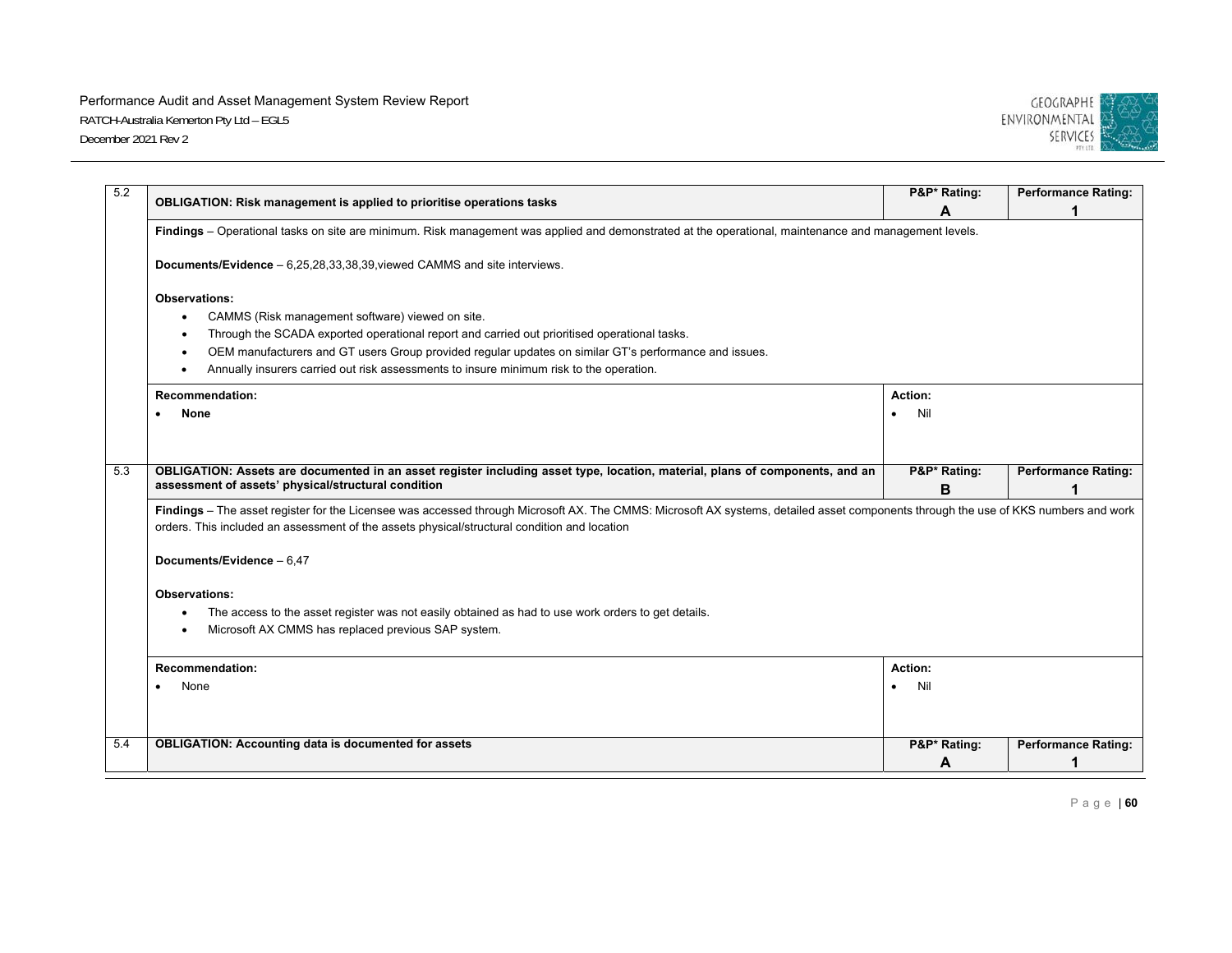

|     | Findings - Assets were well documented in the accounts and financial reports summarised monthly. Financial reports to Boards and externally audited.                                                            |                             |                            |  |
|-----|-----------------------------------------------------------------------------------------------------------------------------------------------------------------------------------------------------------------|-----------------------------|----------------------------|--|
|     | Documents/Evidence - 6,12,38,39,47,51,57,67                                                                                                                                                                     |                             |                            |  |
|     | Observations:<br>Financial information well recorded and reported to RATCH-Australia and Board<br>$\bullet$<br>Annual audited accounts and accompanying notes detailed accounting information and explanations. |                             |                            |  |
|     | <b>Recommendation:</b><br><b>None</b>                                                                                                                                                                           | Action:<br>Nil<br>$\bullet$ |                            |  |
| 5.5 | <b>OBLIGATION: Operational costs are measured and monitored</b>                                                                                                                                                 | P&P* Rating:<br>A           | <b>Performance Rating:</b> |  |
|     | Findings - Operational costs were measured, recorded, monitored, and reported on a monthly basis.                                                                                                               |                             |                            |  |
|     | Documents/Evidence - 6,12,38,39,51,57                                                                                                                                                                           |                             |                            |  |
|     | <b>Observations:</b>                                                                                                                                                                                            |                             |                            |  |
|     | O&M costs were incorporated in the AMP.                                                                                                                                                                         |                             |                            |  |
|     | Unscheduled O&M costs were monitored and reported in monthly and annual reports<br>$\bullet$                                                                                                                    |                             |                            |  |
|     | Small workforce required for operational and maintenance purposes.<br>$\bullet$                                                                                                                                 |                             |                            |  |
|     | Financials were reported and budgeted in financial reports and audited annually.<br>$\bullet$                                                                                                                   |                             |                            |  |
|     | OMAA specified reporting requirements for monthly and quarterly reports.<br>Financial KPIs were established as defined in the annual operations and maintenance budget.                                         |                             |                            |  |
|     | Recommendation:                                                                                                                                                                                                 | Action:                     |                            |  |
|     | None                                                                                                                                                                                                            | Nil<br>$\bullet$            |                            |  |
| 5.6 | OBLIGATION: Staff resources are adequate and staff receive training commensurate with their responsibilities                                                                                                    | P&P* Rating:                | <b>Performance Rating:</b> |  |
|     |                                                                                                                                                                                                                 | A                           |                            |  |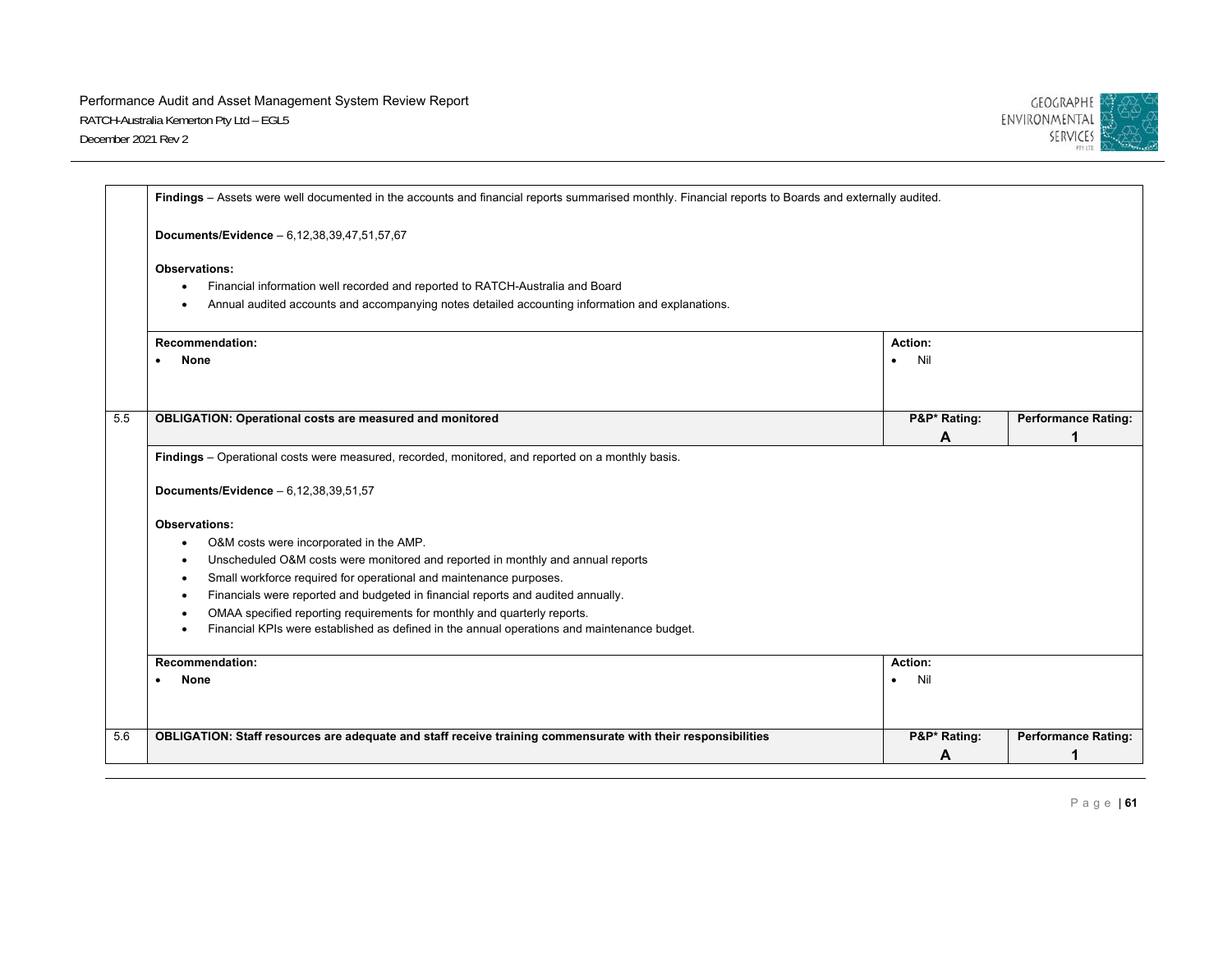

|                      | Findings – Employees and Contractors were competent and familiar with the operations and plant requirements. Training and resourcing considerations were evident. Training records were<br>reviewed and are referenced below |         |
|----------------------|------------------------------------------------------------------------------------------------------------------------------------------------------------------------------------------------------------------------------|---------|
|                      | <b>Documents/Evidence</b> $-6,38,39,53$ and Site interviews.                                                                                                                                                                 |         |
| <b>Observations:</b> |                                                                                                                                                                                                                              |         |
| ٠                    | Training register clearly monitored individual training records and refreshers.                                                                                                                                              |         |
| ٠                    | O&M Agreements stated training needs.                                                                                                                                                                                        |         |
| ٠                    | TW Power Services managed its resourcing reguirements as per the OMAA. TWPS had access to staff globally for additional knowledge.                                                                                           |         |
| ٠                    | Toolbox talks were presented and available on OSP.                                                                                                                                                                           |         |
| ٠                    | Training included e-learning and face to face training. Annual first aid and fire training. Code of Conduct conducted on e-learning.                                                                                         |         |
|                      | <b>Recommendation:</b>                                                                                                                                                                                                       | Action: |
| None                 |                                                                                                                                                                                                                              | Nil     |
|                      |                                                                                                                                                                                                                              |         |
|                      |                                                                                                                                                                                                                              |         |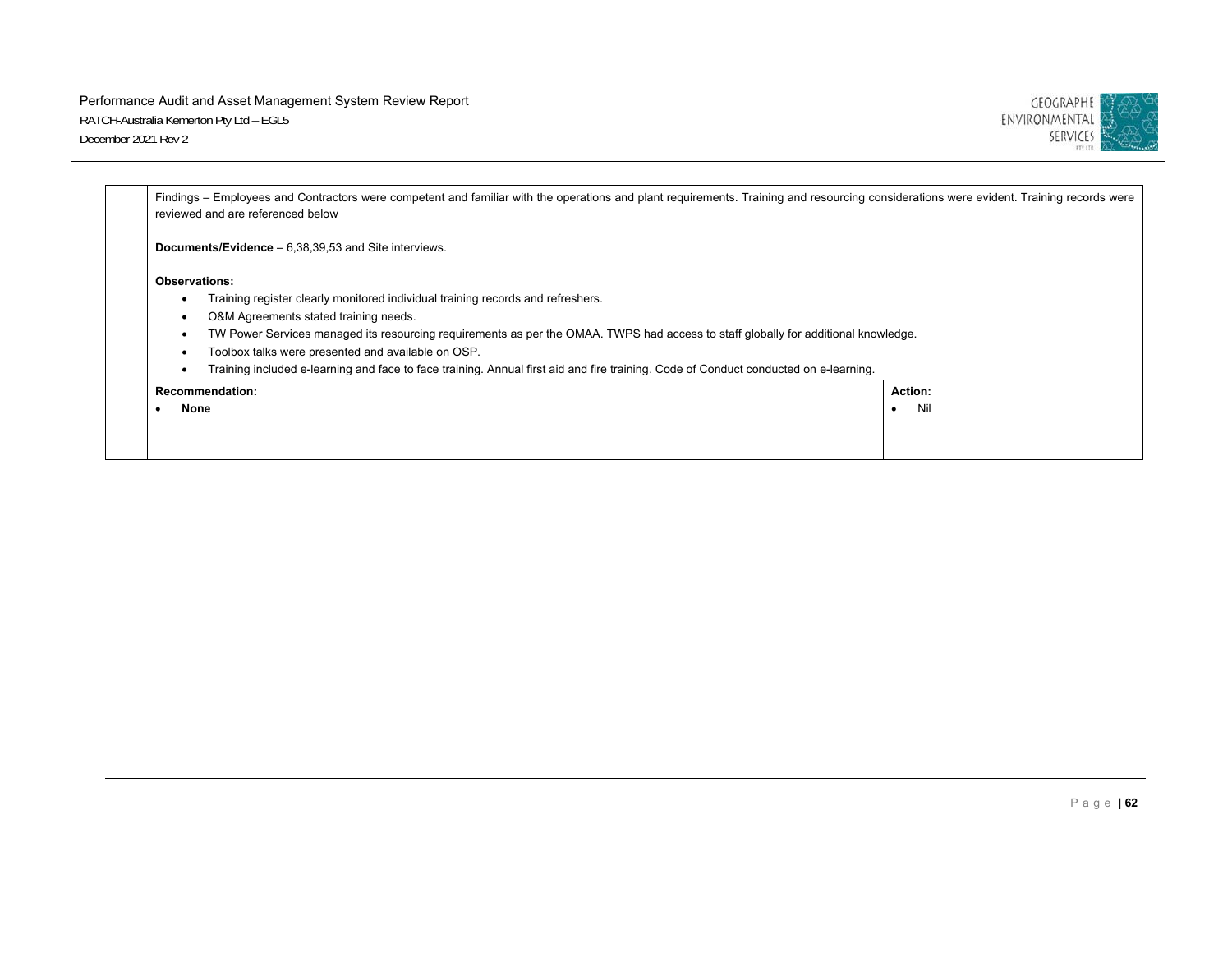

|     | <b>6. ASSET MAINTENANCE</b>                                                                                                                                                                                                                                                                                                                                                                                                                                                                                                                                                                                                                                                                         | <b>PROCESS &amp;</b><br><b>POLICY RATING*</b> | <b>PERFORMANCE</b><br><b>RATING</b> |
|-----|-----------------------------------------------------------------------------------------------------------------------------------------------------------------------------------------------------------------------------------------------------------------------------------------------------------------------------------------------------------------------------------------------------------------------------------------------------------------------------------------------------------------------------------------------------------------------------------------------------------------------------------------------------------------------------------------------------|-----------------------------------------------|-------------------------------------|
|     | $\Box$ Assess the adequacy of policies and procedures covering maintenance functions<br>□ Confirm the policies and procedures have been followed during the review period by examining maintenance schedules, analysing costs, etc.<br>□ Assess the significance of exceptions identified and whether adequate corrective action has been taken<br>Key Process - Asset maintenance is the upkeep of assets.                                                                                                                                                                                                                                                                                         |                                               |                                     |
|     | <b>Outcome</b> – The asset maintenance plans cover the scheduling and resourcing of the maintenance tasks so work can be done on time and on cost.                                                                                                                                                                                                                                                                                                                                                                                                                                                                                                                                                  |                                               |                                     |
| No. | 2021 REVIEW REPORT EVIDENCE/ / VERIFICATION/FINDING/ACTION                                                                                                                                                                                                                                                                                                                                                                                                                                                                                                                                                                                                                                          |                                               |                                     |
| 6.1 | OBLIGATION: Maintenance policies and procedures are documented and linked to service levels required                                                                                                                                                                                                                                                                                                                                                                                                                                                                                                                                                                                                | P&P* Rating:                                  | <b>Performance Rating:</b>          |
|     |                                                                                                                                                                                                                                                                                                                                                                                                                                                                                                                                                                                                                                                                                                     | в                                             |                                     |
|     | <b>Observations:</b><br>Comprehensive monthly reports provided to RATCH-Australia reported on service levels as detailed in the OMAA.<br>O&M contractor utilised its historical experience and was backed up the support of reputable OEM suppliers to ensure comprehensive maintenance procedures and practices in<br>٠<br>place.<br>Maintenance was continuous and aimed at keeping plant as reliable.<br>TW Power Services utilised Microsoft AX for work orders, cost tacking and Human resource requirements.<br>The CMMS was an integral part of the overall maintenance strategy. It was implemented in accordance with the OMAA, TWPS OSP and the TWPS Asset Management System<br>$\bullet$ |                                               |                                     |
|     | (AMS).<br>Good control of maintenance documentation.<br>Harp copies of maintenance documentation kept on site.<br>Inspection frequencies were based upon machine starts.                                                                                                                                                                                                                                                                                                                                                                                                                                                                                                                            |                                               |                                     |
|     | <b>Recommendation:</b><br>None                                                                                                                                                                                                                                                                                                                                                                                                                                                                                                                                                                                                                                                                      | Action:<br>Nil                                |                                     |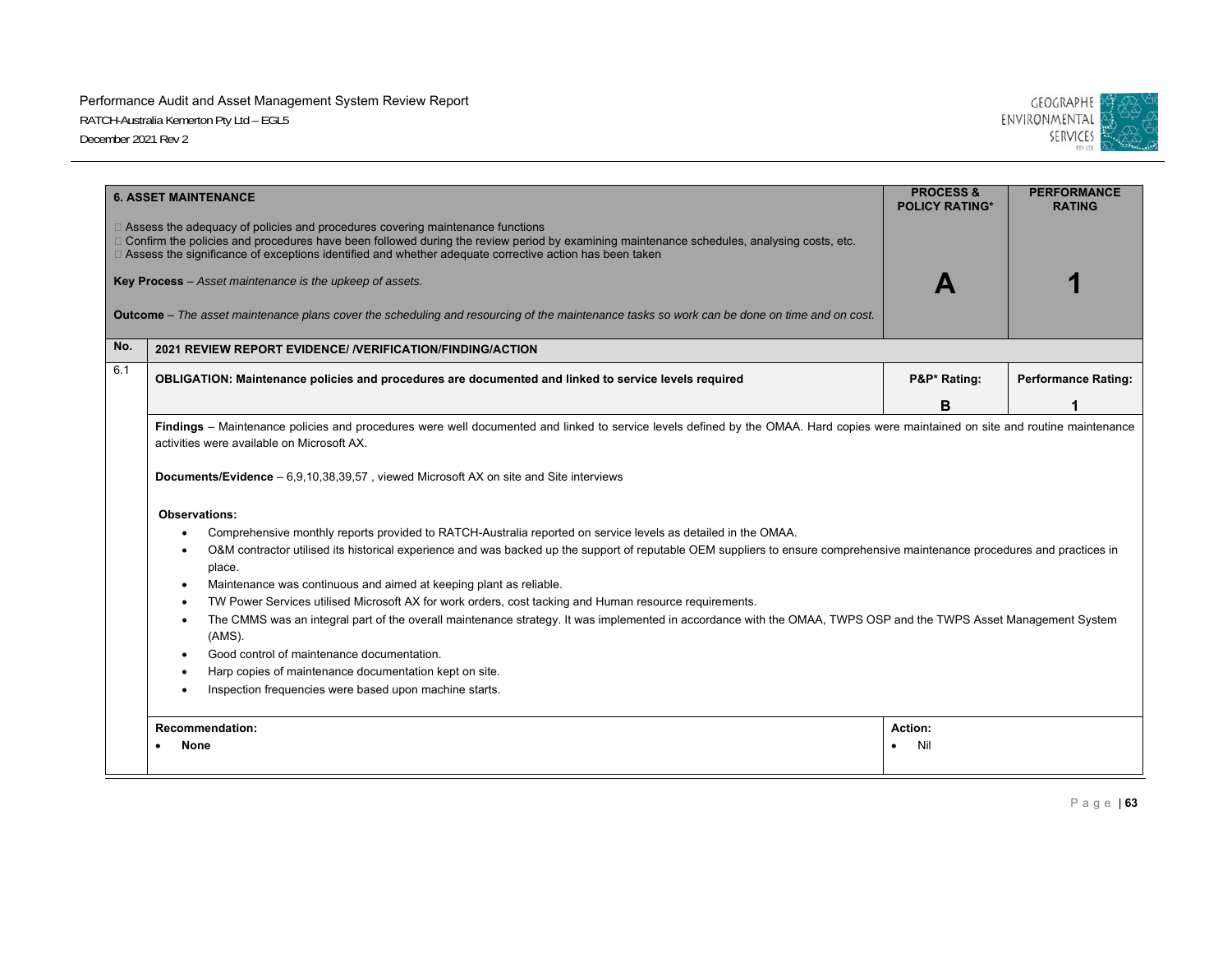

| OBLIGATION: Regular inspections are undertaken of asset performance and condition                                                                                                                                                                    |                  | P&P* Rating: | <b>Performance Rating:</b> |
|------------------------------------------------------------------------------------------------------------------------------------------------------------------------------------------------------------------------------------------------------|------------------|--------------|----------------------------|
|                                                                                                                                                                                                                                                      |                  | A            |                            |
| Findings - Maintenance inspections and procedures were well documented and undertaken within the time frames. Hard copies were kept on site and in Microsoft AX. Asset performance<br>was monitored with SCADA and reported upon in monthly reports. |                  |              |                            |
| <b>Documents/Evidence</b> - 6,12,38,39,51,57, viewed Microsoft AX on site and Site interviews                                                                                                                                                        |                  |              |                            |
| <b>Observations:</b>                                                                                                                                                                                                                                 |                  |              |                            |
| Regular on-site inspections and continuous condition and performance monitoring ensured performance.                                                                                                                                                 |                  |              |                            |
| Maintenance activities rescheduled to maximise generation capacity.                                                                                                                                                                                  |                  |              |                            |
| Maintenance schedules for inspections were scheduled to 2026.                                                                                                                                                                                        |                  |              |                            |
| Changes to maintenance schedules expected due to increase in the amount of renewables within the WA electricity market (i.e., increased starts may bring forward next major                                                                          |                  |              |                            |
| overhaul)                                                                                                                                                                                                                                            |                  |              |                            |
| Balance of Plant had 100% redundancy.                                                                                                                                                                                                                |                  |              |                            |
| <b>Recommendation:</b>                                                                                                                                                                                                                               | Action:          |              |                            |
| None                                                                                                                                                                                                                                                 | Nil<br>$\bullet$ |              |                            |
| OBLIGATION: Maintenance plans (emergency, corrective and preventative) are documented and completed on schedule                                                                                                                                      |                  | P&P* Rating: | <b>Performance Rating:</b> |
|                                                                                                                                                                                                                                                      |                  | A            |                            |
| Findings - Maintenance was well documented and processes for the continuous review of maintenance practices were established. Maintenance activities were monthly to RATCH-Australia<br>incorporating future maintenance activities and resources.   |                  |              |                            |
| <b>Documents/Evidence</b> - 6,12,38,39,51,57, viewed Microsoft AX on site and Site interviews                                                                                                                                                        |                  |              |                            |
| Observations:                                                                                                                                                                                                                                        |                  |              |                            |
|                                                                                                                                                                                                                                                      |                  |              |                            |
| Monthly meetings were held between RATCH-Australia and O&M contractor.                                                                                                                                                                               |                  |              |                            |
| Detailed maintenance schedules developed annually and reviewed on an on-going basis.                                                                                                                                                                 |                  |              |                            |
| Routine Maintenance work orders were maintained in Microsoft AX.                                                                                                                                                                                     |                  |              |                            |
| Gas Turbine and Transformer maintenance schedule monitored through Excel spreadsheets. Routine Maintenance incorporated in annual AMPs                                                                                                               |                  |              |                            |
| TW Power Services implemented "SMART Condition Assessment of Assets as its maintenance philosophy.                                                                                                                                                   |                  |              |                            |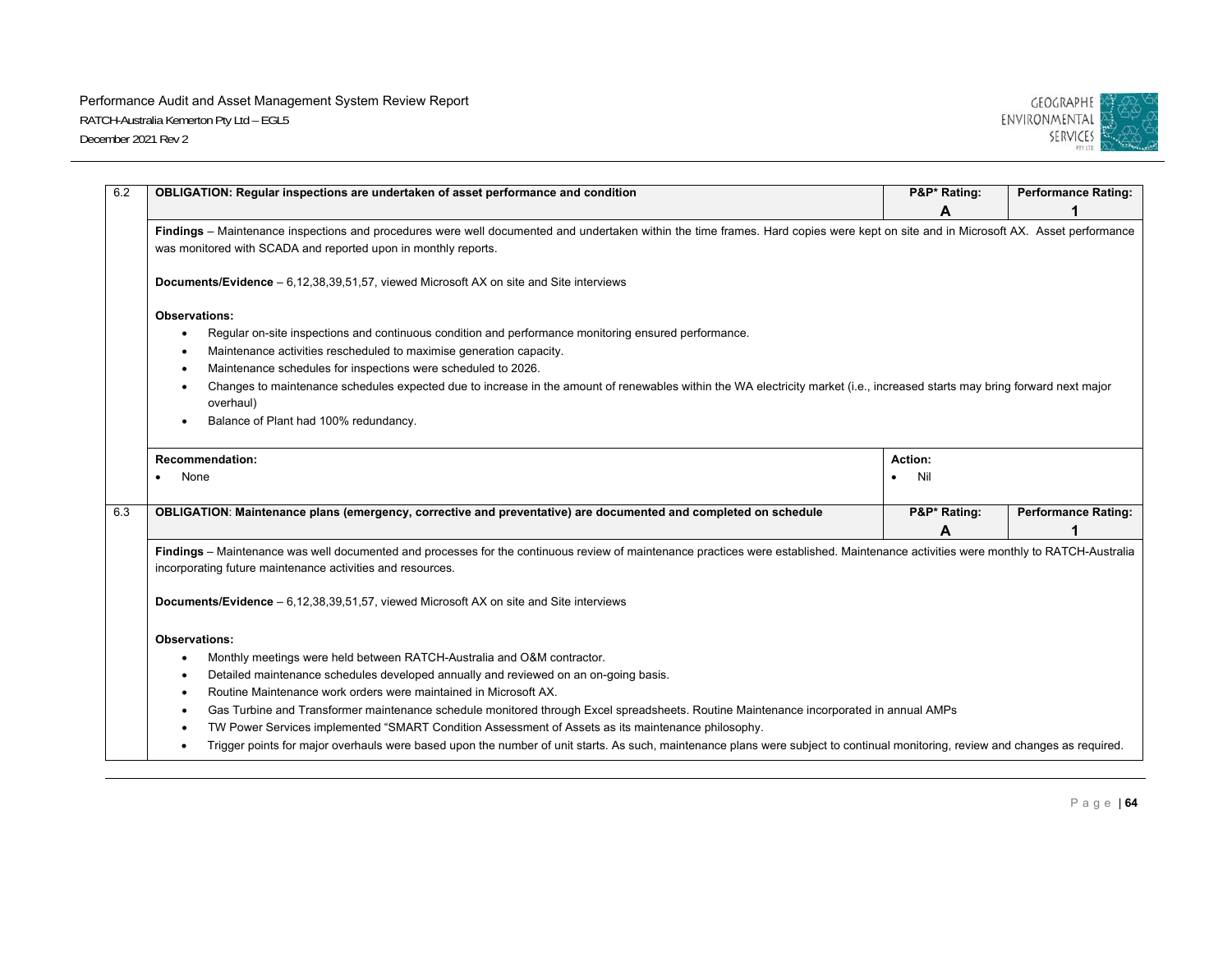

|     | <b>Recommendation:</b><br>None                                                                                                                                                                                                                                                                                                                                                                                                | Action:<br>Nil<br>$\bullet$ |                            |  |  |
|-----|-------------------------------------------------------------------------------------------------------------------------------------------------------------------------------------------------------------------------------------------------------------------------------------------------------------------------------------------------------------------------------------------------------------------------------|-----------------------------|----------------------------|--|--|
| 6.4 | OBLIGATION: Failures are analysed and operational/maintenance plans adjusted where necessary                                                                                                                                                                                                                                                                                                                                  | P&P* Rating:<br>А           | <b>Performance Rating:</b> |  |  |
|     | Findings - Failures were recorded instantly and investigated by O&M Contractor and reported to RATCH-Australia. Corrective actions were taken promptly as defined in the AMP. Monthly<br>Reports contained detailed history of failures and amendments to operational and maintenance plans.                                                                                                                                  |                             |                            |  |  |
|     | <b>Documents/Evidence</b> – 6,12,21,38,39,51,57, viewed Microsoft AX on site and Site interviews                                                                                                                                                                                                                                                                                                                              |                             |                            |  |  |
|     | <b>Observations:</b><br>TW Power Services utilised Continuous Improvement Program, Betterways, to record and investigate failures. Projects were then proposed to RATCH-Australia for approval and<br>$\bullet$<br>subsequent implementation. O&M Contractor carried out internal Health, Safety, Environmental and Quality Audits annually.<br>Scheduled works aligned with WPC outages times as agreed by Synergy and AEMO. |                             |                            |  |  |
|     | <b>Recommendation:</b><br>None                                                                                                                                                                                                                                                                                                                                                                                                | Action:<br>Nil<br>$\bullet$ |                            |  |  |
| 6.5 | <b>OBLIGATION: Risk management is applied to prioritise maintenance tasks</b>                                                                                                                                                                                                                                                                                                                                                 | P&P* Rating:<br>A           | <b>Performance Rating:</b> |  |  |
|     | Findings - Risk management processes for the prioritisation of maintenance tasks were applied using historical maintenance data. All incident reports and projects included risk assessments.                                                                                                                                                                                                                                 |                             |                            |  |  |
|     | Documents/Evidence - 6,12,21,25,28,38,39,57, viewed Microsoft AX and CAMMS on site and Site interviews                                                                                                                                                                                                                                                                                                                        |                             |                            |  |  |
|     | <b>Observations:</b><br>The Microsoft AX maintenance system used by Maintenance Team to raise work orders which permitted prioritisation.<br>Contract schedule maintenance as per O&M and technical and engineering expertise tasks (in that order)<br>Comprehensive monthly reports to RATCH-Australia in monthly AMT meetings.                                                                                              |                             |                            |  |  |
|     | <b>Recommendation:</b><br>None                                                                                                                                                                                                                                                                                                                                                                                                | Action:<br>Nil              |                            |  |  |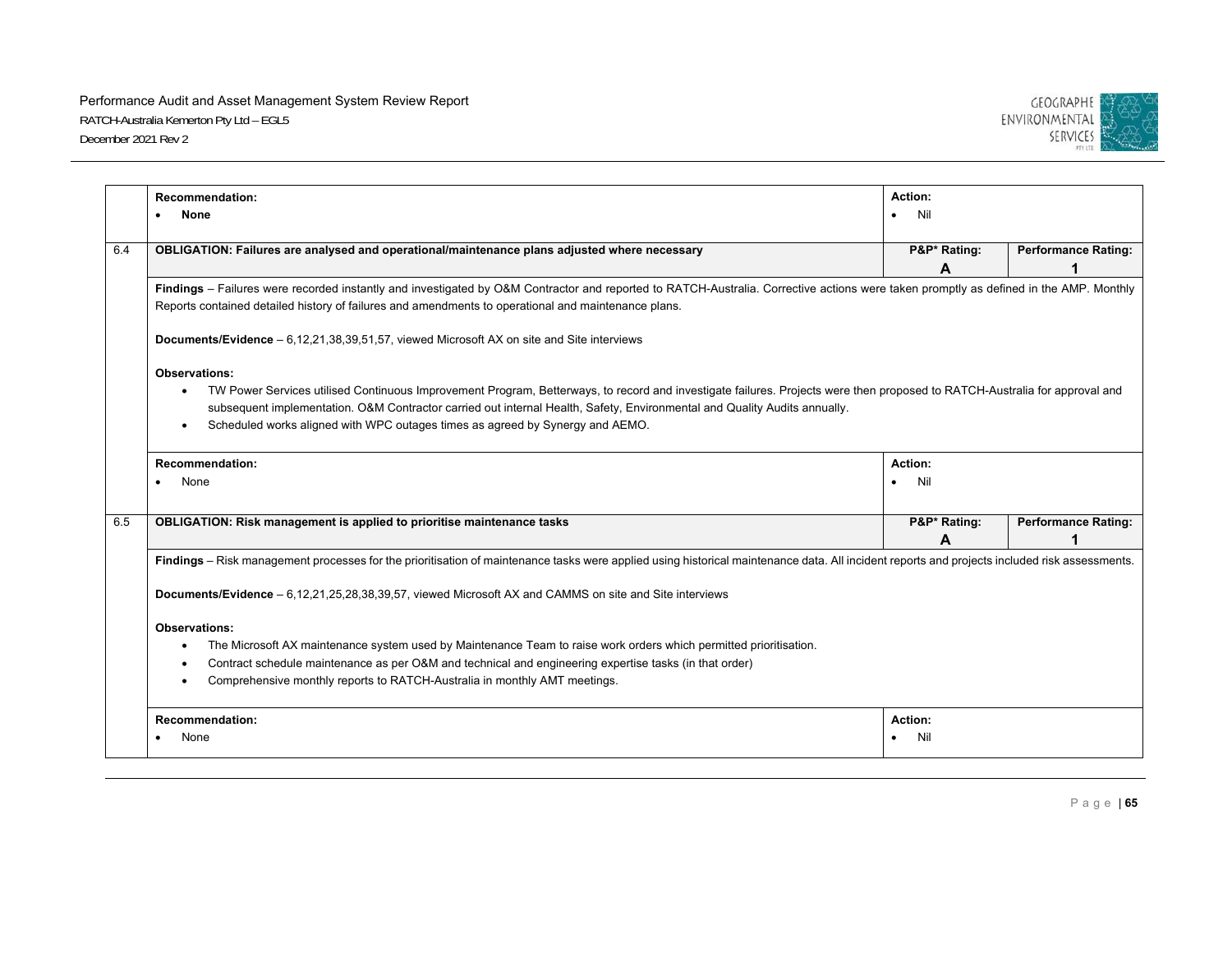

|                                                                                                                                  | <b>OBLIGATION: Maintenance costs are measured and monitored</b>                                  | P&P* Rating: | <b>Performance Rating:</b> |  |
|----------------------------------------------------------------------------------------------------------------------------------|--------------------------------------------------------------------------------------------------|--------------|----------------------------|--|
|                                                                                                                                  |                                                                                                  | A            |                            |  |
|                                                                                                                                  | Findings – Maintenance costs were measured, recorded, monitored and reported on a monthly basis. |              |                            |  |
| <b>Documents/Evidence</b> $-6,12,38,39,51,57,67$ and site interviews                                                             |                                                                                                  |              |                            |  |
| <b>Observations:</b>                                                                                                             |                                                                                                  |              |                            |  |
|                                                                                                                                  | O&M costs were incorporated in the O&M Contracts                                                 |              |                            |  |
| $\bullet$                                                                                                                        | Unscheduled O&M costs are were and reported in monthly and annual reports                        |              |                            |  |
| ٠                                                                                                                                | Small workforce required for operational and maintenance purposes.                               |              |                            |  |
| Financials were reported and budgeted in financial reports and audited annually O&M costs were incorporated in the O&M Contracts |                                                                                                  |              |                            |  |
|                                                                                                                                  | Maintenance costs and budgets recorded monthly for first 12 months with additional 4 years.      |              |                            |  |
|                                                                                                                                  | OMAA specified reporting requirements for monthly and quarterly reports.                         |              |                            |  |
|                                                                                                                                  | Financial KPIs were established as defined in the annual operations and maintenance budget.      |              |                            |  |
| <b>Recommendation:</b>                                                                                                           |                                                                                                  | Action:      |                            |  |
| None                                                                                                                             |                                                                                                  | Nil          |                            |  |
|                                                                                                                                  |                                                                                                  |              |                            |  |
|                                                                                                                                  |                                                                                                  |              |                            |  |
|                                                                                                                                  |                                                                                                  |              |                            |  |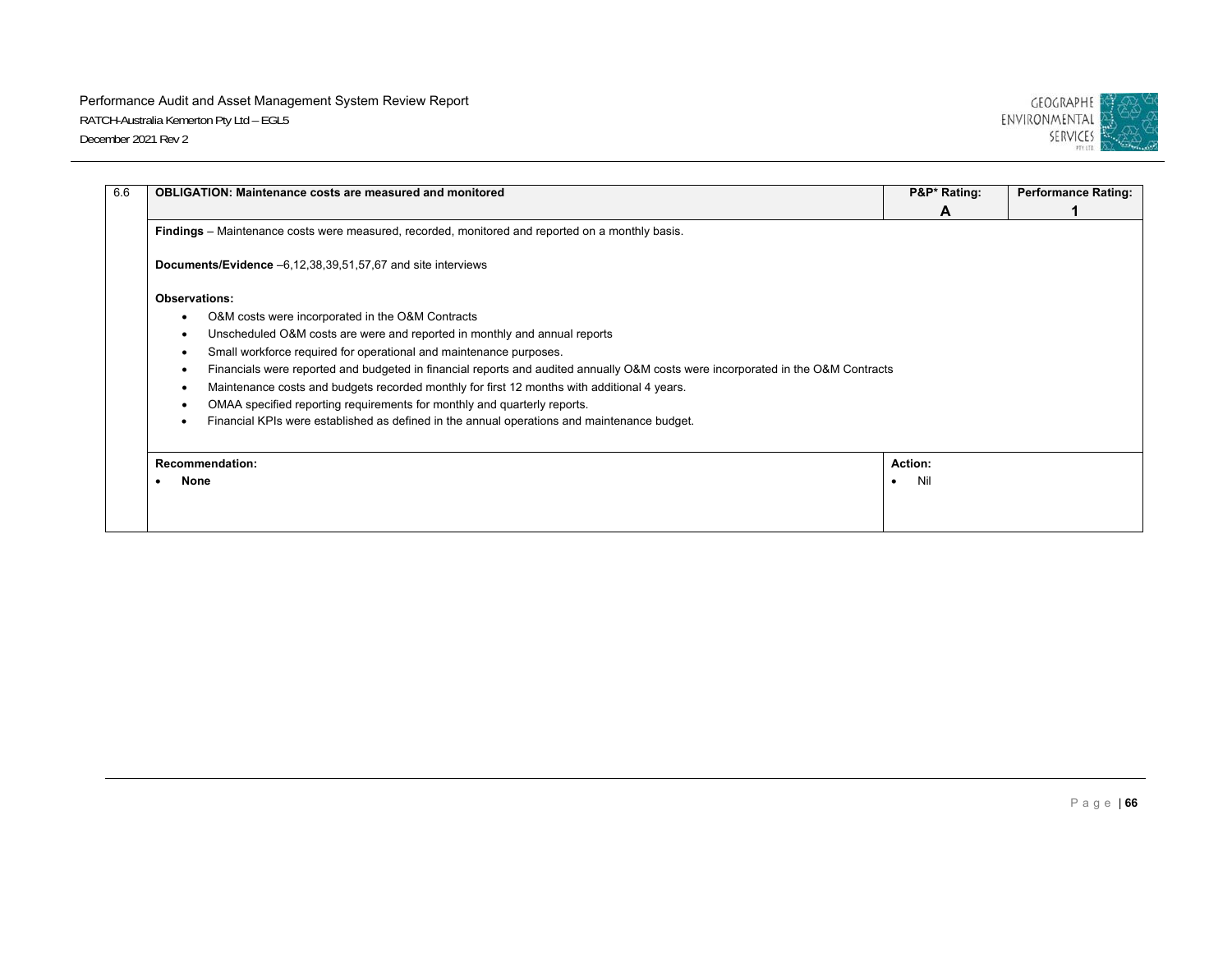

| functions. | 7. ASSET MANAGEMENT INFORMATION SYSTEM<br>□ Assess the adequacy of policies and procedures covering the general control and security of the computer systems used to provide<br>management information on compliance with service standards / licence obligations<br>D Confirm management reports on service standards / licence obligations are reviewed and substantial exceptions to service standards / licence<br>obligations are promptly followed up and implemented<br>Key Process – An asset management information system is a combination of processes, data and software supporting the asset management<br>Outcome - The asset management information system provides authorised, complete and accurate information for the day-to-day running of the<br>asset management system. The focus of the review is the accuracy of performance information used by the licensee to monitor and report on<br>service standards. | <b>PROCESS &amp;</b><br><b>POLICY RATING*</b> | <b>PERFORMANCE</b><br><b>RATING</b> |
|------------|---------------------------------------------------------------------------------------------------------------------------------------------------------------------------------------------------------------------------------------------------------------------------------------------------------------------------------------------------------------------------------------------------------------------------------------------------------------------------------------------------------------------------------------------------------------------------------------------------------------------------------------------------------------------------------------------------------------------------------------------------------------------------------------------------------------------------------------------------------------------------------------------------------------------------------------|-----------------------------------------------|-------------------------------------|
| No.        | 2021 REVIEW REPORT EVIDENCE/ / VERIFICATION/FINDING/ACTION                                                                                                                                                                                                                                                                                                                                                                                                                                                                                                                                                                                                                                                                                                                                                                                                                                                                            |                                               |                                     |
| 7.1        | <b>OBLIGATION: Adequate system documentation for users and IT operators</b>                                                                                                                                                                                                                                                                                                                                                                                                                                                                                                                                                                                                                                                                                                                                                                                                                                                           | P&P* Rating:<br>A                             | <b>Performance Rating:</b><br>1     |
|            | Findings -The O&M Contractors had detailed well understood IT systems in place. TW Power Services engaged reputable software suppliers that provided good support to the systems<br>implemented on site. OVATION was the operating control system utilised on site.<br>Documents/Evidence – 6,38,33,39 and on-site OSP and OVATION systems viewed and training manuals.<br><b>Observations:</b><br>Staff were conversant with systems in place and refresher training and e learning are scheduled timely.                                                                                                                                                                                                                                                                                                                                                                                                                            |                                               |                                     |
|            | SCADA was automated<br>IT documents were easily accessible on site.<br><b>Recommendation:</b><br><b>None</b>                                                                                                                                                                                                                                                                                                                                                                                                                                                                                                                                                                                                                                                                                                                                                                                                                          | Action:<br>Nil<br>$\bullet$                   |                                     |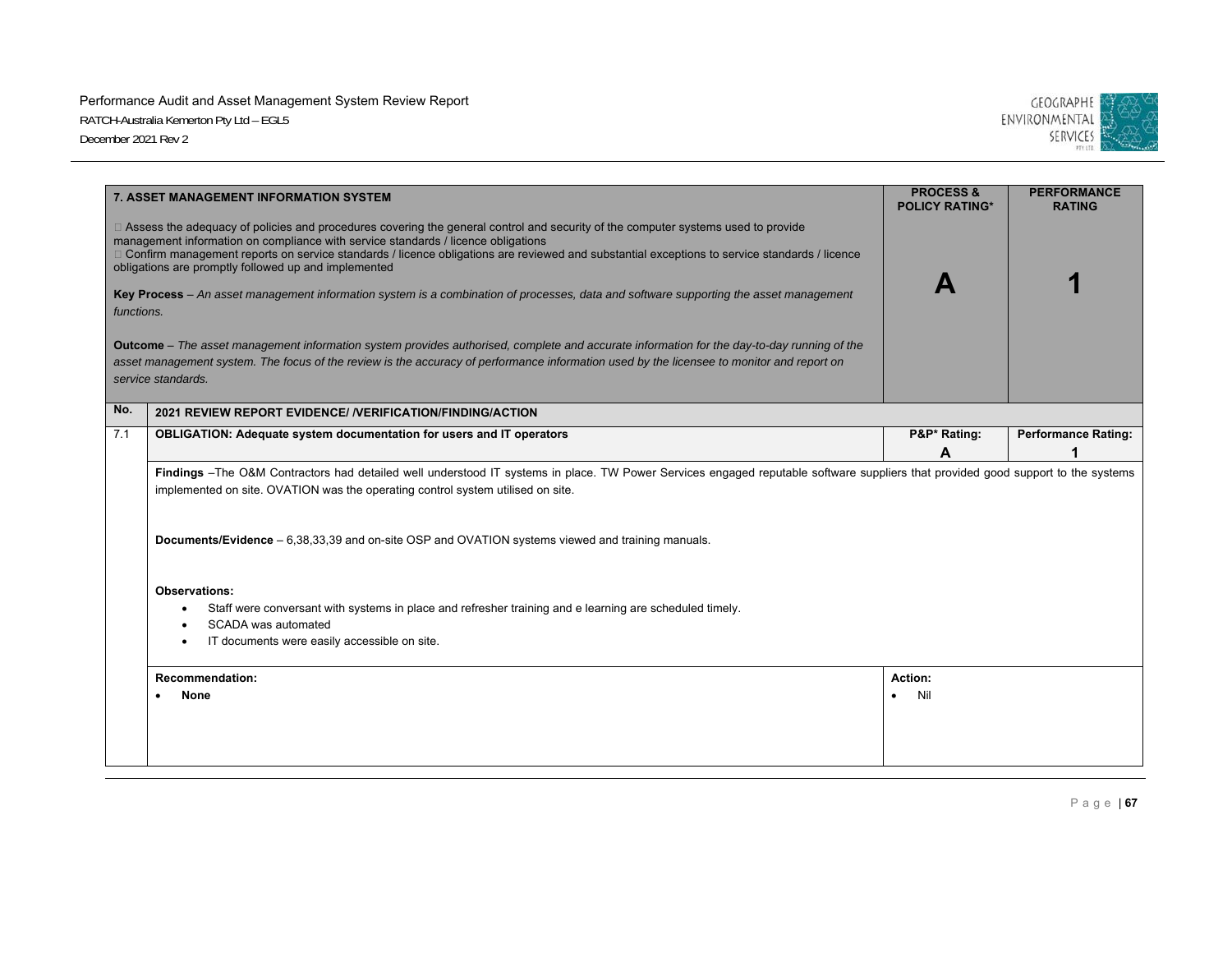

| 7.2 | OBLIGATION: Input controls include suitable verification and validation of data entered into the system                                                                  | P&P* Rating:     | <b>Performance Rating:</b> |
|-----|--------------------------------------------------------------------------------------------------------------------------------------------------------------------------|------------------|----------------------------|
|     |                                                                                                                                                                          | A                | 1                          |
|     | Findings – Data entry, acquisition and reporting was automated and cross checked by other parties                                                                        |                  |                            |
|     | Documents/Evidence 6,38,39                                                                                                                                               |                  |                            |
|     | Observations:                                                                                                                                                            |                  |                            |
|     | Reporting based on outputs from SCADA systems<br>$\bullet$                                                                                                               |                  |                            |
|     | O&M statistical reports automated.                                                                                                                                       |                  |                            |
|     | Financial reporting automated.<br>$\bullet$                                                                                                                              |                  |                            |
|     | Synergy cross checks data for verification.                                                                                                                              |                  |                            |
|     | <b>Recommendation:</b>                                                                                                                                                   | Action:          |                            |
|     | <b>None</b>                                                                                                                                                              | Nil<br>$\bullet$ |                            |
|     |                                                                                                                                                                          |                  |                            |
| 7.3 | OBLIGATION: Security access controls appear adequate, such as passwords                                                                                                  | P&P* Rating:     | <b>Performance Rating:</b> |
|     |                                                                                                                                                                          | A                | 1                          |
|     | Findings - Security controls were upgraded to DUO two-factor authentication and separate VPN                                                                             |                  |                            |
|     | <b>Documents/Evidence</b> $- 6,38,39$ and site interviews.                                                                                                               |                  |                            |
|     | <b>Observations:</b>                                                                                                                                                     |                  |                            |
|     | Firewall and password protections were in place                                                                                                                          |                  |                            |
|     | Demonstrated effective resilience analysis and contingency planning when experienced a cyber-attack in December 2019. New computer was installed and back up utilised to |                  |                            |
|     | restore systems. Operations re-established promptly with assistance from Emerson.                                                                                        |                  |                            |
|     |                                                                                                                                                                          |                  |                            |
|     |                                                                                                                                                                          |                  |                            |
|     | <b>Recommendation:</b>                                                                                                                                                   | Action:          |                            |
|     | None                                                                                                                                                                     | Nil<br>$\bullet$ |                            |
|     |                                                                                                                                                                          |                  |                            |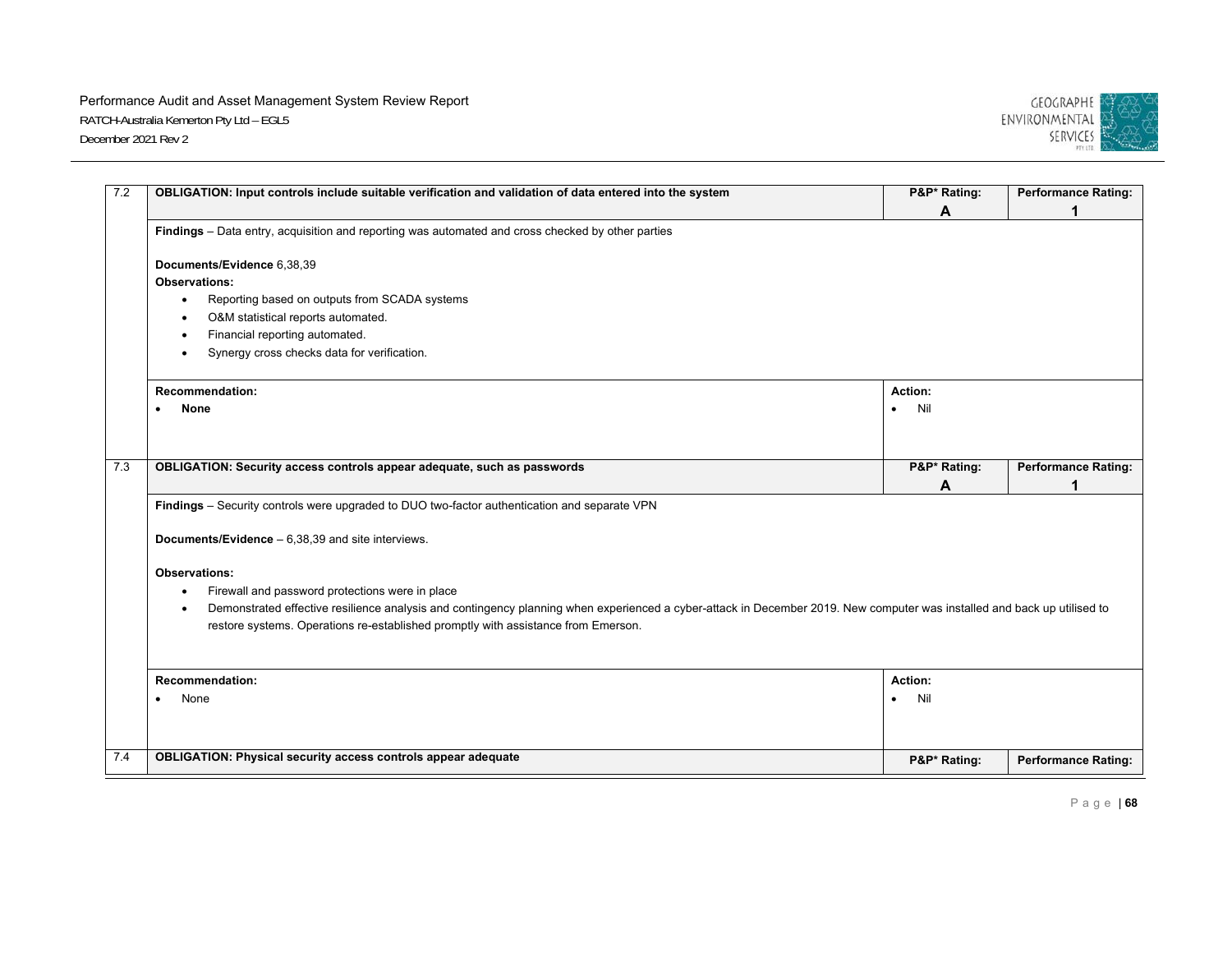

|                                                                                                                                                                                                                                                               | A                | 1                          |
|---------------------------------------------------------------------------------------------------------------------------------------------------------------------------------------------------------------------------------------------------------------|------------------|----------------------------|
| Findings - Access was restricted and locked when unattended.                                                                                                                                                                                                  |                  |                            |
| <b>Documents/Evidence</b> $-6.38$ and viewed security on site.                                                                                                                                                                                                |                  |                            |
| <b>Observations:</b>                                                                                                                                                                                                                                          |                  |                            |
| Entry to site was gate controlled.                                                                                                                                                                                                                            |                  |                            |
| The site was remote and there have been no break ins or vandalism at the power station.                                                                                                                                                                       |                  |                            |
| Physical security consists of a wide perimeter fire break, double fencing (one electrified) and locked gates.                                                                                                                                                 |                  |                            |
| CCTV was installed.                                                                                                                                                                                                                                           |                  |                            |
| Employees and Contractors were routinely present                                                                                                                                                                                                              |                  |                            |
| Remoteness reduced people accessing site.                                                                                                                                                                                                                     |                  |                            |
| Local landowners and businesses were aware of normal activity and report unusual activity if observed.                                                                                                                                                        |                  |                            |
| <b>Recommendation:</b>                                                                                                                                                                                                                                        | Action:          |                            |
| <b>None</b>                                                                                                                                                                                                                                                   | Nil<br>$\bullet$ |                            |
|                                                                                                                                                                                                                                                               |                  |                            |
| OBLIGATION: Data backup procedures appear adequate and backups are tested                                                                                                                                                                                     | P&P* Rating:     | <b>Performance Rating:</b> |
|                                                                                                                                                                                                                                                               | B                |                            |
| Findings - Back-ups were carried out on site and at Corporate Offices.                                                                                                                                                                                        |                  |                            |
|                                                                                                                                                                                                                                                               |                  |                            |
| Documents/Evidence 6,38,39,57 and site interviews                                                                                                                                                                                                             |                  |                            |
| <b>Observations:</b>                                                                                                                                                                                                                                          |                  |                            |
| Microsoft AX was backed by Corporate RATCH-Australia.                                                                                                                                                                                                         |                  |                            |
| Site data was backed up on a Ghosted hard drive with two partitions of 5GB. Cloud back up was not able to be undertaken due to internet processing speeds.                                                                                                    |                  |                            |
| OEM Manuals were backed up electronically, three hard copies available with Siemens also having copies.                                                                                                                                                       |                  |                            |
| Maintenance data was backed up 50% on Sharepoint and 50% in a hard filing system<br>Demonstrated effective resilience analysis and contingency planning when experienced a cyber attack in CY2019. New computer was installed and back up utilised to restore |                  |                            |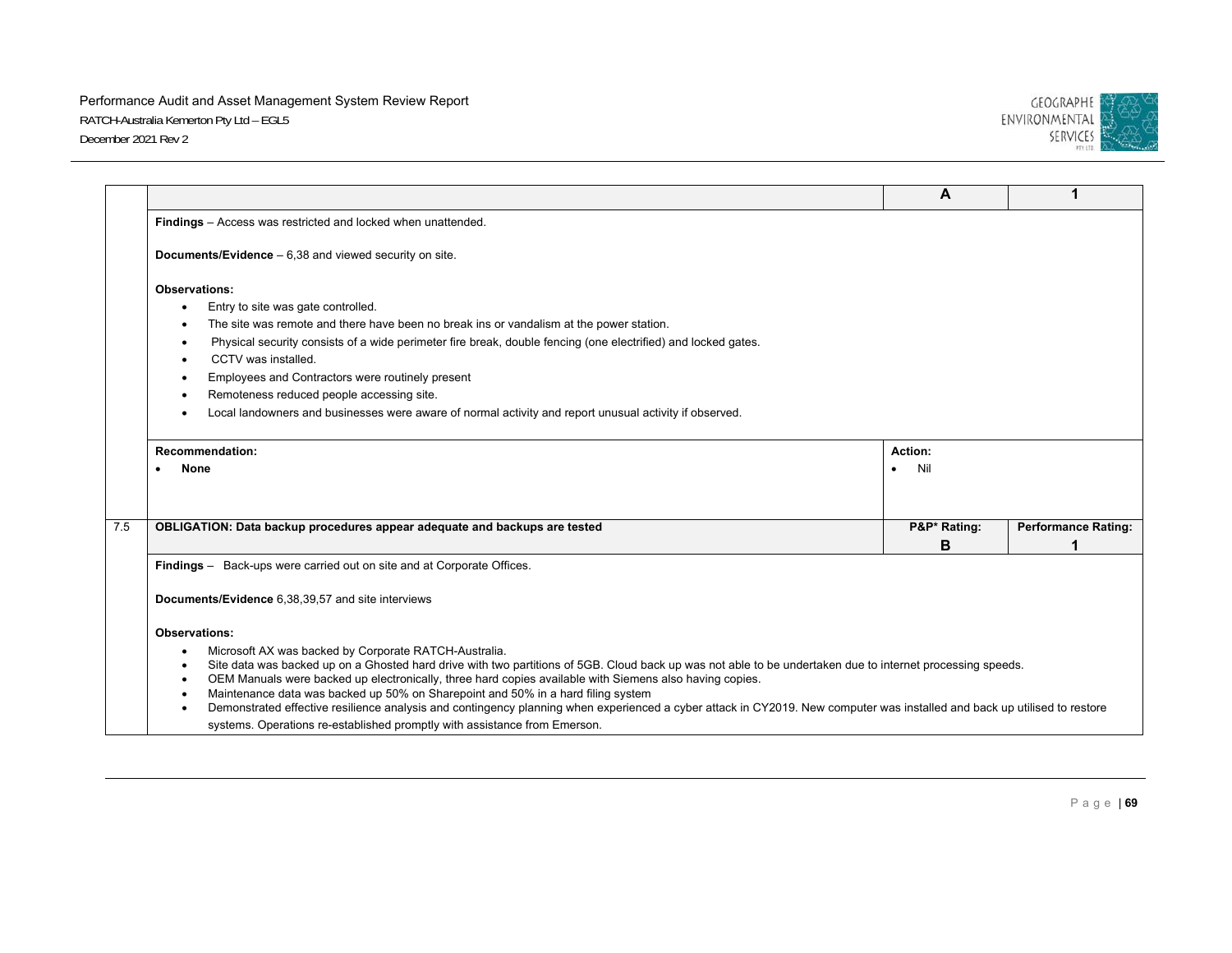

|     | <b>Recommendation:</b>                                                                                                                                                                   | Action:          |                            |  |  |
|-----|------------------------------------------------------------------------------------------------------------------------------------------------------------------------------------------|------------------|----------------------------|--|--|
|     |                                                                                                                                                                                          |                  |                            |  |  |
|     | <b>None</b><br>$\bullet$                                                                                                                                                                 | Nil<br>$\bullet$ |                            |  |  |
|     |                                                                                                                                                                                          |                  |                            |  |  |
|     |                                                                                                                                                                                          |                  |                            |  |  |
| 7.6 | <b>OBLIGATION: Computations for licensee performance reporting are accurate</b>                                                                                                          | P&P* Rating:     | <b>Performance Rating:</b> |  |  |
|     |                                                                                                                                                                                          | A                |                            |  |  |
|     | Findings – Computations for licensee performance reporting were mainly automated and proven                                                                                              |                  |                            |  |  |
|     | Documents/Evidence 6,38,39 and site interviews                                                                                                                                           |                  |                            |  |  |
|     | <b>Observations:</b>                                                                                                                                                                     |                  |                            |  |  |
|     | O&M contractor provided licensee with performance reporting as per O&M contract.<br>$\bullet$                                                                                            |                  |                            |  |  |
|     | Monitoring of electrical energy transfer to the SWIS was with Western Power calibrated duplicate metering at the Kemerton Terminal substation.                                           |                  |                            |  |  |
|     | SCADA monthly reports and discussed at monthly meetings.                                                                                                                                 |                  |                            |  |  |
|     | Synergy provided all fuel which was cross - checked with O&M Contractor.<br>$\bullet$                                                                                                    |                  |                            |  |  |
|     |                                                                                                                                                                                          |                  |                            |  |  |
|     | <b>Recommendation:</b>                                                                                                                                                                   | Action:          |                            |  |  |
|     | <b>None</b>                                                                                                                                                                              | Nil<br>$\bullet$ |                            |  |  |
|     |                                                                                                                                                                                          |                  |                            |  |  |
| 7.7 | OBLIGATION: Management reports appear adequate for the licensee to monitor licence obligations                                                                                           | P&P* Rating:     |                            |  |  |
|     |                                                                                                                                                                                          | A                | <b>Performance Rating:</b> |  |  |
|     |                                                                                                                                                                                          |                  |                            |  |  |
|     | Findings - Reporting was adequate with monthly contractor reports to RATCH-Australia. Exception reports are alarmed and investigated via SCADA and given priority by the O&M contractor. |                  |                            |  |  |
|     | <b>Documents/Evidence</b> $-6,38,39,55$ and Site Interviews.                                                                                                                             |                  |                            |  |  |
|     | <b>Observations:</b>                                                                                                                                                                     |                  |                            |  |  |
|     | Mainly based on SCADA.                                                                                                                                                                   |                  |                            |  |  |
|     | Legal register for compliance monitoring                                                                                                                                                 |                  |                            |  |  |
|     | OMAA specified reporting requirements for monthly and quarterly reports.                                                                                                                 |                  |                            |  |  |
|     | KPIs were defined in the AMP and monitored through OMAA reporting requirements.                                                                                                          |                  |                            |  |  |
|     | <b>Recommendation:</b>                                                                                                                                                                   | <b>Action:</b>   |                            |  |  |
|     | None                                                                                                                                                                                     | Nil              |                            |  |  |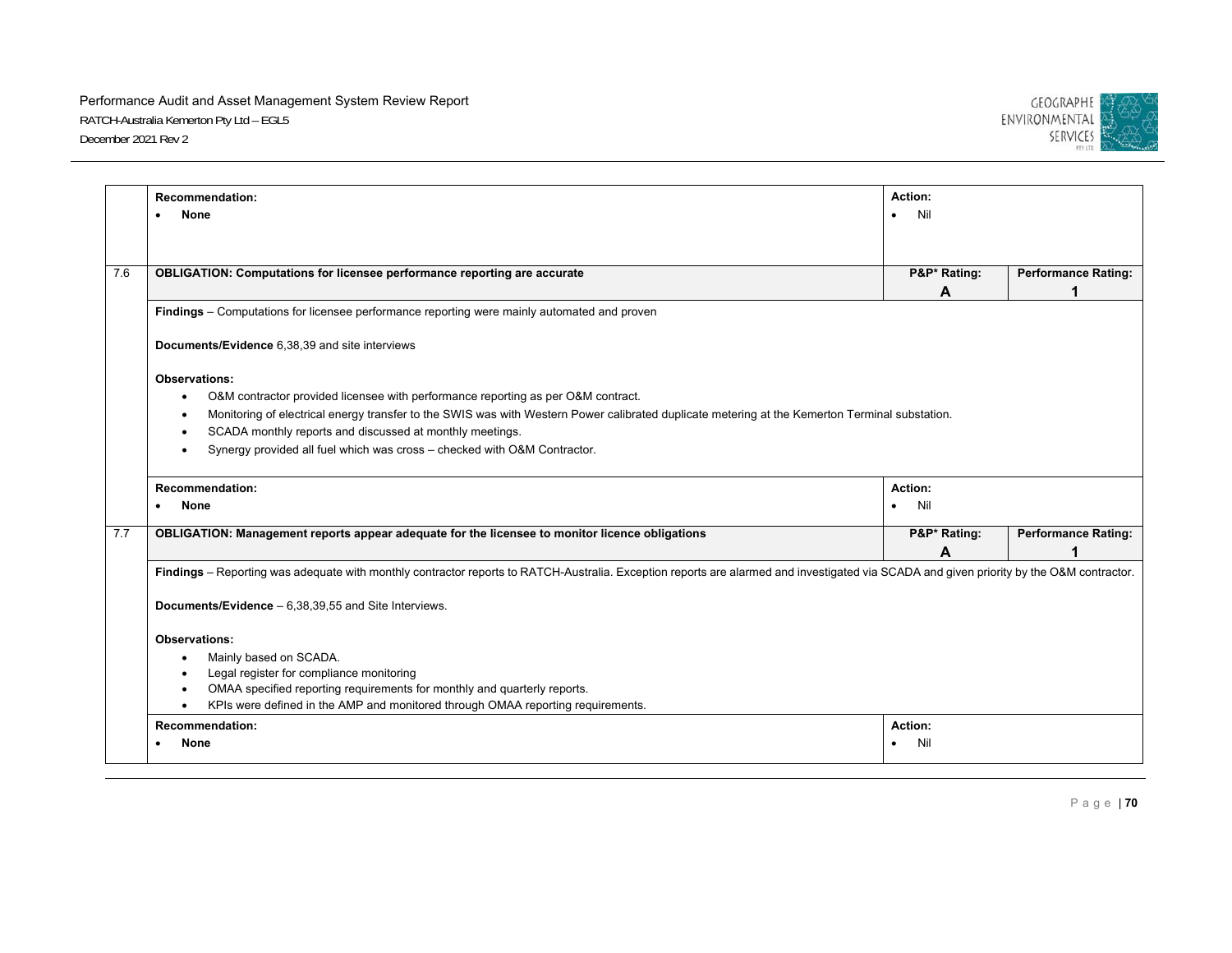

| OBLIGATION: Adequate measures to protect asset management data from unauthorised access or theft by persons outside the                                                                       | P&P* Rating: | <b>Performance Rating:</b> |  |  |
|-----------------------------------------------------------------------------------------------------------------------------------------------------------------------------------------------|--------------|----------------------------|--|--|
| organisation                                                                                                                                                                                  | A            |                            |  |  |
| Findings – TW Power Services had a high level of security measures to protect asset management data from external threats.                                                                    |              |                            |  |  |
| <b>Documents/Evidence</b> $-6,38,39,57$ and Site Interviews.                                                                                                                                  |              |                            |  |  |
| <b>Observations:</b>                                                                                                                                                                          |              |                            |  |  |
| Firewalls were in place to prevent external access to computers                                                                                                                               |              |                            |  |  |
| The control system was attacked by ransomware (2019) which affected the alibility for remote operation. Cybersecurity upgrades were completed to improve the security of the<br>remote login. |              |                            |  |  |
| Control System cyber security was noted in the Plant Equipment Risk Assessment. Implementation of improved cyber security features were specified and                                         |              |                            |  |  |
| <b>Recommendation:</b>                                                                                                                                                                        | Action:      |                            |  |  |
| None                                                                                                                                                                                          | Nil          |                            |  |  |
|                                                                                                                                                                                               |              |                            |  |  |
|                                                                                                                                                                                               |              |                            |  |  |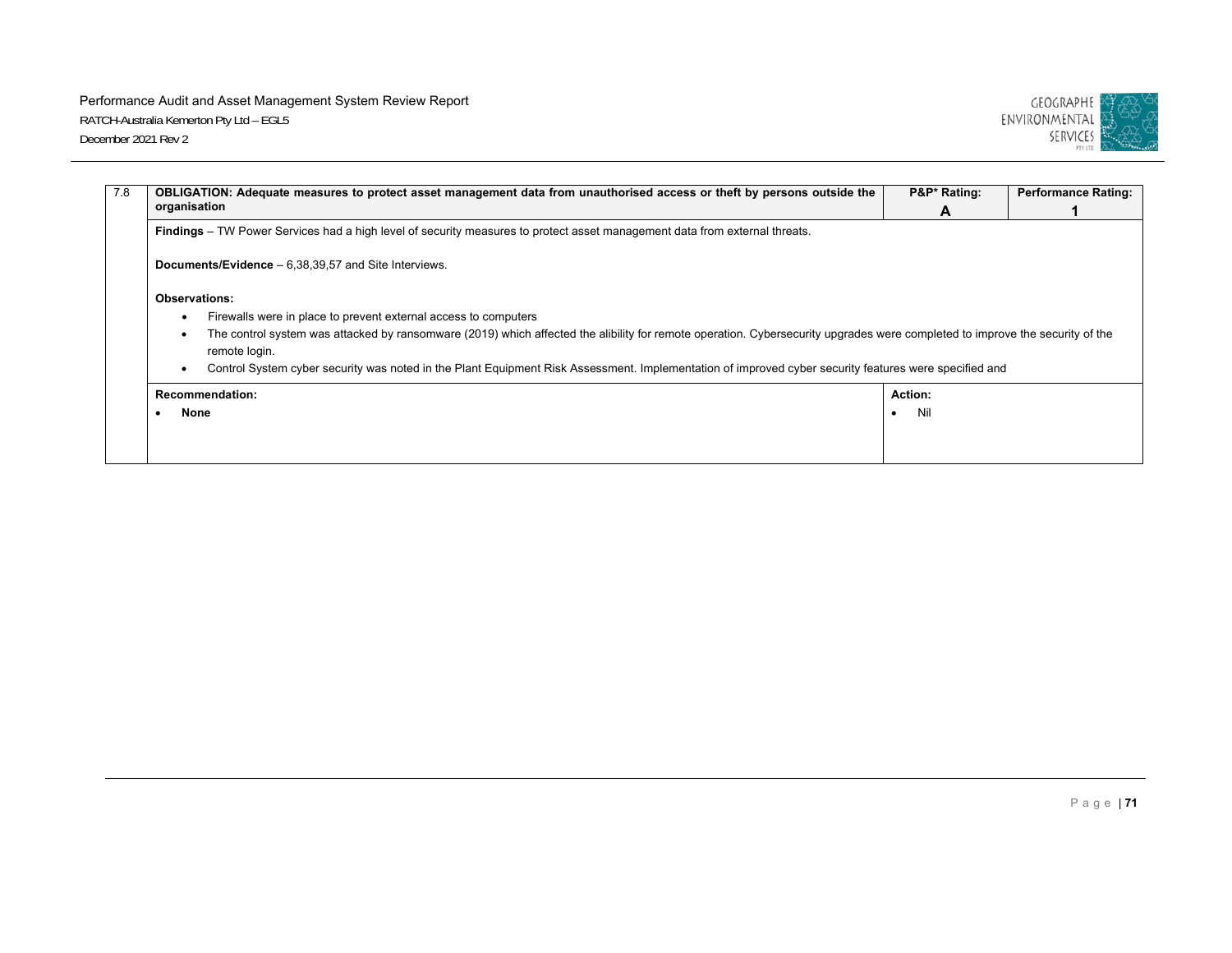

|     | <b>8. RISK MANAGEMENT</b>                                                                                                                                                                                                                                                                                                                                                                                                                                                                               | <b>PROCESS &amp;</b><br><b>POLICY RATING*</b> | <b>PERFORMANCE</b><br><b>RATING</b> |  |  |
|-----|---------------------------------------------------------------------------------------------------------------------------------------------------------------------------------------------------------------------------------------------------------------------------------------------------------------------------------------------------------------------------------------------------------------------------------------------------------------------------------------------------------|-----------------------------------------------|-------------------------------------|--|--|
|     | □ Assess whether the risks that most affect the management and performance of the assets have been identified<br>□ Assess the adequacy of policies and procedures covering risk management<br>□ Assess whether the risk management policies and procedures have been applied in practice<br>□ Assess the adequacy of staff understanding and training on risk management<br>Key Process - Risk management involves the identification of risks and their management within an acceptable level of risk. |                                               |                                     |  |  |
|     | Outcome - The risk management framework effectively manages the risk that the licensee does not maintain effective service standards                                                                                                                                                                                                                                                                                                                                                                    |                                               |                                     |  |  |
| No. | 2021 REVIEW REPORT EVIDENCE/ / VERIFICATION/FINDING/ACTION                                                                                                                                                                                                                                                                                                                                                                                                                                              |                                               |                                     |  |  |
| 8.1 | OBLIGATION: Risk management policies and procedures exist and are applied to minimise internal and external risks                                                                                                                                                                                                                                                                                                                                                                                       | P&P* Rating:<br>A                             | <b>Performance Rating:</b><br>1     |  |  |
|     | Documents/Evidence $-6,17,21,25,28,38,39,55,57$ and viewed CAMMS on site.                                                                                                                                                                                                                                                                                                                                                                                                                               |                                               |                                     |  |  |
|     | <b>Observations:</b>                                                                                                                                                                                                                                                                                                                                                                                                                                                                                    |                                               |                                     |  |  |
|     | Risk management was well used by all parties.                                                                                                                                                                                                                                                                                                                                                                                                                                                           |                                               |                                     |  |  |
|     | Annual reviews of risk policies and procedures were available and carried out on OSP<br>Internal audits also scheduled and evidence, for example annual HSEQ internal audits. Previous two audits included Bush fire Preparation and hazardous substances and<br>dangerous goods.                                                                                                                                                                                                                       |                                               |                                     |  |  |
|     | <b>Recommendation:</b>                                                                                                                                                                                                                                                                                                                                                                                                                                                                                  | Action:                                       |                                     |  |  |
|     | <b>None</b>                                                                                                                                                                                                                                                                                                                                                                                                                                                                                             | Nil                                           |                                     |  |  |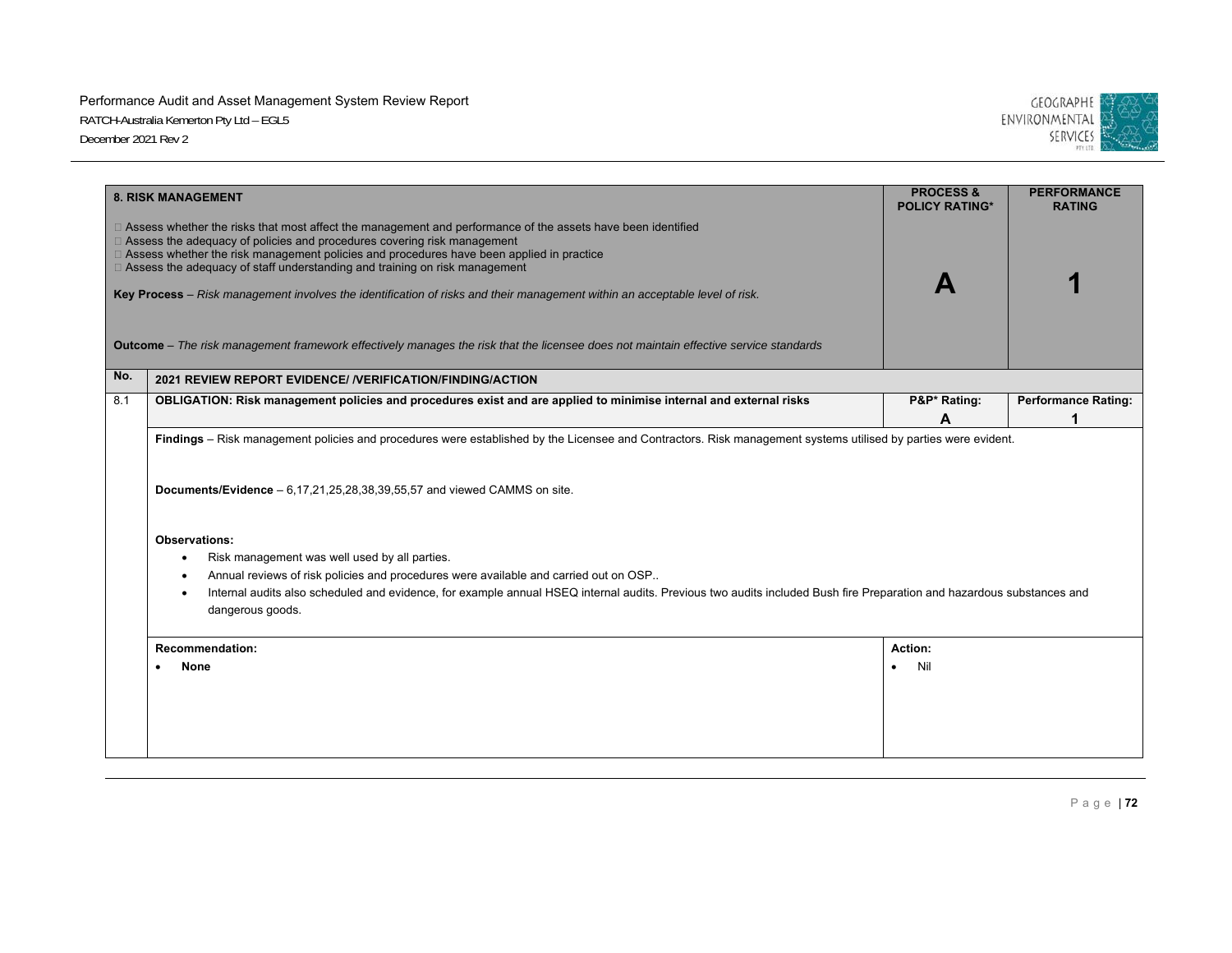

| 8.2 | OBLIGATION: Risks are documented in a risk register and treatment plans are implemented and monitored                      | P&P* Rating: | <b>Performance Rating:</b> |
|-----|----------------------------------------------------------------------------------------------------------------------------|--------------|----------------------------|
|     | Findings - Risk registers and treatment plans viewed on site. Effectively used to identify and mitigate risks.             | A            |                            |
|     | Documents/Evidence $-$ - 6,17,21,25,28,38,39,55,57 and viewed CAMMS on site                                                |              |                            |
|     | <b>Observations:</b>                                                                                                       |              |                            |
|     | GTs and BoP backed by reputable global manufacturers with extensive experience.<br>$\bullet$                               |              |                            |
|     | Risks were reported monthly and corrective actions implemented.                                                            |              |                            |
|     | No significant safety incidents experienced                                                                                |              |                            |
|     | Risk Registers and treatment plans were viewed on site in CAMMS and discussed at Monthly AMT meetings.                     |              |                            |
|     | Successfully transferred from an Excel spreadsheet risk management system to CAMMS which was more efficient and effective. |              |                            |
|     | CAMMS had escalation capabilities if remedial actions were overdue.                                                        |              |                            |
|     | <b>Recommendation:</b>                                                                                                     | Action:      |                            |
|     | <b>None</b>                                                                                                                | Nil          |                            |
|     | OBLIGATION: Probability and consequences of asset failure are regularly assessed                                           | P&P* Rating: | <b>Performance Rating:</b> |
|     |                                                                                                                            | A            |                            |
|     | Findings - Licensee and O&M Contractor have established annual internal audits and risk registers.                         |              |                            |
|     | Documents/Evidence $-6,17,21,25,28,38,39,55,57$ and viewed CAMMS on site                                                   |              |                            |
|     | <b>Observations:</b>                                                                                                       |              |                            |
|     |                                                                                                                            |              |                            |
|     | Risk registers were reviewed annually and through monthly reports and meetings.                                            |              |                            |
|     | Annual audits by insurers to assess potential risks to the operation and maintenance of power plant.                       |              |                            |
|     | Critical spares were identified and well sourced and accessible. Covid 19 did not interrupt the supply chain of spares.    |              |                            |
|     | <b>Recommendation:</b>                                                                                                     | Action:      |                            |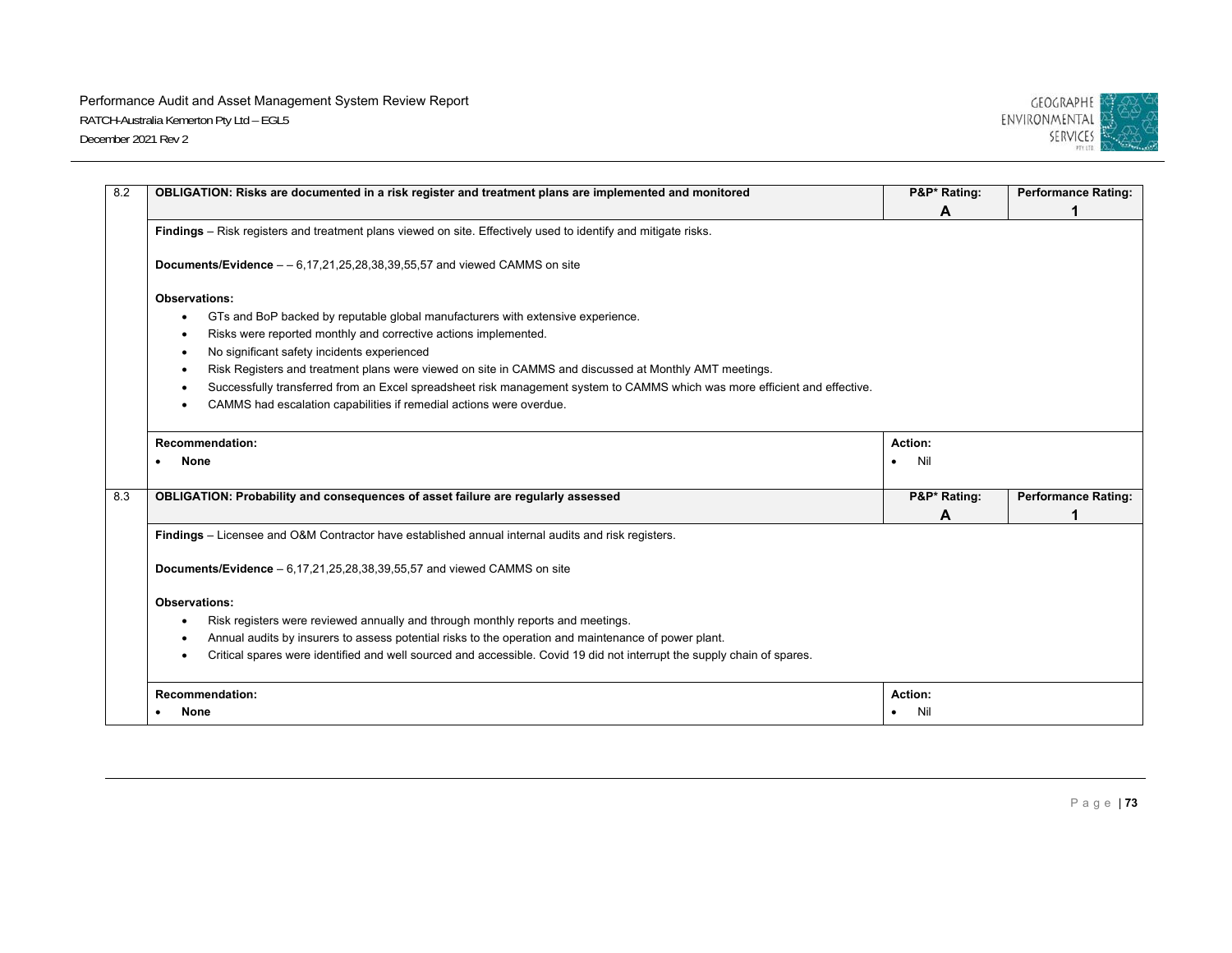

|     | <b>9. CONTINGENCY PLANNING</b>                                                                                                                                                                                                                      | <b>PROCESS &amp;</b><br><b>POLICY RATING*</b> | <b>PERFORMANCE</b><br><b>RATING</b> |  |  |
|-----|-----------------------------------------------------------------------------------------------------------------------------------------------------------------------------------------------------------------------------------------------------|-----------------------------------------------|-------------------------------------|--|--|
|     | $\Box$ Determine whether contingency plans have been developed and are current<br>□ Determine whether contingency plans have been tested. If so, review the results to confirm any improvements identified have been<br>implemented.                |                                               |                                     |  |  |
|     | Key Process – Contingency plans document the steps to deal with the unexpected failure of an asset.                                                                                                                                                 |                                               |                                     |  |  |
|     | <b>Outcome</b> – Contingency plans have been developed and tested to minimise any major disruptions to service standards.                                                                                                                           |                                               |                                     |  |  |
| No. | 2021 REVIEW REPORT EVIDENCE/ /VERIFICATION/FINDING/ACTION                                                                                                                                                                                           |                                               |                                     |  |  |
| 9.1 | OBLIGATION: Contingency plans are documented, understood and tested to confirm their operability and to cover higher risks                                                                                                                          | P&P* Rating:                                  | <b>Performance Rating:</b>          |  |  |
|     |                                                                                                                                                                                                                                                     | Α                                             |                                     |  |  |
|     | <b>Documents/Evidence</b> $- 6,17,19,21,25,28,31,38,39,55,79$ and site interviews                                                                                                                                                                   |                                               |                                     |  |  |
|     | <b>Observations:</b>                                                                                                                                                                                                                                |                                               |                                     |  |  |
|     | Contingency plans were monitored by TW Power Services and RATCH-Australia, especially the high and extreme risks.<br>$\bullet$                                                                                                                      |                                               |                                     |  |  |
|     | Critical spares well identified, accessible and monitored.                                                                                                                                                                                          |                                               |                                     |  |  |
|     | RATCH-Australia engaged GreenCap to carry out internal audits on its behalf every 3 years. The last internal audit was carried out 2019 and unable to since then as Green Cap is<br>$\bullet$<br>based in Thailand. To resume once WA borders open. |                                               |                                     |  |  |
|     | <b>Recommendation:</b>                                                                                                                                                                                                                              | Action:                                       |                                     |  |  |
|     | None                                                                                                                                                                                                                                                | Nil                                           |                                     |  |  |
|     |                                                                                                                                                                                                                                                     |                                               |                                     |  |  |
|     |                                                                                                                                                                                                                                                     |                                               |                                     |  |  |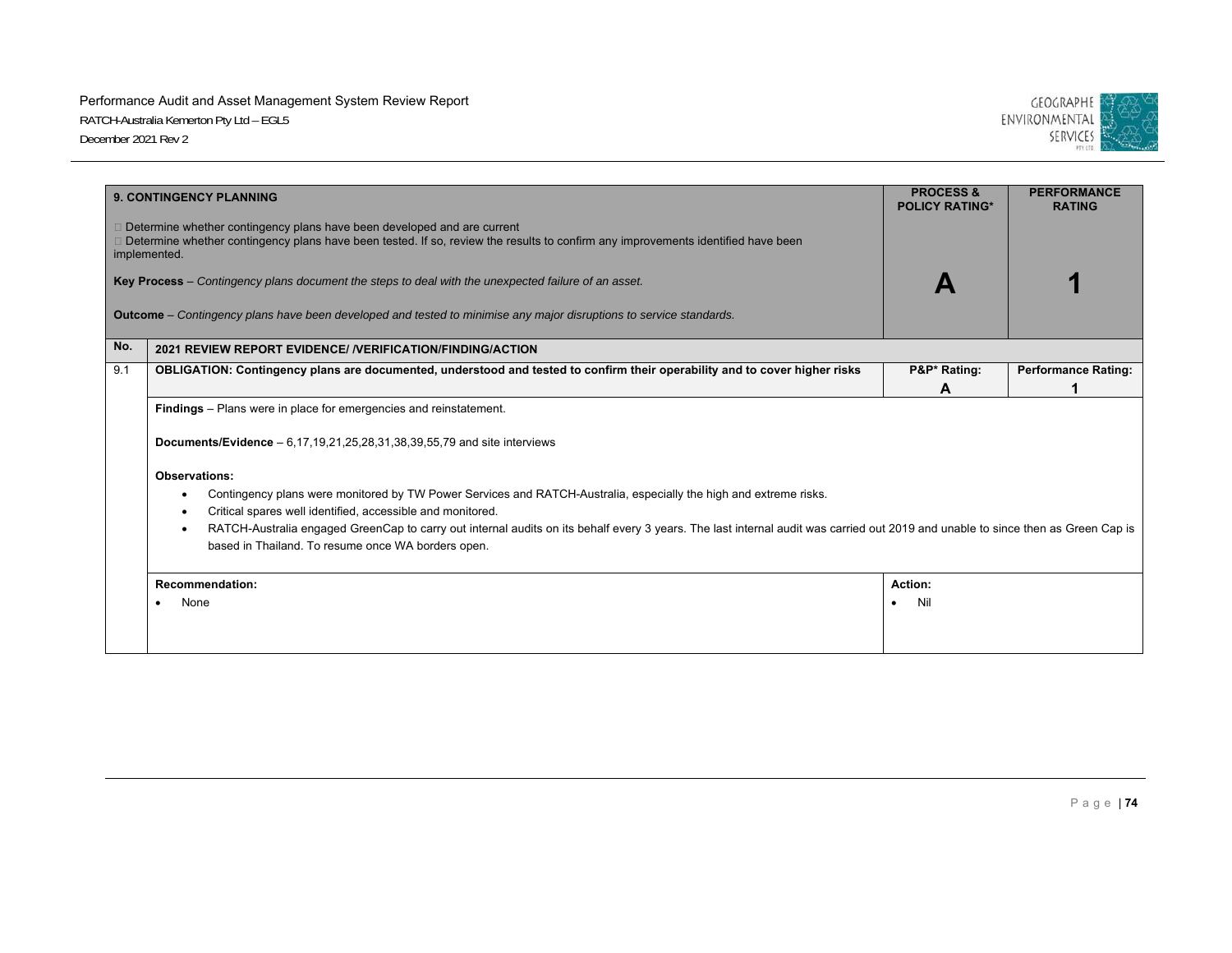

|      | <b>10. FINANCIAL PLANNING</b>                                                                                                                                                                                                                                                                                       | <b>PROCESS &amp;</b><br><b>POLICY RATING*</b> | <b>PERFORMANCE</b><br><b>RATING</b> |
|------|---------------------------------------------------------------------------------------------------------------------------------------------------------------------------------------------------------------------------------------------------------------------------------------------------------------------|-----------------------------------------------|-------------------------------------|
|      | $\Box$ Obtain a copy of the financial planning, budgeting and reporting process and assess its effectiveness<br>$\Box$ Obtain a copy of the current financial plan (including budget/actual) and assess whether the process is followed                                                                             |                                               |                                     |
|      | Key Process - Financial brings together the financial elements of the service delivery to ensure its financial viability over the long term.                                                                                                                                                                        |                                               |                                     |
|      | <b>Outcome</b> – The financial plan is reliable and provides for the long-term financial viability of the services.                                                                                                                                                                                                 |                                               |                                     |
| No.  | 2021 REVIEW REPORT EVIDENCE/ / VERIFICATION/FINDING/ACTION                                                                                                                                                                                                                                                          |                                               |                                     |
| 10.1 | OBLIGATION: The financial plan states the financial objectives and identifies strategies and actions to achieve those                                                                                                                                                                                               | P&P* Rating:                                  | <b>Performance Rating:</b>          |
|      |                                                                                                                                                                                                                                                                                                                     | A                                             |                                     |
|      | Findings – Licensee had established mature financial planning, budgeting and reporting processes. CAPEX and OPEX budgets for the power station were reviewed and objectives confirmed<br>as completed or indicated to be in process.<br><b>Documents/Evidence</b> $- 6,12,36,38,39,51,57,67,80$ and Site Interviews |                                               |                                     |
|      | <b>Observations:</b>                                                                                                                                                                                                                                                                                                |                                               |                                     |
|      | Confidential information but performance to date has proved satisfactory.                                                                                                                                                                                                                                           |                                               |                                     |
|      | Financial plans were prepared each year and set budgets for future cash flow.                                                                                                                                                                                                                                       |                                               |                                     |
|      | Financiers were provided with annual CAPEX and OPEX budgets.                                                                                                                                                                                                                                                        |                                               |                                     |
|      | Diligent financial reports were prepared for RATCH-Australia on a monthly basis and annual basis.                                                                                                                                                                                                                   |                                               |                                     |
|      | Lifecycle costing was reviewed annually with projections for 25 years aligned with asset life and PPA expiry.                                                                                                                                                                                                       |                                               |                                     |
|      | The AMP included detailed KPS 5 Year CAPEX and OEPX Expenditure Plans (i.e., refer AMP 2021 Appendix D).                                                                                                                                                                                                            |                                               |                                     |
|      | <b>Recommendation:</b>                                                                                                                                                                                                                                                                                              | Action:                                       |                                     |
|      | <b>None</b>                                                                                                                                                                                                                                                                                                         | Nil                                           |                                     |
| 10.2 | OBLIGATION: The financial plan identifies the source of funds for capital expenditure and recurrent costs                                                                                                                                                                                                           | P&P* Rating:                                  | <b>Performance Rating:</b>          |
|      |                                                                                                                                                                                                                                                                                                                     | A                                             |                                     |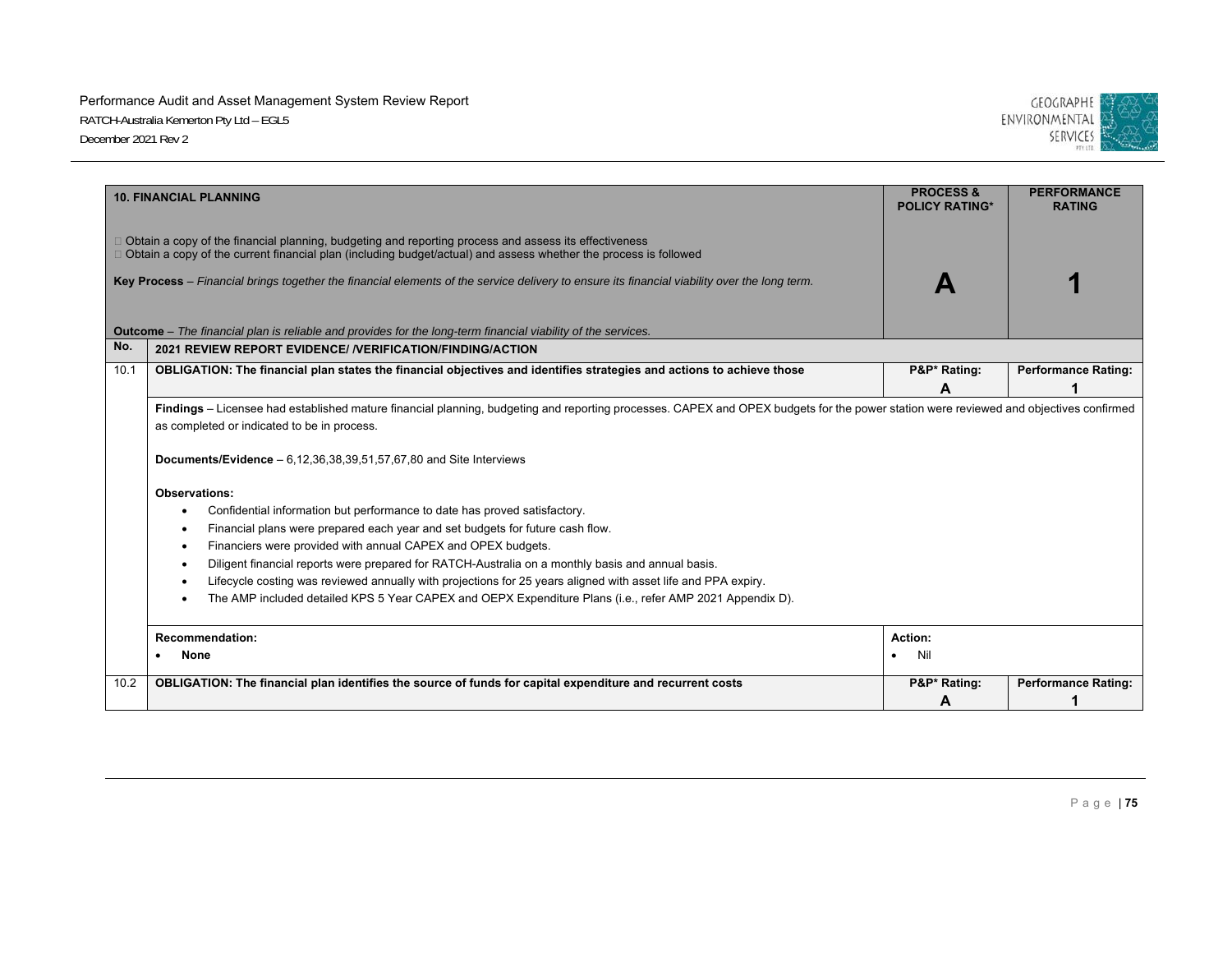

|      | Findings - AMP defined the Revenue, OPEX and EBIT for the for the power station on an annual basis. On an annual basis the CAPEX requirements were identified and presented to<br>RATCH-Australia's Board for approval. Funding was all undertaken internally.                                                             |                             |                            |
|------|----------------------------------------------------------------------------------------------------------------------------------------------------------------------------------------------------------------------------------------------------------------------------------------------------------------------------|-----------------------------|----------------------------|
|      | <b>Documents/Evidence</b> $-6,12,38,39,51,57,67,80$ and Site Interviews                                                                                                                                                                                                                                                    |                             |                            |
|      | Observations:<br>Financial plans and financial audited reports detailed funding sources.<br>Funding was determined and approved Internally and if need be with the Parent Company, based in Thailand.                                                                                                                      |                             |                            |
|      | <b>Recommendation:</b><br>None                                                                                                                                                                                                                                                                                             | Action:<br>Nil              |                            |
| 10.3 | OBLIGATION: The financial plan provides projections of operating statements (profit and loss) and statement of financial position<br>(balance sheets)                                                                                                                                                                      | P&P* Rating:<br>A           | <b>Performance Rating:</b> |
|      | Findings - P&L and Balance reported annually and budget forecast for life of assets. Detailed Financial Modelling has been undertaken by the licensee (including Revenue, OPEX and EBIT)<br>Documents/Evidence $-6.12,36,38,39,51,57,67,80$ and Site Interviews                                                            |                             |                            |
|      | Observations:<br>Confirmed by Licensee that the financial plan budgeted for life of assets, financial information was commercial in confidence.<br>Annual Financial Reports audited and prepared by independent third party.<br>Audited reports were on unqualified basis.<br>Lifecycle costing reviewed annually to 2040. |                             |                            |
|      | <b>Recommendation:</b><br>None<br>$\bullet$                                                                                                                                                                                                                                                                                | Action:<br>Nil<br>$\bullet$ |                            |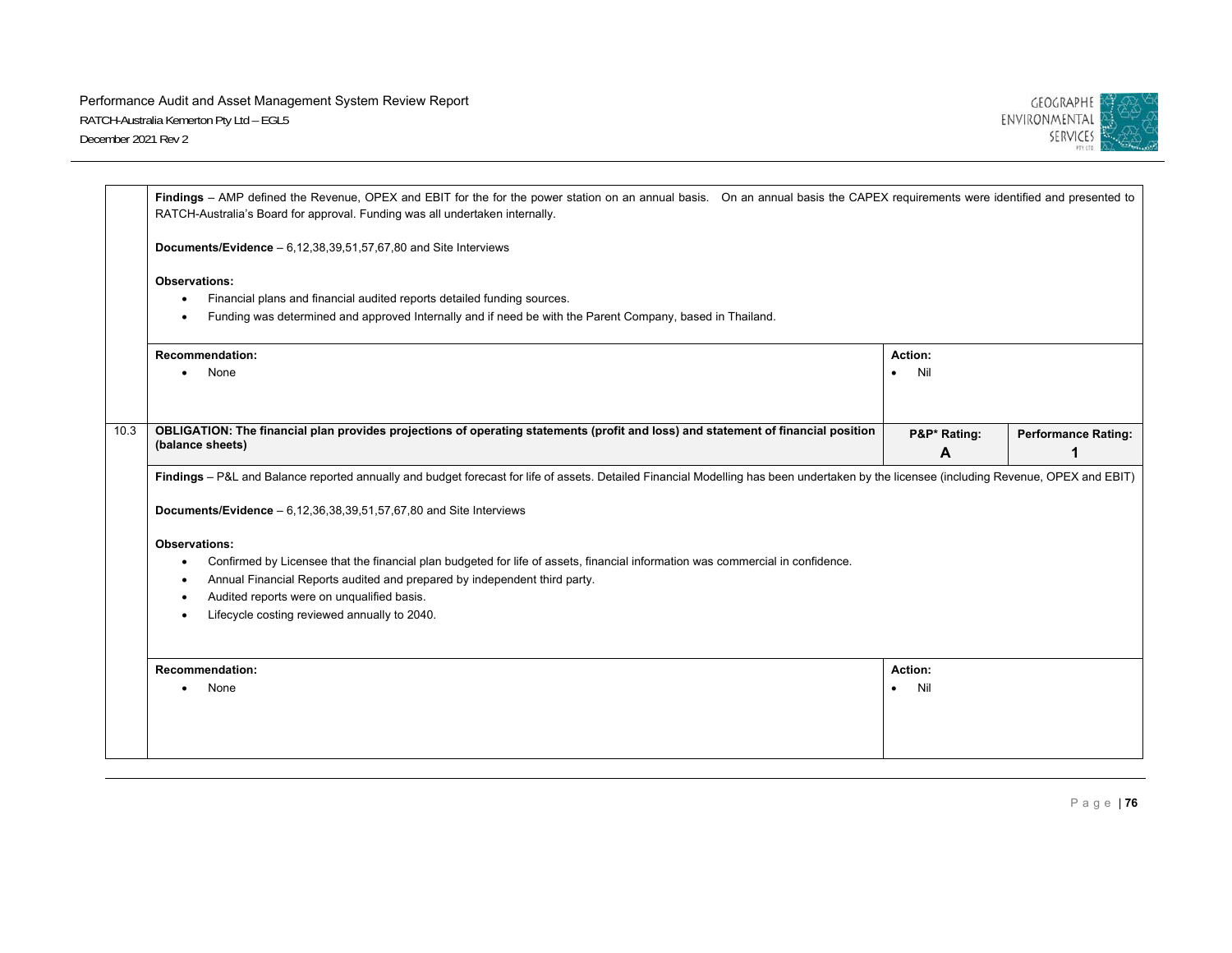

| 10.4<br>OBLIGATION: The financial plan provides firm predictions on income for the next five years and reasonable predictions beyond<br>this period                                                       | P&P* Rating:                                                                                                                         | <b>Performance Rating:</b> |  |  |
|-----------------------------------------------------------------------------------------------------------------------------------------------------------------------------------------------------------|--------------------------------------------------------------------------------------------------------------------------------------|----------------------------|--|--|
|                                                                                                                                                                                                           | A                                                                                                                                    |                            |  |  |
| Findings - P&L and Balance reported annually and budget forecast for life of assets. Detailed Financial Modelling was undertaken by the licensee to 2030 (when PPA is in place) and<br>projected to 2040. |                                                                                                                                      |                            |  |  |
| <b>Documents/Evidence</b> 6,12,36,38,39,51,57,67,80 and Site Interviews                                                                                                                                   |                                                                                                                                      |                            |  |  |
| Observations:                                                                                                                                                                                             |                                                                                                                                      |                            |  |  |
| Asset life cycle financial modelling until 2040 with Revenue to 2030. Commercial in confidence.<br>$\bullet$<br>PPA with Synergy revenue to July 2030 with option further 5 years.                        |                                                                                                                                      |                            |  |  |
| <b>Recommendation:</b>                                                                                                                                                                                    | Action:                                                                                                                              |                            |  |  |
| None                                                                                                                                                                                                      | Nil                                                                                                                                  |                            |  |  |
| 10.5<br>OBLIGATION: The financial plan provides for the operations and maintenance, administration and capital expenditure<br>requirements of the services                                                | P&P* Rating:                                                                                                                         | <b>Performance Rating:</b> |  |  |
|                                                                                                                                                                                                           | A                                                                                                                                    |                            |  |  |
| Findings - Detailed Financial Modelling was undertaken by the licensee, including all costs associated with operating and maintaining the assets to 2040.                                                 |                                                                                                                                      |                            |  |  |
| Documents/Evidence $-6,12,36,38,39,51,57,67,80$ and Site Interviews                                                                                                                                       |                                                                                                                                      |                            |  |  |
| <b>Observations:</b>                                                                                                                                                                                      |                                                                                                                                      |                            |  |  |
| Comprehensive financial modelling, monitoring and reporting                                                                                                                                               |                                                                                                                                      |                            |  |  |
| O&M contract clearly defined the cost responsibilities of the O&M contractor and those of RATCH-Australia.                                                                                                |                                                                                                                                      |                            |  |  |
|                                                                                                                                                                                                           | RATCH-Australia was responsible for meeting CAPEX requirements. Any large CAPEX were justified on a case by case basis to the Board. |                            |  |  |
| <b>Recommendation:</b>                                                                                                                                                                                    | Action:                                                                                                                              |                            |  |  |
| None                                                                                                                                                                                                      | Nil                                                                                                                                  |                            |  |  |
|                                                                                                                                                                                                           |                                                                                                                                      |                            |  |  |
|                                                                                                                                                                                                           |                                                                                                                                      |                            |  |  |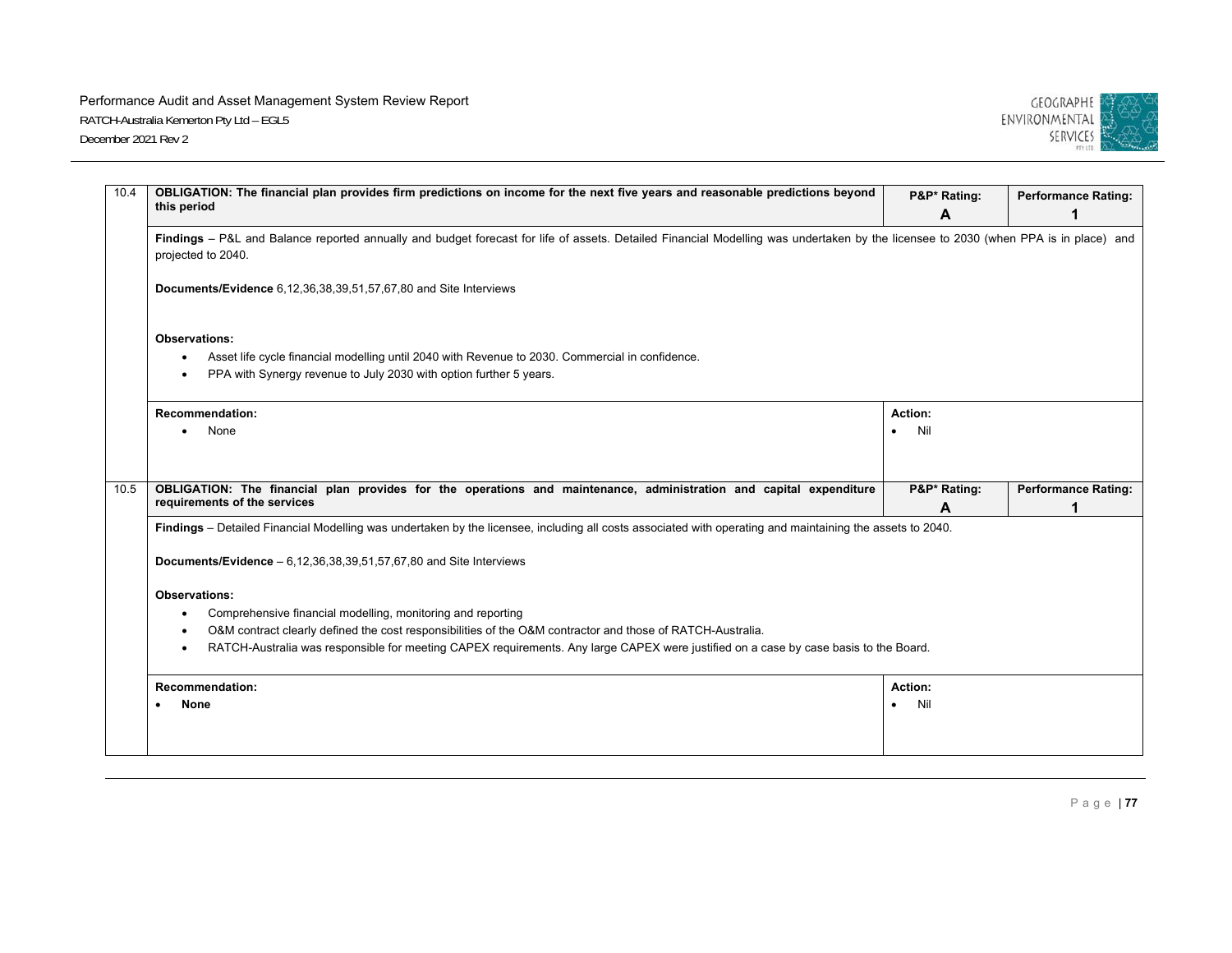

| OBLIGATION: Large variances in actual/budget income and expenses are identified and corrective action taken where necessary |                                                                                                                                                                    | P&P* Rating:<br>A | <b>Performance Rating:</b> |  |
|-----------------------------------------------------------------------------------------------------------------------------|--------------------------------------------------------------------------------------------------------------------------------------------------------------------|-------------------|----------------------------|--|
| Findings – Financials identified variances and comparisons with previous year of budgets and life cycle financial model.    |                                                                                                                                                                    |                   |                            |  |
| <b>Documents/Evidence</b> $-6,12,36,38,39,51,57,67,80$ and Site Interviews                                                  |                                                                                                                                                                    |                   |                            |  |
| <b>Observations:</b><br>٠<br>previous OPEX and CAPEX projects.                                                              | Monthly and annual reviews of the budget were carried out between TW Power Services and RATCH-Australia and corrective actions implemented. Evidenced from ongoing |                   |                            |  |
| Recommendation:<br>None                                                                                                     |                                                                                                                                                                    | Action:<br>Nil    |                            |  |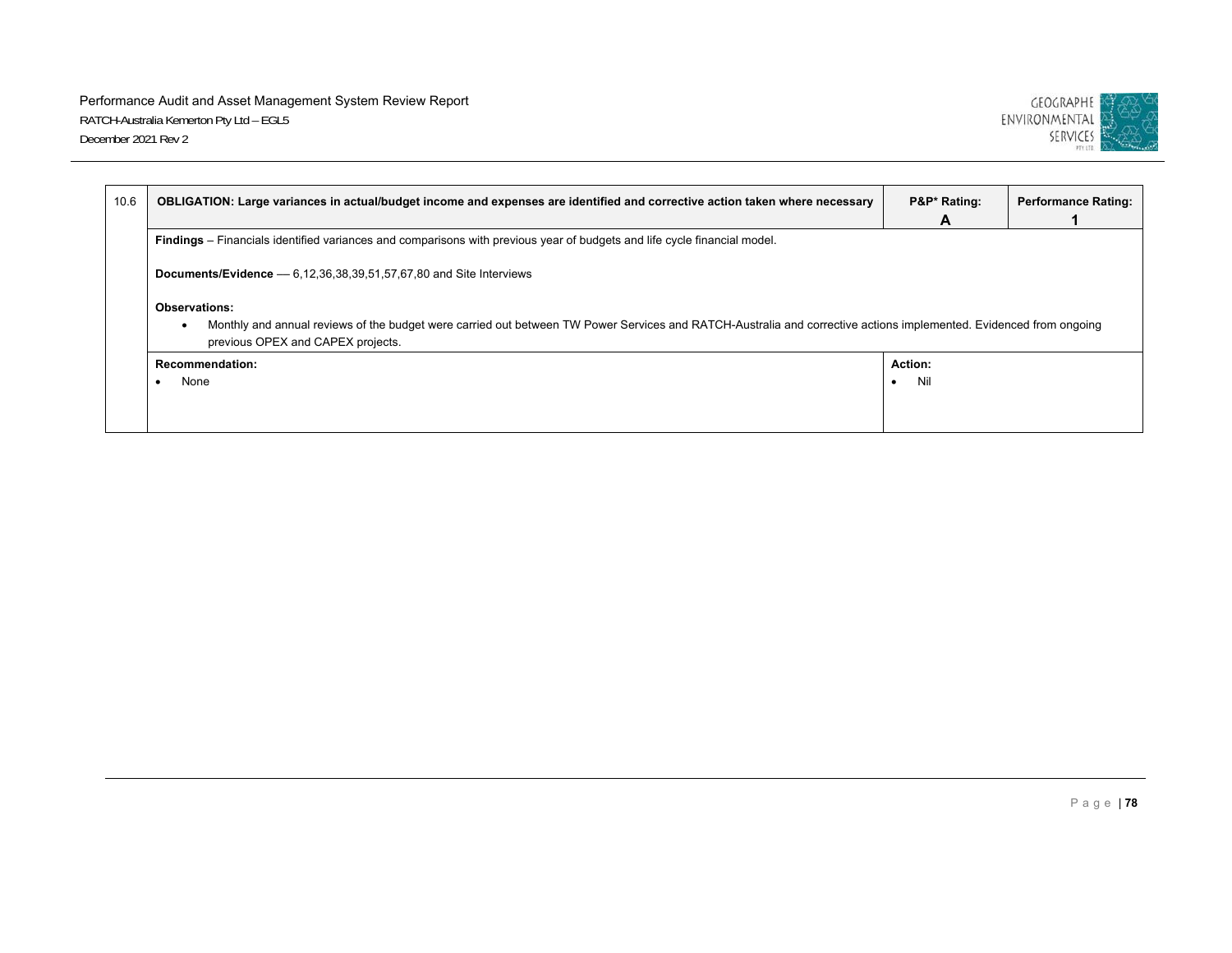

|                                                                                                                                                                                                                              | <b>11. CAPITAL EXPENDITURE PLANNING</b>                                                                                                                                                                                                                                                                                                                                                                                                          | <b>PROCESS &amp;</b><br><b>POLICY RATING*</b> | <b>PERFORMANCE</b><br><b>RATING</b> |
|------------------------------------------------------------------------------------------------------------------------------------------------------------------------------------------------------------------------------|--------------------------------------------------------------------------------------------------------------------------------------------------------------------------------------------------------------------------------------------------------------------------------------------------------------------------------------------------------------------------------------------------------------------------------------------------|-----------------------------------------------|-------------------------------------|
|                                                                                                                                                                                                                              | $\Box$ Understand the capital expenditure planning process and assess its effectiveness                                                                                                                                                                                                                                                                                                                                                          |                                               |                                     |
|                                                                                                                                                                                                                              | $\Box$ Obtain a copy of the capital expenditure plan for the current year and assess whether the process is being followed                                                                                                                                                                                                                                                                                                                       |                                               |                                     |
|                                                                                                                                                                                                                              | Key Process - The capital expenditure plan provides a schedule of new works, rehabilitation and replacement works, together with estimated<br>annual expenditure for these works over the next five or more years. Since capital investments tend to be large and lumpy, projections would<br>normally be expected to cover at least 10 years, preferably longer. Projections over the next five years would usually be based on firm estimates. |                                               |                                     |
| Outcome - The capital expenditure plan provides reliable forward estimates of capital expenditure and asset disposal income. Reasons for the<br>decisions and for the evaluation of alternatives and options are documented. |                                                                                                                                                                                                                                                                                                                                                                                                                                                  |                                               |                                     |
| No.                                                                                                                                                                                                                          | 2021 REVIEW REPORT EVIDENCE/ / VERIFICATION/FINDING/ACTION                                                                                                                                                                                                                                                                                                                                                                                       |                                               |                                     |
| 11.1                                                                                                                                                                                                                         | OBLIGATION: There is a capital expenditure plan covering works to be undertaken, actions proposed, responsibilities and dates                                                                                                                                                                                                                                                                                                                    | P&P* Rating:                                  | <b>Performance Rating:</b>          |
|                                                                                                                                                                                                                              |                                                                                                                                                                                                                                                                                                                                                                                                                                                  | Α                                             |                                     |
|                                                                                                                                                                                                                              | Findings - TW Power Services prepared annually, as part of their obligation when developing the AMP, forecasts of all CAPEX that was to be undertaken with identified responsibilities and<br>timing of projects. The process was verified for five years and in each AMP application during the review period.                                                                                                                                  |                                               |                                     |
|                                                                                                                                                                                                                              | Documents/Evidence $-6.12,36,38,39.51,57.67,80$ and Site Interviews                                                                                                                                                                                                                                                                                                                                                                              |                                               |                                     |
|                                                                                                                                                                                                                              | <b>Observations:</b><br>Financial projections have been carried out to 2040 as per the life cycle financial model.<br>TW Power Services continue to project CAPEX on an annual basis as part of its budget process<br>Major CAPEX had been identified during that period for a major outage in CY22.                                                                                                                                             |                                               |                                     |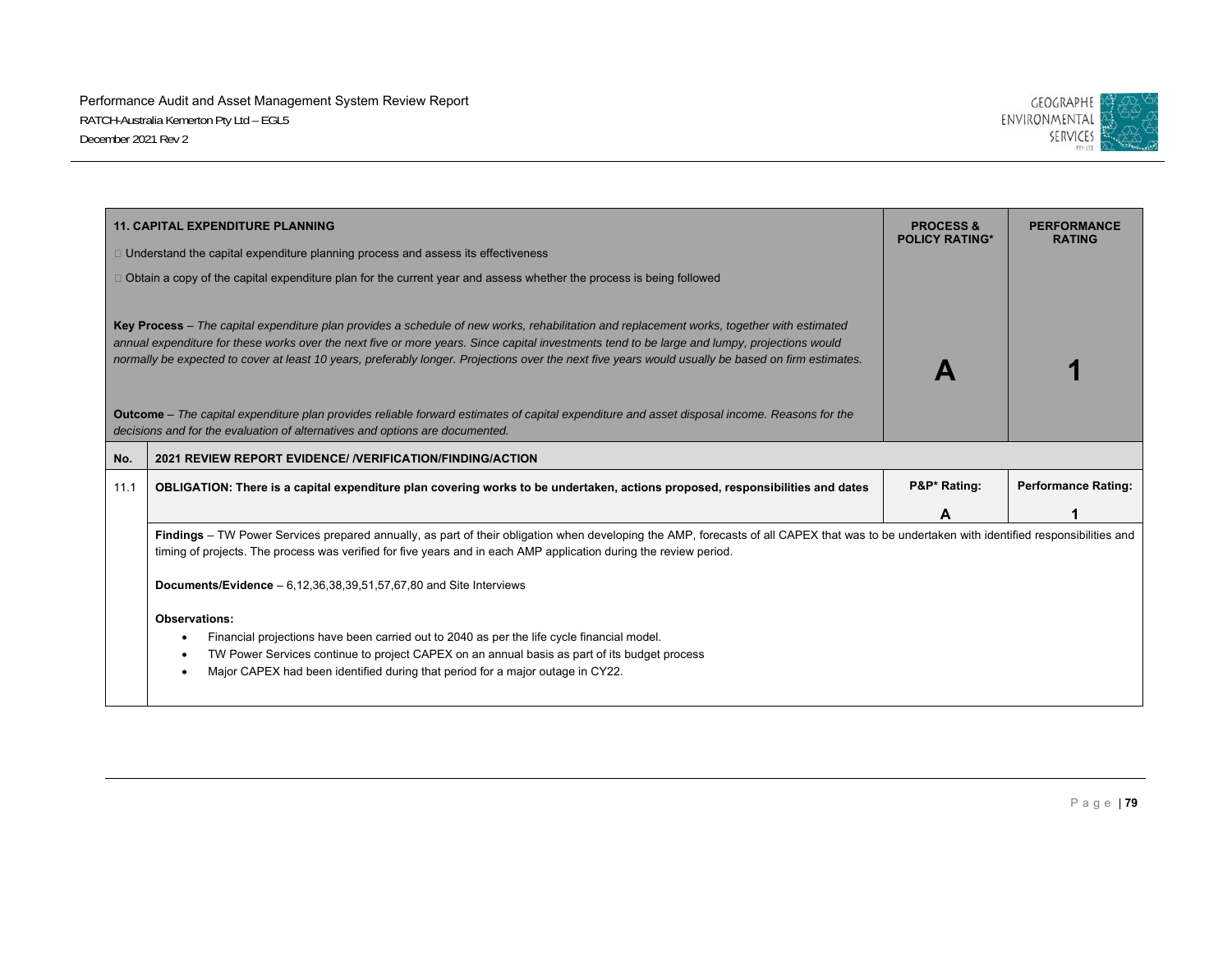

|      | <b>Recommendation:</b>                                                                                                                                                                                               | Action:          |                            |
|------|----------------------------------------------------------------------------------------------------------------------------------------------------------------------------------------------------------------------|------------------|----------------------------|
|      | <b>None</b><br>$\bullet$                                                                                                                                                                                             | Nil<br>$\bullet$ |                            |
|      |                                                                                                                                                                                                                      |                  |                            |
| 11.2 | OBLIGATION: The capital expenditure plan provides reasons for capital expenditure and timing of expenditure                                                                                                          | P&P* Rating:     | <b>Performance Rating:</b> |
|      |                                                                                                                                                                                                                      | A                |                            |
|      | Findings - The CAPEX expenditure was based on a fully justified technical and financial reasoning.                                                                                                                   |                  |                            |
|      | <b>Documents/Evidence</b> $-6,12,36,38,39,51,57,67,80$ and Site Interviews                                                                                                                                           |                  |                            |
|      | <b>Observations:</b>                                                                                                                                                                                                 |                  |                            |
|      | It was noted the O&M contractor may propose capital expenditure to ensure performance of the power station.<br>٠                                                                                                     |                  |                            |
|      | All CAPEX is the responsibility of RATCH-Australia. CAPEX projects are proposed as a business case which was then put to the Board for approval.<br>CAPEX projects were also initiated through the CIP - Betterways. |                  |                            |
|      |                                                                                                                                                                                                                      |                  |                            |
|      | <b>Recommendation:</b>                                                                                                                                                                                               | Action:          |                            |
|      | <b>None</b>                                                                                                                                                                                                          | Nil<br>$\bullet$ |                            |
| 11.3 | OBLIGATION: The capital expenditure plan is consistent with the asset life and condition identified in the asset management plan                                                                                     | P&P* Rating:     | <b>Performance Rating:</b> |
|      |                                                                                                                                                                                                                      | A                |                            |
|      | Findings - The AMP contained a Plant Condition Assessment that was consistent with CAPEX and OPEX detailed in the 5 Year Consolidated Projects.                                                                      |                  |                            |
|      | <b>Documents/Evidence</b> $-6,12,36,38,39,51,57,67,80$ and Site Interviews                                                                                                                                           |                  |                            |
|      | <b>Observations:</b>                                                                                                                                                                                                 |                  |                            |
|      | AMPs are reviewed annually and financial plan updated accordingly.                                                                                                                                                   |                  |                            |
|      | AMPs and financial budgets approved by Board                                                                                                                                                                         |                  |                            |
|      | Expenditure for the major overhaul was noted to align with the CAPEX 5 Year Consolidated Projects. Noted as defined in the AMP CAPEX included refurbishment.                                                         |                  |                            |
|      |                                                                                                                                                                                                                      |                  |                            |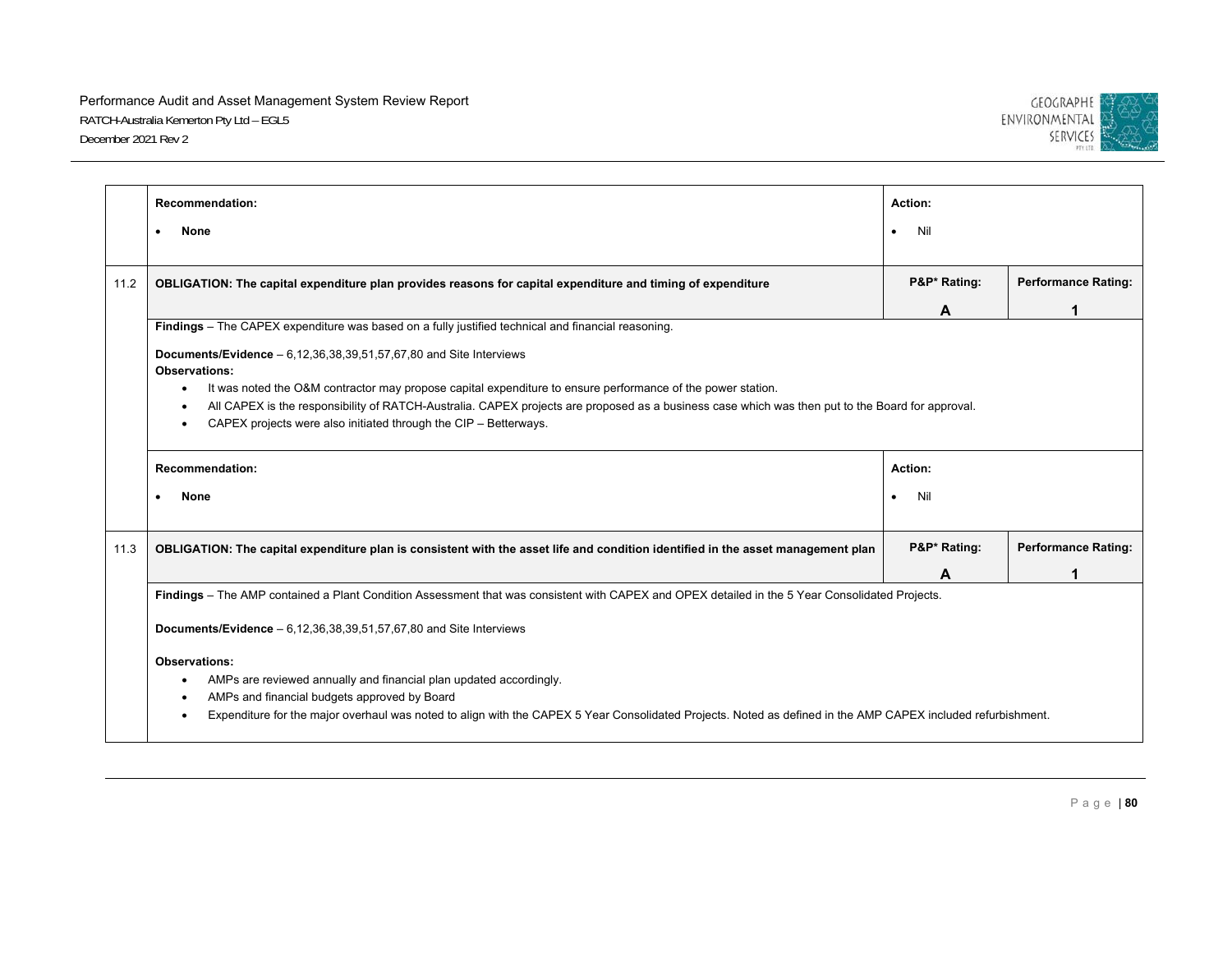

|      | <b>Recommendation:</b>                                                                                                                                                                        | Action:          |                            |
|------|-----------------------------------------------------------------------------------------------------------------------------------------------------------------------------------------------|------------------|----------------------------|
|      | None<br>$\bullet$                                                                                                                                                                             | Nil<br>$\bullet$ |                            |
|      |                                                                                                                                                                                               |                  |                            |
| 11.4 | OBLIGATION: There is an adequate process to ensure the capital expenditure plan is regularly updated and implemented                                                                          | P&P* Rating:     | <b>Performance Rating:</b> |
|      |                                                                                                                                                                                               | A                |                            |
|      | Findings - Capital expenditure processes were detailed in the AMP and updated in the year plans and monitored via the monthly reports. Reports submitted to RATCH-Australia and the<br>Board. |                  |                            |
|      | <b>Documents/Evidence</b> 6,12,36,38,39,51,57,67,80 and Site Interviews                                                                                                                       |                  |                            |
|      | <b>Observations:</b><br>TW Power Services and RATCH-Australia have in place 5 year CAPEX programs.<br>$\bullet$                                                                               |                  |                            |
|      | <b>Recommendation:</b>                                                                                                                                                                        | <b>Action:</b>   |                            |
|      | None<br>$\bullet$                                                                                                                                                                             | Nil<br>$\bullet$ |                            |
|      |                                                                                                                                                                                               |                  |                            |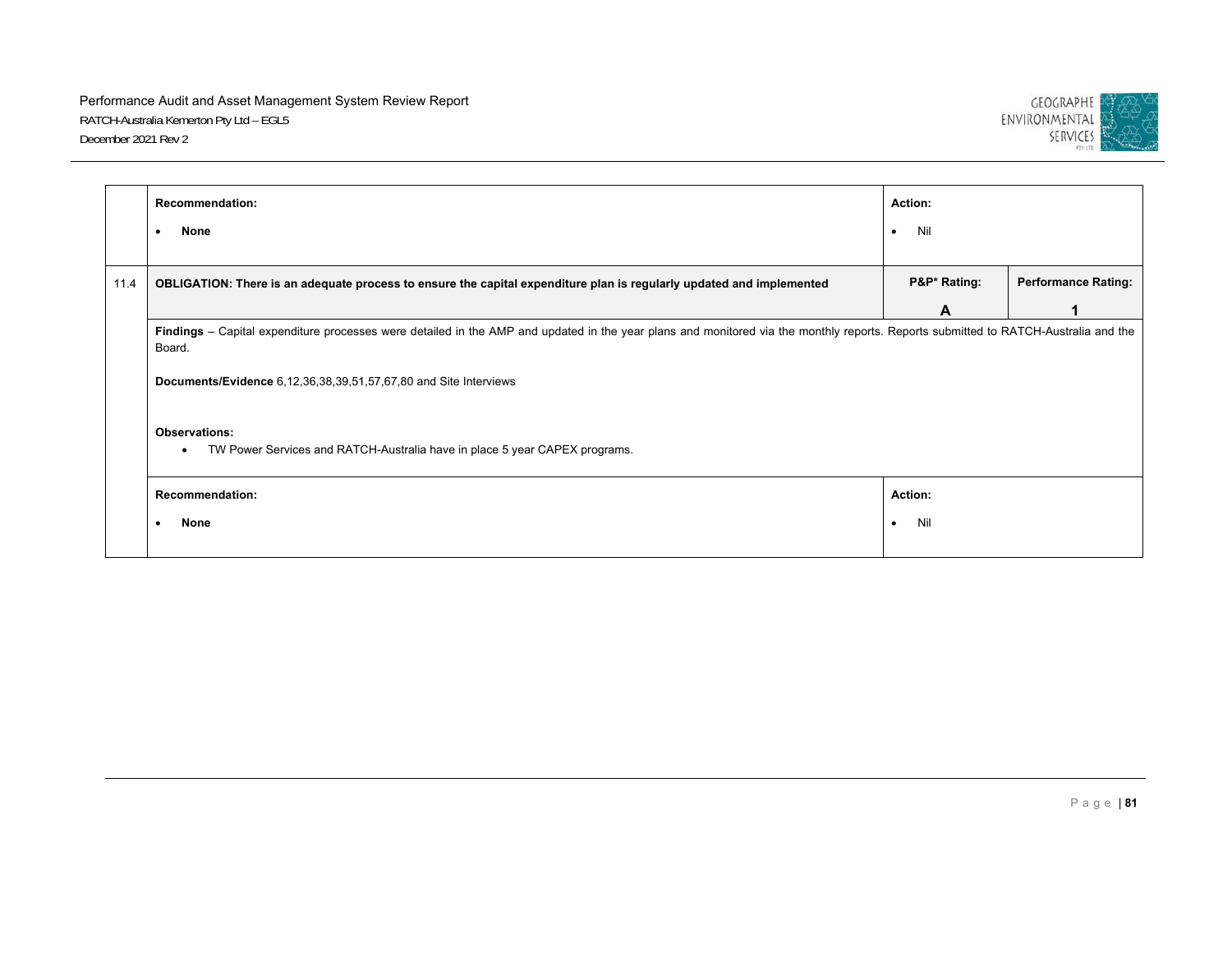

|      | <b>12. REVIEW OF AMS</b>                                                                                                                                                                                                                                                                                                                                                                                                                                                                                                                                                      | <b>PROCESS &amp;</b><br><b>POLICY RATING*</b> | <b>PERFORMANCE</b><br><b>RATING</b> |  |  |
|------|-------------------------------------------------------------------------------------------------------------------------------------------------------------------------------------------------------------------------------------------------------------------------------------------------------------------------------------------------------------------------------------------------------------------------------------------------------------------------------------------------------------------------------------------------------------------------------|-----------------------------------------------|-------------------------------------|--|--|
|      | □ Determine when the asset management plan was last updated and assess whether any substantial changes have occurred<br>□ Determine whether any independent reviews have been performed. If so, review the results and action taken<br>□ Consider the need to update the asset management plan based on the results of this review<br>$\Box$ Determine when the asset management system was last reviewed.<br>Key Process - The asset management system is regularly reviewed and updated.<br><b>Outcome</b> – The asset management system is regularly reviewed and updated. |                                               |                                     |  |  |
| No.  | 2021 REVIEW REPORT EVIDENCE/ /VERIFICATION/FINDING/ACTION                                                                                                                                                                                                                                                                                                                                                                                                                                                                                                                     |                                               |                                     |  |  |
| 12.1 | OBLIGATION: A review process is in place to ensure the asset management plan and the asset management system described in<br>it remain current                                                                                                                                                                                                                                                                                                                                                                                                                                | P&P* Rating:<br>A                             | <b>Performance Rating:</b><br>1     |  |  |
|      | Documents/Evidence - 6,38,39,55<br><b>Observations:</b><br>O&M Contractor to review its AMP annually and submit to Licensee for approval as per the OMAA and scheduled in both the Licensee's and the Contractor's compliance<br>processes.<br>Completed on time and monitored through monthly meetings                                                                                                                                                                                                                                                                       |                                               |                                     |  |  |
|      | <b>Recommendation:</b><br><b>None</b><br>$\bullet$                                                                                                                                                                                                                                                                                                                                                                                                                                                                                                                            | Action:<br>Nil<br>$\bullet$                   |                                     |  |  |
| 12.2 | OBLIGATION: Independent reviews (e.g. internal audit) are performed of the asset management system                                                                                                                                                                                                                                                                                                                                                                                                                                                                            | P&P* Rating:<br>A                             | <b>Performance Rating:</b><br>1     |  |  |
|      | Findings – The Licensee had undertaken internal reviews of the AMP of the O&M Contractor.                                                                                                                                                                                                                                                                                                                                                                                                                                                                                     |                                               |                                     |  |  |
|      | Documents/Evidence $-6,21,38,39,55$                                                                                                                                                                                                                                                                                                                                                                                                                                                                                                                                           |                                               |                                     |  |  |
|      | <b>Observations:</b>                                                                                                                                                                                                                                                                                                                                                                                                                                                                                                                                                          |                                               |                                     |  |  |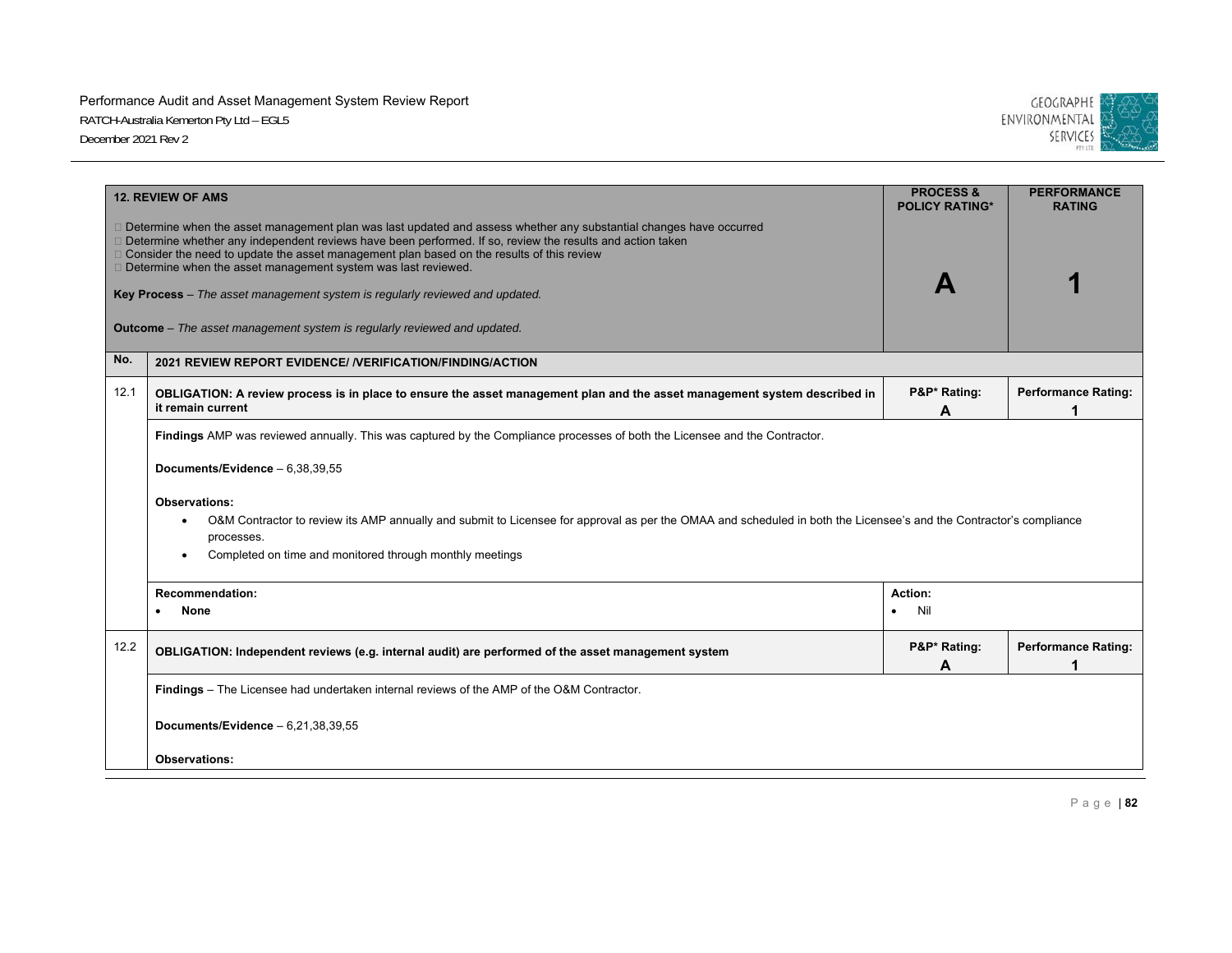

| The Licensee and the O&M contractor have carried out internal reviews of the AMP with improvement opportunities identified. |                                |                       |
|-----------------------------------------------------------------------------------------------------------------------------|--------------------------------|-----------------------|
|                                                                                                                             | <b>Recommendation:</b><br>None | <b>Action:</b><br>Nil |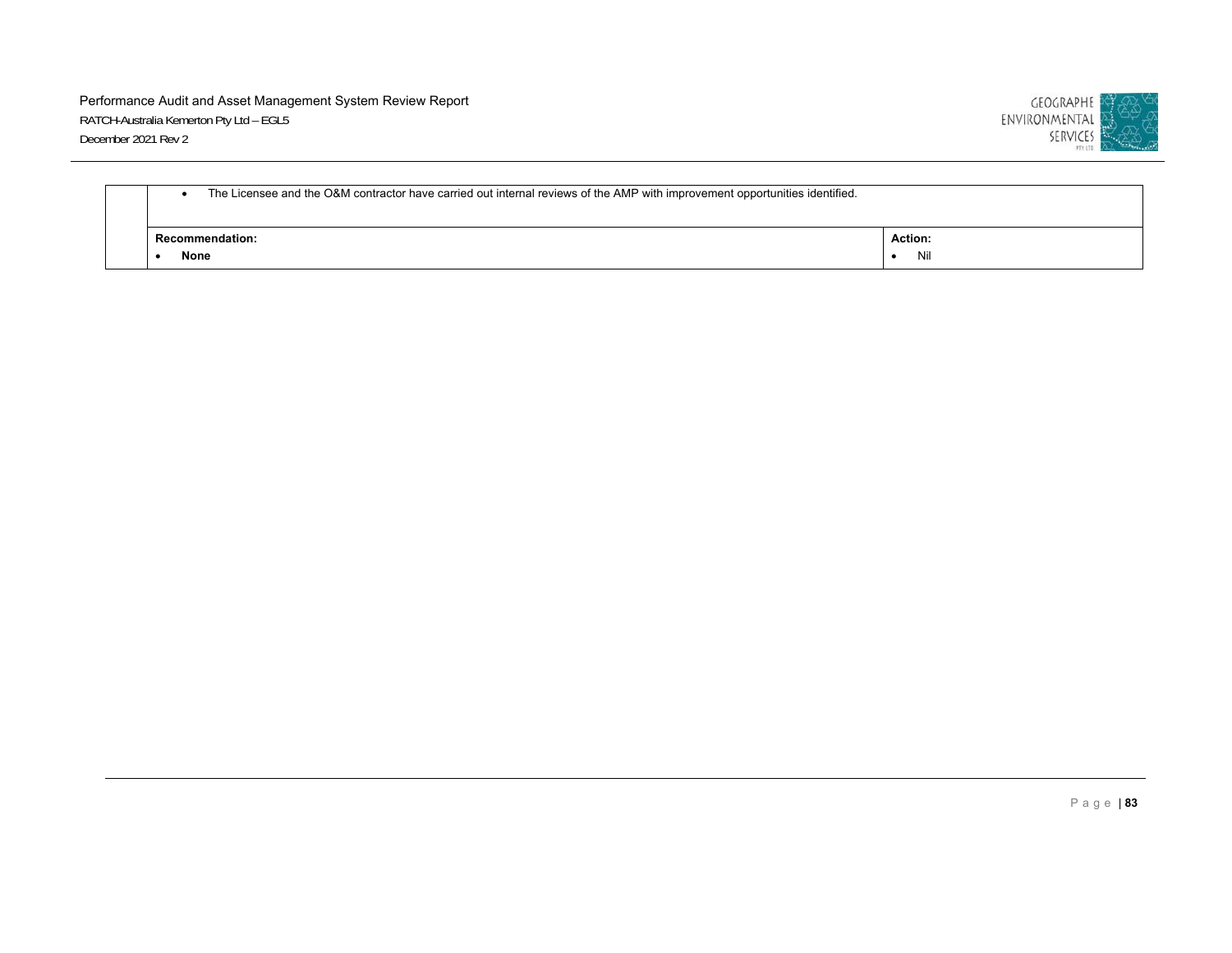

## **APPENDIX 3 – AUDIT PLAN ASSET REVIEW PRIORITIES**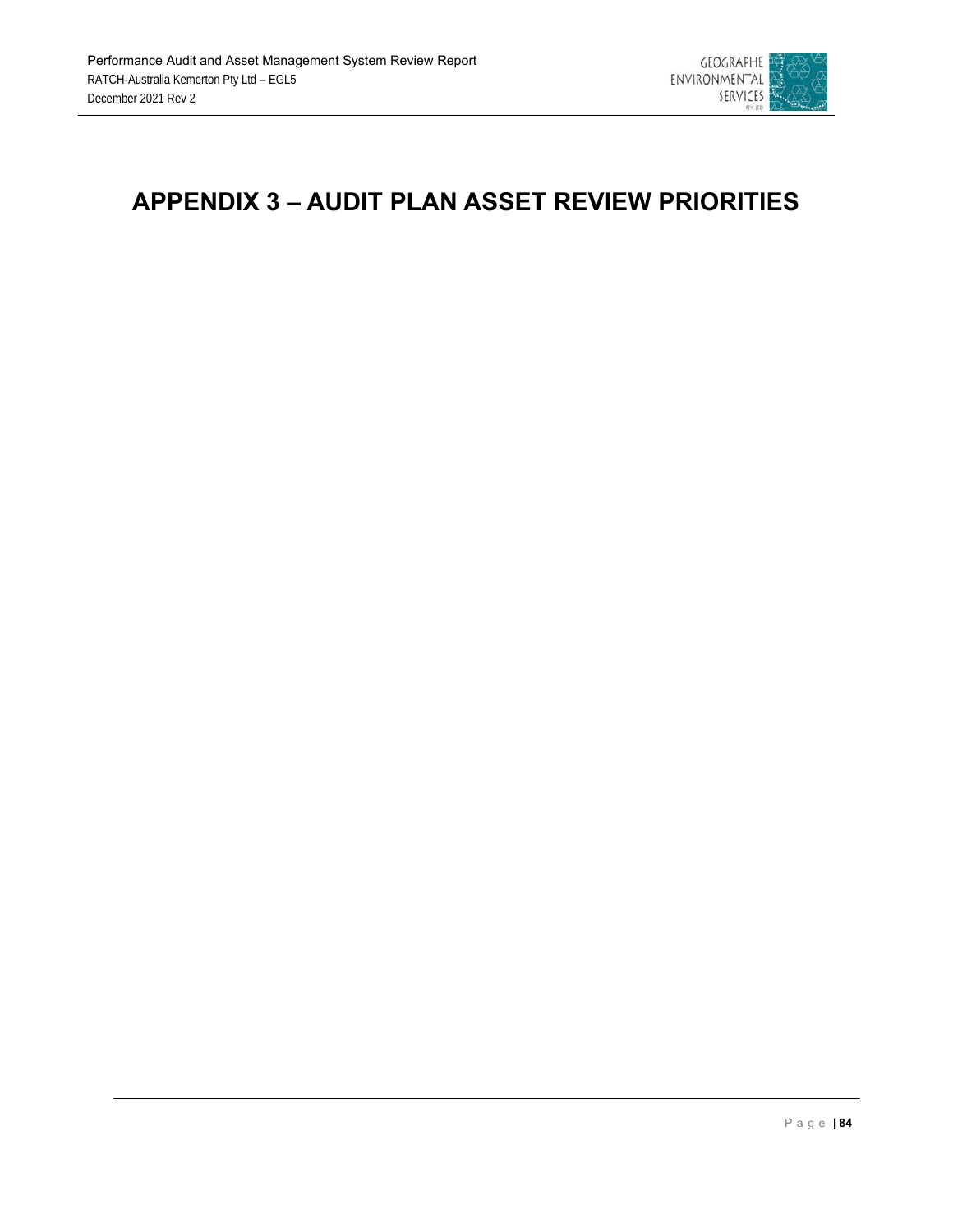

#### **TABLE 18 Effectiveness Criteria Pre‐Audit Review**

| Ref | Asset Management System Component                                                                                       | Consequence | <b>Risk Likelihood</b> | <b>Inherent Risk</b><br>Low, Medium, | Adequacy of<br><b>Existing</b> |          | <b>Review Priority</b> |              |                |                |                |
|-----|-------------------------------------------------------------------------------------------------------------------------|-------------|------------------------|--------------------------------------|--------------------------------|----------|------------------------|--------------|----------------|----------------|----------------|
|     |                                                                                                                         |             |                        | <b>High</b>                          | Controls                       |          | $\overline{2}$         | 3            | $\overline{4}$ | 5              | N/A            |
| -1  | <b>ASSET PLANNING</b>                                                                                                   |             |                        |                                      |                                | $\Omega$ | $\Omega$               | $\mathbf{0}$ | 5              | $\overline{4}$ | $\overline{0}$ |
| 1.1 | Asset management plan covers the<br>processes in this table                                                             | Minor       | Unlikely               | Low                                  | <b>Strong</b>                  |          |                        |              |                | 5              |                |
| 1.2 | Planning processes and objectives reflect<br>the needs of all stakeholders and are<br>integrated with business planning | Moderate    | Unlikely               | <b>Medium</b>                        | <b>Strong</b>                  |          |                        |              | $\overline{4}$ |                |                |
| 1.3 | Service levels are defined in the asset<br>management plan                                                              | Minor       | Unlikely               | Low                                  | <b>Strong</b>                  |          |                        |              |                | 5              |                |
| 1.4 | Non-asset options (e.g. demand<br>management) are considered                                                            | Minor       | Unlikely               | Low                                  | <b>Strong</b>                  |          |                        |              |                | 5              |                |
| 1.5 | Lifecycle costs of owning and operating<br>assets are assessed                                                          | Moderate    | Unlikely               | <b>Medium</b>                        | <b>Strong</b>                  |          |                        |              | $\overline{4}$ |                |                |
| 1.6 | Funding options are evaluated                                                                                           | Moderate    | Unlikely               | <b>Medium</b>                        | <b>Strong</b>                  |          |                        |              | $\overline{4}$ |                |                |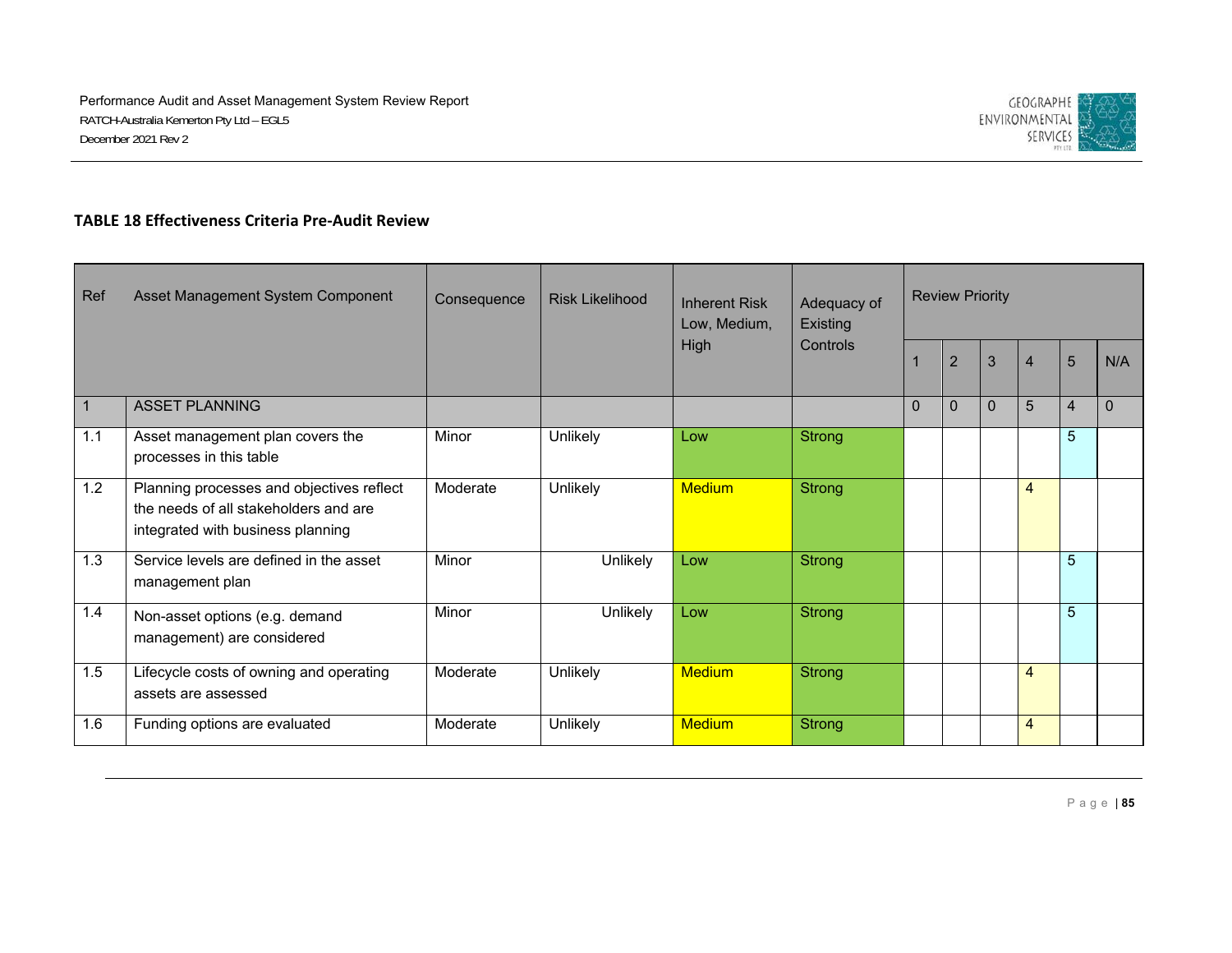

| Ref            | Asset Management System Component                                                                                   | Consequence | <b>Risk Likelihood</b> | <b>Inherent Risk</b><br>Low, Medium, | Adequacy of<br>Existing |          | <b>Review Priority</b> |                |                |          |          |
|----------------|---------------------------------------------------------------------------------------------------------------------|-------------|------------------------|--------------------------------------|-------------------------|----------|------------------------|----------------|----------------|----------|----------|
|                |                                                                                                                     |             |                        | High                                 | Controls                |          | $\overline{2}$         | 3              | $\overline{4}$ | 5        | N/A      |
| 1.7            | Costs are justified and cost drivers<br>identified                                                                  | Moderate    | Unlikely               | <b>Medium</b>                        | Strong                  |          |                        |                | $\overline{4}$ |          |          |
| 1.8            | Likelihood and consequences of asset<br>failure are predicted                                                       | Moderate    | Probable               | <b>Medium</b>                        | Moderate                |          |                        |                | $\overline{4}$ |          |          |
| 1.9            | Asset management plan is regularly<br>reviewed and updated                                                          | Minor       | Unlikely               | Low                                  | Strong                  |          |                        |                |                | 5        |          |
| $\overline{2}$ | ASSET CREATION AND ACQUISITION                                                                                      |             |                        |                                      |                         | $\Omega$ | $\mathbf{0}$           | $\overline{0}$ | 5              | $\Omega$ | $\Omega$ |
| 2.1            | Full project evaluations are undertaken for<br>new assets, including comparative<br>assessment of non-asset options | Moderate    | Unlikely               | <b>Medium</b>                        | <b>Strong</b>           |          |                        |                | $\overline{4}$ |          |          |
| 2.2            | Evaluations include all life-cycle costs                                                                            | Moderate    | Unlikely               | <b>Medium</b>                        | Strong                  |          |                        |                | $\overline{4}$ |          |          |
| 2.3            | Projects reflect sound engineering and<br>business decisions                                                        | Moderate    | Unlikely               | <b>Medium</b>                        | Strong                  |          |                        |                | $\overline{4}$ |          |          |
| 2.4            | Commissioning tests are documented and<br>completed                                                                 | Moderate    | Unlikely               | <b>Medium</b>                        | <b>Strong</b>           |          |                        |                | $\overline{4}$ |          |          |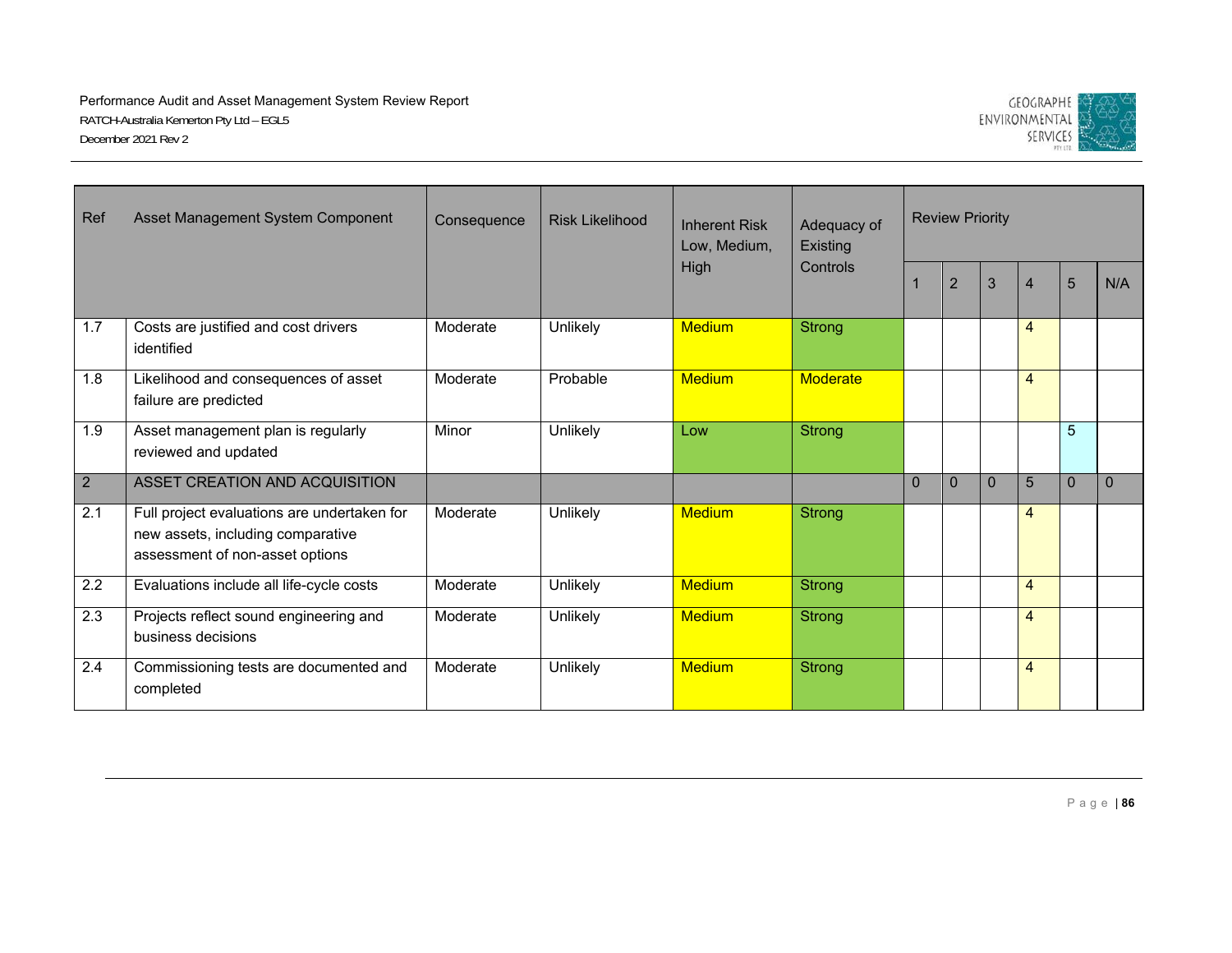

| Ref            | Asset Management System Component<br>Consequence<br><b>Risk Likelihood</b><br><b>Inherent Risk</b><br>Low, Medium,<br>High       | Adequacy of<br>Existing |          | <b>Review Priority</b> |                 |          |                |          |                |                |          |
|----------------|----------------------------------------------------------------------------------------------------------------------------------|-------------------------|----------|------------------------|-----------------|----------|----------------|----------|----------------|----------------|----------|
|                |                                                                                                                                  |                         |          |                        | Controls        |          | $\overline{2}$ | 3        | $\overline{4}$ | 5              | N/A      |
| 2.5            | Ongoing legal / environmental / safety<br>obligations of the asset owner are assigned<br>and understood                          | Moderate                | Unlikely | <b>Medium</b>          | <b>Strong</b>   |          |                |          | $\overline{4}$ |                |          |
| 3              | <b>ASSET DISPOSAL</b>                                                                                                            |                         |          |                        |                 | $\Omega$ | $\mathbf{0}$   | $\Omega$ | $\overline{2}$ | $\overline{2}$ | $\Omega$ |
| 3.1            | Under-utilised and under-performing assets<br>are identified as part of a regular systematic<br>review process                   | Minor                   | Unlikely | Low                    | <b>Strong</b>   |          |                |          |                | 5              |          |
| 3.2            | The reasons for under-utilisation or poor<br>performance are critically examined and<br>corrective action or disposal undertaken | Moderate                | Unlikely | <b>Medium</b>          | <b>Strong</b>   |          |                |          | $\overline{4}$ |                |          |
| 3.3            | Disposal alternatives are evaluated                                                                                              | Minor                   | Unlikely | Low                    | <b>Strong</b>   |          |                |          |                | $\overline{5}$ |          |
| 3.4            | There is a replacement strategy for assets                                                                                       | Moderate                | Unlikely | <b>Medium</b>          | <b>Moderate</b> |          |                |          | $\overline{4}$ |                |          |
| $\overline{4}$ | <b>ENVIRONMENTAL ANALYSIS</b>                                                                                                    |                         |          |                        |                 | $\Omega$ | $\mathbf{0}$   | $\Omega$ | $\overline{4}$ | $\mathbf{0}$   | $\Omega$ |
| 4.1            | Opportunities and threats in the asset<br>management system environment are<br>assessed                                          | Moderate                | Probable | <b>Medium</b>          | Strong          |          |                |          | 4              |                |          |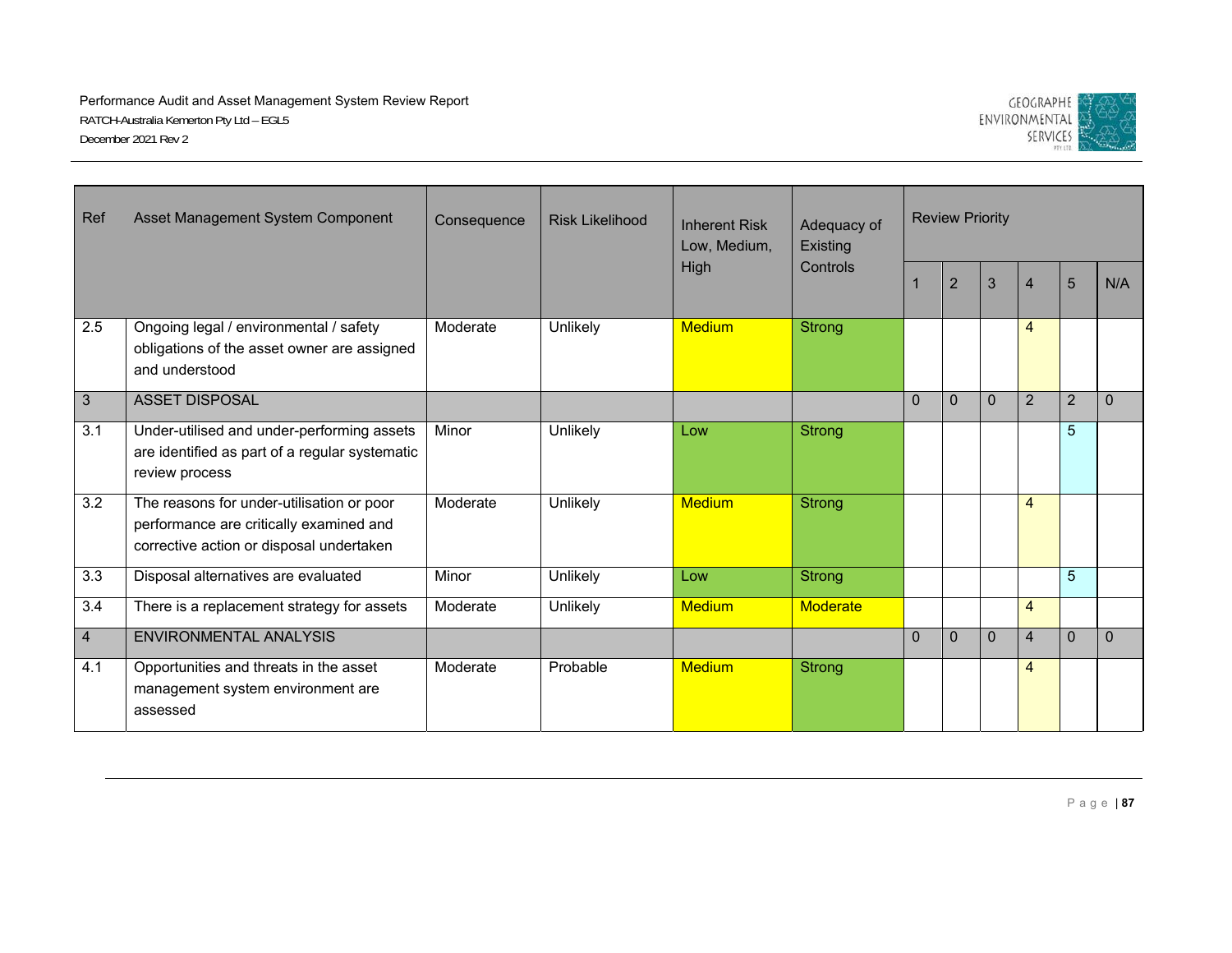

| Ref | Asset Management System Component                                                                                                                                             | Consequence | <b>Risk Likelihood</b> | <b>Inherent Risk</b><br>Low, Medium, | Adequacy of<br>Existing |          | <b>Review Priority</b> |          |                |                 |          |
|-----|-------------------------------------------------------------------------------------------------------------------------------------------------------------------------------|-------------|------------------------|--------------------------------------|-------------------------|----------|------------------------|----------|----------------|-----------------|----------|
|     |                                                                                                                                                                               |             |                        | High                                 | Controls                |          | $\overline{2}$         | 3        | $\overline{4}$ | $5\overline{)}$ | N/A      |
| 4.2 | Performance standards (availability of<br>service, capacity, continuity, emergency<br>response, etc.) are measured and achieved                                               | Moderate    | Probable               | <b>Medium</b>                        | <b>Strong</b>           |          |                        |          | 4              |                 |          |
| 4.3 | Compliance with statutory and regulatory<br>requirements                                                                                                                      | Moderate    | Unlikely               | <b>Medium</b>                        | <b>Strong</b>           |          |                        |          | $\overline{4}$ |                 |          |
| 4.4 | Service standard (customer service levels<br>etc) are measured and achieved.                                                                                                  | Moderate    | Unlikely               | <b>Medium</b>                        | <b>Strong</b>           |          |                        |          | $\overline{4}$ |                 |          |
| 5   | <b>ASSET OPERATIONS</b>                                                                                                                                                       |             |                        |                                      |                         | $\Omega$ | $\mathbf{0}$           | $\Omega$ | 6              | $\Omega$        | $\Omega$ |
| 5.1 | Operational policies and procedures are<br>documented and linked to service levels<br>required                                                                                | Moderate    | Unlikely               | <b>Medium</b>                        | <b>Moderate</b>         |          |                        |          | $\overline{4}$ |                 |          |
| 5.2 | Risk management is applied to prioritise<br>operations tasks                                                                                                                  | Moderate    | Unlikely               | <b>Medium</b>                        | <b>Moderate</b>         |          |                        |          | $\overline{4}$ |                 |          |
| 5.3 | Assets are documented in an asset register<br>including asset type, location, material,<br>plans of components, and an assessment<br>of assets' physical/structural condition | Moderate    | Unlikely               | <b>Medium</b>                        | <b>Strong</b>           |          |                        |          | $\overline{4}$ |                 |          |
| 5.4 | Accounting data is documented for assets                                                                                                                                      | Moderate    | Unlikely               | <b>Medium</b>                        | <b>Strong</b>           |          |                        |          | $\overline{4}$ |                 |          |

Page | **88**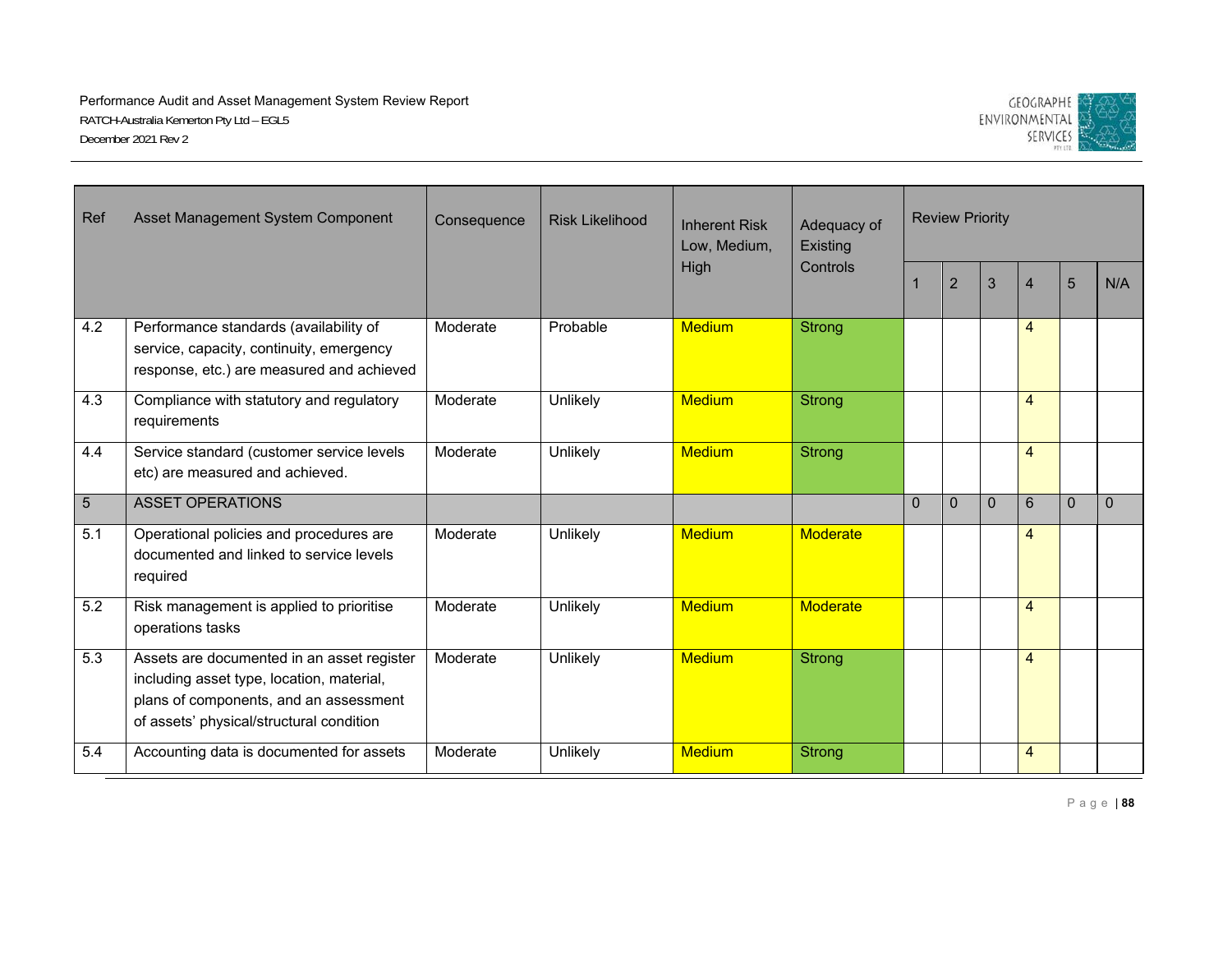

| Ref             | Asset Management System Component                                                                         | Consequence | <b>Risk Likelihood</b> | <b>Inherent Risk</b><br>Low, Medium, | Adequacy of<br>Existing |          | <b>Review Priority</b> |                |                |                |          |
|-----------------|-----------------------------------------------------------------------------------------------------------|-------------|------------------------|--------------------------------------|-------------------------|----------|------------------------|----------------|----------------|----------------|----------|
|                 |                                                                                                           |             |                        | High                                 | Controls                |          | $\overline{2}$         | $\overline{3}$ | 4              | 5              | N/A      |
| 5.5             | Operational costs are measured and<br>monitored                                                           | Moderate    | Unlikely               | <b>Medium</b>                        | <b>Strong</b>           |          |                        |                | $\overline{4}$ |                |          |
| 5.6             | Staff resources are adequate and staff<br>receive training commensurate with their<br>responsibilities.   | Moderate    | Unlikely               | <b>Medium</b>                        | Strong                  |          |                        |                | $\overline{4}$ |                |          |
| $6\phantom{1}6$ | <b>ASSET MAINTENANCE</b>                                                                                  |             |                        |                                      |                         | $\Omega$ | $\mathbf{0}$           | $\mathbf{0}$   | 6              | $\overline{0}$ | $\Omega$ |
| 6.1             | Maintenance policies and procedures are<br>documented and linked to service levels<br>required            | Moderate    | Unlikely               | <b>Medium</b>                        | <b>Moderate</b>         |          |                        |                | $\overline{4}$ |                |          |
| 6.2             | Regular inspections are undertaken of<br>asset performance and condition                                  | Moderate    | Unlikely               | <b>Medium</b>                        | Strong                  |          |                        |                | $\overline{4}$ |                |          |
| 6.3             | Maintenance plans (emergency, corrective<br>and preventative) are documented and<br>completed on schedule | Moderate    | Unlikely               | <b>Medium</b>                        | <b>Strong</b>           |          |                        |                | $\overline{4}$ |                |          |
| 6.4             | Failures are analysed and<br>operational/maintenance plans adjusted<br>where necessary                    | Moderate    | Unlikely               | <b>Medium</b>                        | <b>Strong</b>           |          |                        |                | $\overline{4}$ |                |          |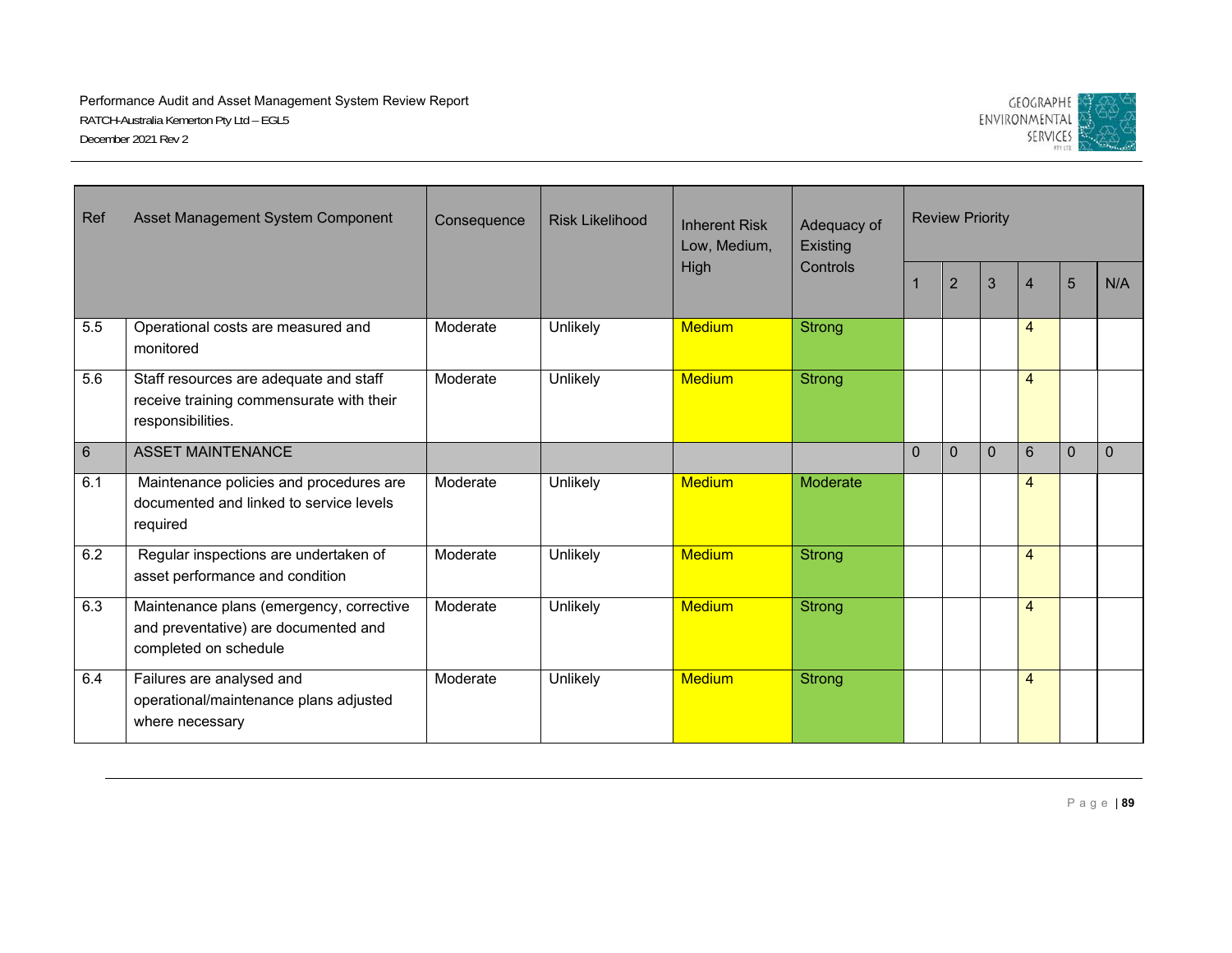

| Ref              | Asset Management System Component                                                                 | Consequence | <b>Risk Likelihood</b><br>High | <b>Inherent Risk</b><br>Low, Medium, | Adequacy of<br>Existing |          | <b>Review Priority</b> |          |                |                |              |
|------------------|---------------------------------------------------------------------------------------------------|-------------|--------------------------------|--------------------------------------|-------------------------|----------|------------------------|----------|----------------|----------------|--------------|
|                  |                                                                                                   |             |                                |                                      | Controls                |          | $\overline{2}$         | 3        | $\overline{4}$ | $5\phantom{.}$ | N/A          |
| 6.5              | Risk management is applied to prioritise<br>maintenance tasks                                     | Moderate    | Unlikely                       | <b>Medium</b>                        | <b>Moderate</b>         |          |                        |          | $\overline{4}$ |                |              |
| 6.6              | Maintenance costs are measured and<br>monitored                                                   | Moderate    | Unlikely                       | <b>Medium</b>                        | <b>Strong</b>           |          |                        |          | $\overline{4}$ |                |              |
| $\overline{7}$   | ASSET MANAGEMENT INFORMATION<br><b>SYSTEM</b>                                                     |             |                                |                                      |                         | $\Omega$ | $\mathbf{0}$           | $\Omega$ | 8              | $\mathbf{0}$   | $\mathbf{0}$ |
| $\overline{7.1}$ | Adequate system documentation for users<br>and IT operators                                       | Moderate    | Unlikely                       | <b>Medium</b>                        | <b>Strong</b>           |          |                        |          | $\overline{4}$ |                |              |
| 7.2              | Input controls include suitable verification<br>and validation of data entered into the<br>system | Moderate    | Unlikely                       | <b>Medium</b>                        | <b>Moderate</b>         |          |                        |          | $\overline{4}$ |                |              |
| 7.3              | Security access controls appear adequate,<br>such as passwords                                    | Moderate    | Unlikely                       | <b>Medium</b>                        | <b>Moderate</b>         |          |                        |          | $\overline{4}$ |                |              |
| 7.4              | Physical security access controls appear<br>adequate                                              | Moderate    | Unlikely                       | <b>Medium</b>                        | <b>Moderate</b>         |          |                        |          | $\overline{4}$ |                |              |
| 7.5              | Data backup procedures appear adequate<br>and backups are tested                                  | Moderate    | Unlikely                       | <b>Medium</b>                        | <b>Moderate</b>         |          |                        |          | 4              |                |              |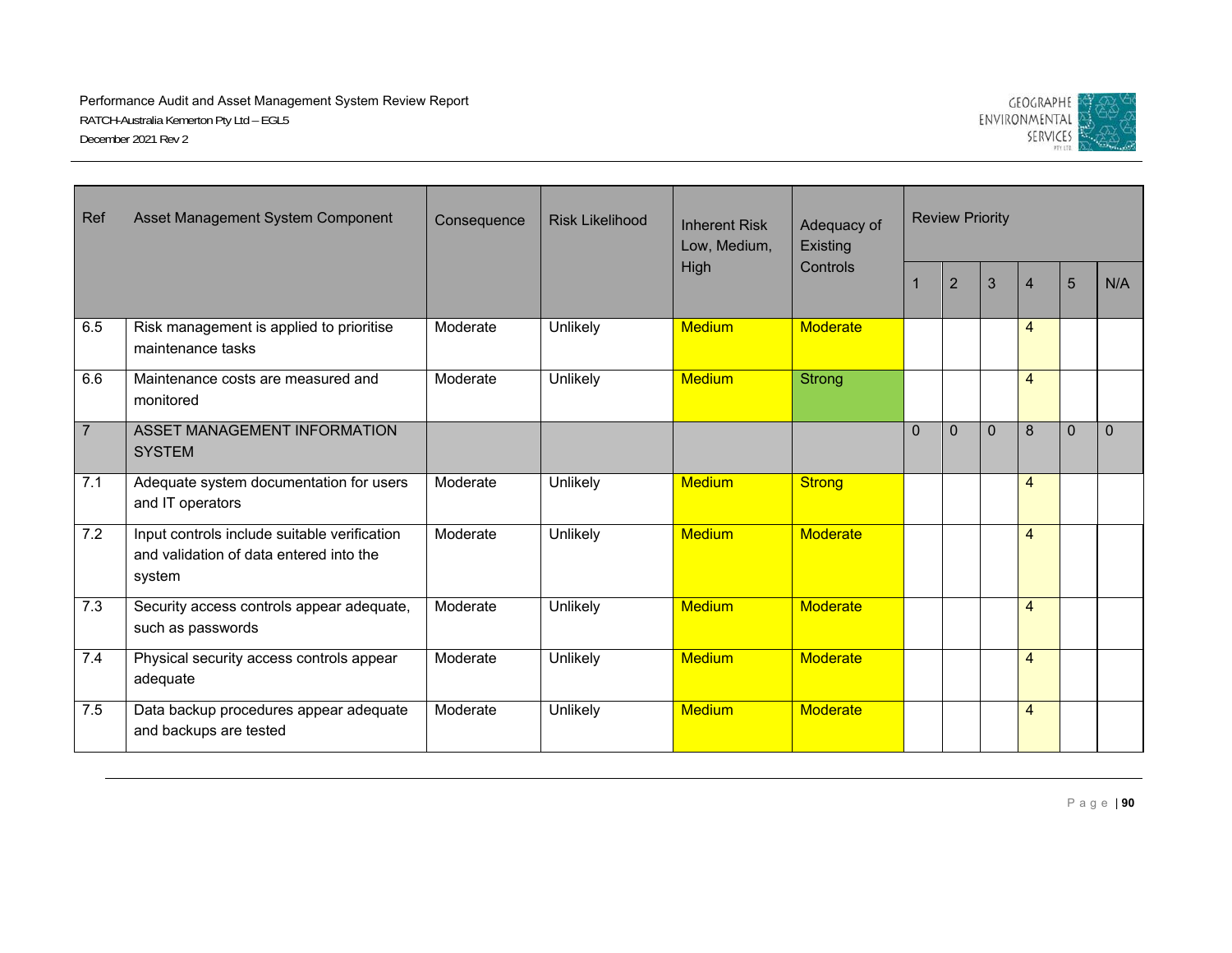

| Ref              | Asset Management System Component                                                                                                 | Consequence | <b>Risk Likelihood</b> | <b>Inherent Risk</b><br>Low, Medium, | Adequacy of<br>Existing |          | <b>Review Priority</b> |              |                |                |          |
|------------------|-----------------------------------------------------------------------------------------------------------------------------------|-------------|------------------------|--------------------------------------|-------------------------|----------|------------------------|--------------|----------------|----------------|----------|
|                  |                                                                                                                                   |             |                        | High                                 | Controls                |          | $\overline{2}$         | 3            | $\overline{4}$ | 5              | N/A      |
| 7.6              | Computations for licensee performance<br>reporting are accurate                                                                   | Moderate    | Probable               | <b>Medium</b>                        | <b>Moderate</b>         |          |                        |              | 4              |                |          |
| 7.7              | Management reports appear adequate for<br>the licensee to monitor licence obligations                                             | Moderate    | Probable               | <b>Medium</b>                        | <b>Moderate</b>         |          |                        |              | $\overline{4}$ |                |          |
| 7.8              | Adequate measures to protect asset<br>management data from unauthorised<br>access or theft by persons outside the<br>organisation | Moderate    | Unlikely               | <b>Medium</b>                        | <b>Moderate</b>         |          |                        |              | $\overline{4}$ |                |          |
| $\,8\,$          | <b>RISK MANAGEMENT</b>                                                                                                            |             |                        |                                      |                         | $\Omega$ | $\Omega$               | $\Omega$     | 3              | $\Omega$       | $\Omega$ |
| 8.1              | Risk management policies and procedures<br>exist and are applied to minimise internal<br>and external risks                       | Moderate    | Unlikely               | <b>Medium</b>                        | Strong                  |          |                        |              | $\overline{4}$ |                |          |
| 8.2              | Risks are documented in a risk register and<br>treatment plans are implemented and<br>monitored                                   | Moderate    | Unlikely               | <b>Medium</b>                        | <b>Moderate</b>         |          |                        |              | $\overline{4}$ |                |          |
| 8.3              | Probability and consequences of asset<br>failure are regularly assessed                                                           | Moderate    | Probable               | <b>Medium</b>                        | Strong                  |          |                        |              | $\overline{4}$ |                |          |
| $\boldsymbol{9}$ | <b>CONTINGENCY PLANNING</b>                                                                                                       |             |                        |                                      |                         | $\Omega$ | $\mathbf{0}$           | $\mathbf{0}$ |                | $\overline{0}$ | $\Omega$ |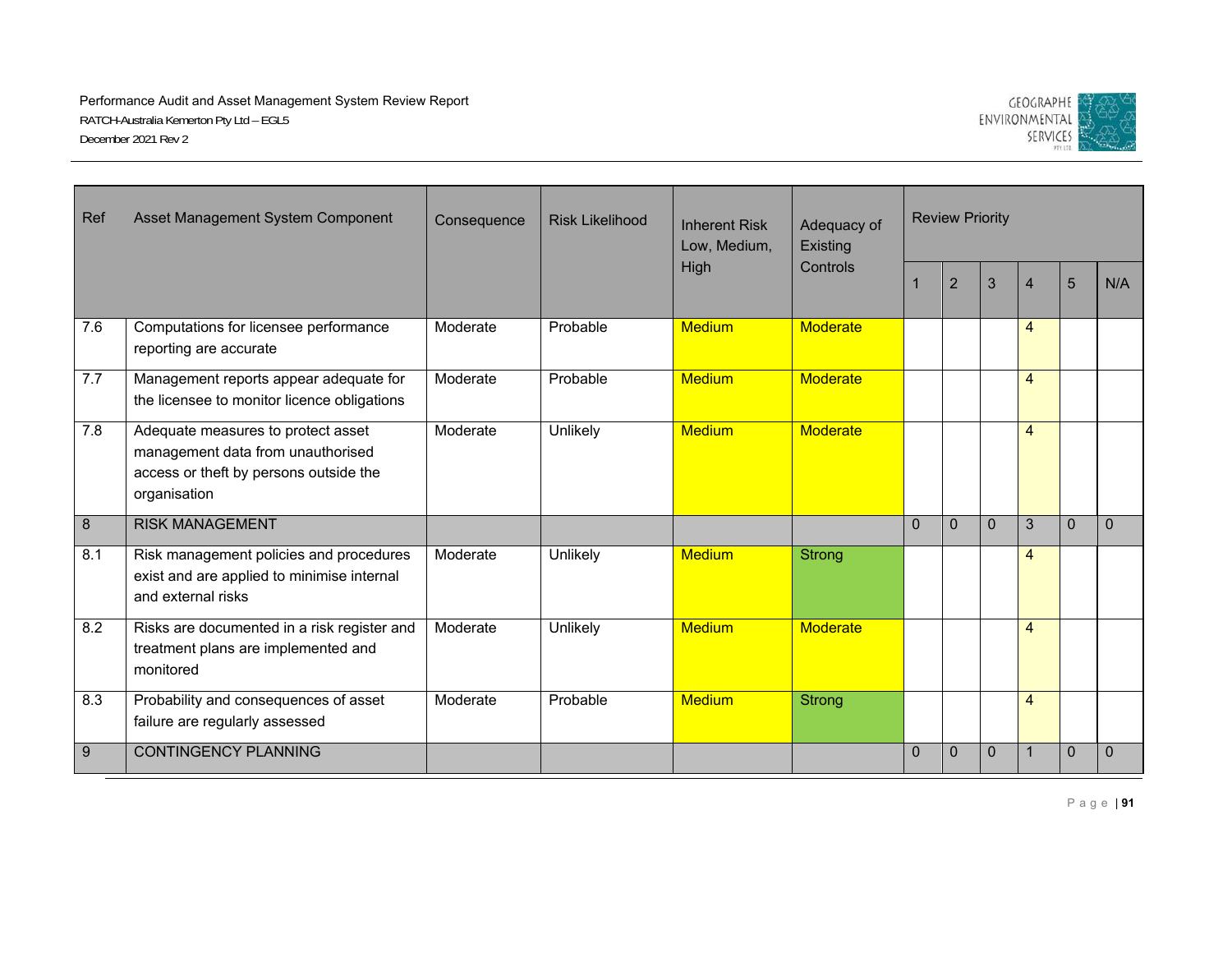

| Ref  | Asset Management System Component                                                                                                               | Consequence | <b>Risk Likelihood</b> | <b>Inherent Risk</b><br>Low, Medium, | Adequacy of<br>Existing |              | <b>Review Priority</b> |                |                |          |          |
|------|-------------------------------------------------------------------------------------------------------------------------------------------------|-------------|------------------------|--------------------------------------|-------------------------|--------------|------------------------|----------------|----------------|----------|----------|
|      |                                                                                                                                                 |             |                        | High                                 | Controls                |              | $\overline{2}$         | $\overline{3}$ | 4              | 5        | N/A      |
| 9.1  | Contingency plans are documented,<br>understood and tested to confirm their<br>operability and to cover higher risks                            | Moderate    | Probable               | <b>Medium</b>                        | <b>Moderate</b>         |              |                        |                | $\overline{4}$ |          |          |
| 10   | <b>FINANCIAL PLANNING</b>                                                                                                                       |             |                        |                                      |                         | $\mathbf{0}$ | $\Omega$               | $\mathbf 0$    | 6              | $\theta$ | $\Omega$ |
| 10.1 | The financial plan states the financial<br>objectives and identifies strategies and<br>actions to achieve those                                 | Moderate    | Unlikely               | <b>Medium</b>                        | Strong                  |              |                        |                | $\overline{4}$ |          |          |
| 10.2 | The financial plan identifies the source of<br>funds for capital expenditure and recurrent<br>costs                                             | Moderate    | Unlikely               | <b>Medium</b>                        | <b>Strong</b>           |              |                        |                | $\overline{4}$ |          |          |
| 10.3 | The financial plan provides projections of<br>operating statements (profit and loss) and<br>statement of financial position (balance<br>sheets) | Moderate    | Unlikely               | <b>Medium</b>                        | Strong                  |              |                        |                | $\overline{4}$ |          |          |
| 10.4 | The financial plan provides firm predictions<br>on income for the next five years and<br>reasonable predictions beyond this period              | Moderate    | Unlikely               | <b>Medium</b>                        | <b>Strong</b>           |              |                        |                | $\overline{4}$ |          |          |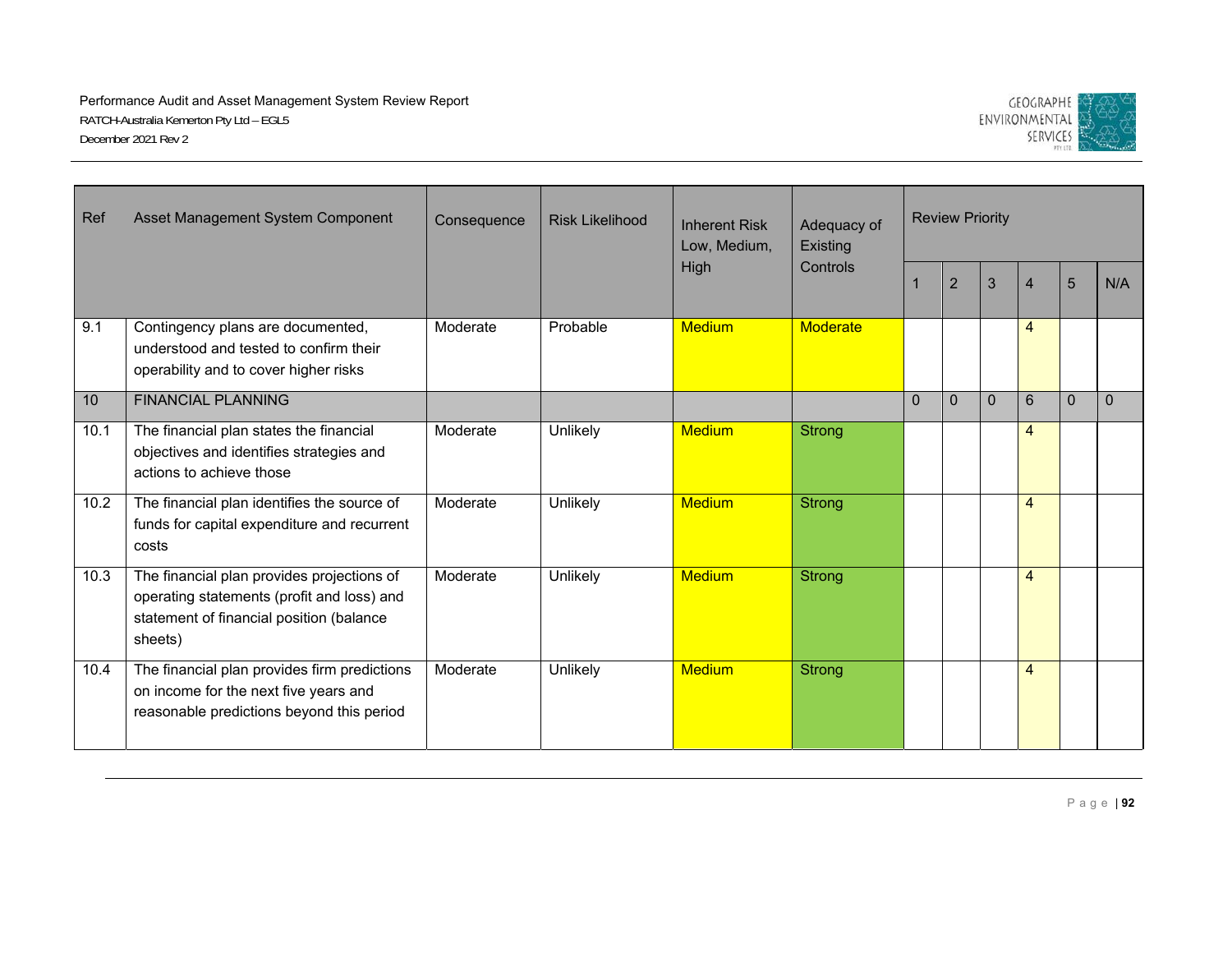

| Ref  | Asset Management System Component                                                                                                            | Consequence | <b>Risk Likelihood</b> | <b>Inherent Risk</b><br>Low, Medium, | Adequacy of<br>Existing |          | <b>Review Priority</b> |                |                |   |          |
|------|----------------------------------------------------------------------------------------------------------------------------------------------|-------------|------------------------|--------------------------------------|-------------------------|----------|------------------------|----------------|----------------|---|----------|
|      |                                                                                                                                              |             |                        | High                                 | Controls                |          | $\overline{2}$         | $\overline{3}$ | 4              | 5 | N/A      |
| 10.5 | The financial plan provides for the<br>operations and maintenance, administration<br>and capital expenditure requirements of the<br>services | Moderate    | Unlikely               | <b>Medium</b>                        | Strong                  |          |                        |                | $\overline{4}$ |   |          |
| 10.6 | Large variances in actual/budget income<br>and expenses are identified and corrective<br>action taken where necessary                        | Moderate    | Unlikely               | <b>Medium</b>                        | <b>Strong</b>           |          |                        |                | $\overline{4}$ |   |          |
| 11   | CAPITAL EXPENDITURE PLANNING                                                                                                                 |             |                        |                                      |                         | $\Omega$ | $\mathbf{0}$           | $\mathbf 0$    | 3              |   | $\Omega$ |
| 11.1 | There is a capital expenditure plan covering<br>works to be undertaken, actions proposed,<br>responsibilities and dates                      | Moderate    | Unlikely               | <b>Medium</b>                        | <b>Strong</b>           |          |                        |                | $\overline{4}$ |   |          |
| 11.2 | The capital expenditure plan provides<br>reasons for capital expenditure and timing<br>of expenditure                                        | Moderate    | Unlikely               | <b>Medium</b>                        | <b>Strong</b>           |          |                        |                | $\overline{4}$ |   |          |
| 11.3 | The capital expenditure plan is consistent<br>with the asset life and condition identified in<br>the asset management plan                   | Moderate    | Unlikely               | <b>Medium</b>                        | <b>Strong</b>           |          |                        |                | $\overline{4}$ |   |          |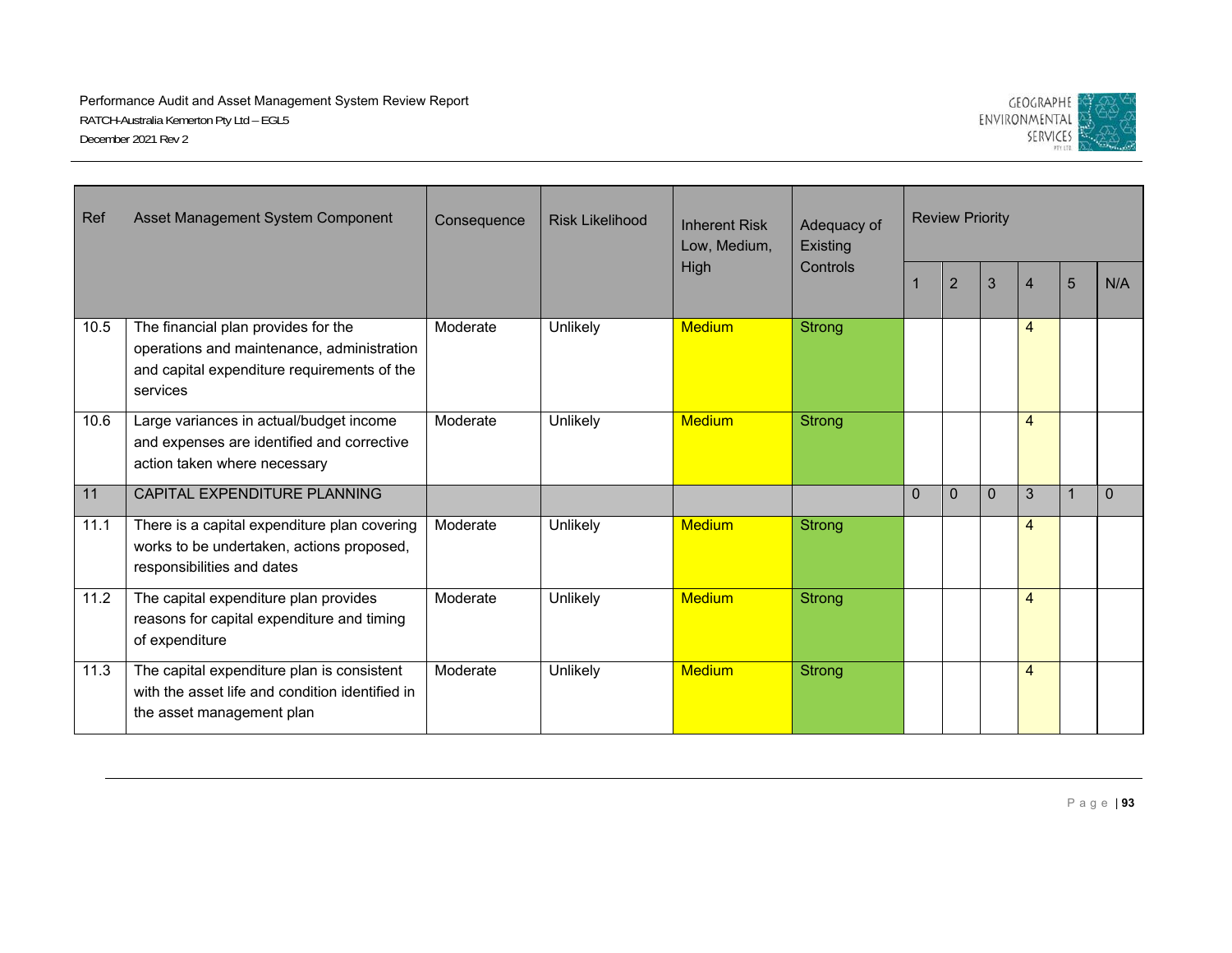

| Ref               | Asset Management System Component                                                                                                        | Consequence | <b>Risk Likelihood</b> | <b>Inherent Risk</b><br>Low, Medium, | Adequacy of<br><b>Existing</b> |              | <b>Review Priority</b> |              |                |                |     |
|-------------------|------------------------------------------------------------------------------------------------------------------------------------------|-------------|------------------------|--------------------------------------|--------------------------------|--------------|------------------------|--------------|----------------|----------------|-----|
|                   |                                                                                                                                          |             |                        | High                                 | Controls                       |              | $\overline{2}$         | 3            | 4              | $5\phantom{1}$ | N/A |
| 11.4              | There is an adequate process to ensure the<br>capital expenditure plan is regularly<br>updated and implemented                           | Minor       | Unlikely               | Low                                  | Strong                         |              |                        |              |                | 5              |     |
| $12 \overline{ }$ | <b>REVIEW OF AMS</b>                                                                                                                     |             |                        |                                      |                                | $\mathbf{0}$ | $\overline{0}$         | $\mathbf{0}$ | $\overline{2}$ | $\Omega$       |     |
| 12.1              | A review process is in place to ensure the<br>asset management plan and the asset<br>management system described in it remain<br>current | Moderate    | Unlikely               | <b>Medium</b>                        | <b>Moderate</b>                |              |                        |              | 4              |                |     |
| 12.2              | Independent reviews (e.g. internal audit)<br>are performed of the asset management<br>system                                             | Moderate    | Unlikely               | <b>Medium</b>                        | Strong                         |              |                        |              | 4              |                |     |
|                   |                                                                                                                                          |             |                        |                                      |                                |              | 0                      | 0            | 51             |                |     |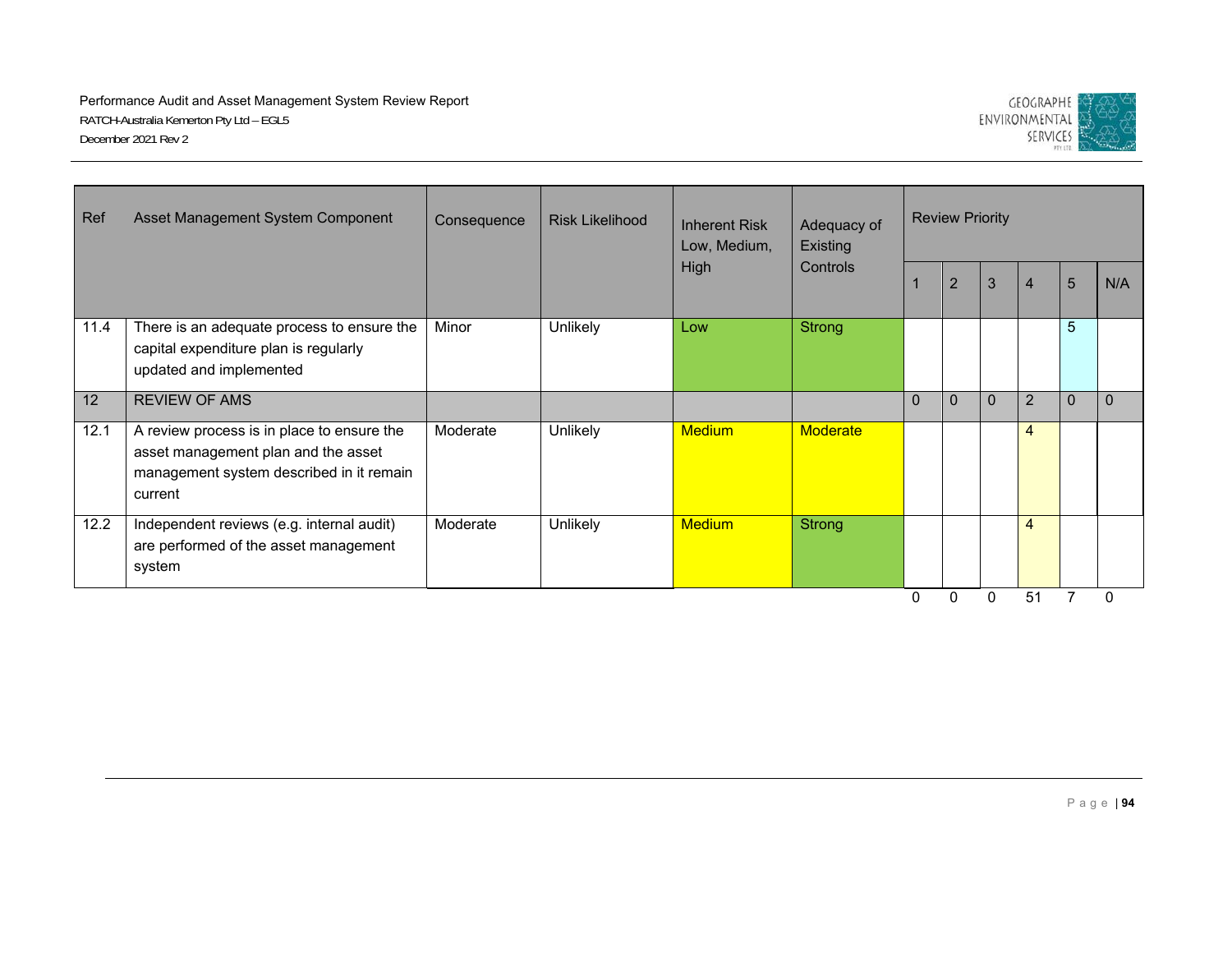

# **APPENDIX 4 – AUDIT & REVIEW DOCUMENT LISTING**

Documents Reviewed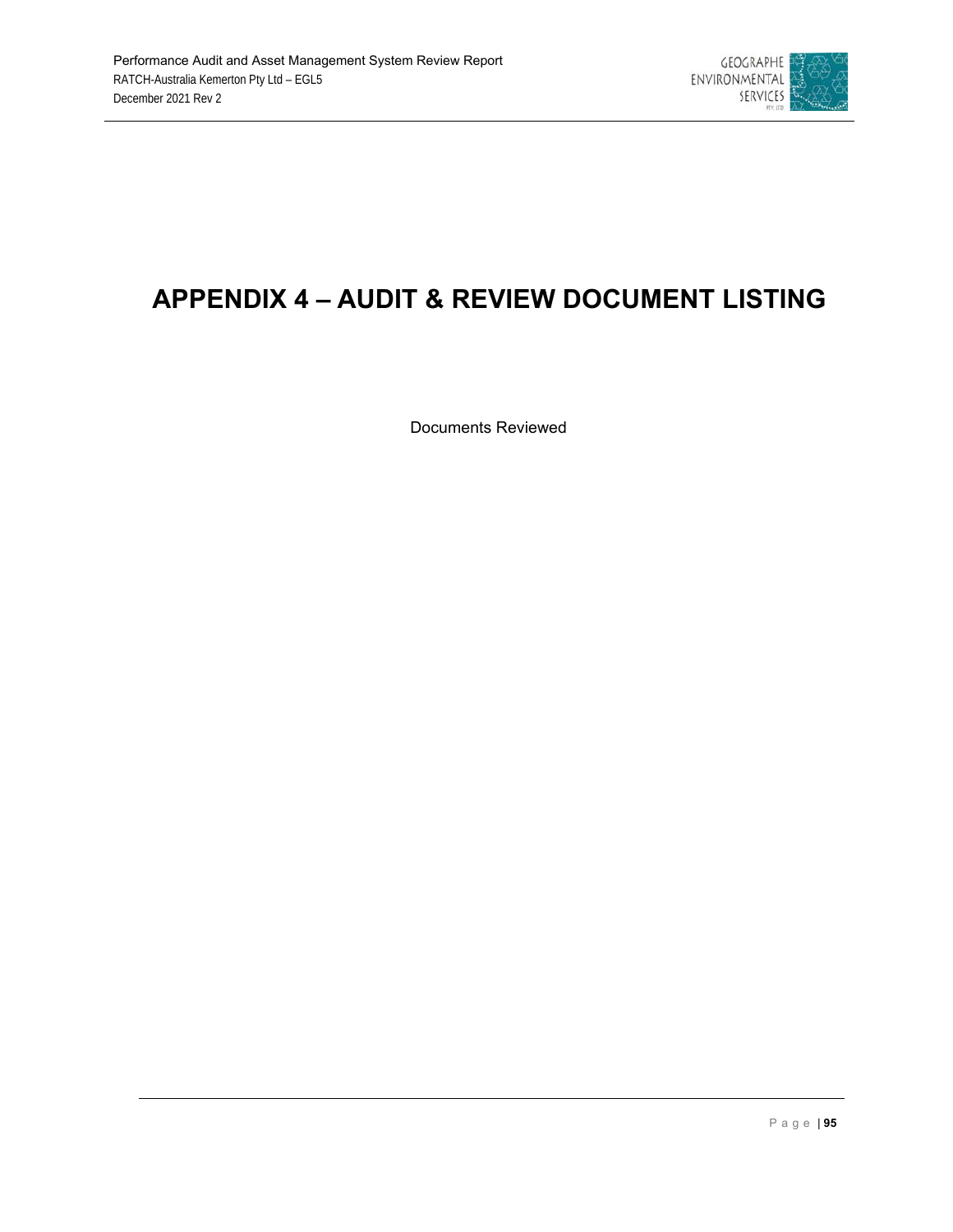

| NUMBER       | DOCUMENT ASSESSMENT<br>Current, Reviewed, implementation verified<br>Requires some review, implementation not fully<br>verified<br>Requires review, document obsolete or not<br>implemented | ASSET PLANNING | ASSET CREATION & AQUISITION | ASSET DISPOSAL | ENVIRONENTAL ANALYSIS | ASSET OPERATIONS | ASSET MAINTENANCE | A M INFORMATION SYSTEM | RISK MANAGEMENT | CONTINGENCY PLLANNING | FINANCIAL PLANNING | CAPITAL EXPENDITURE PLANNING | REVIEW OF AMS | PERFORMANCE AUDIT |
|--------------|---------------------------------------------------------------------------------------------------------------------------------------------------------------------------------------------|----------------|-----------------------------|----------------|-----------------------|------------------|-------------------|------------------------|-----------------|-----------------------|--------------------|------------------------------|---------------|-------------------|
| $\mathbf{1}$ | Licensee Asset Management Policy                                                                                                                                                            |                |                             |                |                       |                  |                   |                        |                 |                       |                    |                              |               |                   |
| 2            | <b>Contractor Asset Management Policy</b>                                                                                                                                                   |                |                             |                |                       |                  |                   |                        |                 |                       |                    |                              |               |                   |
| 3            | Licensee Asset Management System                                                                                                                                                            |                |                             |                |                       |                  |                   |                        |                 |                       |                    |                              |               |                   |
| 4            | Contractor Asset Management System                                                                                                                                                          |                |                             |                |                       |                  |                   |                        |                 |                       |                    |                              |               |                   |
| 5            | Licensee Asset Management Plan                                                                                                                                                              |                |                             |                |                       |                  |                   |                        |                 |                       |                    |                              |               |                   |
| 6            | Contractor Asset Management Plan                                                                                                                                                            |                |                             |                |                       |                  |                   |                        |                 |                       |                    |                              |               |                   |
| 7            | <b>Operational Schematic</b>                                                                                                                                                                |                |                             |                |                       |                  |                   |                        |                 |                       |                    |                              |               |                   |
| 8            | Schematic of the Contracts supporting Licensee                                                                                                                                              |                |                             |                |                       |                  |                   |                        |                 |                       |                    |                              |               |                   |
| 9            | Licensee Organisational Structure                                                                                                                                                           |                |                             |                |                       |                  |                   |                        |                 |                       |                    |                              |               |                   |
| 10           | <b>Contractor Organisational Structure</b>                                                                                                                                                  |                |                             |                |                       |                  |                   |                        |                 |                       |                    |                              |               |                   |
| 11           | <b>Contractor Annual Maintenance Schedule</b>                                                                                                                                               |                |                             |                |                       |                  |                   |                        |                 |                       |                    |                              |               |                   |
| 12           | Licensee Annual Maintenance Schedule                                                                                                                                                        |                |                             |                |                       |                  |                   |                        |                 |                       |                    |                              |               |                   |
| 13           | Description of Licensee Maintenance System                                                                                                                                                  |                |                             |                |                       |                  |                   |                        |                 |                       |                    |                              |               |                   |
| 14           | Description of Contractor Maintenance System                                                                                                                                                |                |                             |                |                       |                  |                   |                        |                 |                       |                    |                              |               |                   |
| 15           | <b>Electricity Generation License</b>                                                                                                                                                       |                |                             |                |                       |                  |                   |                        |                 |                       |                    |                              |               |                   |
| 16           | Licensee Emergency Response Plan                                                                                                                                                            |                |                             |                |                       |                  |                   |                        |                 |                       |                    |                              |               |                   |
| 17           | Contractor Emergency Response Plan                                                                                                                                                          |                |                             |                |                       |                  |                   |                        |                 |                       |                    |                              |               |                   |
| 18           | Licensee Environment Compliance Plan                                                                                                                                                        |                |                             |                |                       |                  |                   |                        |                 |                       |                    |                              |               |                   |
| 19           | Contractor Environment Compliance Plan                                                                                                                                                      |                |                             |                |                       |                  |                   |                        |                 |                       |                    |                              |               |                   |
| 20           | Licensee Health and Safety Plan                                                                                                                                                             |                |                             |                |                       |                  |                   |                        |                 |                       |                    |                              |               |                   |
| 21           | Contractor Health and Safety Plan                                                                                                                                                           |                |                             |                |                       |                  |                   |                        |                 |                       |                    |                              |               |                   |
| 22           | Licensee Workplace Health & Safety System                                                                                                                                                   |                |                             |                |                       |                  |                   |                        |                 |                       |                    |                              |               |                   |
| 23           | Contractor Workplace Health & Safety System                                                                                                                                                 |                |                             |                |                       |                  |                   |                        |                 |                       |                    |                              |               |                   |
| 24           | Licensee Site Risk Register                                                                                                                                                                 |                |                             |                |                       |                  |                   |                        |                 |                       |                    |                              |               |                   |
| 25           | <b>Contractor Site Risk Register</b>                                                                                                                                                        |                |                             |                |                       |                  |                   |                        |                 |                       |                    |                              |               |                   |
| 26           | MOU with FESA etc                                                                                                                                                                           |                |                             |                |                       |                  |                   |                        |                 |                       |                    |                              |               |                   |
| 27           | Licensee Risk Management Procedure                                                                                                                                                          |                |                             |                |                       |                  |                   |                        |                 |                       |                    |                              |               |                   |
| 28           | Contractor Risk Management Procedure                                                                                                                                                        |                |                             |                |                       |                  |                   |                        |                 |                       |                    |                              |               |                   |
| 29           | Licensee Computer & Information Management<br>Plan                                                                                                                                          |                |                             |                |                       |                  |                   |                        |                 |                       |                    |                              |               |                   |
| 30           | Licensee Cyber Security                                                                                                                                                                     |                |                             |                |                       |                  |                   |                        |                 |                       |                    |                              |               |                   |

### **TABLE 19 Documents Reviewed and Assessment of Effectiveness**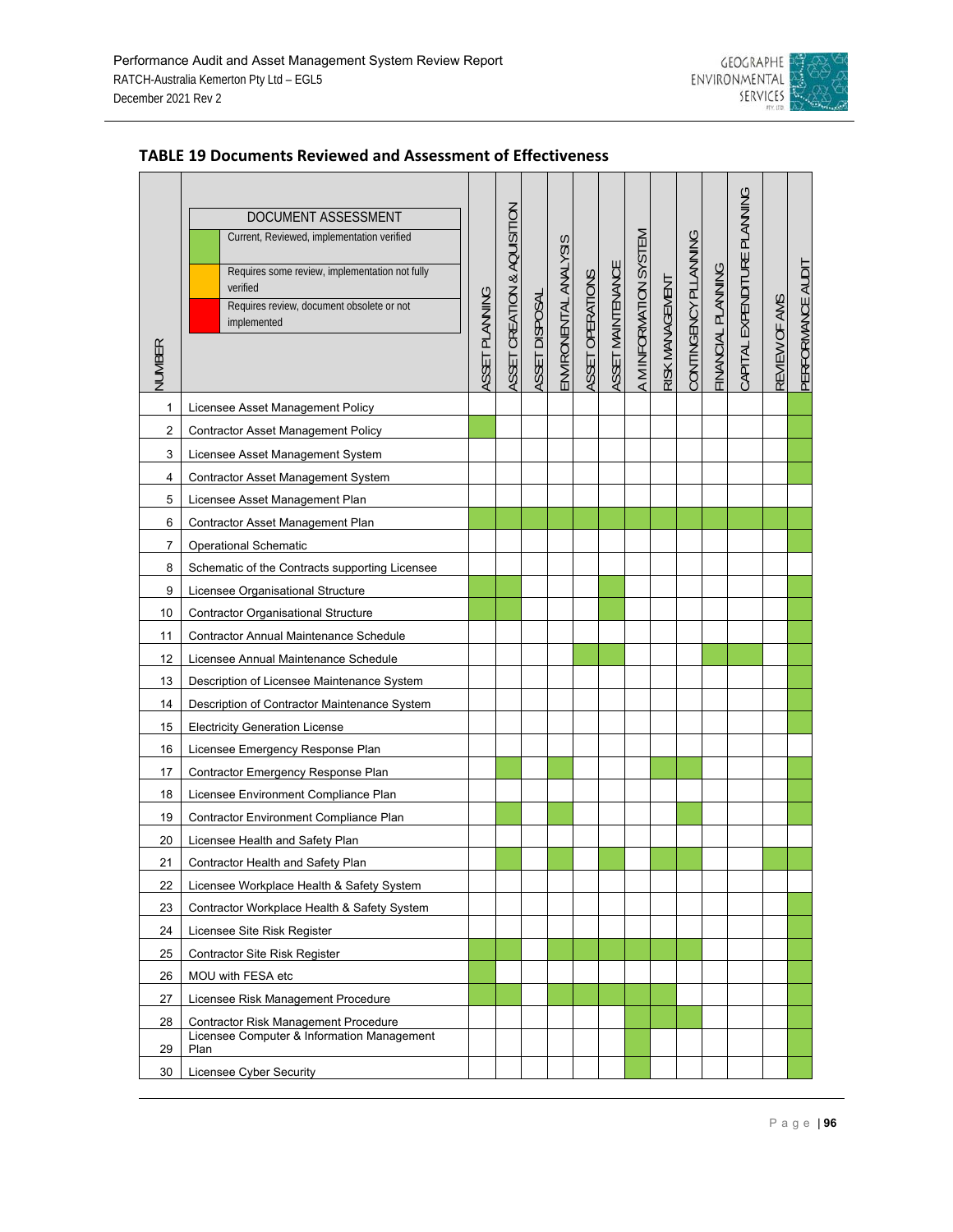

| <b>NUMBER</b> | DOCUMENT ASSESSMENT<br>Current, Reviewed, implementation verified<br>Requires some review, implementation not fully<br>verified<br>Requires review, document obsolete or not<br>implemented | ASSET PLANNING | ASSET CREATION & AQUISITION | ASSET DISPOSAL | ENVIRONENTAL ANALYSIS | ASSET OPERATIONS | ASSET MAINTENANCE | A M INFORMATION SYSTEM | RISK MANAGEMENT | CONTINGENCY PLLANNING | FINANCIAL PLANNING | CAPITAL EXPENDITURE PLANNING | REVIEW OF AMS | PERFORMANCE AUDIT |
|---------------|---------------------------------------------------------------------------------------------------------------------------------------------------------------------------------------------|----------------|-----------------------------|----------------|-----------------------|------------------|-------------------|------------------------|-----------------|-----------------------|--------------------|------------------------------|---------------|-------------------|
| 31            | <b>Contractor Cyber Security</b>                                                                                                                                                            |                |                             |                |                       |                  |                   |                        |                 |                       |                    |                              |               |                   |
| 32            | Licensee Standard Operating Procedure Listing                                                                                                                                               |                |                             |                |                       |                  |                   |                        |                 |                       |                    |                              |               |                   |
| 33            | <b>Contractor Standard Operating Procedure Listing</b>                                                                                                                                      |                |                             |                |                       |                  |                   |                        |                 |                       |                    |                              |               |                   |
| 34            | Asset Management Agreement with Contractor -<br>Applicable to Audit Period                                                                                                                  |                |                             |                |                       |                  |                   |                        |                 |                       |                    |                              |               |                   |
| 35            | Licensee Outage Management Procedure                                                                                                                                                        |                |                             |                |                       |                  |                   |                        |                 |                       |                    |                              |               |                   |
| 36            | <b>PPA</b>                                                                                                                                                                                  |                |                             |                |                       |                  |                   |                        |                 |                       |                    |                              |               |                   |
| 37            | Overview of internal/external reporting processes                                                                                                                                           |                |                             |                |                       |                  |                   |                        |                 |                       |                    |                              |               |                   |
| 38            | O&M Agreement                                                                                                                                                                               |                |                             |                |                       |                  |                   |                        |                 |                       |                    |                              |               |                   |
| 39            | Licensee Management Reports - Applicable to<br><b>Audit Period</b>                                                                                                                          |                |                             |                |                       |                  |                   |                        |                 |                       |                    |                              |               |                   |
| 40            | Asset Management Agreement Operational Reports<br>- Applicable to Audit Period                                                                                                              |                |                             |                |                       |                  |                   |                        |                 |                       |                    |                              |               |                   |
| 41            | Western Power Operating Protocol                                                                                                                                                            |                |                             |                |                       |                  |                   |                        |                 |                       |                    |                              |               |                   |
| 42            | Licensee Monthly/Weekly/Daily Meeting Minutes                                                                                                                                               |                |                             |                |                       |                  |                   |                        |                 |                       |                    |                              |               |                   |
| 43            | Contractor Monthly/Weekly/Daily Meeting Minutes                                                                                                                                             |                |                             |                |                       |                  |                   |                        |                 |                       |                    |                              |               |                   |
| 44            | Licensee Business Continuity Plan                                                                                                                                                           |                |                             |                |                       |                  |                   |                        |                 |                       |                    |                              |               |                   |
| 45            | Licensee Procurement procedure                                                                                                                                                              |                |                             |                |                       |                  |                   |                        |                 |                       |                    |                              |               |                   |
| 46            | Connection Contract (Western Power)                                                                                                                                                         |                |                             |                |                       |                  |                   |                        |                 |                       |                    |                              |               |                   |
| 47            | Licensee - Asset Register (Including<br>Financial/Physical Asset) Note: may be separate<br>processes                                                                                        |                |                             |                |                       |                  |                   |                        |                 |                       |                    |                              |               |                   |
| 48            | Leases                                                                                                                                                                                      |                |                             |                |                       |                  |                   |                        |                 |                       |                    |                              |               |                   |
| 49            | <b>Plant Modification Process</b>                                                                                                                                                           |                |                             |                |                       |                  |                   |                        |                 |                       |                    |                              |               |                   |
| 50            | Change Management                                                                                                                                                                           |                |                             |                |                       |                  |                   |                        |                 |                       |                    |                              |               |                   |
| 51            | Licensee Budget - Applicable to Audit Period                                                                                                                                                |                |                             |                |                       |                  |                   |                        |                 |                       |                    |                              |               |                   |
| 52            | Practical Completion Documentation (if applicable)                                                                                                                                          |                |                             |                |                       |                  |                   |                        |                 |                       |                    |                              |               |                   |
| 53            | <b>Training Register</b>                                                                                                                                                                    |                |                             |                |                       |                  |                   |                        |                 |                       |                    |                              |               |                   |
| 54            | Competency & Awareness Processes                                                                                                                                                            |                |                             |                |                       |                  |                   |                        |                 |                       |                    |                              |               |                   |
| 55            | Compliance Schedule/Register                                                                                                                                                                |                |                             |                |                       |                  |                   |                        |                 |                       |                    |                              |               |                   |
| 57            | OPEX&CAPEX Process                                                                                                                                                                          |                |                             |                |                       |                  |                   |                        |                 |                       |                    |                              |               |                   |
| 58            | Company Reports                                                                                                                                                                             |                |                             |                |                       |                  |                   |                        |                 |                       |                    |                              |               |                   |
| 67            | Financial Statements (Audited) - Applicable to Audit<br>Period                                                                                                                              |                |                             |                |                       |                  |                   |                        |                 |                       |                    |                              |               |                   |
| 68            | <b>Board Reports</b>                                                                                                                                                                        |                |                             |                |                       |                  |                   |                        |                 |                       |                    |                              |               |                   |
| 69            | ERA Correspondence – Applicable to Audit Period                                                                                                                                             |                |                             |                |                       |                  |                   |                        |                 |                       |                    |                              |               |                   |